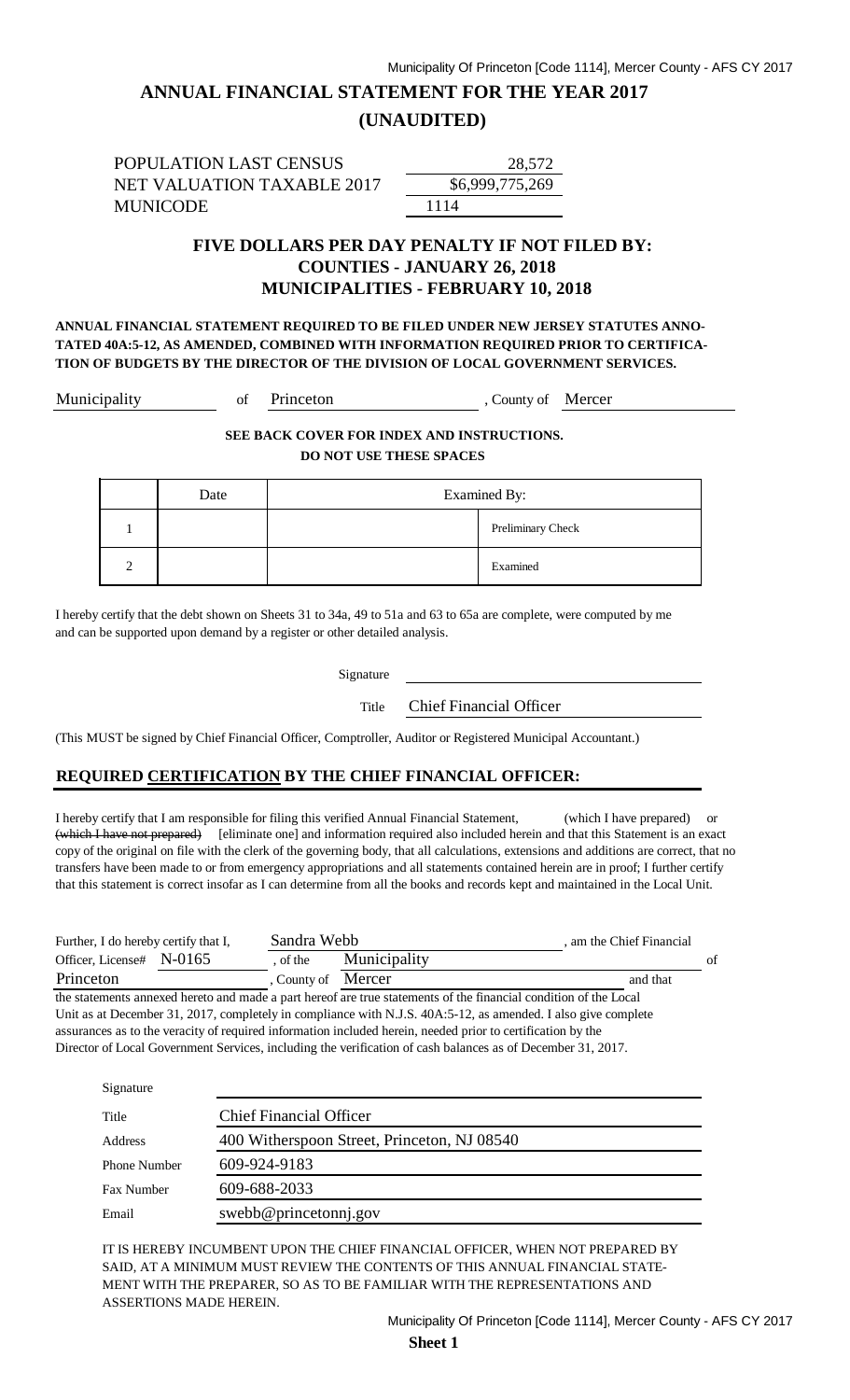**NOT APPLICABLE**

### **THE REQUIRED CERTIFICATION BY AN RMA IS AS FOLLOWS:**

### **Preparation by Registered Municipal Accountant (Statement of Statutory Auditor Only)**

**I have prepared the post-closing trial balances, related statements and analyses included in the accompanying Annual Financial Statement from the books of account and records made available to me by the Municipality of Princeton as of December 31, 2017 and have applied certain agreed-upon procedures thereon as promulgated by the Division of Local Government Services, solely to assist the Chief Financial Officer in connection with the filing of the Annual Financial Statement for the year then ended as required by N.J.S. 40A:5-12, as amended.** 

**Because the agreed-upon procedures do not constitute an examination of accounts made in accordance with generally accepted auditing standards, I do not express an opinion on any of the post-closing trial balances, related statements and analyses. In connection with the agreed-upon procedures, (except for circumstances as set forth below, no matters) or (no matters) [eliminate one] came to my attention that caused me to believe that the Annual Financial Statement for the year ended 2017 is not in substantial compliance with the requirements of the State of New Jersey, Department of Community Affairs, Division of Local Government Services. Had I performed additional procedures or had I made an examination of the financial statements in accordance with generally accepted auditing standards, other matters might have come to my attention that would have been reported to the governing body and the Divi¡sion. This Annual Financial Statement relates only to the accounts and items prescribed by the Division and does not extend to the financial statements of the municipality/county, taken as a whole.** 

**Listing of agreed-upon procedures not performed and/or matters coming to my attention of which the Director should be informed: NONE**

(Registered Municipal Accountant (Firm Name (Address) (Address) (Phone Number) Certified by me (Email) this day of , 2018 (Fax Number) **NOT APPLICABLE** Municipality Of Princeton [Code 1114], Mercer County - AFS CY 2017

**Sheet 1a**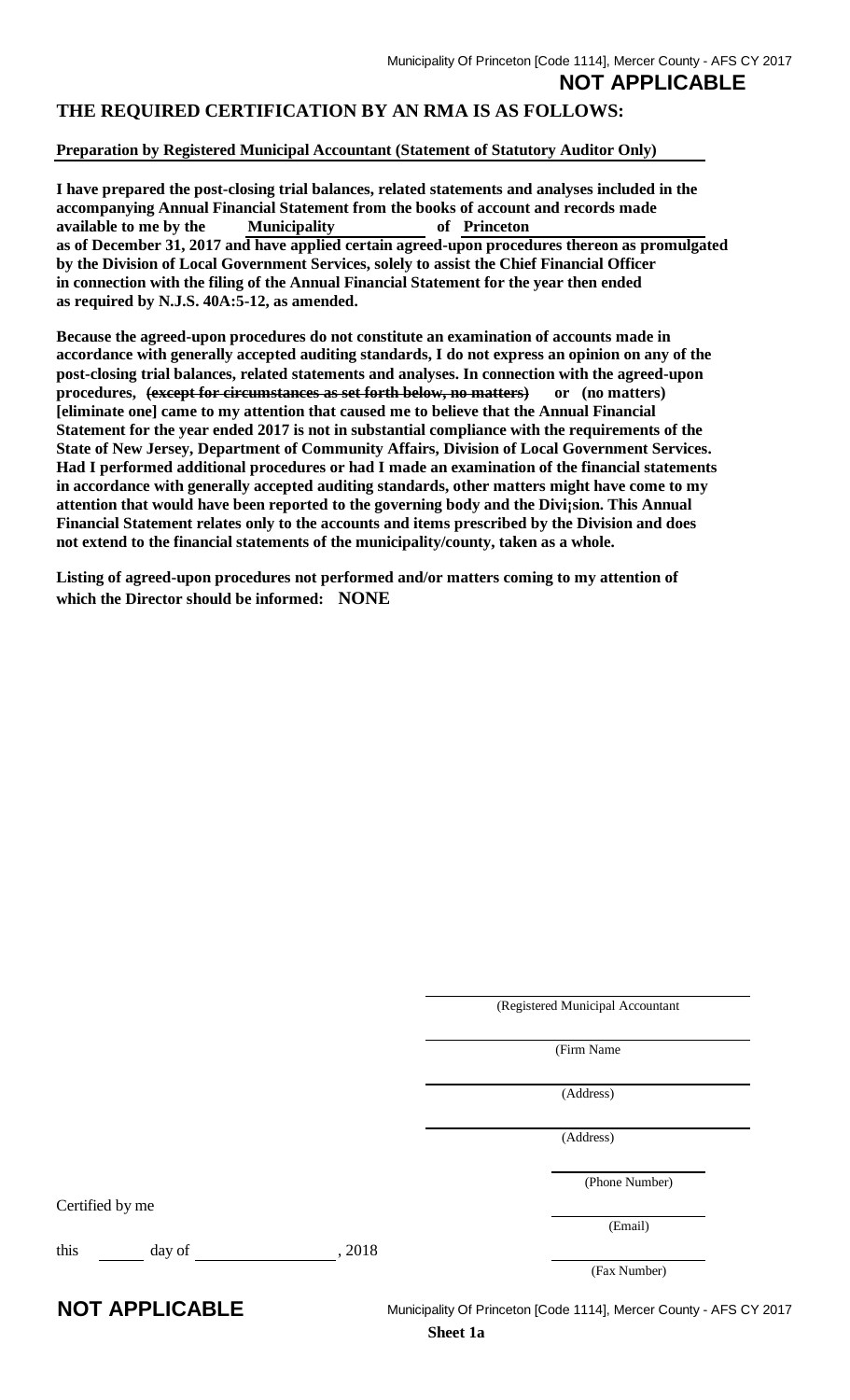### **MUNICIPAL BUDGET LOCAL EXAMINATION QUALIFICATION CERTIFICATION BY CHIEF FINANCIAL OFFICER**

*One of the following Certifications must be signed by the Chief Financial Officer if your municipality is eligible for local examination.*

| <b>CERTIFICATION OF QUALIFYING MUNICIPALITY</b> |                                                                                                                                    |                                                                                                                                                                                    |  |  |  |
|-------------------------------------------------|------------------------------------------------------------------------------------------------------------------------------------|------------------------------------------------------------------------------------------------------------------------------------------------------------------------------------|--|--|--|
| 1.                                              | The outstanding indebtedness of the previous fiscal year is not in excess of 3.5%;                                                 |                                                                                                                                                                                    |  |  |  |
| 2.                                              | appropriations.                                                                                                                    | All emergencies approved for the previous fiscal year did not exceed 3% of total                                                                                                   |  |  |  |
| 3.                                              |                                                                                                                                    | The tax collection rate exceeded 90%;                                                                                                                                              |  |  |  |
| 4.                                              |                                                                                                                                    | Total deferred charges did not equal or exceed 4% of the total tax levy;                                                                                                           |  |  |  |
| 5.                                              |                                                                                                                                    | There were no "procedural deficiencies" noted by the registered municipal<br>accountant on Sheet 1a of the Annual Financial Statement, and                                         |  |  |  |
| 6.                                              |                                                                                                                                    | There was no operating deficit for the previous fiscal year.                                                                                                                       |  |  |  |
| 7.                                              | The municipality did not conduct an accelerated tax sale for less than 3 consecutive years.                                        |                                                                                                                                                                                    |  |  |  |
| 8.                                              | The municipality did not conduct a tax levy sale the previous fiscal year and does<br>not plan to conduct one in the current year. |                                                                                                                                                                                    |  |  |  |
| 9.                                              | The current year budget does not contain an appropriation or levy "CAP" referendum.                                                |                                                                                                                                                                                    |  |  |  |
| 10.                                             |                                                                                                                                    | The municipality will not apply for Transitional Aid for 2018.                                                                                                                     |  |  |  |
|                                                 | in accordance with N.J.A.C. 5:30-7.5.                                                                                              | The undersigned certifies that this municipality has complied in full in meeting ALL<br>of the above criteria in determining its qualification for local examination of its Budget |  |  |  |
|                                                 | Municipality of Princeton<br>Municipality:                                                                                         |                                                                                                                                                                                    |  |  |  |
|                                                 | <b>Chief Financial Officer:</b>                                                                                                    | Sandra Webb                                                                                                                                                                        |  |  |  |
|                                                 | Signature:                                                                                                                         |                                                                                                                                                                                    |  |  |  |
| Certificate #:                                  |                                                                                                                                    | N-0165                                                                                                                                                                             |  |  |  |
| Date:                                           | 01/13/18                                                                                                                           |                                                                                                                                                                                    |  |  |  |
|                                                 |                                                                                                                                    |                                                                                                                                                                                    |  |  |  |
|                                                 |                                                                                                                                    |                                                                                                                                                                                    |  |  |  |

### **CERTIFICATION OF NON-QUALIFYING MUNICIPALITY**

The undersigned certifies that this municipality does not meet item(s)# of the criteria above and therefore does not qualify for local examination of its Budget in accordance with N.J.A.C. 5:30-7.5.

| Municipality:                   | Municipality of Princeton |  |
|---------------------------------|---------------------------|--|
| <b>Chief Financial Officer:</b> | Sandra Webb               |  |
| Signature:                      |                           |  |
| Certificate #:                  | N-0165                    |  |
| Date:                           |                           |  |
|                                 |                           |  |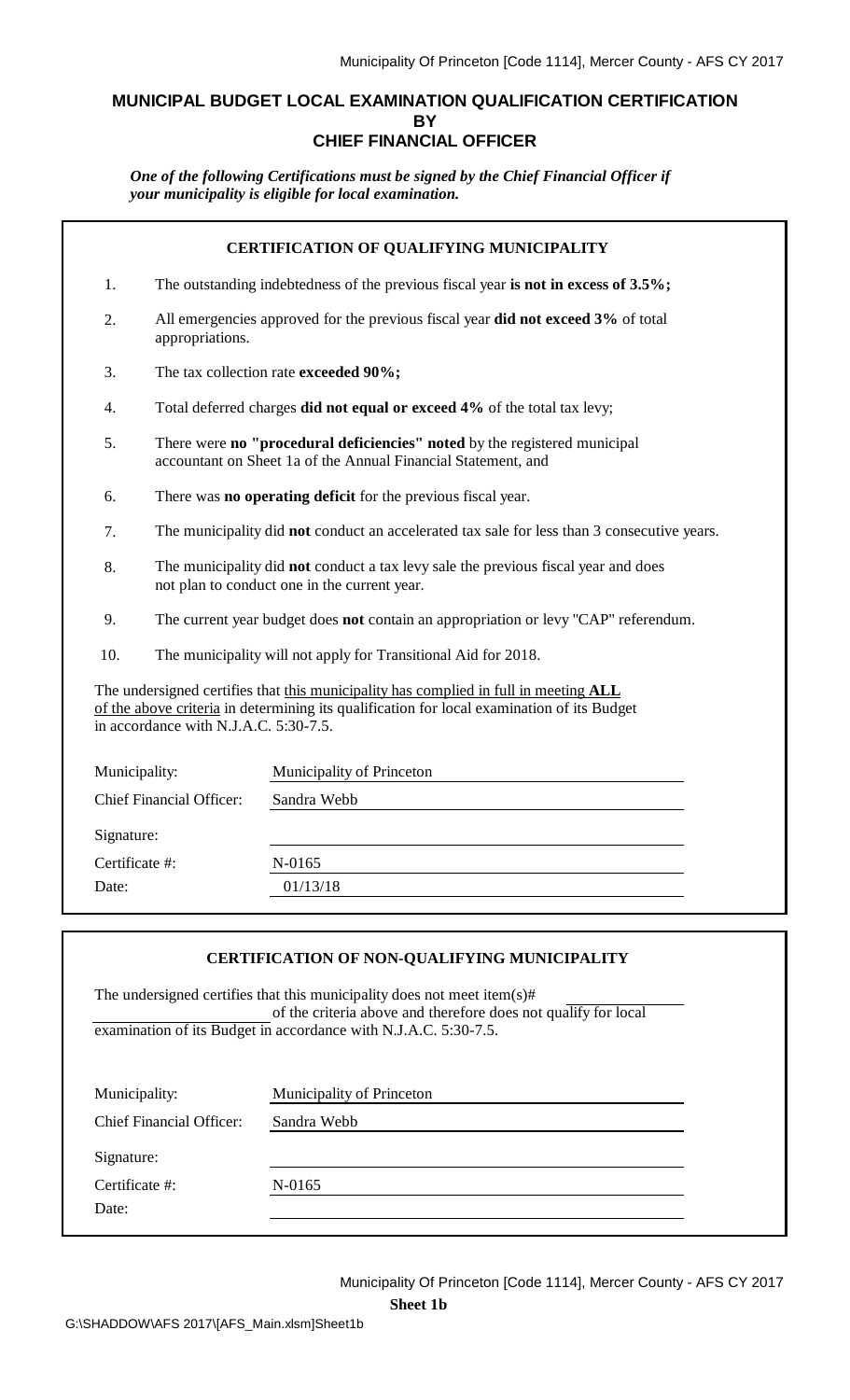Federal ID # **30-0746654 Municipality of Princeton**

Municipality

**Mercer**

County

## **Report of Federal and State Financial Assistance Expenditure of Awards**

|                                            | <b>Fiscal Year Ending:</b>           | <b>December 31, 2017</b>                     |
|--------------------------------------------|--------------------------------------|----------------------------------------------|
| (1)<br>Federal programs                    | (2)                                  | (3)                                          |
| Expended<br>(administered by<br>the state) | <b>State</b><br>Programs<br>Expended | <b>Other Federal</b><br>Programs<br>Expended |
| TOTAL \$                                   | 279,347.14                           |                                              |

Type of Audit required by OMB A-133 and OMB 04-04:

**X** Single Audit

Program Specific Audit

Financial Statement Audit Performed in Accordance With Government Auditing Standards (Yellow Book)

- Note: All local governments, who are recipients of federal and state awards (financial assistance), must report the total amount of federal and state funds expended during its fiscal year and the type of audit required to comply with OMB A-133 ( Revised 6/27/03) and OMB 04-04. The single audit threshold has been increased to \$750,000 beginning with Fiscal Year ending after 1/1/2017. Expenditures are defined in Section 205 of OMB A-133.
- (1) Report expenditures from federal pass-through programs received directly from state government. Federal pass-through funds can be identified by the Catalog of Federal Domestic Assistance (CFDA) number reported in the State's grant/contract agreements.
- (2) Report expenditures from state programs received directly from state government or indirectly from pass-through entities. **Exclude state aid (i.e., CMPTRA, Energy Receeipts tax, etc.) since there are no compliance requirements.**
- (3) Report expenditures from federal programs received directly from the federal government or indirectly from entities other than state government.

Signature of Chief Financial Officer Date

January 13, 2018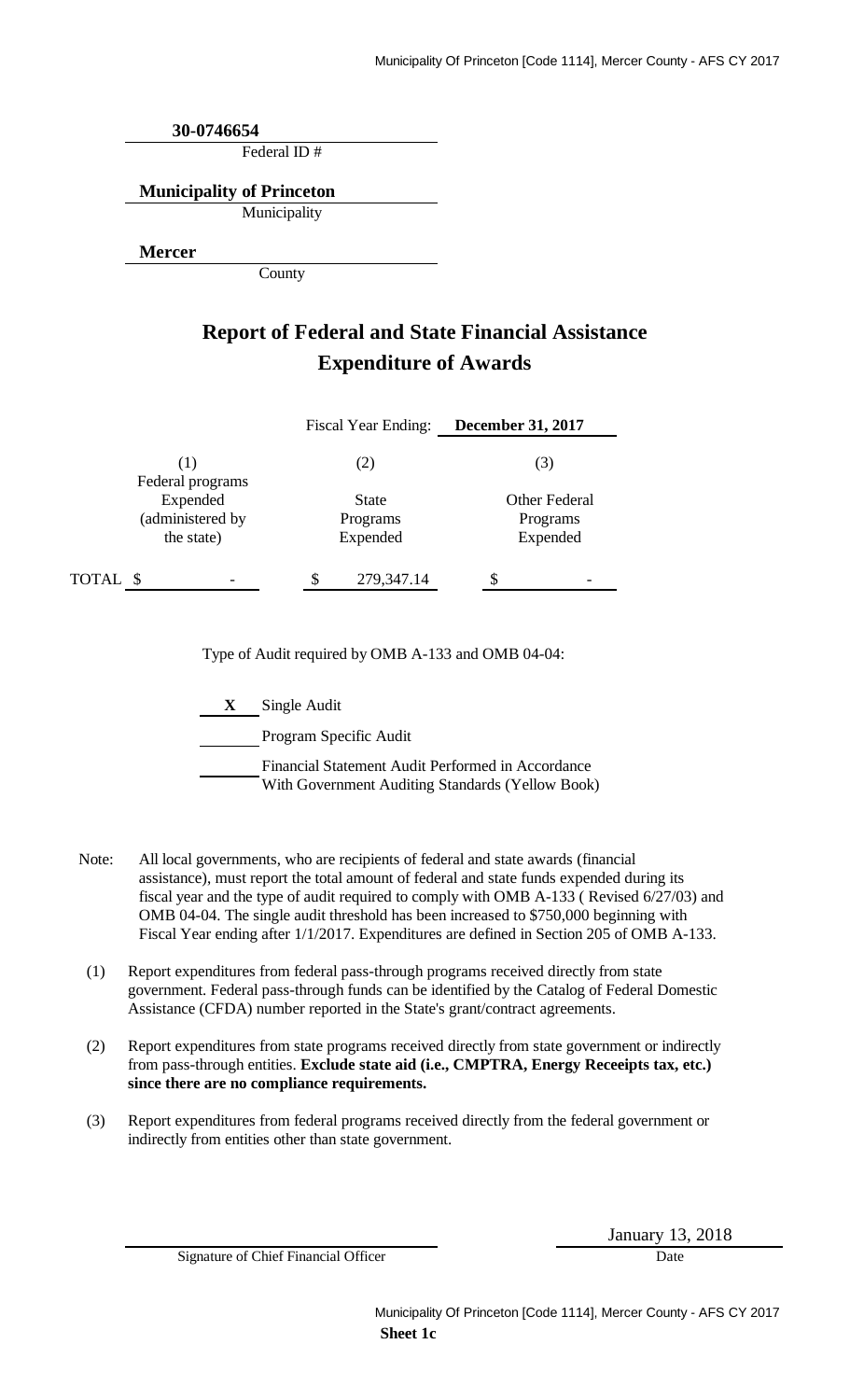# **IMPORTANT! READ INSTRUCTIONS**

### **INSTRUCTION**

The following certification is to be used ONLY in the event there is NO municipally operated utility.

If there is a utility operated by the municipality or if a "utility fund" existed on the books of account, do not sign this statement and do not remove any of the UTILITY sheets from the document.

### **CERTIFICATION**

| I hereby certify that there was no "utility fund" on the books of account and there was no |  |                                                                |
|--------------------------------------------------------------------------------------------|--|----------------------------------------------------------------|
| utility owned and operated by the Municipality                                             |  | of Princeton                                                   |
| County of Mercer                                                                           |  | during the year 2017 and that sheets 40 to 68 are unnecessary. |

I have therefore removed from this statement the sheets pertaining only to utilities

Name Title <u>the series of the series of the series of the series of the series of the series of the series of the series of the series of the series of the series of the series of the series of the series of the series of the s</u>

(This must be signed by the Chief Financial Officer, Comptroller, Auditor or Registered Municipal Accountant.)

#### NOTE:

When removing the utility sheets, please be sure to refasten the "index" sheet (the last sheet in the statement) in order to provide a protective cover sheet to the back of the document.

### **MUNICIPAL CERTIFICATION OF TAXABLE PROPERTY AS OF OCTOBER 1, 2017**

Certification is hereby made that the Net Valuation Taxable of property liable to taxation for the tax year 2018 and filed with the County Board of Taxation on January 10, 2018 in accordance with the requirement of N.J.S.A. 54:4-3 5, was in the amount of  $\sim$  5 -

SIGNATURE OF TAX ASSESSOR

Municipality of Princeton MUNICIPALITY

> Mercer **COUNTY**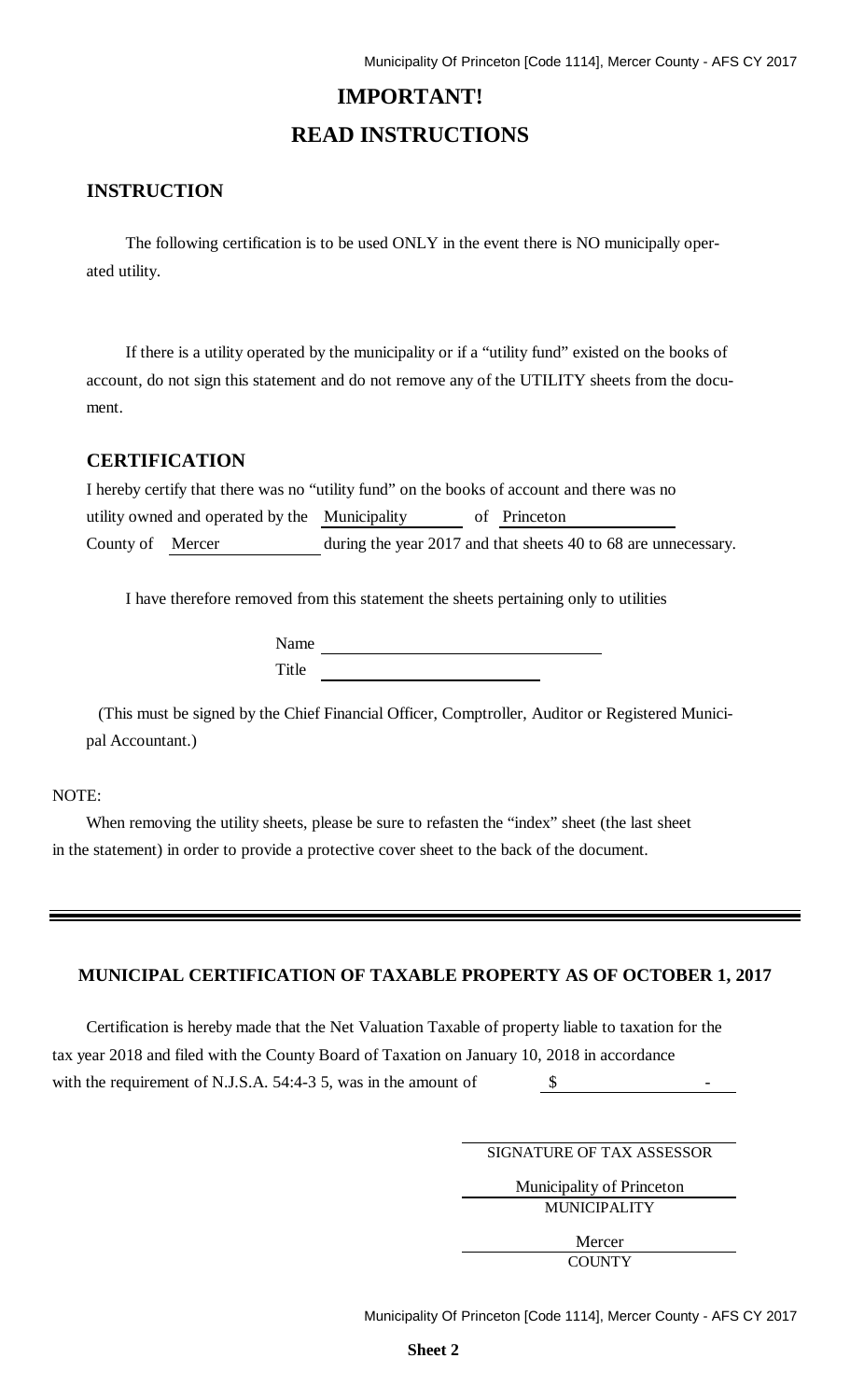#### Municipality Of Princeton [Code 1114], Mercer County - AFS CY 2017

NOTE THAT A TRIAL BALANCE IS REQUIRED AND NOT A BALANCE SHEET

#### **POST CLOSING**

### **TRIAL BALANCE - CURRENT FUND**

AS AT DECEMBER 31, 2017

*Cash Liabilities Must Be Subtotaled and Subtotal Must Be Marked With "C" -- Taxes Receivable Must Be Subtotaled*

| Title of Account                         | Debit         | Credit        |             |
|------------------------------------------|---------------|---------------|-------------|
| Cash                                     | 55,300,107.92 |               |             |
| Change Fund                              | 1,615.00      |               |             |
| Sub-Total Cash                           | 55,301,722.92 |               |             |
|                                          |               |               |             |
| Receivable with Full Reserves:           |               |               |             |
| <b>Taxes Receivable</b>                  | 1,034,987.08  |               |             |
| Tax Title Liens Receivable               | 128,688.40    |               |             |
| Delinquent Interest & Penalty Receivable | 32,369.36     |               |             |
| Due from Escrow                          | 585.75        |               |             |
| <b>Sewer Fees Receivable</b>             | 48,565.84     |               |             |
| Property acquired for Taxes              | 634,400.00    |               |             |
|                                          |               |               |             |
| Due from Escrow                          |               |               |             |
| Due From Other Trust                     |               |               |             |
| <b>Appropriation Reserves</b>            |               | 4,510,861.24  | $\mathbf c$ |
| <b>Reserve for Encumbrances</b>          |               | 1,446,097.14  | $\mathbf c$ |
| Due from State S/C Vet Deductions        |               | 7,514.39      | $\mathbf c$ |
| Tax/Sewer Overpayments                   |               |               |             |
| <b>Accounts Payable</b>                  |               | 44,976.88     | $\mathbf c$ |
| Various Payables                         |               | 221,098.08    | $\mathbf c$ |
| Due County for Added Taxes               |               | 163,817.88    | $\mathbf c$ |
| Prepaid Taxes/Sewer                      |               | 28,947,031.73 | $\mathbf c$ |
| Due to State (DCA) - Building Surcharge  |               | 25,680.00     | $\mathbf c$ |
| Reserve for Interfund Receivable         |               |               |             |
| <b>Miscellaneous Reserves</b>            |               | 657,866.96    | $\mathbf c$ |
| Premium on Tax Sale Certificates         |               | 378,300.00    | c           |
| Sub-Total Liabilities "C"                |               | 36,403,244.30 |             |
| <b>Reserve for Receivables</b>           |               | 1,879,596.43  |             |
| <b>Fund Balance</b>                      |               | 18,898,478.62 |             |
|                                          |               |               |             |
| Grand Total Debits / Credits             | 57,181,319.35 | 57,181,319.35 |             |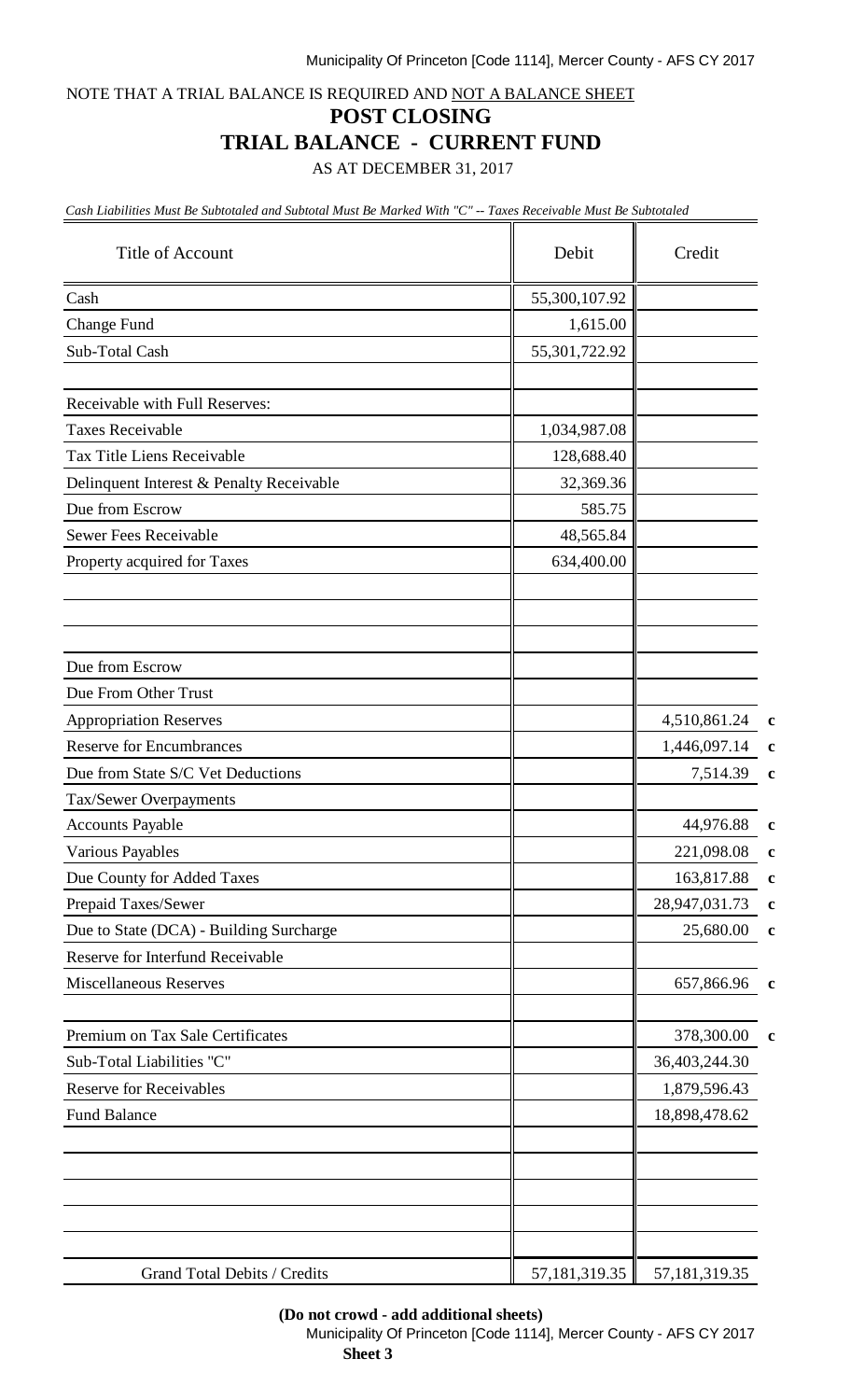#### Municipality Of Princeton [Code 1114], Mercer County - AFS CY 2017

NOTE THAT A TRIAL BALANCE IS REQUIRED AND NOT A BALANCE SHEET

### **POST CLOSING**

## **TRIAL BALANCE - CURRENT FUND (CONT'D)**

AS AT DECEMBER 31, 2017

*Cash Liabilities Must Be Subtotaled and Subtotal Must Be Marked With "C" -- Taxes Receivable Must Be Subtotaled*

| Title of Account | Debit    | Credit   |
|------------------|----------|----------|
|                  |          |          |
|                  |          |          |
|                  |          |          |
|                  |          |          |
|                  |          |          |
|                  |          |          |
|                  |          |          |
|                  |          |          |
|                  |          |          |
|                  |          |          |
|                  |          |          |
|                  |          |          |
|                  |          |          |
|                  |          |          |
|                  |          |          |
|                  |          |          |
|                  |          |          |
|                  |          |          |
|                  |          |          |
|                  |          |          |
|                  |          |          |
|                  |          |          |
|                  |          |          |
|                  |          |          |
|                  |          |          |
|                  |          |          |
|                  |          |          |
|                  |          |          |
|                  |          |          |
|                  |          |          |
|                  |          |          |
|                  |          |          |
|                  |          |          |
|                  |          |          |
|                  |          |          |
|                  |          |          |
|                  |          |          |
| Sheet NOT Used   | $0.00\,$ | $0.00\,$ |

#### **(Do not crowd - add additional sheets)**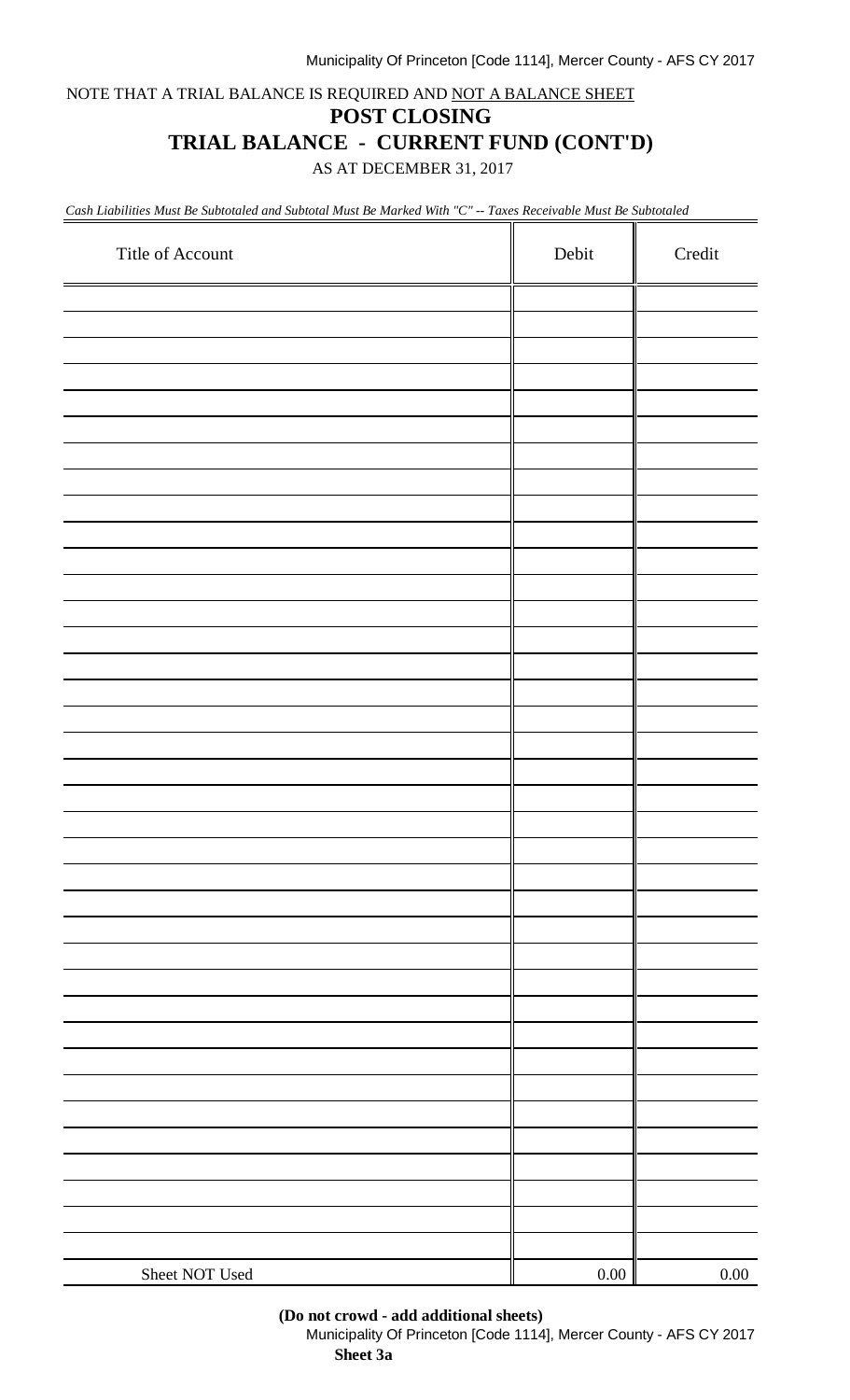# **POST CLOSING TRIAL BALANCE - PUBLIC ASSISTANCE FUND**

ACCOUNTS #1 AND #2\* AS AT DECEMBER 31, 2017

| Title of Account             | Debit     | Credit    |
|------------------------------|-----------|-----------|
| Cash Account                 | 86,420.54 |           |
| Supp Sec Inc Due to Client   |           | 1,238.31  |
| Fund Balance                 |           | 85,182.23 |
|                              |           |           |
|                              |           |           |
|                              |           |           |
|                              |           |           |
|                              |           |           |
|                              |           |           |
|                              |           |           |
|                              |           |           |
|                              |           |           |
|                              |           |           |
|                              |           |           |
|                              |           |           |
|                              |           |           |
|                              |           |           |
|                              |           |           |
|                              |           |           |
|                              |           |           |
|                              |           |           |
|                              |           |           |
|                              |           |           |
|                              |           |           |
|                              |           |           |
|                              |           |           |
|                              |           |           |
|                              |           |           |
|                              |           |           |
|                              |           |           |
|                              |           |           |
|                              |           |           |
|                              |           |           |
|                              |           |           |
|                              |           |           |
| Grand Total Debits / Credits | 86,420.54 | 86,420.54 |

### **(Do not crowd - add additional sheets)**

\*To be prepared in compliance with Department of Human Services Municipal Audit Guide, Public Welfare, General Assistance Program.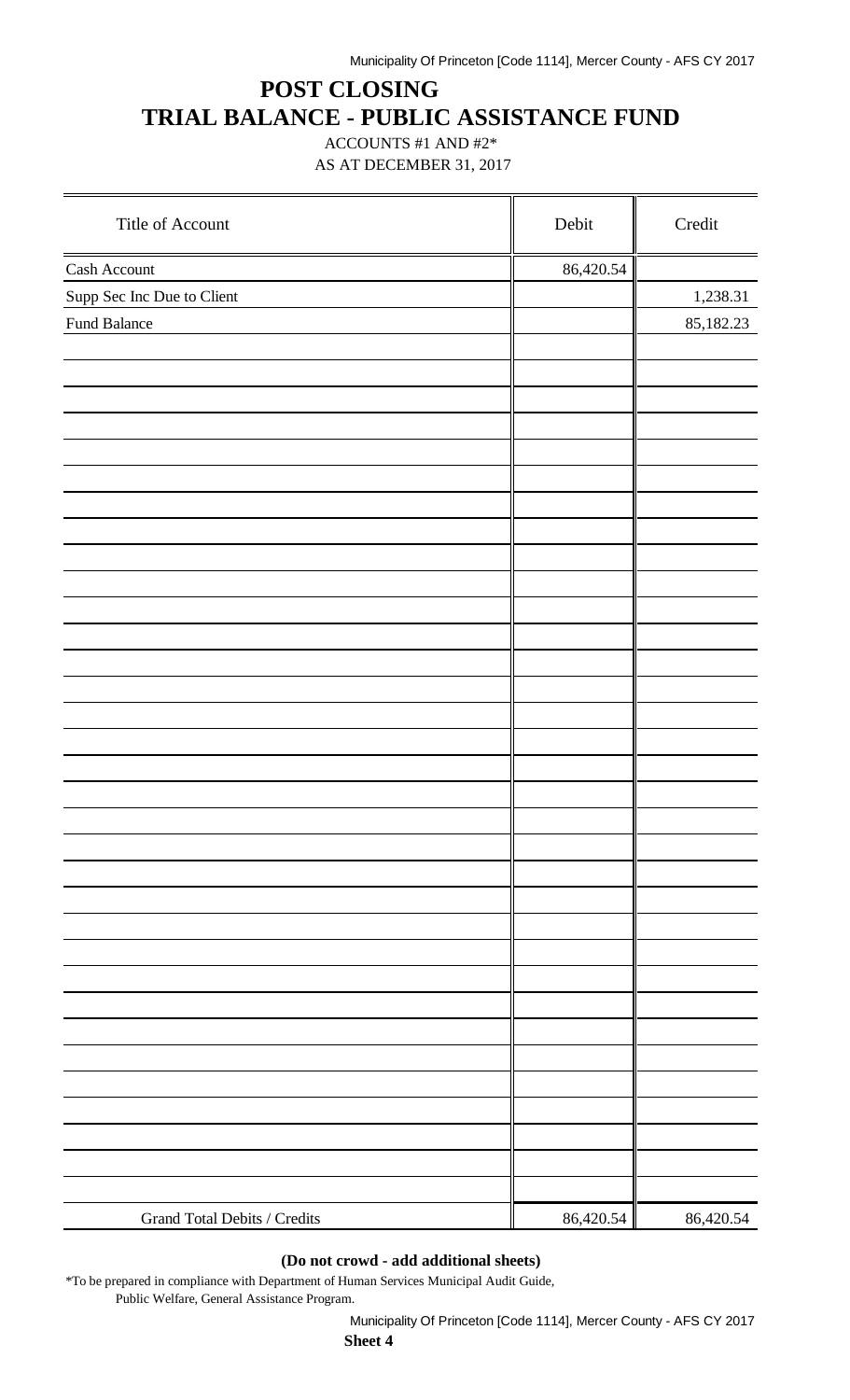## **POST CLOSING TRIAL BALANCE - FEDERAL AND STATE GRANTS**

### AS AT DECEMBER 31, 2017

| Title of Account                           | Debit        | Credit       |
|--------------------------------------------|--------------|--------------|
| Cash                                       | 918,893.64   |              |
| <b>State and Federal Grants Receivable</b> | 1,167,580.56 |              |
| <b>Total Assets</b>                        |              |              |
|                                            |              |              |
| Cash Liabilities:                          |              |              |
| Reserve for Encumbrance                    |              | 20,694.59    |
| <b>Appropriated Reserves</b>               |              | 1,980,333.05 |
| <b>Unappropriated Reserves</b>             |              | 85,446.56    |
|                                            |              |              |
|                                            |              |              |
|                                            |              |              |
|                                            |              |              |
|                                            |              |              |
|                                            |              |              |
|                                            |              |              |
|                                            |              |              |
|                                            |              |              |
|                                            |              |              |
|                                            |              |              |
|                                            |              |              |
|                                            |              |              |
|                                            |              |              |
|                                            |              |              |
|                                            |              |              |
|                                            |              |              |
|                                            |              |              |
|                                            |              |              |
|                                            |              |              |
|                                            |              |              |
|                                            |              |              |
|                                            |              |              |
|                                            |              |              |
|                                            |              |              |
|                                            |              |              |
|                                            |              |              |
|                                            |              |              |
| Grand Total Debits / Credits               | 2,086,474.20 | 2,086,474.20 |

#### **(Do not crowd - add additional sheets)**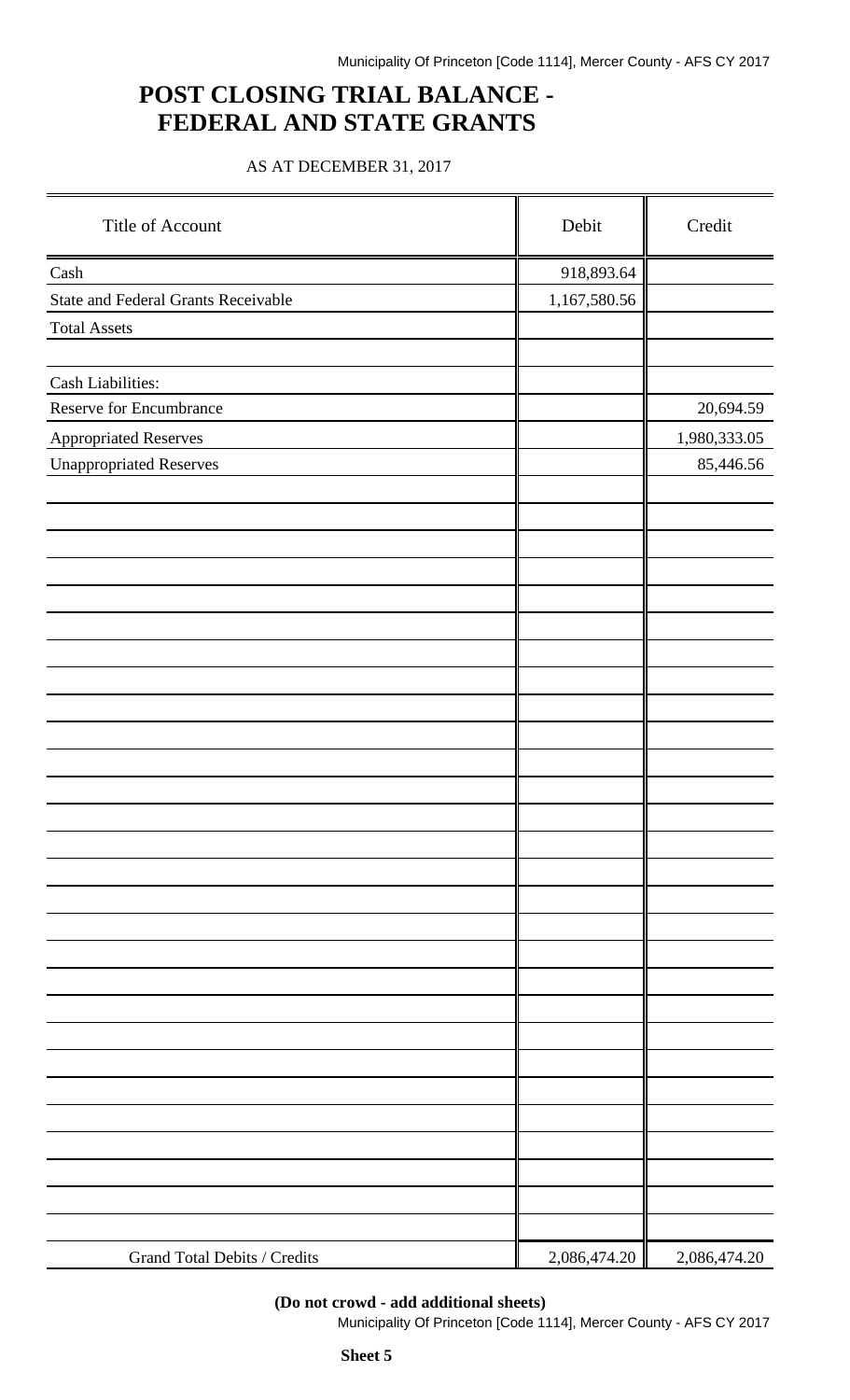# **POST CLOSING TRIAL BALANCE - TRUST FUNDS**

**(Assessment Section Must Be Separately Stated)**

### AS AT DECEMBER 31, 2017

| Title of Account                                     | Debit        | Credit       |
|------------------------------------------------------|--------------|--------------|
| <b>ASSESSMENT TRUST FUND (11)</b>                    |              |              |
| Cash                                                 | 268,239.02   |              |
| Assessments Receivable & Amt to be Raised            | 359,312.40   |              |
| <b>Prospective Assessments</b>                       | 556,786.50   |              |
| <b>Reserve for Prospective Assessments</b>           |              | 556,786.50   |
| Reserve for Assessment & Assessment Liens Receivable |              | 359,448.52   |
| <b>Fund Balance</b>                                  |              | 208,102.90   |
| <b>Assessment Serial Bonds</b>                       |              | 60,000.00    |
| TOTAL ASSESSMENT TRUST FUND                          | 1,184,337.92 | 1,184,337.92 |
| ANIMAL CONTROL TRUST FUND (14)                       |              |              |
| Cash                                                 | 30,941.20    |              |
| Reserve for Animal Control Expenditure               |              | 30,941.20    |
| TOTAL ANIMAL CONTROL TRUST FUND                      | 30,941.20    | 30,941.20    |
| REGULAR (INCL SEWER) TRUST FUND (15/21)              |              |              |
| Cash                                                 | 6,680,169.92 |              |
| Due to Claims/Clearing                               |              |              |
| <b>Reserve for Encumbrance</b>                       |              | 8,312.97     |
| <b>Miscellaneous Reserves</b>                        |              | 6,671,856.95 |
| TOTAL OTHER TRUST FUND                               | 6,680,169.92 | 6,680,169.92 |
| LAW ENFORCEMENT TRUST (FORFEITED PROP) (28)          |              |              |
| Cash                                                 | 4,280.79     |              |
| <b>Fund Balance</b>                                  |              | 4,280.79     |
| TOTAL LAW ENFORCEMENT TRUST                          | 4,280.79     | 4,280.79     |
| LANDFILL CLOSURE FUND (27)                           |              |              |
| Cash                                                 | 23,700.90    |              |
| <b>Fund Balance</b>                                  |              | 23,700.90    |
| TOTAL LANDFILL CLOSURE FUND                          | 23,700.90    | 23,700.90    |
| <b>FLEXIBLE SPENDING (22)</b>                        |              |              |
| Cash                                                 | 8,147.92     |              |
| <b>Reserve Balance</b>                               |              | 8,147.92     |
| TOTAL FLEXIBLE SPENDING FUND BAL                     | 8,147.92     | 8,147.92     |
| Subtotals this Sheet Only                            | 7,931,578.65 | 7,931,578.65 |

**(Do not crowd - add additional sheets)**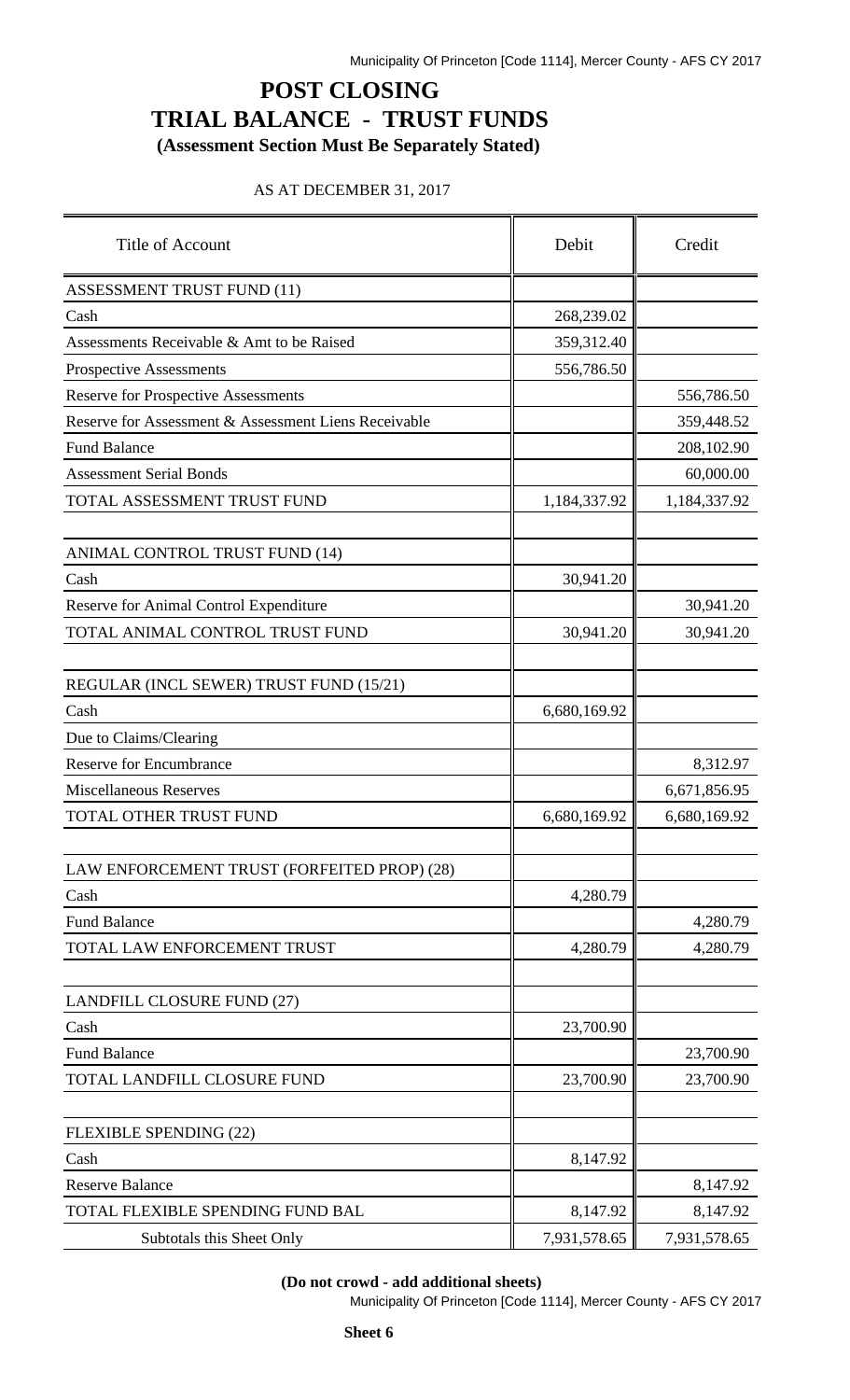# **POST CLOSING TRIAL BALANCE - TRUST FUNDS (CONT'D)**

**(Assessment Section Must Be Separately Stated)**

### AS AT DECEMBER 31, 2017

| $\Delta \beta$ $\Delta 1$ DECENIDER 31, 2017    |               | [Extra Sheet] |
|-------------------------------------------------|---------------|---------------|
| Title of Account                                | Debit         | Credit        |
| <b>ESCROW TRUST FUND (17/30)</b>                |               |               |
| Cash                                            | 4,597,691.40  |               |
| <b>Reserve for Encumbrance</b>                  |               | 22,960.85     |
| <b>Reserve for Professional Fees Escrow</b>     |               | 226,976.15    |
| Reserve for Certificate of Occupancy Escrow     |               | 229,799.39    |
| <b>Reserve for Performance Guarantee Escrow</b> |               | 2,433,827.07  |
| Reserve for Inspection Fees Escrow              |               | 1,683,542.19  |
| Due to Current Fund                             |               | 585.75        |
| TOTAL ESCROW TRUST FUND                         | 4,597,691.40  | 4,597,691.40  |
| PAYROLL TRUST FUND (20)                         |               |               |
| Cash                                            | 205,386.33    |               |
| Due from IRS & State of NJ                      |               |               |
| Due to Current                                  |               |               |
| Payables                                        |               | 205,386.33    |
| TOTAL PAYROLL TRUST FUND                        | 205,386.33    | 205,386.33    |
| <b>UNEMPLOYMENT TRUST (18)</b>                  |               |               |
| Cash                                            | 530,808.90    |               |
| Reserve for Unemployment Trust                  |               | 530,808.90    |
| TOTAL UNEMPLOYMENT TRUST                        | 530,808.90    | 530,808.90    |
| MUNICIPAL OPEN SPACE TRUST (12)                 |               |               |
| Cash                                            | 1,128,944.33  |               |
| Misc. Reserves                                  |               | 7,500.00      |
| Reserve for Encumbrance                         |               |               |
| Reserve for Open Space Purposes                 |               | 1,121,444.33  |
| TOTAL OPEN SPACE TRUST                          | 1,128,944.33  | 1,128,944.33  |
|                                                 |               |               |
|                                                 |               |               |
| Grand Total Debits / Credits                    | 14,394,409.61 | 14,394,409.61 |

**(Do not crowd - add additional sheets)**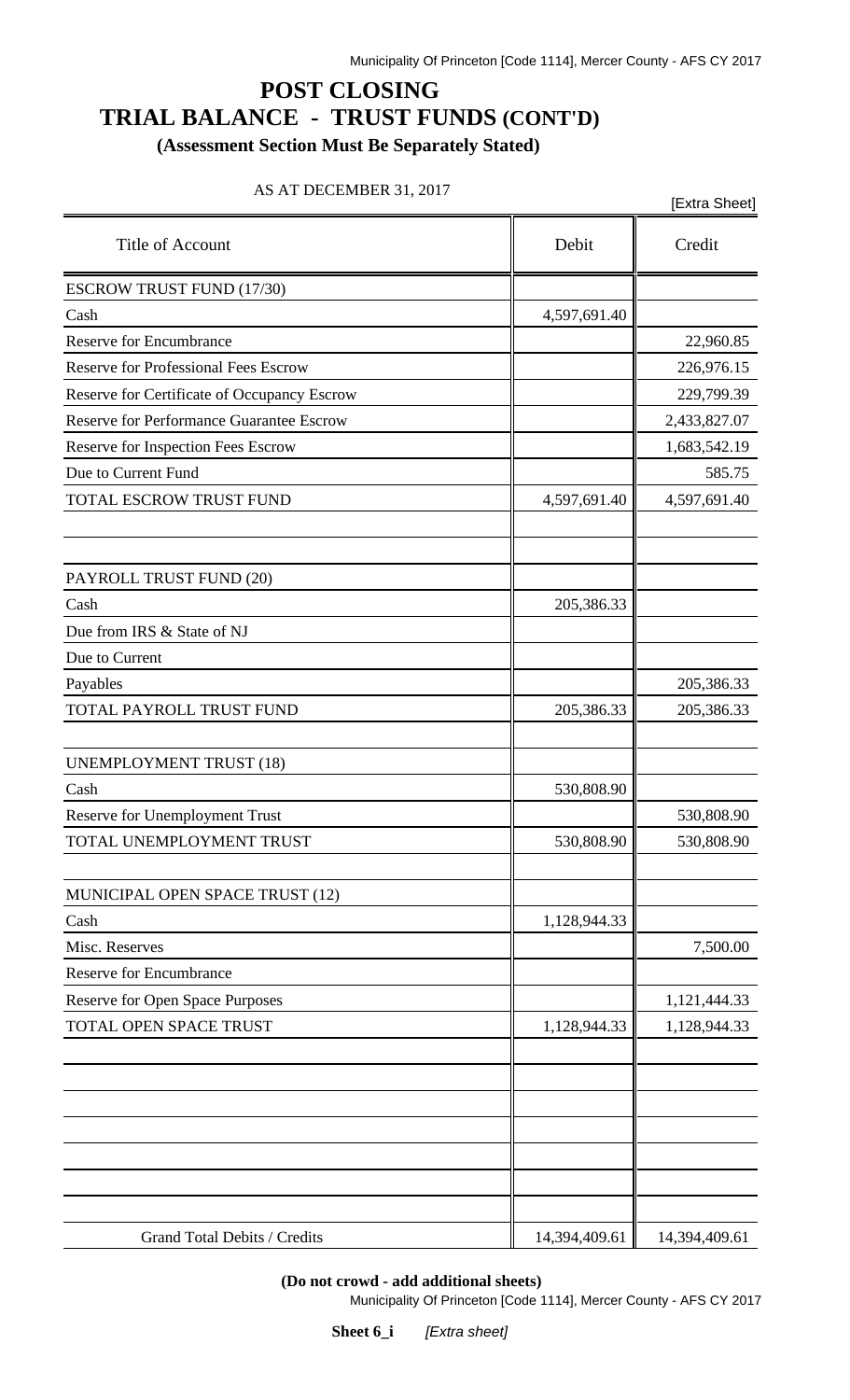# MUNICIPAL PUBLIC DEFENDER **CERTIFICATION**

Public Law 1998, C. 256

|                                                                                   |   | 45,832.60 |
|-----------------------------------------------------------------------------------|---|-----------|
|                                                                                   | X | 25%       |
| (2)                                                                               |   | 11,458.15 |
|                                                                                   |   |           |
| Municipal Public Defender Trust Cash Balance December 31, 2017<br>$\ldots$ (3) \$ |   | 35,726.02 |

Note: If the amount of money in a dedicated fund established pursuant to this section exceeds by more than 25% the amount which the municipality expended during the prior year providing the services of a municipal public defender, the amount in excess of the amount expended shall be forwarded to the Criminal Disposition and Review Collection Fund administered by the Victims of Crime Compensation Board (P.O. Box 084, Trenton, N.J. 08625).

|--|

The undersigned certifies that the municipality has complied with the regulations governing *Municipal Public Defender* as required under Public Law 1998, C. 256.

| <b>Chief Financial Officer:</b> | Sandra Webb |
|---------------------------------|-------------|
| Signature:                      |             |
| Certificate #:                  | N-0165      |
| Date:                           |             |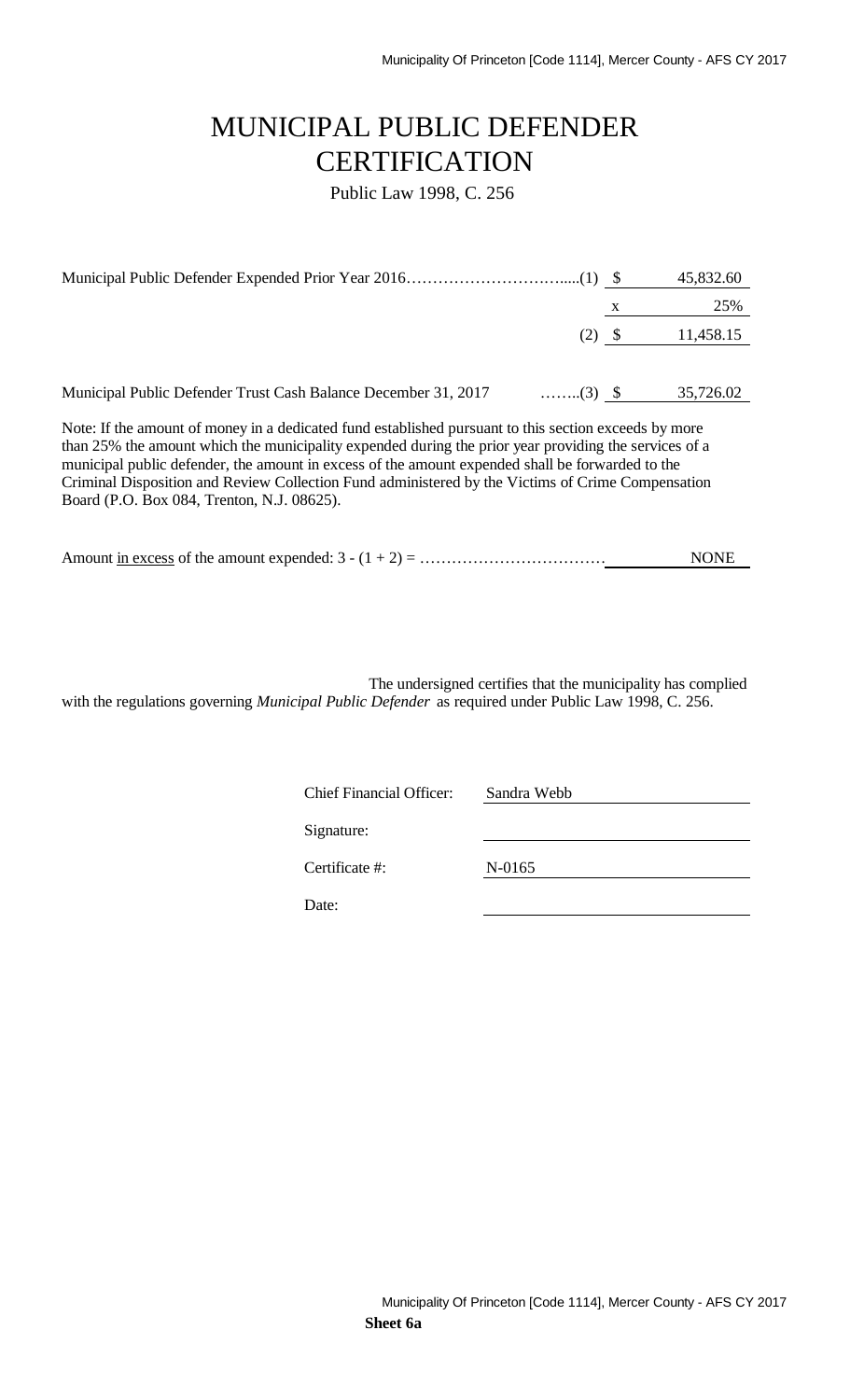# **Schedule of Trust Fund Reserves**

| Purpose                          | Amount<br>Dec. 31, 2016<br>per Audit |              |               | <b>Balance</b><br>as at |
|----------------------------------|--------------------------------------|--------------|---------------|-------------------------|
|                                  | Report                               | Receipts     | Disbursements | Dec. 31, 2017           |
| 1. Bulletproof Vests             | 26.85                                |              |               | 26.85                   |
| 2. Police Welfare Fund           | 957.78                               | 1,350.00     | 1,356.00      | 951.78                  |
| 3. Accumulated Sick Leave        | 71,490.00                            |              |               | 71,490.00               |
| 4. Fire Prevention               | 5,759.17                             |              | 3,100.00      | 2,659.17                |
| 5. Electrical Permit             | 11,533.30                            |              |               | 11,533.30               |
| 6. Plumbing Permit               | 18,133.70                            |              |               | 18,133.70               |
| 7. Off Duty Police               | 524,211.08                           | 368,947.59   | 261,564.59    | 631,594.08              |
| 8. POAA                          | 45,800.11                            | 10,828.00    | 4,326.00      | 52,302.11               |
| 9. Construction Code Official    | 4,228,242.91                         | 1,295,171.12 | 1,231,564.50  | 4,291,849.53            |
| 10. Fire Prevention Penalty Fees | 1,028.36                             |              |               | 1,028.36                |
| 11. Fire Prev. Penalty Dedicated | 499.51                               |              |               | 499.51                  |
| 12. Police Fitness Foundation    | 1,877.62                             |              |               | 1,877.62                |
| 13. SnowRemoval                  | 94,611.97                            |              |               | 94,611.97               |
| 14. Due to PSOC                  | 9,000.00                             |              |               | 9,000.00                |
| 15. Miscellaneous Deposits       | 90,491.02                            | 1,038.81     | 1,000.00      | 90,529.83               |
| 16. Cable TV Trust               | 212,614.28                           | 315,034.57   | 342,000.00    | 185,648.85              |
| 17. Builders Escrow              | 1,000.00                             |              |               | 1,000.00                |
| 18. Shade Tree Trust             | 36,702.52                            | 62,814.50    | 47,337.00     | 52,180.02               |
| 19. Type I / II Penalty Fire     | 12,292.00                            | 325.00       | 7,531.66      | 5,085.34                |
| 20. Off Tract Contributions      | 29,776.00                            | 2,500.00     |               | 32,276.00               |
| 21. Adopt a Park Program         | 3,940.00                             |              |               | 3,940.00                |
| 22. Bench Donations              | 7,160.00                             |              |               | 7,160.00                |
| 23. Latin American Task Force    | 1,446.29                             |              |               | 1,446.29                |
| 24. Public Defender Fees         | 57,934.54                            | 6,958.00     | 29,166.52     | 35,726.02               |
| 25. Graffiti Removal Trust       | 7,123.25                             |              |               | 7,123.25                |
| 26. Homeless Trust               | 2,793.00                             |              |               | 2,793.00                |
| 27. Postage Trust Fund           | 14,943.55                            | 7,396.30     |               | 22,339.85               |
| 28. Fire Equipment Donations     | 31,008.60                            | 11,731.00    | 33,143.04     | 9,596.56                |
| 29. Human Services Spec Asst     | 2,570.00                             | 380.00       | 166.00        | 2,784.00                |
| 30. Reserve for Solar Panels     | 16,588.29                            | 100,000.00   | 68,000.00     | 48,588.29               |
| 31.                              |                                      |              |               |                         |
| 32. Sewer Connection Fees        | 1,469,963.38                         | 504,628.79   | 998,510.50    | 976,081.67              |
| 33.                              |                                      |              |               |                         |
| 34.                              |                                      |              |               |                         |
| 35.                              |                                      |              |               |                         |
| Totals:                          | 7,011,519.08                         | 2,689,103.68 | 3,028,765.81  | 6,671,856.95            |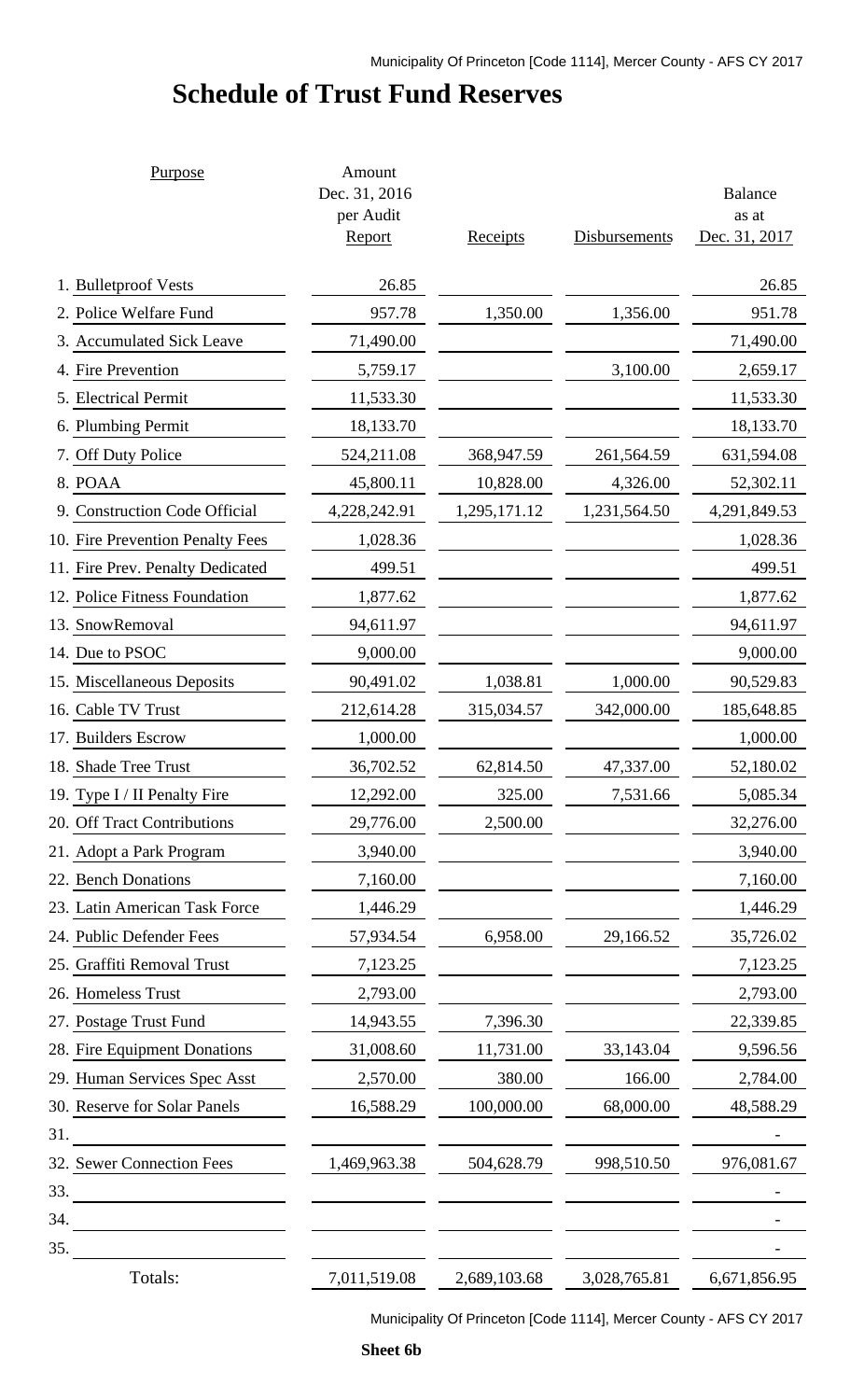## **ANALYSIS OF TRUST ASSESSMENT CASH AND INVESTMENTS PLEDGED TO LIABILITIES AND SURPLUS**

| Title of Liability to which Cash<br>and Investments are Pledged | Audit<br><b>Balance</b><br>Dec. 31, 2016 | Assessments<br>and Liens | <b>RECEIPTS</b><br>Current<br><b>Budget</b> | Miscellaneous |            |            | Disbursements | Balance<br>Dec. 31, 2017 |
|-----------------------------------------------------------------|------------------------------------------|--------------------------|---------------------------------------------|---------------|------------|------------|---------------|--------------------------|
| Assessment Special Bond Issue:                                  | XXXXXXXXXX                               | XXXXXXXXXX               | XXXXXXXXXX                                  | XXXXXXXXXX    | XXXXXXXXXX | XXXXXXXXXX | XXXXXXXXXX    | XXXXXXXXXX               |
| Ord. No 03-10                                                   | 5,808.78                                 |                          |                                             |               |            |            | 5,808.78      | $\cdots$                 |
| Ord. No. 03-16                                                  | 8,519.74                                 |                          |                                             |               |            |            | 8,519.74      | $\cdots$                 |
| Ord. No. 08-02                                                  | 220.95                                   | 529.97                   |                                             |               |            |            | 220.95        | 529.97                   |
| Ord. No. 09-18                                                  | 60,932.24                                |                          |                                             |               |            |            | 33,301.23     | 27,631.01                |
| Ord. No. 09-21                                                  | 17,431.02                                | 308.88                   |                                             |               |            |            | 11,000.00     | 6,739.90                 |
|                                                                 |                                          |                          |                                             |               |            |            |               |                          |
| <b>Assessment Bond Anticipation Note Issues:</b>                | XXXXXXXXXX                               | XXXXXXXXXX               | XXXXXXXXXX                                  | XXXXXXXXXX    | XXXXXXXXXX | XXXXXXXXXX | XXXXXXXXXX    | XXXXXXXXXX               |
| Adjustment                                                      |                                          |                          |                                             | 25, 235. 24   |            |            |               | 25, 235. 24              |
| Due to General Capital Fund                                     |                                          |                          |                                             |               |            |            |               |                          |
| Due from/to Current Fund                                        |                                          |                          |                                             |               |            |            |               | $\cdots$<br>$\cdots$     |
| <b>Other Liabilities</b>                                        |                                          |                          |                                             |               |            |            |               |                          |
| <b>Trust Surplus</b>                                            | 395,985.23                               |                          |                                             | 144,777.73    |            |            | 332,660.06    | 208,102.90               |
| <b>Less Assets "Unfinanced"</b>                                 | XXXXXXXXXX                               | XXXXXXXXXX               | XXXXXXXXXX                                  | XXXXXXXXXX    | XXXXXXXXXX | XXXXXXXXXX | XXXXXXXXXX    | XXXXXXXXXX               |
|                                                                 |                                          |                          |                                             |               |            |            |               | $\cdots$                 |
|                                                                 |                                          |                          |                                             |               |            |            |               |                          |
|                                                                 |                                          |                          |                                             |               |            |            |               |                          |
|                                                                 |                                          |                          |                                             |               |            |            |               |                          |
|                                                                 |                                          |                          |                                             |               |            |            |               |                          |
| Totals                                                          | 488,897.96                               | 838.85                   | 0.00                                        | 170,012.97    | 0.00       | 0.00       | 391,510.76    | 268,239.02               |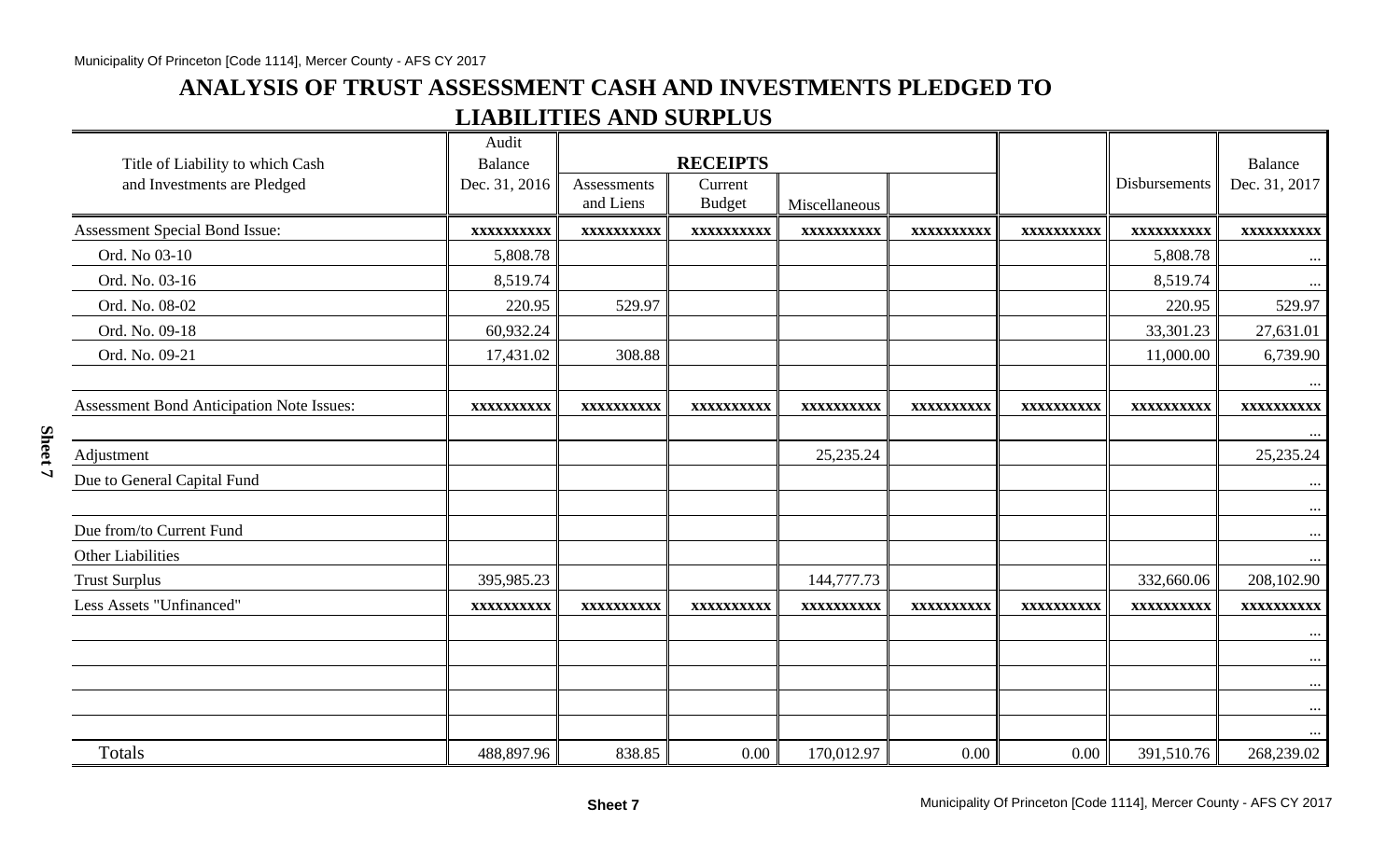# **POST CLOSING**

# **TRIAL BALANCE - GENERAL CAPITAL FUND**

AS AT DECEMBER 31, 2017

| Title of Account                                                    | Debit          | Credit         |
|---------------------------------------------------------------------|----------------|----------------|
| Est. Proceeds Bonds and Notes Authorized                            | 22,902,234.32  | XXXXXXXXXXXX   |
| Bonds and Notes Authorized by Not Issued                            | XXXXXXXXXXX    | 22,902,234.32  |
| Cash                                                                | 8,048,860.63   |                |
| <b>Subtotal Cash</b>                                                | 8,048,860.63   |                |
| Due from State of NJ                                                | 1,277,960.84   |                |
| Due from Princeton University                                       | 800,000.00     |                |
| Due from Montgomery Township                                        | 1,000,000.00   |                |
| Due from Princeton Senior Resource Center                           | 500,000.00     |                |
| <b>Mercer County Receivable</b>                                     | 633,830.00     |                |
| Deferred Charges to Future Taxation - Funded                        | 74,495,000.00  |                |
| Deferred Charges to Future Taxation - UnFunded                      | 22,902,234.32  |                |
| Deferred Charges to Future Taxation - Funded - Green Trust Loans    | 68,920.58      |                |
| Deferred Charges to Future Taxation - Funded - Infrastructure Trust | 6,294,565.81   |                |
| Improvement Authorization - Uncommitted - Funded                    |                | 2,477,392.40   |
| Improvement Authorization - Uncommitted - Unfunded                  |                | 21,801,863.27  |
| <b>Improvement Authorization - Committed (Encumbrances)</b>         |                | 3,940,467.09   |
| Serial Bonds Payable                                                |                | 74,495,000.00  |
| Green Trust Loans Payable                                           |                | 68,920.58      |
| <b>Infrastructure Trust Loans Payable</b>                           |                | 6,294,565.81   |
| <b>BANS</b> Payable                                                 |                | 1,774,000.00   |
| <b>Reserve for Premium on Bonds</b>                                 |                | 975,341.50     |
| Reserve for Premium on Notes                                        |                | 17,813.00      |
| <b>Reserve for Community Pool Debt Service</b>                      |                | 623,268.87     |
| Reserve for Montgomery Township                                     |                | 1,000,000.00   |
| Reserve for Princeton University                                    |                | 250,000.00     |
| Reserve for Mountain Lake Dam Rehab                                 |                | 10,336.06      |
| <b>Reserve for Roads</b>                                            |                | 320,000.00     |
| Miscellaneous                                                       |                | 45,000.00      |
| Capital Improvement Fund                                            |                | 40,744.49      |
| <b>Fund Balance</b>                                                 |                | 1,886,659.11   |
|                                                                     |                |                |
|                                                                     |                |                |
| <b>Grand Totals</b>                                                 | 138,923,606.50 | 138,923,606.50 |

### **(Do not crowd - add additional sheets)**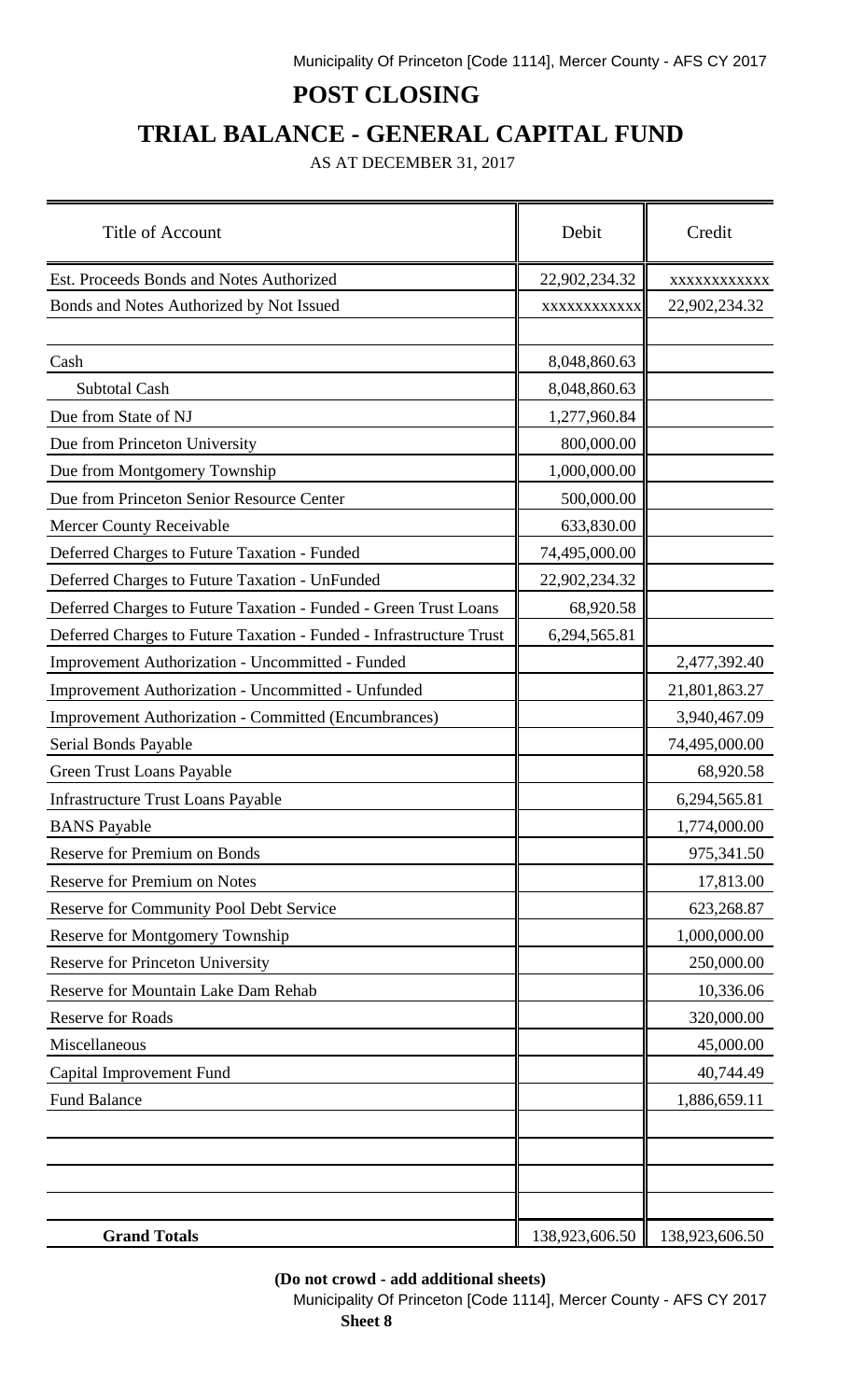|                                                   | Cash          |               | Less Checks  | Cash Book                |  |
|---------------------------------------------------|---------------|---------------|--------------|--------------------------|--|
|                                                   | *On Hand      | On Deposit    | Outstanding  | <b>Balance</b>           |  |
| Current                                           | 12,087,101.94 | 43,762,545.25 | 549,539.27   | 55,300,107.92            |  |
| Trust - Assessment                                | 342.00        | 268,025.32    | 128.30       | 268,239.02               |  |
| Trust - Dog License                               | 288.30        | 34,547.17     | 3,894.27     | 30,941.20                |  |
| Trust - Other                                     | 130,077.55    | 6,589,985.44  | 3,763.46     | 6,716,299.53             |  |
| Capital - General                                 |               | 8,097,731.81  | 48,871.18    | 8,048,860.63             |  |
| Water $(N/A)$ - Operating                         |               |               |              |                          |  |
| Water $(N/A)$ - Capital                           |               |               |              |                          |  |
| Water (N/A)<br>Utility -                          |               |               |              |                          |  |
| <b>Assessment Trust</b>                           |               |               |              |                          |  |
| Affordable Housing Utility: Operating             | 56.79         | 4,073,322.72  |              | 4,073,379.51             |  |
| Capital                                           |               | 119,025.83    | 56.79        | 118,969.04               |  |
| <b>Assessment Trust</b>                           |               |               |              |                          |  |
| Parking Utility: -<br>Operating                   |               |               |              |                          |  |
| Capital                                           |               |               |              |                          |  |
| <b>Assessment Trust</b>                           |               |               |              |                          |  |
| Fourth (N/A) Utility: -<br>Operating              |               |               |              |                          |  |
| Capital                                           |               |               |              |                          |  |
| <b>Assessment Trust</b><br>Fifth (N/A) Utility: - |               |               |              |                          |  |
| Operating<br>Capital                              |               |               |              |                          |  |
| <b>Assessment Trust</b>                           |               |               |              | $\overline{\phantom{a}}$ |  |
| Public Assistance **                              |               | 91,293.40     | 4,872.86     | 86,420.54                |  |
| Garbage District                                  |               |               |              |                          |  |
|                                                   |               |               |              |                          |  |
| Public Assistance **                              |               |               |              |                          |  |
| Garbage District                                  |               |               |              |                          |  |
|                                                   |               |               |              |                          |  |
| Public Assistance **                              |               |               |              |                          |  |
|                                                   |               |               |              |                          |  |
| Garbage District                                  |               |               |              |                          |  |
| Public Assistance **                              |               |               |              |                          |  |
| Garbage District                                  |               |               |              |                          |  |
|                                                   |               |               |              |                          |  |
| Parking Utility - Operating                       | 60,237.87     | 1,257,147.57  |              | 1,317,385.44             |  |
| Parking Utility - Capital                         |               | 612,156.52    | 343.77       | 611,812.75               |  |
| <b>Escrow Trust</b>                               | 750.00        | 5,035,553.39  | 438,611.99   | 4,597,691.40             |  |
| <b>Unemployment Trust</b>                         |               | 530,808.90    |              | 530,808.90               |  |
| State and Federal Grant Fund                      |               | 919,414.93    | 521.29       | 918,893.64               |  |
|                                                   |               |               |              |                          |  |
| Municipal Open Space                              |               | 1,128,944.33  |              | 1,128,944.33             |  |
| Payroll Fund                                      |               | 210,608.94    | 5,222.61     | 205,386.33               |  |
|                                                   |               |               |              |                          |  |
|                                                   |               |               |              |                          |  |
| <b>Total</b>                                      | 12,278,854.45 | 72,731,111.52 | 1,055,825.79 | 83,954,140.18            |  |

### **CASH RECONCILIATION DECEMBER 31, 2017**

\* Include Deposits In Transit

\*\* Be sure to include a Public Assistance Account reconciliation and trial balance if the municipality maintains such a bank account.

#### **REQUIRED CERTIFICATION**

I hereby certify that all amounts shown in the "Cash on Deposit" column on Sheet 9 and 9(a) have been verified with the applicable bank statements, certificates, agreements or passbooks at December 31, 2017

I also certify that all amounts, if any, shown for Investments in Savings and Loan Associations on any trial balance have been verified with the applicable passbooks at December 31, 2017

All "Certificates of Deposit", "Repurchase Agreements" and other investments must be reported as cash and included in this certification.

(THIS MUST BE SIGNED BY THE REGISTERED MUNICIPAL ACCOUNTANT (STATUTORY AUDITOR) OR CHIEF FINANCIAL OFFICER) depending on who prepared this Annual Financial Statement as certified to on Sheet 1 or 1(a).

Signature: Title: Chief Financial Officer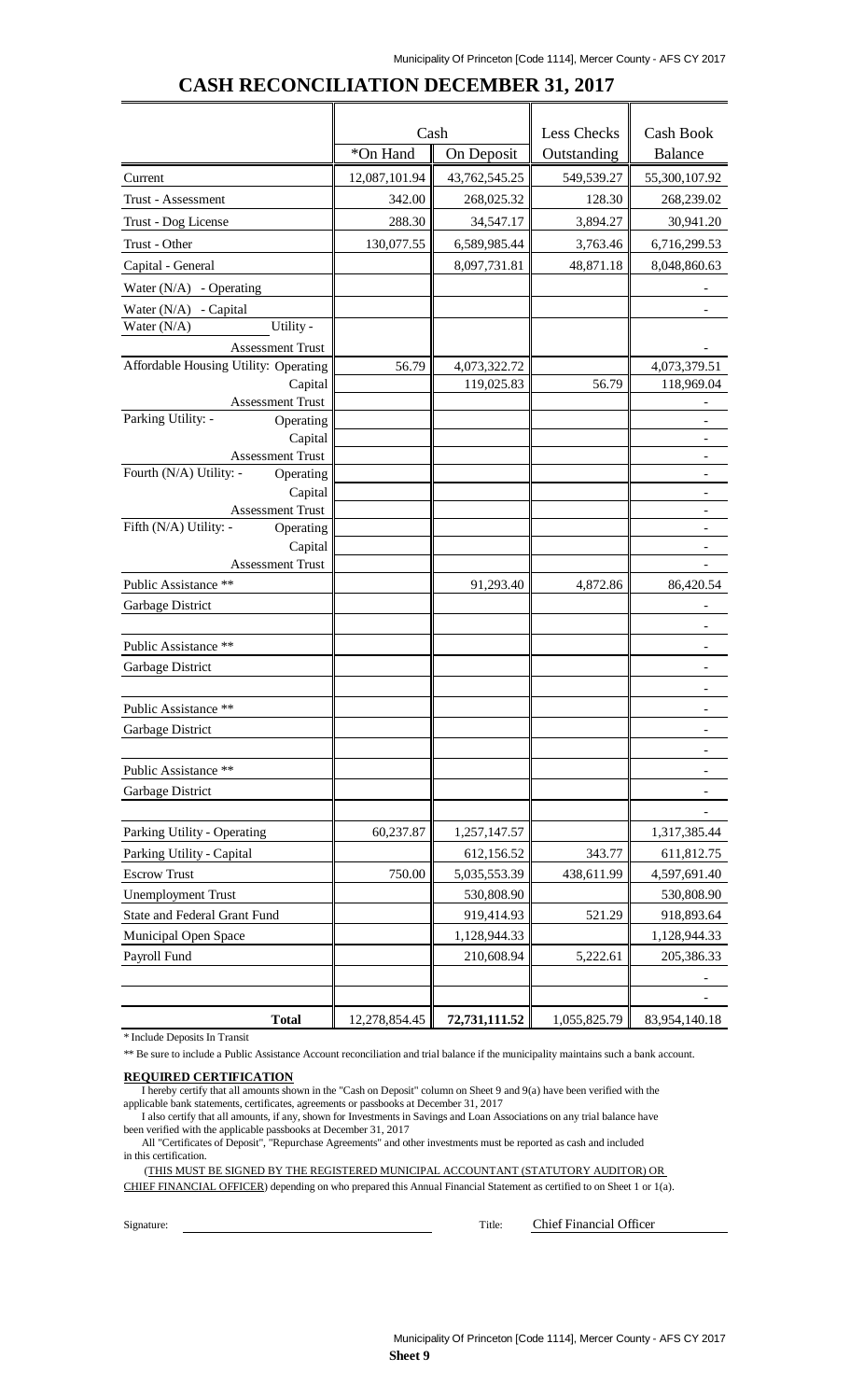### **CASH RECONCILIATION DECEMBER 31, 2017 (Cont'd.)**

### **LIST BANKS AND AMOUNTS SUPPORTING "CASH ON DEPOSIT"**

| <b>Current Fund</b>                               |               |
|---------------------------------------------------|---------------|
| Bank of America 5354                              | 141,324.49    |
| Bank of Princeton 0576                            | 20,531,873.65 |
| Bank of Princeton - Claims A/C 0527               | 23,089,347.11 |
|                                                   |               |
| <b>Total Current Fund</b>                         | 43,762,545.25 |
|                                                   |               |
| <b>Regular Trust Fund</b>                         |               |
| Bank of Princeton 9701                            | 5,097,135.69  |
| Bank of Princeton 4966                            | 2,045.55      |
| Berkshire Bank 9360                               | 521,995.12    |
| Bank of Princeton 0667                            | 3,533.14      |
| Bank of Princeton 9693                            | 928,519.46    |
| Bank of Princeton 0618                            | 8,774.79      |
| Bank of Princeton 0675                            | 1,270.34      |
| Bank of Princeton 0683                            | 4,280.79      |
| PNC Bank 4468                                     | 22,430.56     |
|                                                   |               |
| <b>Total Regular Trust Fund</b>                   | 6,589,985.44  |
|                                                   |               |
|                                                   |               |
| <b>Assessment Trust Fund</b>                      |               |
| Bank of Princeton 0659                            | 268,025.32    |
| <b>Total Assessment Trust Fund</b>                | 268,025.32    |
|                                                   |               |
| <b>Animal Control Trust</b>                       |               |
| Bank of Princeton 0519                            | 34,547.17     |
| <b>Total Animal Control Trust</b>                 | 34,547.17     |
|                                                   |               |
| <b>General Capital Fund</b>                       |               |
| The Bank of Princeton 0626                        | 8,097,731.81  |
| <b>Total General Capital Fund</b>                 | 8,097,731.81  |
| Municipal Open Space Fund                         |               |
| The Bank of Princeton 9602                        | 1,128,944.33  |
| <b>Total Open Space Fund</b>                      | 1,128,944.33  |
| Subtotal this sheet ONLY, continued on next sheet | 59,881,779.32 |

Note: Sections N.J.S. 40A:4-61, 40A:4-62 and 40A:4-63 of the Local Budget Law require that separate bank accounts be maintained for each allocated fund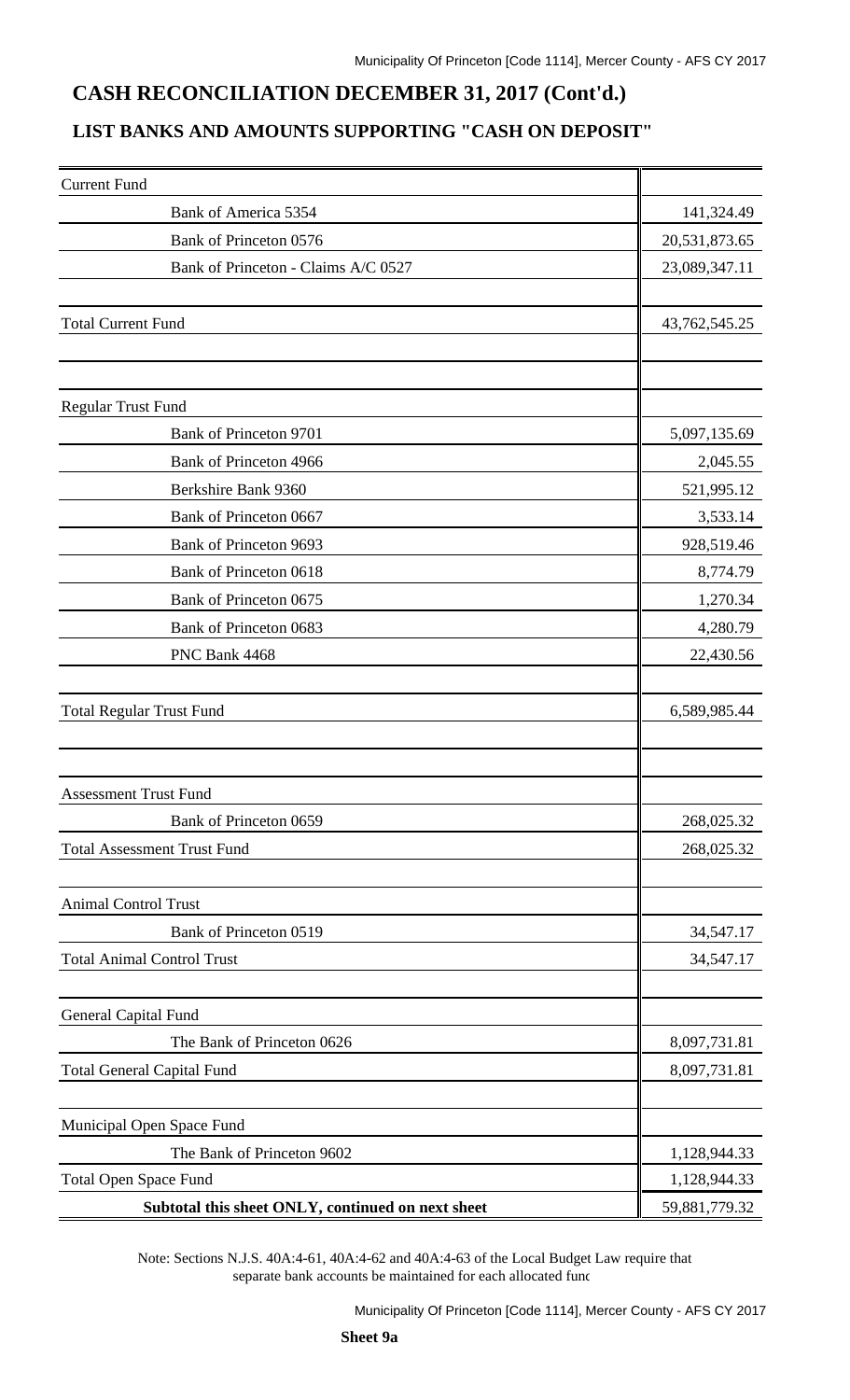### **CASH RECONCILIATION DECEMBER 31, 2017 (Cont'd.)**

### **LIST BANKS AND AMOUNTS SUPPORTING "CASH ON DEPOSIT"**

|                                                   | [Extra Sheet] |
|---------------------------------------------------|---------------|
| Affordable Housing Operating Fund                 |               |
| PNC Bank 6537                                     | 2,875,854.60  |
| Bank of Princeton 0501                            | 1,197,468.12  |
| <b>Total Affordable Housing Operating Fund</b>    | 4,073,322.72  |
| Affordable Housing Capital Fund                   |               |
| Bank of Princeton 6037                            | 119,025.83    |
| Total Affordable Housing Capital Fund             | 119,025.83    |
| <b>Public Assistance Fund</b>                     |               |
| Bank of Princeton 9685                            | 46,991.87     |
| Bank of Princeton 2531                            | 44,301.53     |
| <b>Total Public Assistance Fund</b>               | 91,293.40     |
| <b>Unemployment Trust Fund</b>                    |               |
| Bank of Princeton 9719                            | 530,808.90    |
| <b>Total Unemployment Trust Fund</b>              | 530,808.90    |
| State & Federal Grant Fund                        |               |
| Bank of Princeton 0634                            | 919,414.93    |
| Total State & Federal Grant Fund                  | 919,414.93    |
| Parking Utility Operating                         |               |
| Bank of Princeton 9628                            | 401,235.14    |
| Bank of America 5454                              | 11,487.21     |
| Bank of America 3610                              | 196,767.81    |
| PNC Bank 1722                                     | 647, 657. 41  |
| <b>Total Parking Utility Operating</b>            | 1,257,147.57  |
| Parking Utility Capital                           |               |
| Bank of Princeton 9610                            | 612,156.52    |
| <b>Total Parking Utility Capital</b>              | 612,156.52    |
| Payroll Fund                                      |               |
| Bank of Princeton 9636                            | 210,608.94    |
| <b>Total Payroll Fund</b>                         | 210,608.94    |
| Subtotal this sheet ONLY, continued on next sheet | 7,813,778.81  |

Note: Sections N.J.S. 40A:4-61, 40A:4-62 and 40A:4-63 of the Local Budget Law require that separate bank accounts be maintained for each allocated fund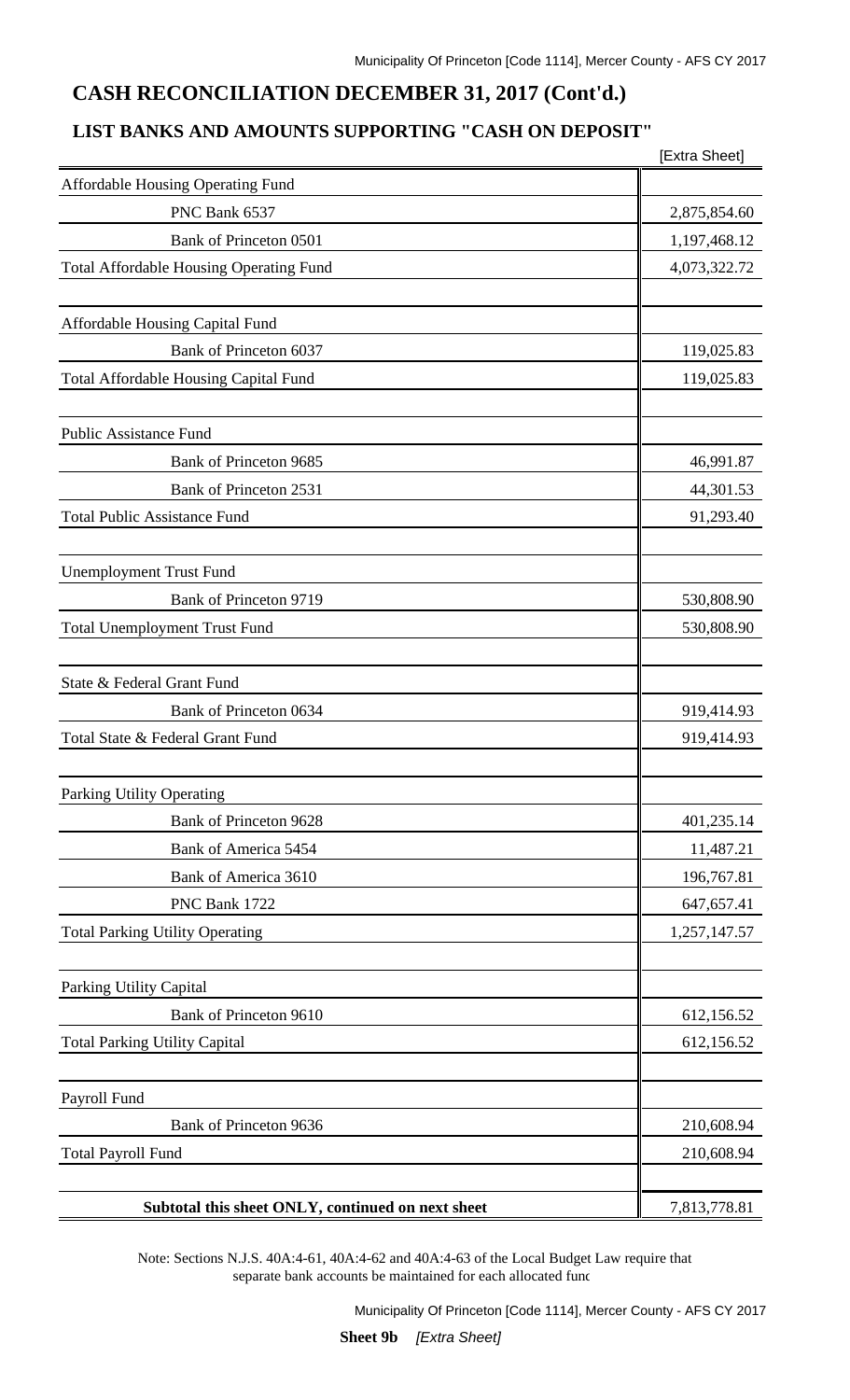### **CASH RECONCILIATION DECEMBER 31, 2017 (Cont'd.)**

### **LIST BANKS AND AMOUNTS SUPPORTING "CASH ON DEPOSIT"**

|                                            | [Extra Sheet] |
|--------------------------------------------|---------------|
|                                            |               |
| <b>Escrow Trust</b>                        |               |
| TD Bank 12157                              | 2,641,079.66  |
| TD Bank 12156                              | 1,161,194.53  |
| TD Bank 12158                              | 241,925.53    |
| TD Bank 12155                              | 412,121.96    |
| PNC Bank 5058                              | 311,367.56    |
| BOP CD 238356                              | 128,217.60    |
| BOP CD 158943                              | 139,646.55    |
|                                            |               |
|                                            |               |
| <b>Total Escrow Trust</b>                  |               |
|                                            |               |
|                                            |               |
|                                            |               |
|                                            |               |
|                                            |               |
|                                            |               |
|                                            |               |
|                                            |               |
|                                            |               |
|                                            |               |
|                                            |               |
|                                            |               |
|                                            |               |
|                                            |               |
|                                            |               |
|                                            |               |
|                                            |               |
|                                            |               |
|                                            |               |
|                                            |               |
|                                            |               |
|                                            |               |
|                                            |               |
|                                            |               |
|                                            |               |
| Grand Total - details of "Cash on Deposit" | 72,731,111.52 |

Note: Sections N.J.S. 40A:4-61, 40A:4-62 and 40A:4-63 of the Local Budget Law require that separate bank accounts be maintained for each allocated fund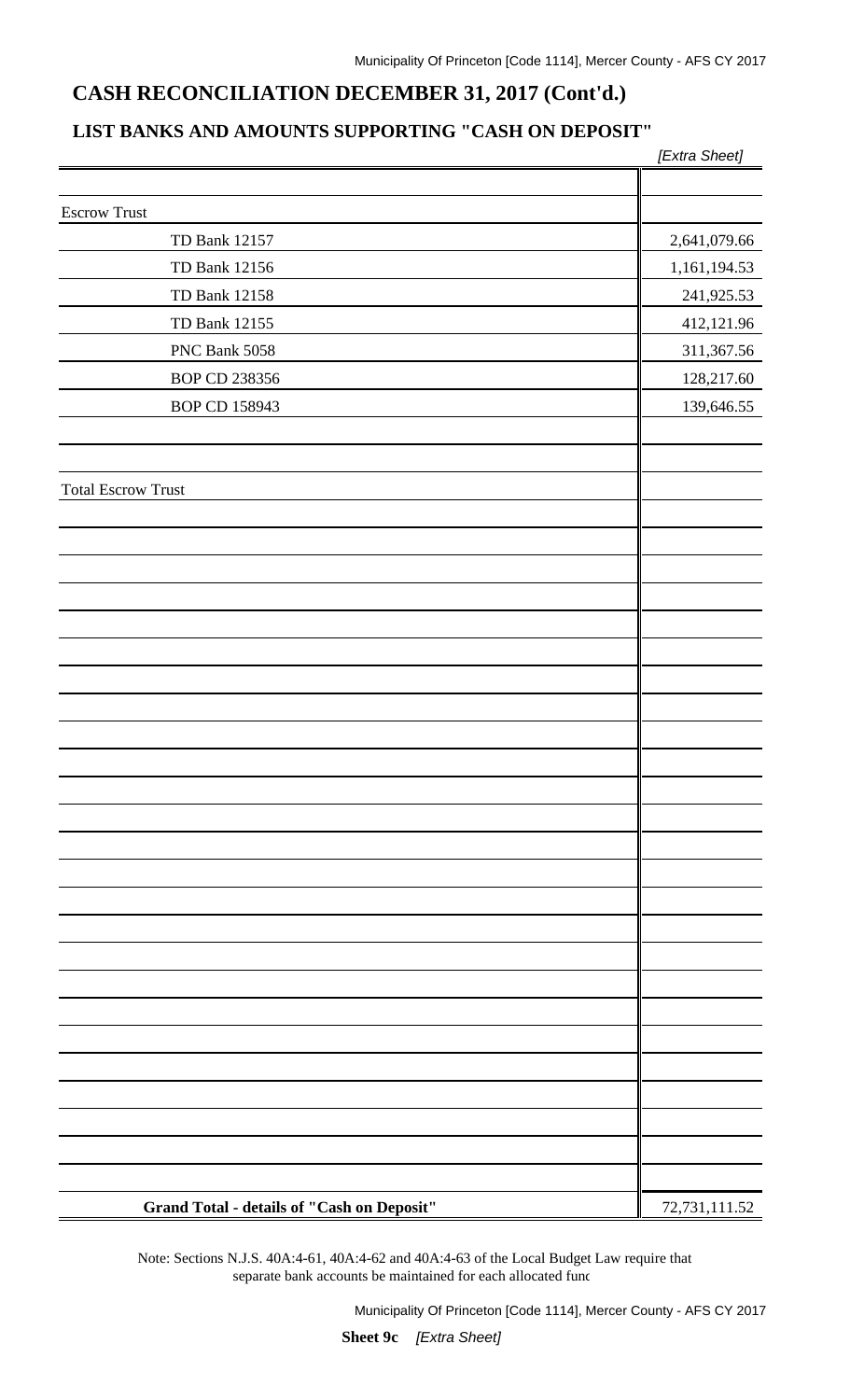## **MUNICIPALITIES AND COUNTIES FEDERAL AND STATE GRANTS RECEIVABLE**

| Grant                                         | <b>Balance</b><br>January 1, 2017 | 2017 Budget<br>Revenue<br>Realized | Received   | Cancelled | From<br>Unapp | <b>Balance</b><br>Dec. 31, 2017 |
|-----------------------------------------------|-----------------------------------|------------------------------------|------------|-----------|---------------|---------------------------------|
| Academic Success Today                        |                                   | 10,000.00                          | 10,000.00  |           |               |                                 |
| <b>Adolescent Treatment - Motivation 180</b>  | 30,843.00                         |                                    | 8,410.04   |           |               | 22,432.96                       |
| <b>Bonner Foundation</b>                      |                                   | 24,549.14                          | 24,549.14  |           |               |                                 |
| Hepatitis B Grant                             |                                   | 4,346.00                           | 4,346.00   |           |               |                                 |
| Cops in Shops                                 | 2,800.00                          |                                    |            |           |               | 2,800.00                        |
| <b>Cranbury Drug Intervention</b>             |                                   | 10,080.00                          | 10,080.00  |           |               |                                 |
| Das Strengthening Families                    | 19,049.00                         |                                    |            |           |               | 19,049.00                       |
| <b>Drunk Driving Enforcement</b>              |                                   |                                    |            |           |               |                                 |
| <b>Garden State Preservation Trust</b>        | 800,000.00                        |                                    |            |           |               | 800,000.00                      |
| Church & Dwight                               |                                   | 9,000.00                           |            |           |               | 9,000.00                        |
| <b>Mercer Drug Treatment</b>                  | 11,771.75                         | 11,147.00                          | 22,918.75  |           |               |                                 |
| Mercer County - Princeton Youth Project (PYP) | 20,970.08                         |                                    | 7,853.32   |           |               | 13,116.76                       |
| Princeton Area Community Foundation           |                                   | 20,000.00                          | 20,000.00  |           |               |                                 |
| NJ Vicinage Program                           | 42,379.57                         | 75,000.00                          | 44,495.58  |           |               | 72,883.99                       |
| Asso. Of NJ Environmental Commissions         |                                   | 900.00                             | 600.00     |           |               | 300.00                          |
| <b>Burke Grant</b>                            |                                   | 40,000.00                          |            |           |               | 40,000.00                       |
| <b>Client Fees</b>                            | 8,669.50                          | 36,000.00                          | 29,846.13  |           |               | 14,823.37                       |
| Princeton Reg Municipal Alliance              | 8,235.36                          | 28,056.00                          | 18,247.79  |           |               | 18,043.57                       |
| Princeton Reg Schools - NJMSPLI               |                                   | 1,000.00                           | 1,000.00   |           |               |                                 |
| <b>State of NJ NIDA Grant</b>                 | 137,440.00                        | 60,000.00                          | 81,251.20  |           |               | 116,188.80                      |
| <b>Sustainable Princeton</b>                  | 17,500.00                         |                                    | 17,500.00  |           |               |                                 |
| Subtotals this Sheet ONLY                     | 1,099,658.26                      | 330,078.14                         | 301,097.95 | 0.00      | 0.00          | 1,128,638.45                    |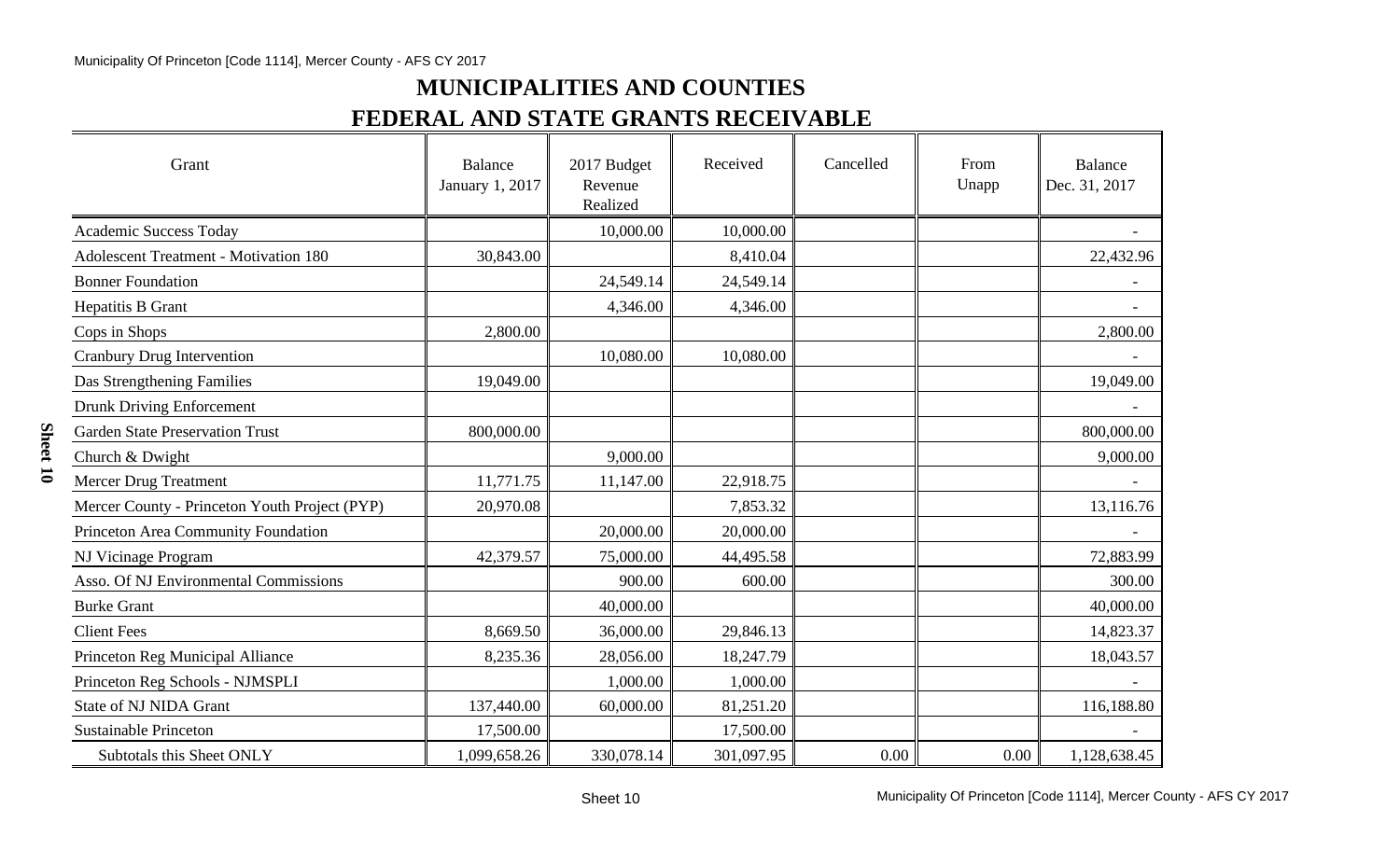### **MUNICIPALITIES AND COUNTIES**

## **FEDERAL AND STATE GRANTS RECEIVABLE (Cont'd)** [Extra Sheet]

| Grant                                            | <b>Balance</b><br>January 1, 2017 | 2017 Budget<br>Revenue<br>Realized | Received   | Cancelled | From<br>Unapp | Balance<br>Dec. 31, 2017 |
|--------------------------------------------------|-----------------------------------|------------------------------------|------------|-----------|---------------|--------------------------|
| NJS - Pedestrian Safety                          |                                   | 4,821.33                           | 4,821.33   |           |               |                          |
| <b>Alcohol Education Rehab</b>                   |                                   | 3,088.32                           | 3,088.32   |           |               |                          |
| <b>Body Armor</b>                                |                                   | 4,838.64                           | 4,838.64   |           |               | $\overline{\phantom{a}}$ |
| <b>Clean Communities</b>                         |                                   | 60,272.65                          | 60,272.65  |           |               |                          |
| Princeton Un. Prospect Ave. St. Lighting         |                                   | 7,654.00                           |            |           |               | 7,654.00                 |
| Princeton University Fire                        |                                   | 20,000.00                          | 20,000.00  |           |               |                          |
| <b>Recycling Tonnage</b>                         |                                   | 55,916.24                          | 55,916.24  |           |               |                          |
| Princeton School - STAR Grant                    |                                   | 8,500.00                           | 8,500.00   |           |               |                          |
| <b>Community Forestry Management Plan</b>        |                                   | 30,000.00                          |            |           |               | 30,000.00                |
| Medicaid                                         |                                   | 80,000.00                          | 78,711.89  |           |               | 1,288.11                 |
| NJ Association of County & City Health Officials |                                   | 2,320.00                           | 2,320.00   |           |               |                          |
| NJ Electric Vehicle Charging Grant               |                                   | 5,000.00                           | 5,000.00   |           |               |                          |
| Department of Justice Asset Forfeiture Grant     |                                   | 73,101.85                          | 73,101.85  |           |               | $\blacksquare$           |
|                                                  |                                   |                                    |            |           |               |                          |
|                                                  |                                   |                                    |            |           |               |                          |
|                                                  |                                   |                                    |            |           |               | $\sim$                   |
|                                                  |                                   |                                    |            |           |               | $\overline{\phantom{a}}$ |
|                                                  |                                   |                                    |            |           |               |                          |
|                                                  |                                   |                                    |            |           |               |                          |
|                                                  |                                   |                                    |            |           |               |                          |
|                                                  |                                   |                                    |            |           |               |                          |
| Totals, including "Extra" Sheets                 | 1,099,658.26                      | 685,591.17                         | 617,668.87 | 0.00      | 0.00          | 1,167,580.56             |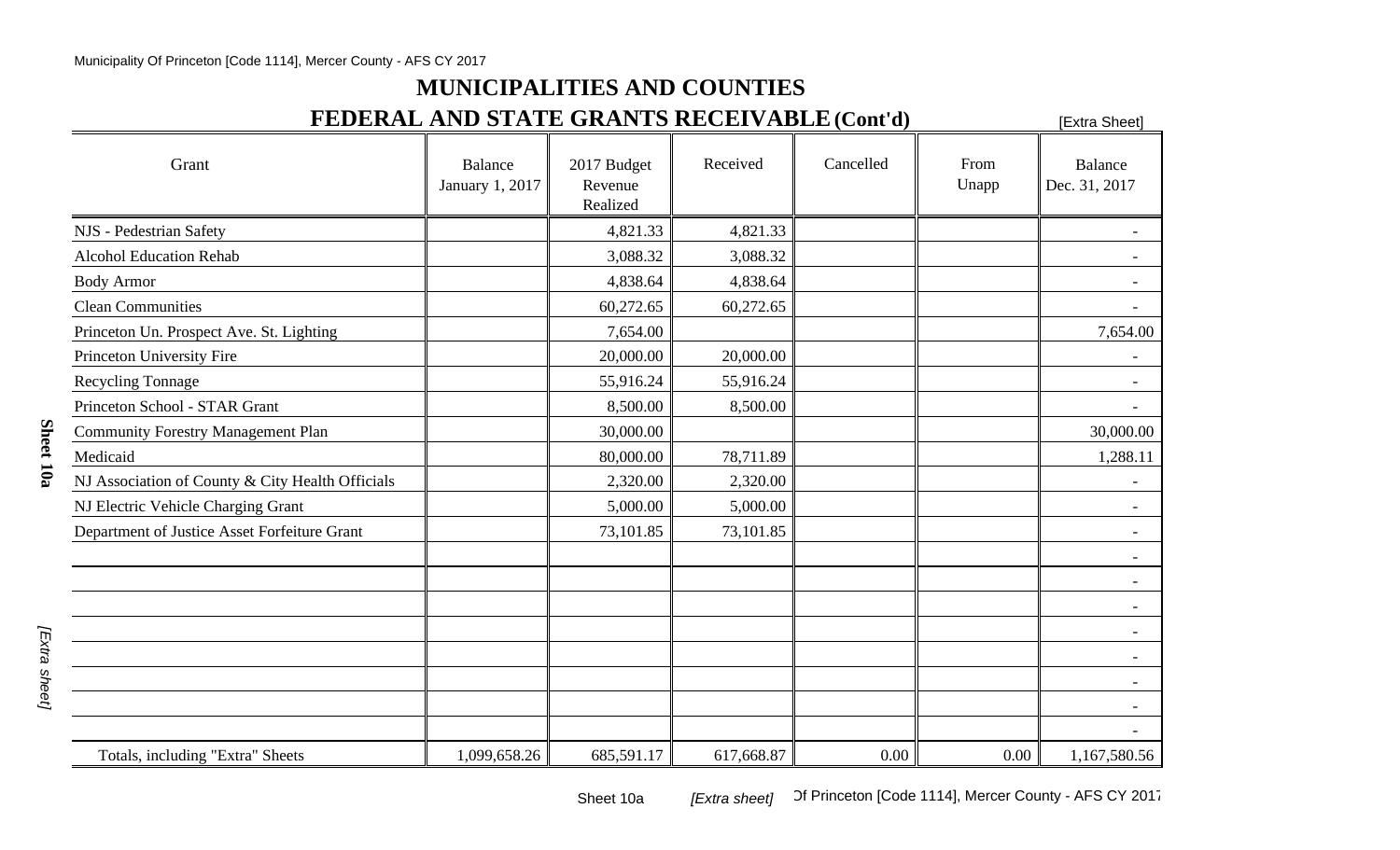### **SCHEDULE OF APPROPRIATED RESERVES FOR**

## **FEDERAL AND STATE GRANTS**

|                                               |                            |               | Transferred from 2017                         |                      |            |                          |           |                                 |
|-----------------------------------------------|----------------------------|---------------|-----------------------------------------------|----------------------|------------|--------------------------|-----------|---------------------------------|
| Grant                                         | Balance<br>January 1, 2017 | <b>Budget</b> | <b>Budget Appropriations</b><br>Appropriation | Encumb<br>12/31/2016 | Expended   | Encumbered<br>12/31/2017 | Cancelled | <b>Balance</b><br>Dec. 31, 2017 |
|                                               |                            |               | By 40A:4-87                                   |                      |            |                          |           |                                 |
| <b>Academic Success Today</b>                 | 8,823.72                   | 10,000.00     |                                               |                      | 10,954.19  |                          |           | 7,869.53                        |
| <b>Alcohol Education Rehab</b>                | 28,916.40                  |               | 3,088.32                                      | 250.00               | 11,850.00  | 250.00                   |           | 20,154.72                       |
| Food Waste Recycling                          | 20,000.00                  |               |                                               |                      |            |                          |           | 20,000.00                       |
| <b>Body Armor Replacement Fund</b>            | 25,311.76                  |               | 4,838.64                                      |                      | 4,374.15   |                          |           | 25,776.25                       |
| <b>Clean Community Grant</b>                  | 145,360.81                 |               | 60,272.65                                     | 7,070.65             | 43,023.52  | 8,629.25                 |           | 161,051.34                      |
| Cops In Shops                                 | 5,064.56                   |               |                                               |                      |            |                          |           | 5,064.56                        |
| Drug Program - NJMSPLI                        | 1,000.00                   | 1,000.00      |                                               |                      | 1,000.00   |                          |           | 1,000.00                        |
| Drug Program - S.T.A.R.                       | 4,821.60                   | 8,500.00      |                                               |                      | 10,643.20  |                          |           | 2,678.40                        |
| <b>Drunk Driving Enforcement</b>              | 5,769.20                   |               |                                               |                      |            |                          |           | 5,769.20                        |
| <b>DWI</b> Court Fund                         | 132.00                     |               |                                               |                      |            |                          |           | 132.00                          |
| <b>Hepatitis B Inoculation Fund</b>           |                            | 4,346.00      |                                               |                      |            |                          |           | 4,346.00                        |
| Garden State Historic Trust                   | 1,251.50                   |               |                                               |                      | 1,251.50   |                          |           |                                 |
| Asso. Of NJ Environmental Commissions         |                            |               | 900.00                                        |                      | 795.00     |                          |           | 105.00                          |
| <b>NJ Prevention Network</b>                  | 3,000.00                   |               |                                               |                      |            |                          |           | 3,000.00                        |
| Pedestrian Safety                             | 3,069.50                   |               | 4,821.33                                      |                      | 7,465.04   |                          |           | 425.79                          |
| NJ Recycling Tonnage Grant                    | 337,178.02                 | 55,916.24     |                                               | 277.45               | 5,530.81   |                          |           | 387,840.90                      |
| Over The Limit Under Arrest                   | 1,203.85                   |               |                                               |                      |            |                          |           | 1,203.85                        |
| Princeton Regional Municipal Alliance Program | 3,842.99                   | 28,056.00     |                                               |                      | 31,710.66  |                          |           | 188.33                          |
| <b>Client Fees</b>                            |                            | 36,000.00     |                                               |                      | 36,000.00  |                          |           |                                 |
| State of NJ - "Click IT Or Ticket" Grant      | 4,158.86                   |               |                                               |                      |            |                          |           | 4,158.86                        |
| Princeton Area Community Foundation           |                            | 20,000.00     |                                               |                      | 20,000.00  |                          |           |                                 |
| Subtotals this Sheet ONLY                     | 598,904.77                 | 163,818.24    | 73,920.94                                     | 7,598.10             | 184,598.07 | 8,879.25                 | 0.00      | 650,764.73                      |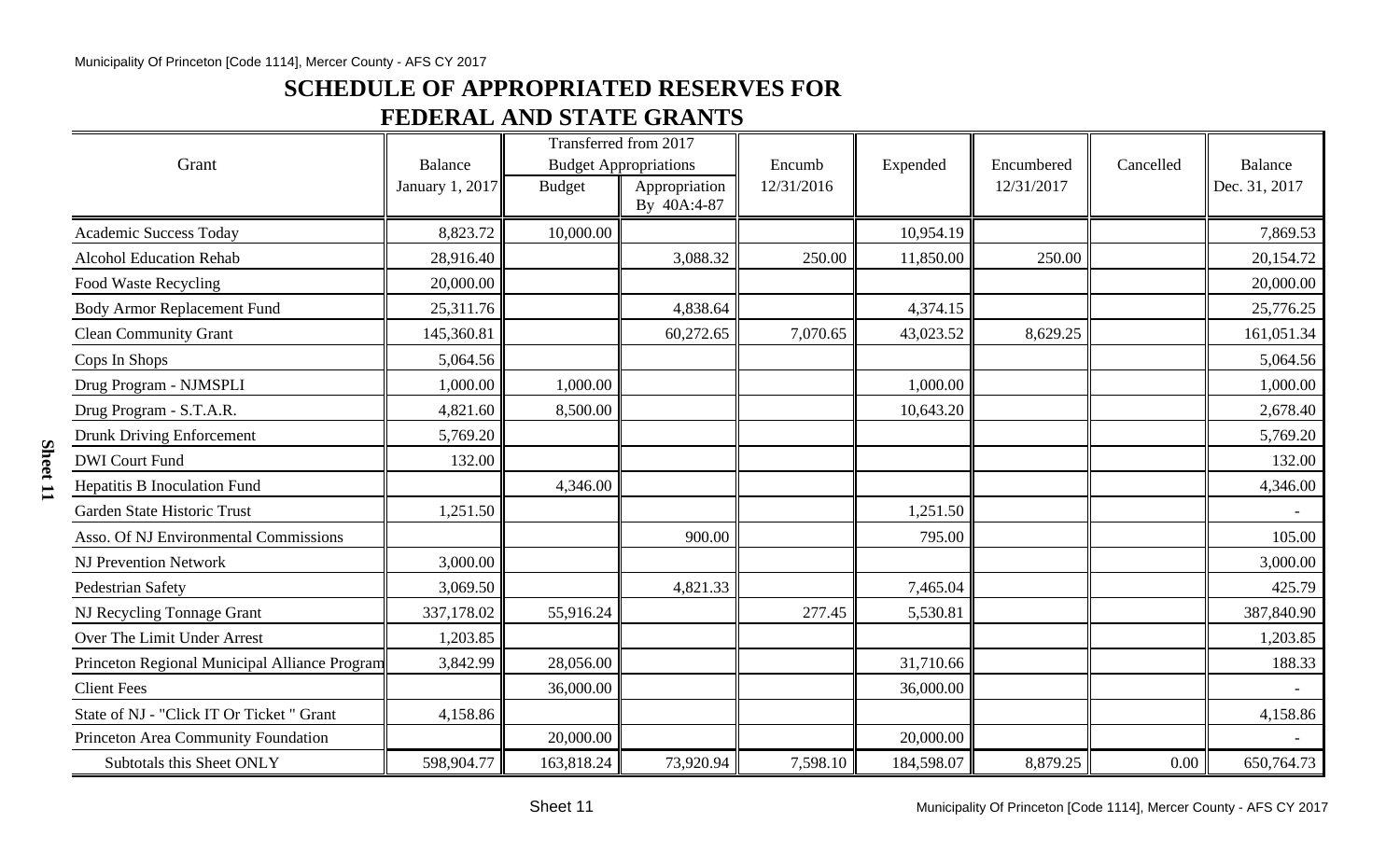### **SCHEDULE OF APPROPRIATED RESERVES FOR**

## **FEDERAL AND STATE GRANTS (Cont'd)**

|                                             |                 | Transferred from 2017        |                              |            |            |            |           |                |
|---------------------------------------------|-----------------|------------------------------|------------------------------|------------|------------|------------|-----------|----------------|
| Grant                                       | <b>Balance</b>  | <b>Budget Appropriations</b> |                              | Encumb     | Expended   | Encumbered | Cancelled | <b>Balance</b> |
|                                             | January 1, 2017 | <b>Budget</b>                | Appropriation<br>By 40A:4-87 | 12/31/2016 |            | 12/31/2017 |           | Dec. 31, 2017  |
| <b>Bonner Foundation</b>                    | 71,730.49       | 24,549.14                    |                              |            | 7,100.00   |            |           | 89,179.63      |
| <b>Bullet Proof Vest</b>                    | 7,250.62        |                              |                              |            |            |            |           | 7,250.62       |
| Comprehensive Tobacco Control               | 645.00          |                              |                              |            |            |            |           | 645.00         |
| Mercer County Body Camera                   | 15,000.00       |                              |                              |            | 15,000.00  |            |           |                |
| <b>DEP-Green Communities</b>                | 15,570.50       |                              |                              |            |            |            |           | 15,570.50      |
| DEP-Stony Brook Trail                       | 4,339.00        |                              |                              |            |            |            |           | 4,339.00       |
| <b>Burke Grant</b>                          |                 | 40,000.00                    |                              |            | 40,000.00  |            |           |                |
| Fire Fighter Grant Program                  | 1,000.00        |                              |                              |            |            | 1,000.00   |           |                |
| <b>Garden State Preservation Trust</b>      | 800,000.00      |                              |                              |            |            |            |           | 800,000.00     |
| <b>Green Communities Grant</b>              | 3,000.00        |                              |                              |            |            |            |           | 3,000.00       |
| NJ Asso. Of County & City Health Officials  |                 |                              | 2,320.00                     |            | 2,320.00   |            |           |                |
| NJ DEP Workplace Charging Grant             |                 |                              | 5,000.00                     |            | 5,000.00   |            |           |                |
| FBI Dept. of Justice Asset Forfeiture Grant |                 |                              | 73,101.85                    |            | 950.00     | 10,527.34  |           | 61,624.51      |
| Mercer County Princeton Youth PYP           |                 |                              |                              |            |            |            |           |                |
| <b>Community Forestry Management Plan</b>   |                 |                              | 30,000.00                    |            |            |            |           | 30,000.00      |
| Church & Dwight                             |                 | 9,000.00                     |                              |            | 9,000.00   |            |           |                |
| Princeton U - Donation Bd. Of Health        | 326.37          |                              |                              |            | 252.06     |            |           | 74.31          |
| Princeton U - Fire Director                 | 46,707.62       |                              |                              |            |            |            |           | 46,707.62      |
| Medicaid                                    |                 | 80,000.00                    |                              |            | 80,000.00  |            |           |                |
| State of NJ Vicinage                        |                 | 75,000.00                    |                              |            | 75,000.00  |            |           |                |
| <b>Sustainable Communities</b>              | 49,644.59       |                              |                              |            | 17,500.00  |            |           | 32,144.59      |
| Subtotals this Sheet ONLY                   | 1,015,214.19    | 228,549.14                   | 110,421.85                   | 0.00       | 252,122.06 | 11,527.34  | 0.00      | 1,090,535.78   |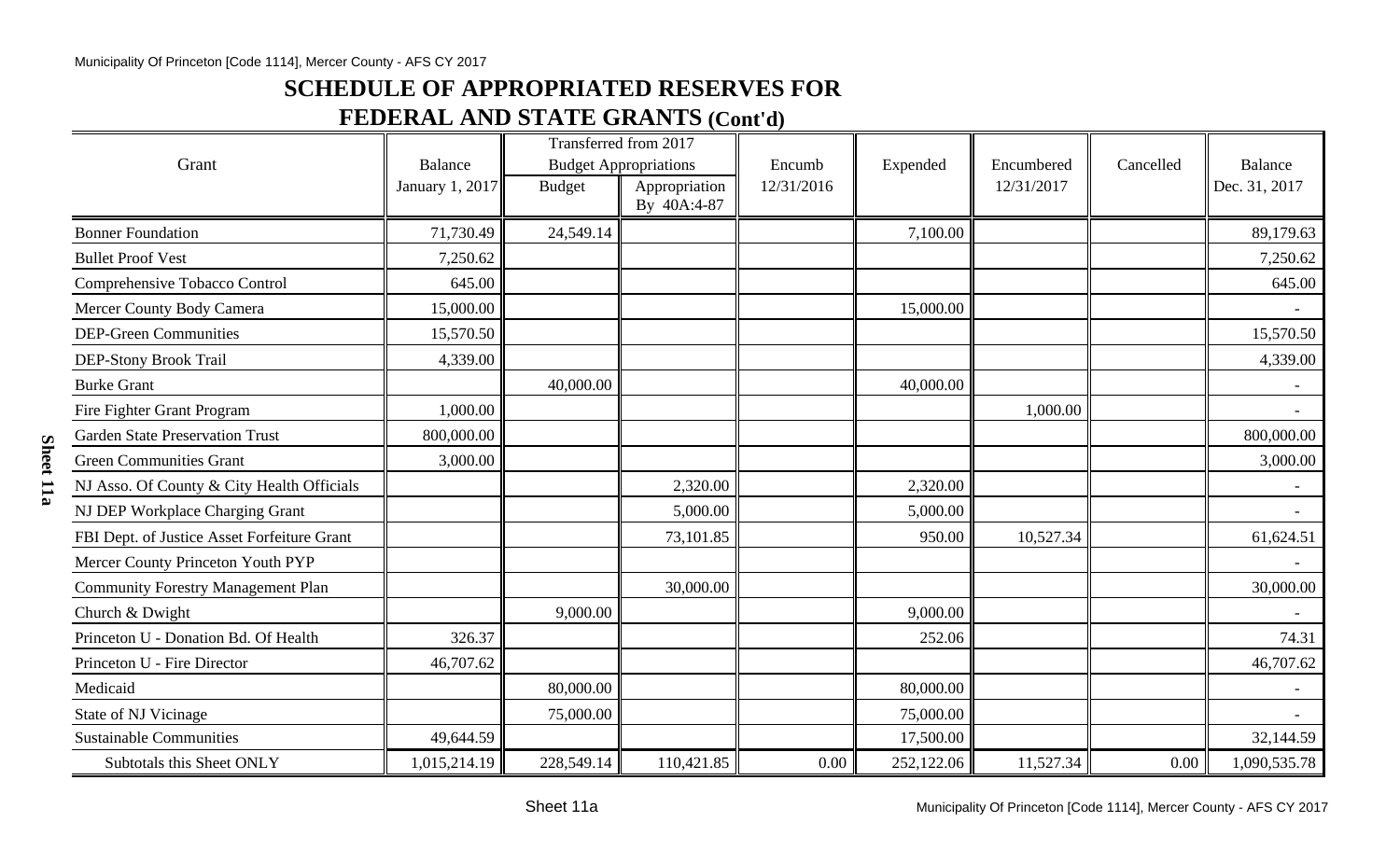#### Municipality Of Princeton [Code 1114], Mercer County - AFS CY 2017

### **SCHEDULE OF APPROPRIATED RESERVES FOR**

## **FEDERAL AND STATE GRANTS (Cont'd)**

| [Extra Sheet] |  |
|---------------|--|
|---------------|--|

|                                       |                 | Transferred from 2017 |                              |            |            |            |           |               |
|---------------------------------------|-----------------|-----------------------|------------------------------|------------|------------|------------|-----------|---------------|
| Grant                                 | <b>Balance</b>  |                       | <b>Budget Appropriations</b> | Encumb     | Expended   | Encumbered | Cancelled | Balance       |
|                                       | January 1, 2017 | <b>Budget</b>         | Appropriation<br>By 40A:4-87 | 12/31/2016 |            | 12/31/2017 |           | Dec. 31, 2017 |
| Mercer County Adolescent Program      | 9,474.43        |                       |                              |            |            |            |           | 9,474.43      |
| Mercer County Drug Program            |                 | 11,147.00             |                              |            | 11,147.00  |            |           |               |
| NJ - Division of Addiction Services   |                 | 60,000.00             |                              |            | 60,000.00  |            |           |               |
| Princeton University Fire Equipment   | 12,954.64       | 20,000.00             |                              | 4,179.50   | 34,095.27  | 288.00     |           | 2,750.87      |
| Princeton University St. Lighting     | 38,270.00       | 7,654.00              |                              |            |            |            |           | 45,924.00     |
| <b>Public Health Priority Funding</b> |                 |                       |                              |            |            |            |           |               |
| Cranbury School - Drug Program        |                 | 10,080.00             |                              |            | 10,080.00  |            |           |               |
| <b>State Park Services Grant</b>      |                 |                       |                              |            |            |            |           |               |
| <b>Stormwater Management</b>          |                 |                       |                              |            |            |            |           |               |
| Tobacco Age of Sale                   | 1,692.16        |                       |                              |            | 50.73      |            |           | 1,641.43      |
| <b>NJ-DEP Trails Grant</b>            | 24,700.00       |                       |                              |            |            |            |           | 24,700.00     |
| Fireman's Fund Heritage Grant         | 7,352.00        |                       |                              |            | 7,333.32   |            |           | 18.68         |
| Drive Sober or get pulled over        | 7,000.00        |                       |                              |            |            |            |           | 7,000.00      |
| Health Officer's Association grant    | 1,800.00        |                       |                              |            |            |            |           | 1,800.00      |
| <b>SAFER Grant-FEMA</b>               | 121,926.80      |                       |                              |            | 19,225.21  |            |           | 102,701.59    |
| <b>Drunk Driving Enforcement</b>      | 44,355.88       |                       |                              |            | 1,334.34   |            |           | 43,021.54     |
|                                       |                 |                       |                              |            |            |            |           |               |
|                                       |                 |                       |                              |            |            |            |           |               |
|                                       |                 |                       |                              |            |            |            |           |               |
|                                       |                 |                       |                              |            |            |            |           |               |
|                                       |                 |                       |                              |            |            |            |           |               |
| Totals, including "Extra" Sheets      | 1,883,644.87    | 501,248.38            | 184,342.79                   | 11,777.60  | 579,986.00 | 20,694.59  | 0.00      | 1,980,333.05  |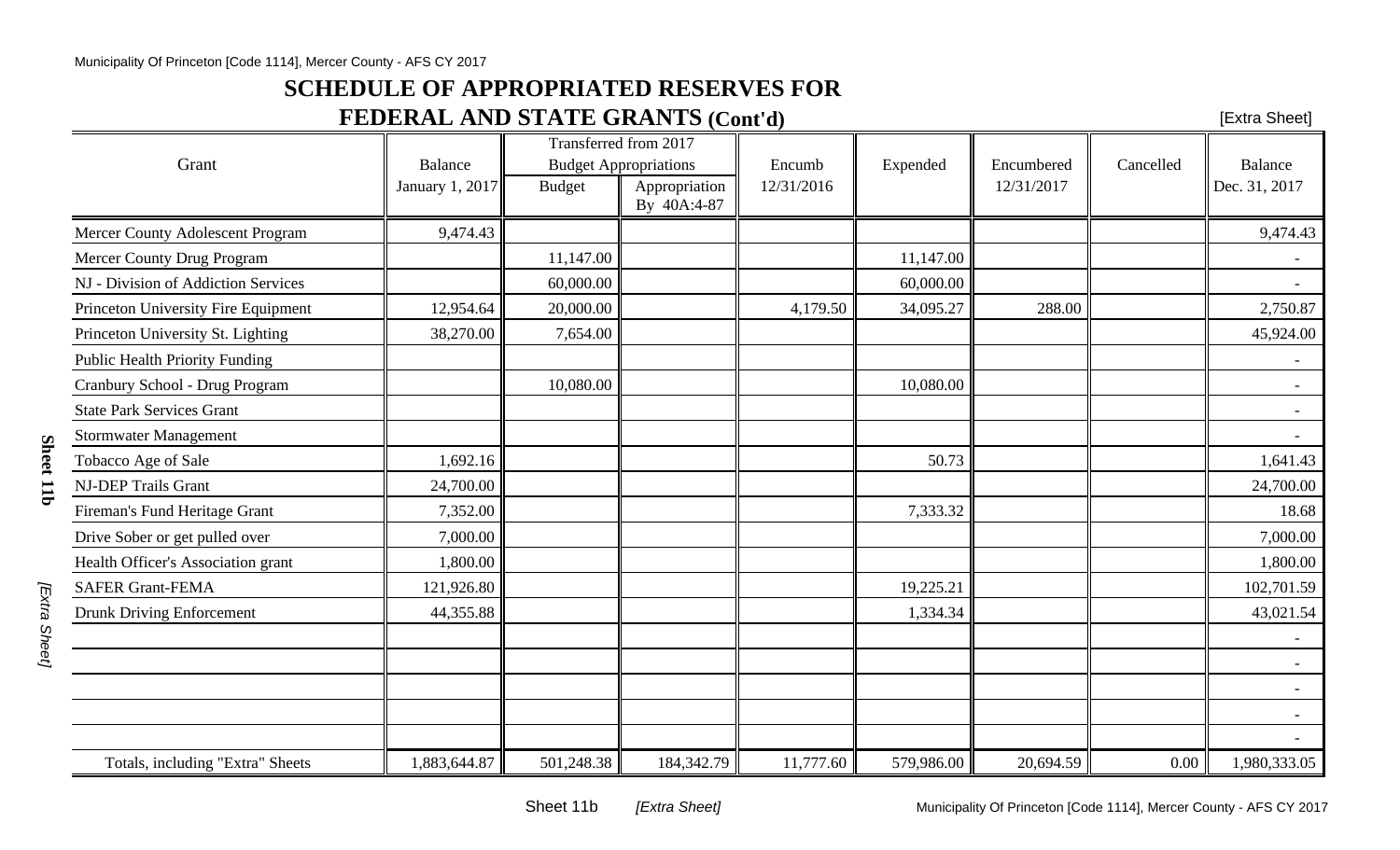#### Municipality Of Princeton [Code 1114], Mercer County - AFS CY 2017

### **SCHEDULE OF UNAPPROPRIATED RESERVES FOR**

### **FEDERAL AND STATE GRANTS**

|                                           |                 | Transferred to 2017 |                              |           |          |          |          |                          |
|-------------------------------------------|-----------------|---------------------|------------------------------|-----------|----------|----------|----------|--------------------------|
| Grant                                     | Balance         |                     | <b>Budget Appropriations</b> | Received  | Expended |          |          | Balance                  |
|                                           | January 1, 2017 | <b>Budget</b>       | Appropriation                |           |          |          |          | Dec. 31, 2017            |
|                                           |                 |                     | By 40A:4-87                  |           |          |          |          |                          |
| Recycling Tonnage                         |                 |                     |                              | 76,590.95 |          |          |          | 76,590.95                |
| <b>Bonner Foundation</b>                  | 3,049.14        | 3,049.14            |                              | 3,785.61  |          |          |          | 3,785.61                 |
| <b>Cranbury Drug Intervention Program</b> |                 |                     |                              | 5,070.00  |          |          |          | 5,070.00                 |
|                                           |                 |                     |                              |           |          |          |          | $\overline{\phantom{a}}$ |
|                                           |                 |                     |                              |           |          |          |          | $\sim$                   |
|                                           |                 |                     |                              |           |          |          |          | $\sim$                   |
|                                           |                 |                     |                              |           |          |          |          | $\sim$                   |
|                                           |                 |                     |                              |           |          |          |          | $\sim$                   |
|                                           |                 |                     |                              |           |          |          |          | $\sim$                   |
|                                           |                 |                     |                              |           |          |          |          | $\blacksquare$           |
|                                           |                 |                     |                              |           |          |          |          | $\blacksquare$           |
|                                           |                 |                     |                              |           |          |          |          | $\sim$                   |
|                                           |                 |                     |                              |           |          |          |          | $\sim$                   |
|                                           |                 |                     |                              |           |          |          |          | $\sim$                   |
|                                           |                 |                     |                              |           |          |          |          | $\sim$                   |
|                                           |                 |                     |                              |           |          |          |          | $\sim$                   |
|                                           |                 |                     |                              |           |          |          |          | $\sim$                   |
|                                           |                 |                     |                              |           |          |          |          | $\sim$                   |
|                                           |                 |                     |                              |           |          |          |          | $\sim$                   |
|                                           |                 |                     |                              |           |          |          |          | $\sim$                   |
|                                           |                 |                     |                              |           |          |          |          | $\sim$                   |
| <b>Grand Totals</b>                       | 3,049.14        | 3,049.14            | 0.00                         | 85,446.56 | 0.00     | $0.00\,$ | $0.00\,$ | 85,446.56                |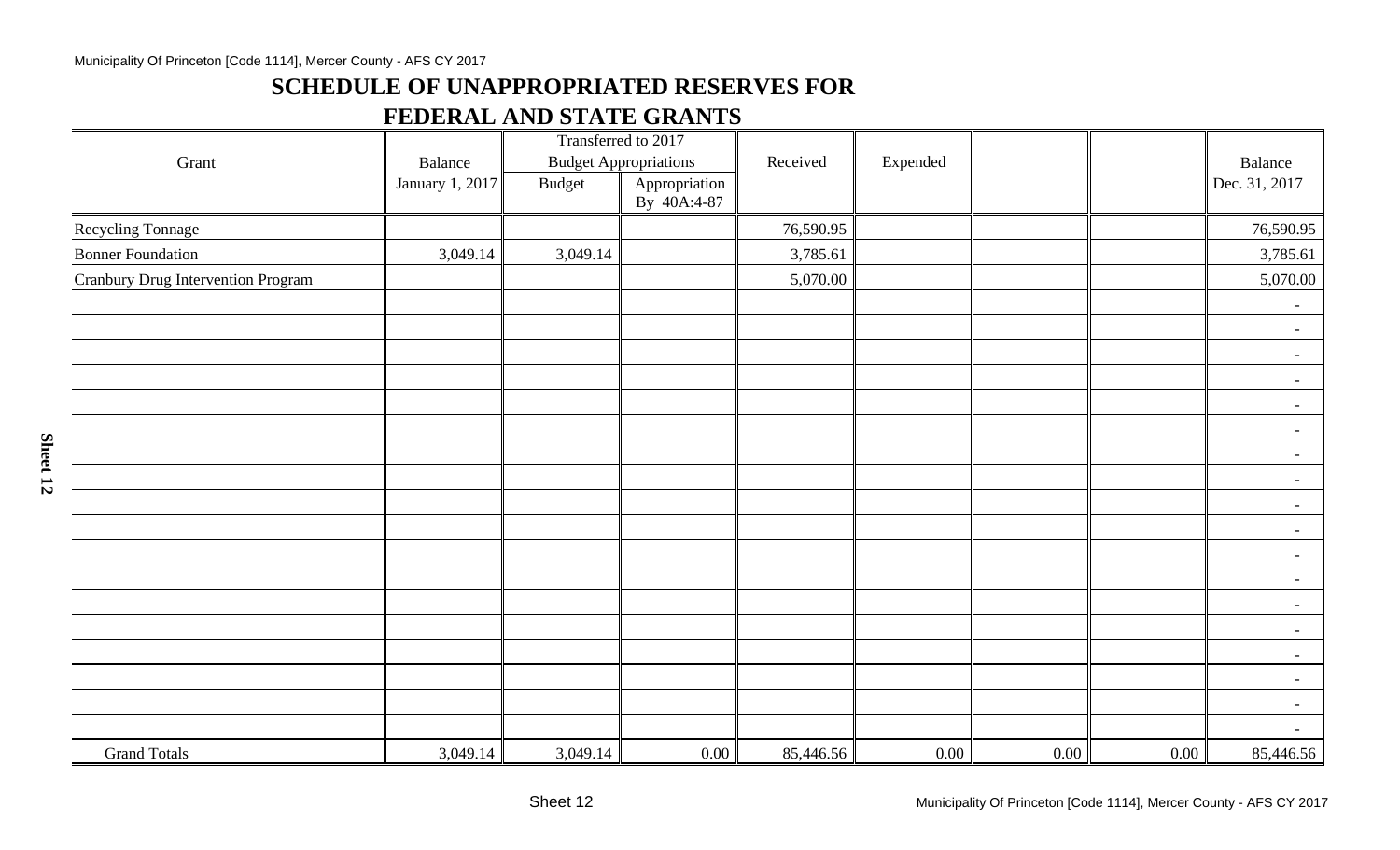# **\*LOCAL DISTRICT SCHOOL TAX**

|                                                                                          |          | Debit         | Credit        |
|------------------------------------------------------------------------------------------|----------|---------------|---------------|
| Balance January 1, 2017                                                                  |          | XXXXXXXXXX    | XXXXXXXXXX    |
| School Tax Payable #                                                                     | 85001-00 | XXXXXXXXXX    |               |
| <b>School Tax Deferred</b><br>(Not in excess of 50% of Levy - 2016 - 2017)               | 85002-00 | XXXXXXXXXX    |               |
| Levy School Year July 1, 2017 - June 30, 2018                                            |          | XXXXXXXXXX    |               |
| Levy Calendar Year 2017                                                                  |          | XXXXXXXXXX    | 77,082,107.00 |
| Paid                                                                                     |          | 77,082,107.00 | XXXXXXXXXX    |
| Balance December 31, 2017                                                                |          | XXXXXXXXXX    | XXXXXXXXXX    |
| School Tax Payable #                                                                     | 85003-00 |               | XXXXXXXXXX    |
| <b>School Tax Deferred</b><br>(Not in excess of 50% of Levy - 2017 - 2018)               | 85004-00 |               | XXXXXXXXXX    |
| *Not including Type 1 school debt service, emergency authorizations-schools, transfer to |          | 77,082,107.00 | 77,082,107.00 |

#Must include unpaid requisitions.

# **MUNICIPAL OPEN SPACE TAX**

|                           |          | Debit        | Credit       |
|---------------------------|----------|--------------|--------------|
| Balance January 1, 2017   | 85045-00 | XXXXXXXXXX   |              |
|                           |          |              |              |
| 2017 Levy                 | 85105-00 | XXXXXXXXXX   | 1,190,014.00 |
| Added & Omitted           |          |              |              |
| <b>Interest Earned</b>    |          | XXXXXXXXXX   |              |
|                           |          |              |              |
| Expended                  |          | 1,190,014.00 | XXXXXXXXXX   |
|                           |          |              |              |
| Balance December 31, 2017 | 85046-00 |              | XXXXXXXXXX   |
|                           |          | 1,190,014.00 | 1,190,014.00 |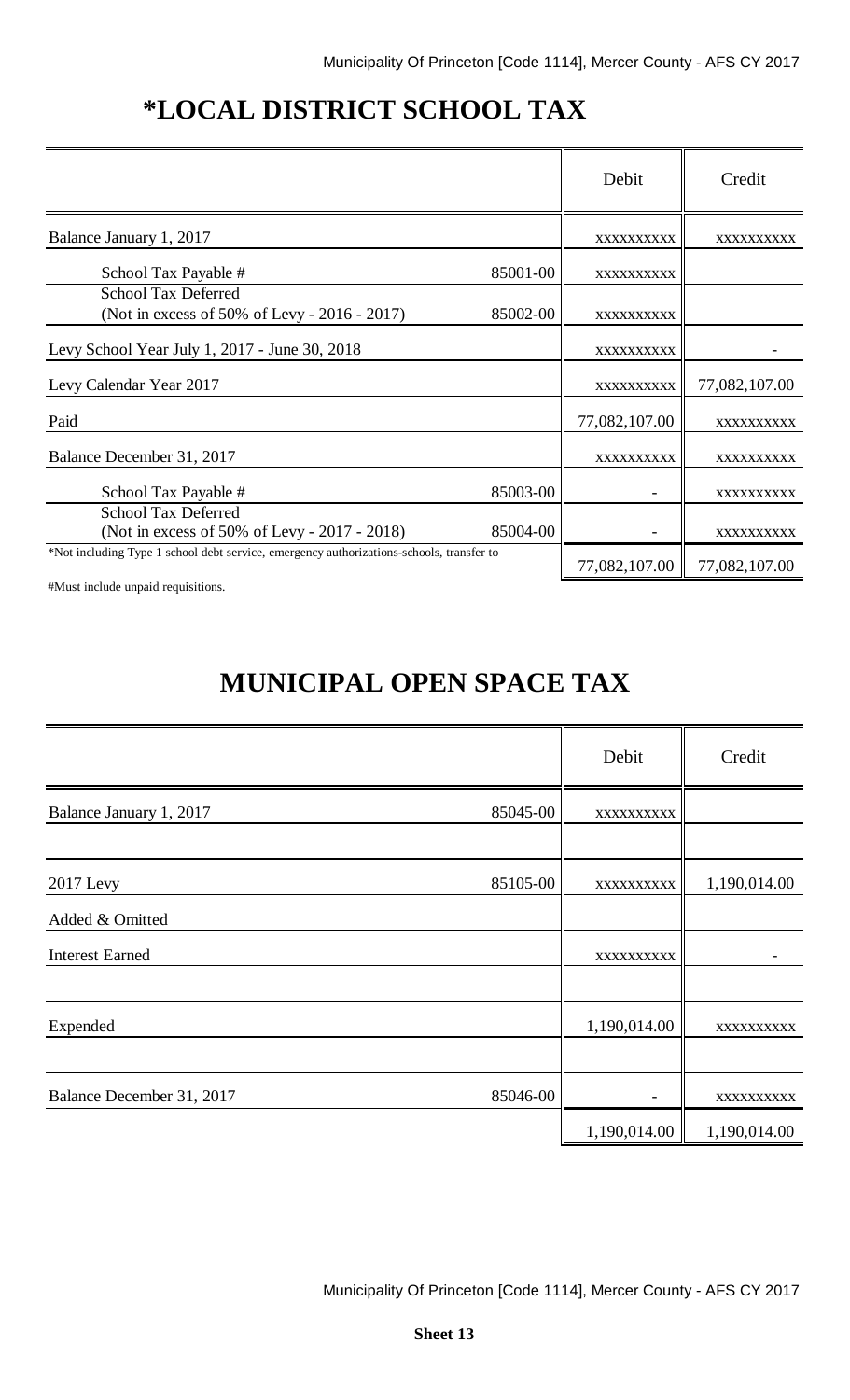# **REGIONAL SCHOOL TAX**

(Provide a separate statement for each Regional District involved)

|                                                                            |          | Debit             | Credit     |
|----------------------------------------------------------------------------|----------|-------------------|------------|
| Balance January 1, 2017                                                    |          | XXXXXXXXXX        | XXXXXXXXXX |
| School Tax Payable #                                                       | 85031-00 | XXXXXXXXXX        |            |
| <b>School Tax Deferred</b><br>(Not in excess of 50% of Levy - 2016 - 2017) | 85032-00 | <b>XXXXXXXXXX</b> | 0.00       |
| Levy School Year July 1, 2017 - June 30, 2018                              |          | XXXXXXXXXX        |            |
| Levy Calendar Year 2017                                                    |          | XXXXXXXXXX        |            |
| Paid                                                                       |          |                   | XXXXXXXXXX |
| Balance December 31, 2017                                                  |          | XXXXXXXXXX        | XXXXXXXXX  |
| School Tax Payable #                                                       | 85033-00 |                   | XXXXXXXXXX |
| <b>School Tax Deferred</b><br>(Not in excess of 50% of Levy - 2017 - 2018) | 85034-00 | 0.00              | XXXXXXXXXX |
| #Must include unpaid requisitions.                                         |          | 0.00              | 0.00       |

# **REGIONAL HIGH SCHOOL TAX**

|                                                                            |          | Debit      | Credit     |
|----------------------------------------------------------------------------|----------|------------|------------|
| Balance January 1, 2017                                                    |          | XXXXXXXXXX | XXXXXXXXXX |
| School Tax Payable #                                                       | 85041-00 | XXXXXXXXXX |            |
| <b>School Tax Deferred</b><br>(Not in excess of 50% of Levy - 2016 - 2017) | 85042-00 | XXXXXXXXXX |            |
| Levy School Year July 1, 2017 - June 30, 2018                              |          | XXXXXXXXXX |            |
| Levy Calendar Year 2017                                                    |          | XXXXXXXXXX |            |
| Paid                                                                       |          |            | XXXXXXXXXX |
| Balance December 31, 2017                                                  |          | XXXXXXXXXX | XXXXXXXXXX |
| School Tax Payable #                                                       | 85043-00 |            | XXXXXXXXXX |
| School Tax Deferred<br>(Not in excess of 50% of Levy - 2017 - 2018)        | 85044-00 |            | XXXXXXXXXX |
| #Must include unpaid requisitions.                                         |          | 0.00       | 0.00       |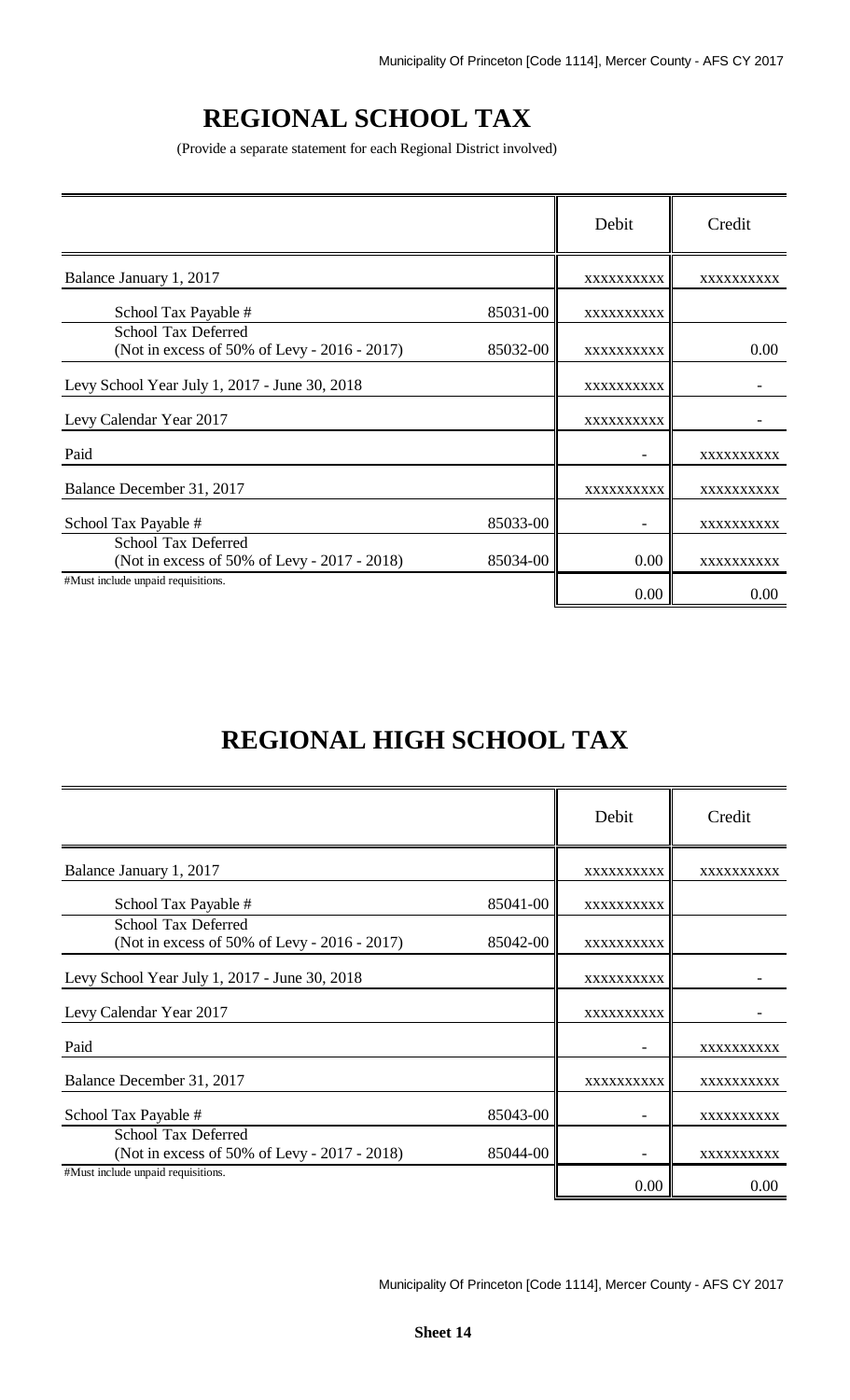# **COUNTY TAXES PAYABLE**

|                                        |          | Debit         | Credit        |
|----------------------------------------|----------|---------------|---------------|
| Balance January 1, 2017                |          | XXXXXXXXXX    | XXXXXXXXXX    |
| <b>County Taxes</b>                    | 80003-01 | XXXXXXXXXX    |               |
| Due County for Added and Omitted Taxes | 80003-02 | XXXXXXXXXX    | 198,327.96    |
|                                        |          |               |               |
| 2017 Levy:                             |          | XXXXXXXXXX    | XXXXXXXXXX    |
| <b>General County</b>                  | 80003-03 | XXXXXXXXXX    | 46,751,311.97 |
| <b>County Library</b>                  | 80003-04 | XXXXXXXXXX    |               |
| <b>County Health</b>                   |          | XXXXXXXXXX    |               |
| <b>County Open Space Preservation</b>  |          | XXXXXXXXXX    | 1,980,492.48  |
| Due County for Added and Omitted Taxes | 80003-05 | XXXXXXXXXX    | 86,198.42     |
|                                        |          |               |               |
| Paid                                   |          | 48,852,512.95 | XXXXXXXXXX    |
| Balance December 31, 2017              |          | XXXXXXXXXX    | XXXXXXXXXX    |
| <b>County Taxes</b>                    |          |               | XXXXXXXXXX    |
| Due County for Added & Omitted Taxes   |          | 163,817.88    | XXXXXXXXXX    |
|                                        |          | 49,016,330.83 | 49,016,330.83 |

# **SPECIAL DISTRICT TAXES**

|                                                                      |          |          | Debit      | Credit     |  |
|----------------------------------------------------------------------|----------|----------|------------|------------|--|
| Balance January 1, 2017                                              | 80003-06 |          |            |            |  |
| 2017 Levy (List Each Type of District Tax Separately - see Footnote) |          |          | XXXXXXXXXX | XXXXXXXXXX |  |
| Fire -                                                               | 81108-00 |          | XXXXXXXXXX | XXXXXXXXXX |  |
| Sewer-                                                               | 81111-00 |          | XXXXXXXXXX | XXXXXXXXXX |  |
| Water -                                                              | 81112-00 |          | XXXXXXXXXX | XXXXXXXXXX |  |
| Garbage -                                                            | 81109-00 |          | XXXXXXXXXX | XXXXXXXXXX |  |
| Open Space -                                                         | 81105-00 |          | XXXXXXXXXX | XXXXXXXXXX |  |
| Open Space -                                                         | 81105-00 |          | XXXXXXXXXX | XXXXXXXXXX |  |
| Open Space -                                                         | 81105-00 |          | XXXXXXXXXX | XXXXXXXXXX |  |
|                                                                      |          |          | XXXXXXXXXX | XXXXXXXXXX |  |
|                                                                      |          |          | XXXXXXXXXX | XXXXXXXXXX |  |
| Total 2017 Levy                                                      |          | 80003-07 | XXXXXXXXXX |            |  |
| Paid                                                                 |          | 80003-08 |            | XXXXXXXXXX |  |
| Balance December 31, 2017                                            |          | 80003-09 |            |            |  |
|                                                                      |          |          | 0.00       | 0.00       |  |

Footnote: Please state the number of districts in each instance.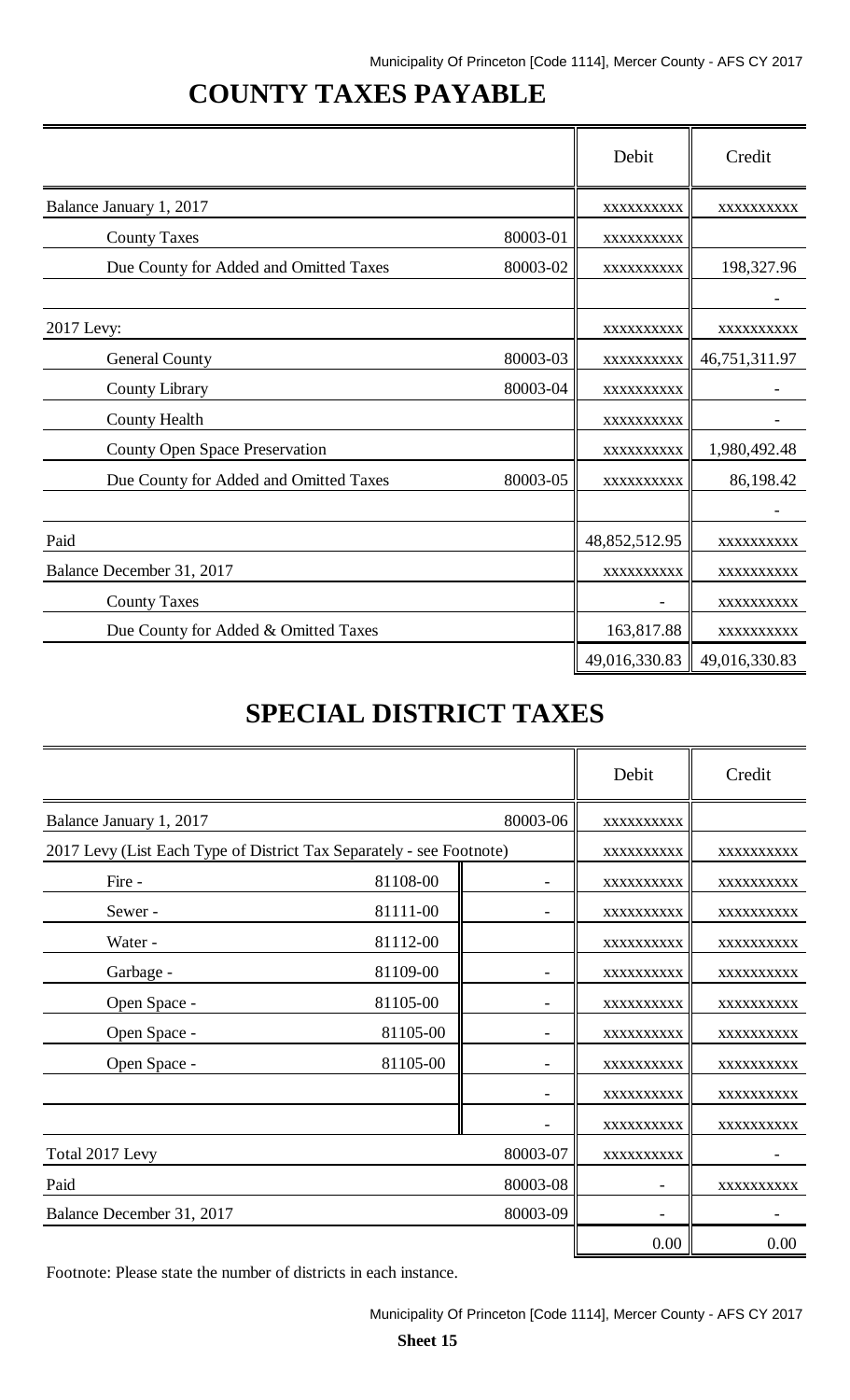# **STATE LIBRARY AID**

### **RESERVE FOR MAINTENANCE OF FREE PUBLIC LIBRARY WITH STATE AID**

|                                    |          | Debit             | Credit     |
|------------------------------------|----------|-------------------|------------|
| Balance January 1, 2017            | 80004-01 | <b>XXXXXXXXXX</b> |            |
| State Library Aid Received in 2017 | 80004-02 | <b>XXXXXXXXXX</b> |            |
|                                    |          |                   |            |
| Expended                           | 80004-09 |                   | XXXXXXXXXX |
|                                    |          |                   |            |
| Balance December 31, 2017          | 80004-10 |                   |            |
|                                    |          | 0.00              | 0.00       |

#### **RESERVE FOR EXPENSE OF PARTICIPATION IN FREE COUNTY LIBRARY WITH STATE AID**

| Balance January 1, 2017            | 80004-03 | XXXXXXXXXX |            |
|------------------------------------|----------|------------|------------|
| State Library Aid Received in 2017 | 80004-04 | XXXXXXXXXX |            |
|                                    |          |            |            |
| Expended                           | 80004-11 |            | XXXXXXXXXX |
|                                    |          |            |            |
| Balance December 31, 2017          | 80004-12 |            |            |
|                                    |          | 0.00       | 0.00       |

#### **RESERVE FOR AID TO LIBRARY OR READING ROOM WITH STATE AID (N.J.S.A. 40:54-35)**

| Balance January 1, 2017            | $80004 - 05$ | XXXXXXXXXX                   |            |
|------------------------------------|--------------|------------------------------|------------|
| State Library Aid Received in 2017 | $80004 - 06$ | XXXXXXXXXX                   |            |
|                                    |              |                              |            |
| Expended                           | 80004-13     |                              | XXXXXXXXXX |
|                                    |              |                              |            |
| Balance December 31, 2017          | 80004-14     | $\qquad \qquad \blacksquare$ |            |
|                                    |              | 0.00                         | 0.00       |

#### **RESERVE FOR LIBRARY SERVICES WITH FEDERAL AID**

| Balance January 1, 2017            | 80004-07     | XXXXXXXXXX |            |
|------------------------------------|--------------|------------|------------|
| State Library Aid Received in 2017 | $80004 - 08$ | XXXXXXXXXX |            |
|                                    |              |            |            |
| Expended                           | 80004-15     |            | XXXXXXXXXX |
|                                    |              |            |            |
| Balance December 31, 2017          | $80004 - 16$ |            |            |
|                                    |              | 0.00       | 0.00       |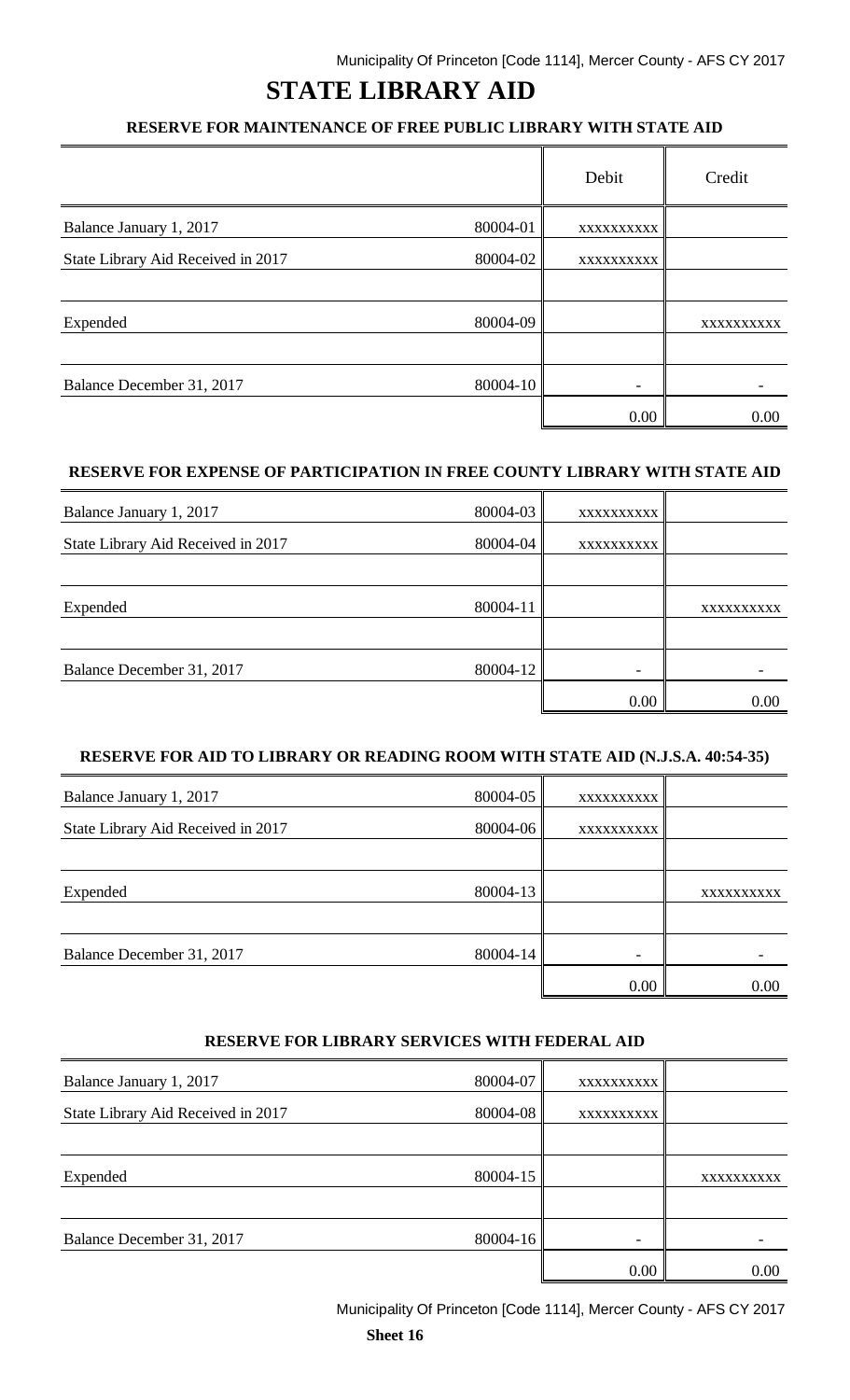| Source                                                                            |        | <b>Budget</b><br>$-01$ | Realized<br>$-02$ | Excess or Deficit*<br>$-03$ |
|-----------------------------------------------------------------------------------|--------|------------------------|-------------------|-----------------------------|
| <b>Surplus Anticipated</b>                                                        | 80101- | 6,230,000.00           | 6,230,000.00      |                             |
| Surplus Anticipated with Prior Written Consent<br>of Director of Local Government | 80102- |                        |                   |                             |
| Miscellaneous Revenue Anticipated:                                                |        | XXXXXXXXXX             | XXXXXXXXXX        | XXXXXXXXXX                  |
| <b>Adopted Budget</b>                                                             |        | 21,035,236.98          | 21,299,048.39     | 263,811.41                  |
| Added by N.J.S. 40A:4-87: (List on 17a)                                           |        | XXXXXXXXXX             | XXXXXXXXXX        | XXXXXXXXXX                  |
| Totals from Sheet 17a                                                             |        | 184,342.79             | 184,342.79        |                             |
|                                                                                   |        |                        |                   |                             |
| <b>Total Miscellaneous Revenue Anticipated</b>                                    | 80103- | 21,219,579.77          | 21,483,391.18     | 263,811.41                  |
| <b>Receipts from Delinquent Taxes</b>                                             | 80104- | 1,144,000.00           | 1,135,759.39      | (8,240.61)                  |
|                                                                                   |        |                        |                   |                             |
| Amount to be Raised by Taxation:                                                  |        | XXXXXXXXXX             | XXXXXXXXXX        | XXXXXXXXXX                  |
| (a) Local Tax for Municipal Purposes                                              | 80105- | 31, 335, 751. 38       | XXXXXXXXXX        | XXXXXXXXXX                  |
| (b) Addition to Local District School Tax                                         | 80106- |                        | XXXXXXXXXX        | XXXXXXXXXX                  |
| (c) Minimum Library Tax                                                           | 80121- | 2,591,009.09           | XXXXXXXXXX        | XXXXXXXXX                   |
| Total Amount to be Raised by Taxation                                             | 80107- | 33,926,760.47          | 36,532,381.52     | 2,605,621.05                |
|                                                                                   |        | 62,520,340.24          | 65,381,532.09     | 2,861,191.85                |

### **STATEMENT OF GENERAL BUDGET REVENUES 2017**

## **ALLOCATION OF CURRENT TAX COLLECTIONS**

|                                                                                                                                                                                                                |          | Debit          | Credit         |
|----------------------------------------------------------------------------------------------------------------------------------------------------------------------------------------------------------------|----------|----------------|----------------|
| Current Taxes Realized in Cash (Total of Item 10 or 14 on Sheet 22)                                                                                                                                            | 80108-00 | XXXXXXXXXX     | 160,707,369.98 |
| Amount to be Raised by Taxation                                                                                                                                                                                |          | XXXXXXXXX      | XXXXXXXXX      |
| Local District School Tax                                                                                                                                                                                      | 80109-00 | 77,082,107.00  | XXXXXXXXXX     |
| Regional School Tax                                                                                                                                                                                            | 80119-00 |                | XXXXXXXXX      |
| Regional High School Tax                                                                                                                                                                                       | 80110-00 |                | XXXXXXXXXX     |
| <b>County Taxes</b>                                                                                                                                                                                            | 80111-00 | 48,731,804.45  | XXXXXXXXXX     |
| Due County for Added and Omitted Taxes                                                                                                                                                                         | 80112-00 | 86,198.42      | XXXXXXXXXX     |
| <b>Special District Taxes</b>                                                                                                                                                                                  | 80113-00 |                | XXXXXXXXX      |
| Municipal Open Space Tax                                                                                                                                                                                       | 80120-00 | 1,190,014.00   | XXXXXXXXX      |
| <b>Reserve for Uncollected Taxes</b>                                                                                                                                                                           | 80114-00 | XXXXXXXXXX     | 2,915,135.41   |
| Deficit in Required Collection of Current Taxes (or)                                                                                                                                                           | 80115-00 | XXXXXXXXXX     |                |
| Balance for Support of Municipal Budget (or)                                                                                                                                                                   | 80116-00 | 36,532,381.52  | XXXXXXXXX      |
| *Excess Non-Budget Revenue (see footnote)                                                                                                                                                                      | 80117-00 |                | XXXXXXXXX      |
| *Deficit Non-Budget Revenue (see footnote)                                                                                                                                                                     | 80118-00 | XXXXXXXXX      |                |
| *These items are applicable only when there is no "Amount to be Raised by Taxation" in the "Budget"<br>column of the statement at the top of this sheet. In such instances, any excess or deficit in the above |          | 163,622,505.39 | 163,622,505.39 |

column of the statement at the top of this sheet. In such instances, any excess or deficit in the above allocation would apply to "Non-Budget Revenue" only.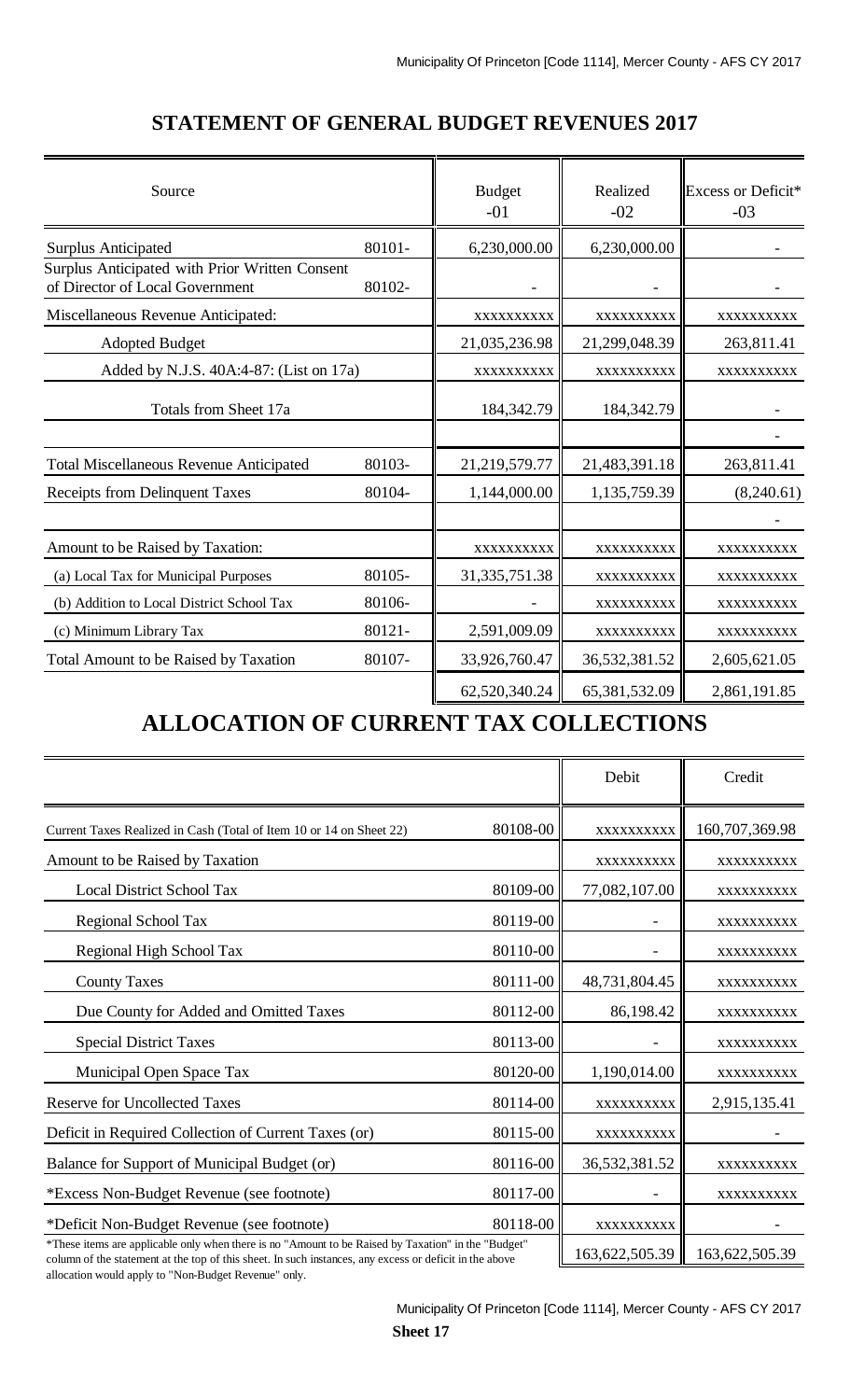| Miscelllaneous Revenues Anticipated: Added By N.J.S. 40 A:4-87                                     |               |            |                        |
|----------------------------------------------------------------------------------------------------|---------------|------------|------------------------|
| Source                                                                                             | <b>Budget</b> | Realized   | Excess or<br>(Deficit) |
| Asso. Of NJ Environmental Commissions                                                              | 900.00        | 900.00     |                        |
| <b>Clean Communities</b>                                                                           | 60,272.65     | 60,272.65  |                        |
| Alcohol, Education & Rehabilitation                                                                | 3,088.32      | 3,088.32   |                        |
| Pedestrian Safety                                                                                  | 4,821.33      | 4,821.33   |                        |
| NJ Asso. Of County & City Health Officials                                                         | 2,320.00      | 2,320.00   |                        |
| NJ DEP Workplace Charging Grant                                                                    | 5,000.00      | 5,000.00   |                        |
| FBI Dept of Justice Asset Forfeiture                                                               | 73,101.85     | 73,101.85  |                        |
| <b>Community Forestry Management Plan</b>                                                          | 30,000.00     | 30,000.00  |                        |
| <b>Body Armor</b>                                                                                  | 4,838.64      | 4,838.64   |                        |
|                                                                                                    |               |            |                        |
|                                                                                                    |               |            |                        |
|                                                                                                    |               |            |                        |
|                                                                                                    |               |            |                        |
|                                                                                                    |               |            |                        |
|                                                                                                    |               |            |                        |
|                                                                                                    |               |            |                        |
|                                                                                                    |               |            |                        |
|                                                                                                    |               |            |                        |
|                                                                                                    |               |            |                        |
|                                                                                                    |               |            |                        |
|                                                                                                    |               |            |                        |
|                                                                                                    |               |            |                        |
|                                                                                                    |               |            |                        |
| I hereby certify that the above list of Chapter 159 insertions of revenue have been realized in or |               |            |                        |
| or I have received written notification of the award of public or private revenue. These insertid  |               |            |                        |
| statutory requirements of N.J.S.A. 40A:4-87 and matching funds have been provided if applic        |               |            |                        |
|                                                                                                    |               |            |                        |
| CFO Signature:                                                                                     |               |            |                        |
|                                                                                                    |               |            |                        |
|                                                                                                    |               |            |                        |
| Totals (to Sheet 17)                                                                               | 184,342.79    | 184,342.79 | 0.00                   |

## **STATEMENT OF GENERAL BUDGET REVENUES 2017 (Continued)**

I herby certify that the above list of Chaoper 159 insertions of revenue have been realized in cash or I have received written notification of the award of public or private revenue. These insertions meet the statutory requirements of N..J.S.A. 40A:4-87 and matching funds have been provided if applicable.

CFO Signature: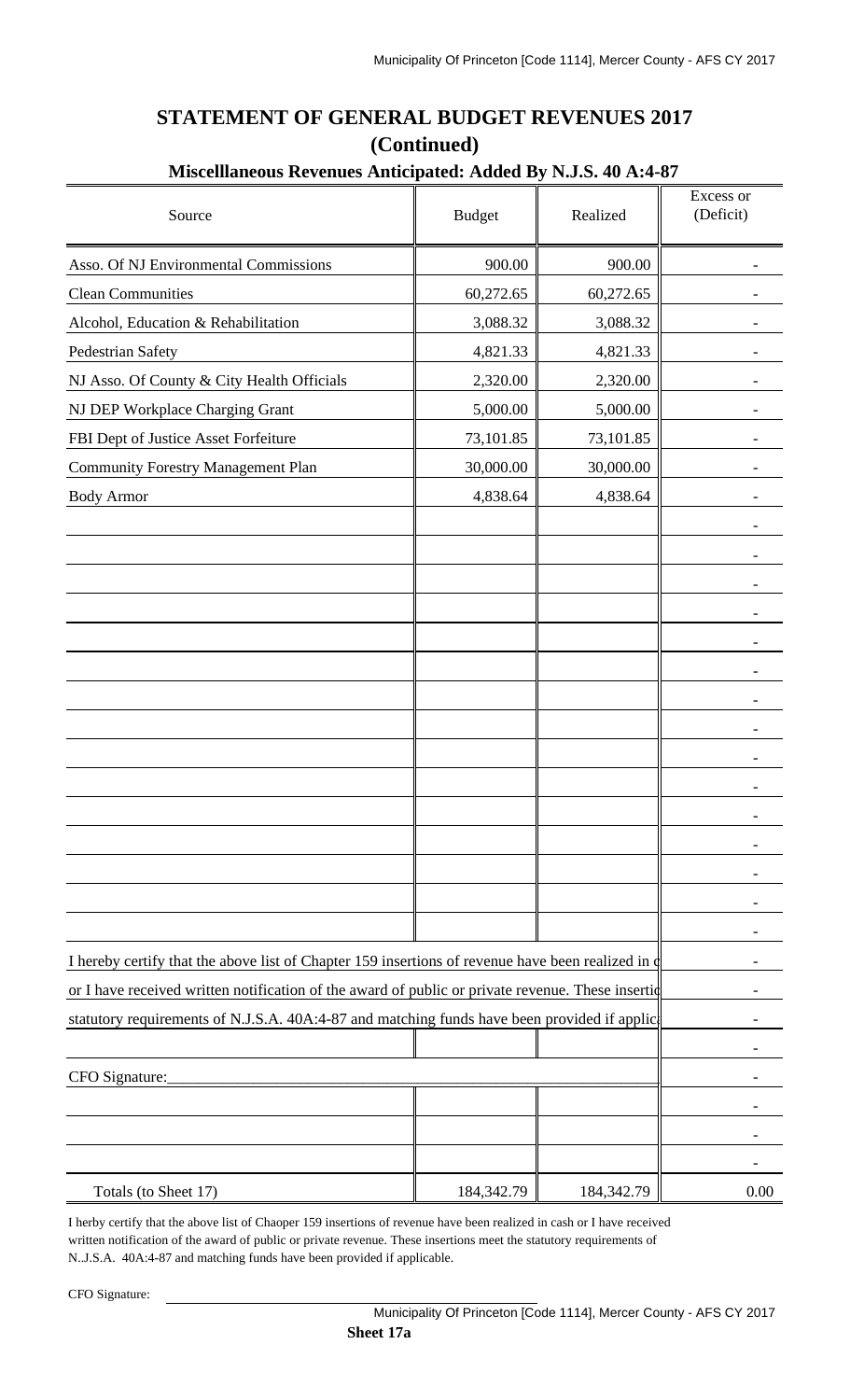### **STATEMENT OF GENERAL BUDGET APPROPRIATIONS 2017**

| 2017 Budget as Adopted                                                    |          | 80012-01      | 62, 335, 997. 45 |
|---------------------------------------------------------------------------|----------|---------------|------------------|
| 2017 Budget - Added by N.J.S. 40A:4-87                                    |          | 80012-02      | 184, 342. 79     |
| Appropriated for 2017 (Budget Statement Item 9)                           |          | 80012-03      | 62,520,340.24    |
| Appropriated for 2017 by Emergency Appropriation (Budget Statement Item9) |          | 80012-04      |                  |
| Total General Appropriations (Budget Statement Item 9)                    |          | 80012-05      | 62,520,340.24    |
| 80012-06<br>Add: Overexpenditures (see footnote)                          |          |               |                  |
| 80012-07<br><b>Total Appropriations and Overexpenditures</b>              |          |               | 62,520,340.24    |
| Deduct Expenditures:                                                      |          |               |                  |
| Paid or Charged [Budget Statement Item (L)]                               | 80012-08 | 54,862,269.79 |                  |
| Paid or Charged - Reserve for Uncollected Taxes                           | 80012-09 | 2,915,135.41  |                  |
| 4,510,861.24<br>80012-10<br>Reserved                                      |          |               |                  |
| <b>Total Expenditures</b>                                                 |          | 80012-11      | 62,288,266.44    |
| Unexpended Balances Canceled (see footnote)                               |          | 80012-12      | 232,073.80       |

### **FOOTNOTES** - RE: OVEREXPENDITURES:

Every appropriation overexpended in the budget document must be marked with an \* and must agree in the aggregate with this item.

RE: UNEXPENDED BALANCES CANCELED:

Are not to be shown as "Paid or Charged" in the budget document. In all instances "Total Appropriations " and "Overexpenditures" must equal the sum of "Total Expenditures" and "Unexpended Balances Canceled".

## **SCHEDULE OF EMERGENCY APPROPRIATIONS FOR LOCAL DISTRICT SCHOOL PURPOSES**

### **(EXCEPT FOR TYPE I SCHOOL DEBT SERVICE)**

| 2017 Authorizations                           |  |
|-----------------------------------------------|--|
| N.J.S. 40A:4-46 (After adoption of Budget)    |  |
| N.J.S. 40A:4-20 (Prior to adoption of Budget) |  |
| <b>Total Authorizations</b>                   |  |
| Deduct Expenditures:                          |  |
| Paid or Charged                               |  |
| Reserved                                      |  |
| <b>Total Expenditures</b>                     |  |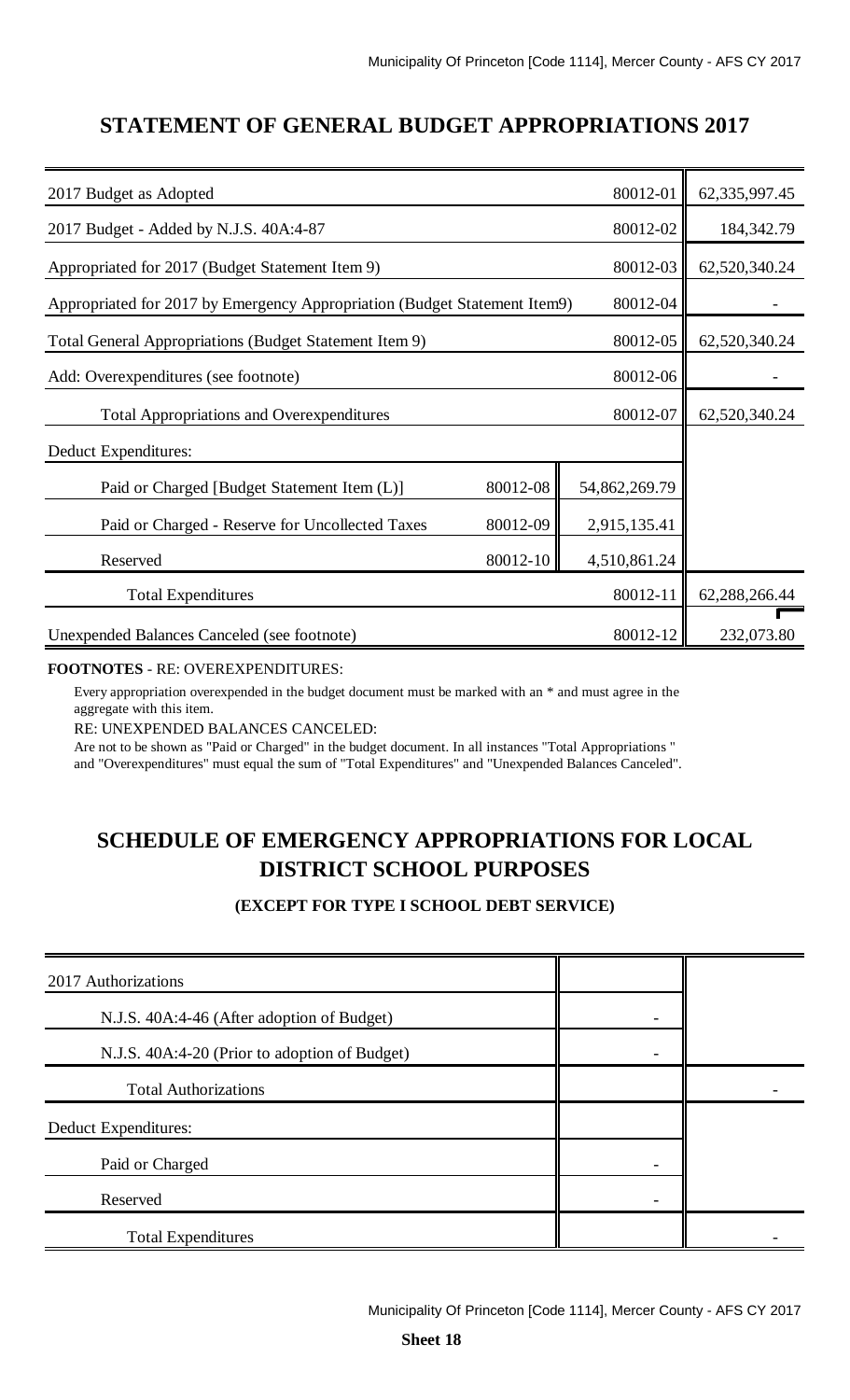# **RESULTS OF 2017 OPERATION**

### CURRENT FUND

| Excess of anticipated Revenues:<br>XXXXXXXXXX<br>XXXXXXXXXX<br>80013-01<br>Miscellaneous Revenues anticipated<br>263,811.41<br>XXXXXXXXXX<br><b>Delinquent Tax Collections</b><br>80013-02<br>XXXXXXXXXX<br>XXXXXXXXXX<br>Required Collection of Current Taxes<br>80013-03<br>2,605,621.05<br>XXXXXXXXXX<br>80013-04<br>Unexpended Balances of 2017 Budget Appropriations<br>232,073.80<br>XXXXXXXXXX<br>Miscellaneous Revenue Not Anticipated<br>81113-<br>917,083.82<br>XXXXXXXXXX<br>Miscellaneous Revenue Not Anticipated<br>Proceeds of Sale of Foreclosed Property (Sheet 27)<br>81114-<br>XXXXXXXXXX<br>Payments in Lieu of Taxes on Real Property<br>81120-<br>XXXXXXXXXX<br>Sale of Municipal Assets<br>XXXXXXXXXX<br>80013-05<br>3,727,244.19<br>Unexpended Balances of 2016 Appropriation Reserves<br>XXXXXXXXXX<br>Prior Years Interfunds Returned in 2017<br>80013-06<br>XXXXXXXXXX<br>XXXXXXXXXX<br>XXXXXXXXXX<br>Closed A/P<br>102,231.09<br>XXXXXXXXXX<br>XXXXXXXXXX<br>XXXXXXXXXX<br>XXXXXXXXXX<br>Deferred School Tax Revenue: (See School Taxes, Sheets 13 & 14)<br>XXXXXXXXXX<br>XXXXXXXXXX<br>80013-07<br>0.00<br>Balance January 1, 2017<br>XXXXXXXXXX<br>80013-08<br>Balance December 31, 2017<br>0.00<br>XXXXXXXXXX<br>Deficit in Anticipated Revenues:<br>XXXXXXXXXX<br>XXXXXXXXXX<br>Miscellaneous Revenues Anticipated<br>80013-09<br>XXXXXXXXXX<br>80013-10<br><b>Delinquent Tax Collections</b><br>8,240.61<br>XXXXXXXXXX<br>XXXXXXXXXX<br><b>Required Collection of Current Taxes</b><br>80013-11<br>XXXXXXXXXX<br>Interfund Advances Originating in 2017<br>80013-12<br>XXXXXXXXXX<br>Misc. Corrections to Balance<br>2,298.10<br>XXXXXXXXXX<br>XXXXXXXXXX<br>XXXXXXXXXX<br>XXXXXXXXXX<br>XXXXXXXXXX<br>XXXXXXXXXX<br>80013-13<br>Deficit Balance - To Trial Balance (Sheet 3)<br>XXXXXXXXXX<br>Surplus Balance - To Surplus (Sheet 21)<br>80013-14<br>7,837,526.65<br>XXXXXXXXXX<br>7,848,065.36<br>7,848,065.36 |  | Debit | Credit |
|--------------------------------------------------------------------------------------------------------------------------------------------------------------------------------------------------------------------------------------------------------------------------------------------------------------------------------------------------------------------------------------------------------------------------------------------------------------------------------------------------------------------------------------------------------------------------------------------------------------------------------------------------------------------------------------------------------------------------------------------------------------------------------------------------------------------------------------------------------------------------------------------------------------------------------------------------------------------------------------------------------------------------------------------------------------------------------------------------------------------------------------------------------------------------------------------------------------------------------------------------------------------------------------------------------------------------------------------------------------------------------------------------------------------------------------------------------------------------------------------------------------------------------------------------------------------------------------------------------------------------------------------------------------------------------------------------------------------------------------------------------------------------------------------------------------------------------------------------------------------------------------------------------------------------------------------------|--|-------|--------|
|                                                                                                                                                                                                                                                                                                                                                                                                                                                                                                                                                                                                                                                                                                                                                                                                                                                                                                                                                                                                                                                                                                                                                                                                                                                                                                                                                                                                                                                                                                                                                                                                                                                                                                                                                                                                                                                                                                                                                  |  |       |        |
|                                                                                                                                                                                                                                                                                                                                                                                                                                                                                                                                                                                                                                                                                                                                                                                                                                                                                                                                                                                                                                                                                                                                                                                                                                                                                                                                                                                                                                                                                                                                                                                                                                                                                                                                                                                                                                                                                                                                                  |  |       |        |
|                                                                                                                                                                                                                                                                                                                                                                                                                                                                                                                                                                                                                                                                                                                                                                                                                                                                                                                                                                                                                                                                                                                                                                                                                                                                                                                                                                                                                                                                                                                                                                                                                                                                                                                                                                                                                                                                                                                                                  |  |       |        |
|                                                                                                                                                                                                                                                                                                                                                                                                                                                                                                                                                                                                                                                                                                                                                                                                                                                                                                                                                                                                                                                                                                                                                                                                                                                                                                                                                                                                                                                                                                                                                                                                                                                                                                                                                                                                                                                                                                                                                  |  |       |        |
|                                                                                                                                                                                                                                                                                                                                                                                                                                                                                                                                                                                                                                                                                                                                                                                                                                                                                                                                                                                                                                                                                                                                                                                                                                                                                                                                                                                                                                                                                                                                                                                                                                                                                                                                                                                                                                                                                                                                                  |  |       |        |
|                                                                                                                                                                                                                                                                                                                                                                                                                                                                                                                                                                                                                                                                                                                                                                                                                                                                                                                                                                                                                                                                                                                                                                                                                                                                                                                                                                                                                                                                                                                                                                                                                                                                                                                                                                                                                                                                                                                                                  |  |       |        |
|                                                                                                                                                                                                                                                                                                                                                                                                                                                                                                                                                                                                                                                                                                                                                                                                                                                                                                                                                                                                                                                                                                                                                                                                                                                                                                                                                                                                                                                                                                                                                                                                                                                                                                                                                                                                                                                                                                                                                  |  |       |        |
|                                                                                                                                                                                                                                                                                                                                                                                                                                                                                                                                                                                                                                                                                                                                                                                                                                                                                                                                                                                                                                                                                                                                                                                                                                                                                                                                                                                                                                                                                                                                                                                                                                                                                                                                                                                                                                                                                                                                                  |  |       |        |
|                                                                                                                                                                                                                                                                                                                                                                                                                                                                                                                                                                                                                                                                                                                                                                                                                                                                                                                                                                                                                                                                                                                                                                                                                                                                                                                                                                                                                                                                                                                                                                                                                                                                                                                                                                                                                                                                                                                                                  |  |       |        |
|                                                                                                                                                                                                                                                                                                                                                                                                                                                                                                                                                                                                                                                                                                                                                                                                                                                                                                                                                                                                                                                                                                                                                                                                                                                                                                                                                                                                                                                                                                                                                                                                                                                                                                                                                                                                                                                                                                                                                  |  |       |        |
|                                                                                                                                                                                                                                                                                                                                                                                                                                                                                                                                                                                                                                                                                                                                                                                                                                                                                                                                                                                                                                                                                                                                                                                                                                                                                                                                                                                                                                                                                                                                                                                                                                                                                                                                                                                                                                                                                                                                                  |  |       |        |
|                                                                                                                                                                                                                                                                                                                                                                                                                                                                                                                                                                                                                                                                                                                                                                                                                                                                                                                                                                                                                                                                                                                                                                                                                                                                                                                                                                                                                                                                                                                                                                                                                                                                                                                                                                                                                                                                                                                                                  |  |       |        |
|                                                                                                                                                                                                                                                                                                                                                                                                                                                                                                                                                                                                                                                                                                                                                                                                                                                                                                                                                                                                                                                                                                                                                                                                                                                                                                                                                                                                                                                                                                                                                                                                                                                                                                                                                                                                                                                                                                                                                  |  |       |        |
|                                                                                                                                                                                                                                                                                                                                                                                                                                                                                                                                                                                                                                                                                                                                                                                                                                                                                                                                                                                                                                                                                                                                                                                                                                                                                                                                                                                                                                                                                                                                                                                                                                                                                                                                                                                                                                                                                                                                                  |  |       |        |
|                                                                                                                                                                                                                                                                                                                                                                                                                                                                                                                                                                                                                                                                                                                                                                                                                                                                                                                                                                                                                                                                                                                                                                                                                                                                                                                                                                                                                                                                                                                                                                                                                                                                                                                                                                                                                                                                                                                                                  |  |       |        |
|                                                                                                                                                                                                                                                                                                                                                                                                                                                                                                                                                                                                                                                                                                                                                                                                                                                                                                                                                                                                                                                                                                                                                                                                                                                                                                                                                                                                                                                                                                                                                                                                                                                                                                                                                                                                                                                                                                                                                  |  |       |        |
|                                                                                                                                                                                                                                                                                                                                                                                                                                                                                                                                                                                                                                                                                                                                                                                                                                                                                                                                                                                                                                                                                                                                                                                                                                                                                                                                                                                                                                                                                                                                                                                                                                                                                                                                                                                                                                                                                                                                                  |  |       |        |
|                                                                                                                                                                                                                                                                                                                                                                                                                                                                                                                                                                                                                                                                                                                                                                                                                                                                                                                                                                                                                                                                                                                                                                                                                                                                                                                                                                                                                                                                                                                                                                                                                                                                                                                                                                                                                                                                                                                                                  |  |       |        |
|                                                                                                                                                                                                                                                                                                                                                                                                                                                                                                                                                                                                                                                                                                                                                                                                                                                                                                                                                                                                                                                                                                                                                                                                                                                                                                                                                                                                                                                                                                                                                                                                                                                                                                                                                                                                                                                                                                                                                  |  |       |        |
|                                                                                                                                                                                                                                                                                                                                                                                                                                                                                                                                                                                                                                                                                                                                                                                                                                                                                                                                                                                                                                                                                                                                                                                                                                                                                                                                                                                                                                                                                                                                                                                                                                                                                                                                                                                                                                                                                                                                                  |  |       |        |
|                                                                                                                                                                                                                                                                                                                                                                                                                                                                                                                                                                                                                                                                                                                                                                                                                                                                                                                                                                                                                                                                                                                                                                                                                                                                                                                                                                                                                                                                                                                                                                                                                                                                                                                                                                                                                                                                                                                                                  |  |       |        |
|                                                                                                                                                                                                                                                                                                                                                                                                                                                                                                                                                                                                                                                                                                                                                                                                                                                                                                                                                                                                                                                                                                                                                                                                                                                                                                                                                                                                                                                                                                                                                                                                                                                                                                                                                                                                                                                                                                                                                  |  |       |        |
|                                                                                                                                                                                                                                                                                                                                                                                                                                                                                                                                                                                                                                                                                                                                                                                                                                                                                                                                                                                                                                                                                                                                                                                                                                                                                                                                                                                                                                                                                                                                                                                                                                                                                                                                                                                                                                                                                                                                                  |  |       |        |
|                                                                                                                                                                                                                                                                                                                                                                                                                                                                                                                                                                                                                                                                                                                                                                                                                                                                                                                                                                                                                                                                                                                                                                                                                                                                                                                                                                                                                                                                                                                                                                                                                                                                                                                                                                                                                                                                                                                                                  |  |       |        |
|                                                                                                                                                                                                                                                                                                                                                                                                                                                                                                                                                                                                                                                                                                                                                                                                                                                                                                                                                                                                                                                                                                                                                                                                                                                                                                                                                                                                                                                                                                                                                                                                                                                                                                                                                                                                                                                                                                                                                  |  |       |        |
|                                                                                                                                                                                                                                                                                                                                                                                                                                                                                                                                                                                                                                                                                                                                                                                                                                                                                                                                                                                                                                                                                                                                                                                                                                                                                                                                                                                                                                                                                                                                                                                                                                                                                                                                                                                                                                                                                                                                                  |  |       |        |
|                                                                                                                                                                                                                                                                                                                                                                                                                                                                                                                                                                                                                                                                                                                                                                                                                                                                                                                                                                                                                                                                                                                                                                                                                                                                                                                                                                                                                                                                                                                                                                                                                                                                                                                                                                                                                                                                                                                                                  |  |       |        |
|                                                                                                                                                                                                                                                                                                                                                                                                                                                                                                                                                                                                                                                                                                                                                                                                                                                                                                                                                                                                                                                                                                                                                                                                                                                                                                                                                                                                                                                                                                                                                                                                                                                                                                                                                                                                                                                                                                                                                  |  |       |        |
|                                                                                                                                                                                                                                                                                                                                                                                                                                                                                                                                                                                                                                                                                                                                                                                                                                                                                                                                                                                                                                                                                                                                                                                                                                                                                                                                                                                                                                                                                                                                                                                                                                                                                                                                                                                                                                                                                                                                                  |  |       |        |
|                                                                                                                                                                                                                                                                                                                                                                                                                                                                                                                                                                                                                                                                                                                                                                                                                                                                                                                                                                                                                                                                                                                                                                                                                                                                                                                                                                                                                                                                                                                                                                                                                                                                                                                                                                                                                                                                                                                                                  |  |       |        |
|                                                                                                                                                                                                                                                                                                                                                                                                                                                                                                                                                                                                                                                                                                                                                                                                                                                                                                                                                                                                                                                                                                                                                                                                                                                                                                                                                                                                                                                                                                                                                                                                                                                                                                                                                                                                                                                                                                                                                  |  |       |        |
|                                                                                                                                                                                                                                                                                                                                                                                                                                                                                                                                                                                                                                                                                                                                                                                                                                                                                                                                                                                                                                                                                                                                                                                                                                                                                                                                                                                                                                                                                                                                                                                                                                                                                                                                                                                                                                                                                                                                                  |  |       |        |
|                                                                                                                                                                                                                                                                                                                                                                                                                                                                                                                                                                                                                                                                                                                                                                                                                                                                                                                                                                                                                                                                                                                                                                                                                                                                                                                                                                                                                                                                                                                                                                                                                                                                                                                                                                                                                                                                                                                                                  |  |       |        |
|                                                                                                                                                                                                                                                                                                                                                                                                                                                                                                                                                                                                                                                                                                                                                                                                                                                                                                                                                                                                                                                                                                                                                                                                                                                                                                                                                                                                                                                                                                                                                                                                                                                                                                                                                                                                                                                                                                                                                  |  |       |        |
|                                                                                                                                                                                                                                                                                                                                                                                                                                                                                                                                                                                                                                                                                                                                                                                                                                                                                                                                                                                                                                                                                                                                                                                                                                                                                                                                                                                                                                                                                                                                                                                                                                                                                                                                                                                                                                                                                                                                                  |  |       |        |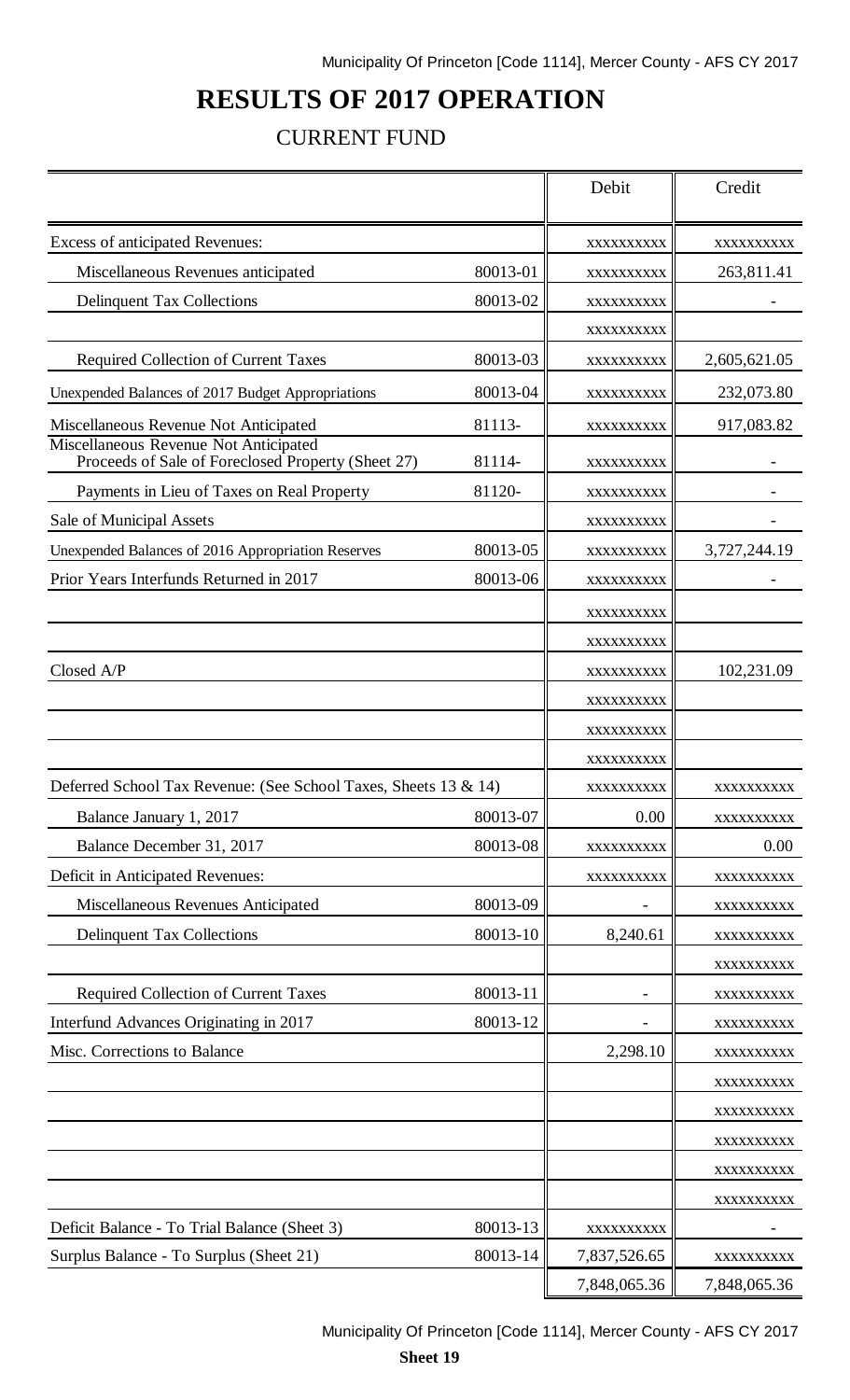# **SCHEDULE OF MISCELLANEOUS REVENUES NOT ANTICIPATED**

| <b>Source</b>                                                     |                           | <b>Amount Realized</b> |
|-------------------------------------------------------------------|---------------------------|------------------------|
| PILOTS or Tax in Lieu                                             |                           | 140,686.79             |
| Stony Brook Refund                                                |                           | 283,378.55             |
| Motor Vehicle Inspection Fines                                    |                           | 38,057.34              |
| Cell Tower Rent                                                   |                           | 34,778.28              |
| <b>Small Animal Control Fund Excess</b>                           |                           | 3,877.90               |
| Miscellaneous Leases, Fees, Reimbursements & Permits              |                           | 416,304.96             |
|                                                                   |                           |                        |
|                                                                   |                           |                        |
|                                                                   |                           |                        |
|                                                                   |                           |                        |
|                                                                   |                           |                        |
|                                                                   |                           |                        |
|                                                                   |                           |                        |
|                                                                   |                           |                        |
|                                                                   |                           |                        |
|                                                                   |                           |                        |
|                                                                   |                           |                        |
|                                                                   |                           |                        |
|                                                                   |                           |                        |
|                                                                   |                           |                        |
|                                                                   |                           |                        |
|                                                                   |                           |                        |
|                                                                   |                           |                        |
|                                                                   |                           |                        |
|                                                                   |                           |                        |
|                                                                   |                           |                        |
| Total Amount of Miscellaneous Revenues Not Anticipated (Sheet 19) | $\boldsymbol{\mathsf{S}}$ | 917,083.82             |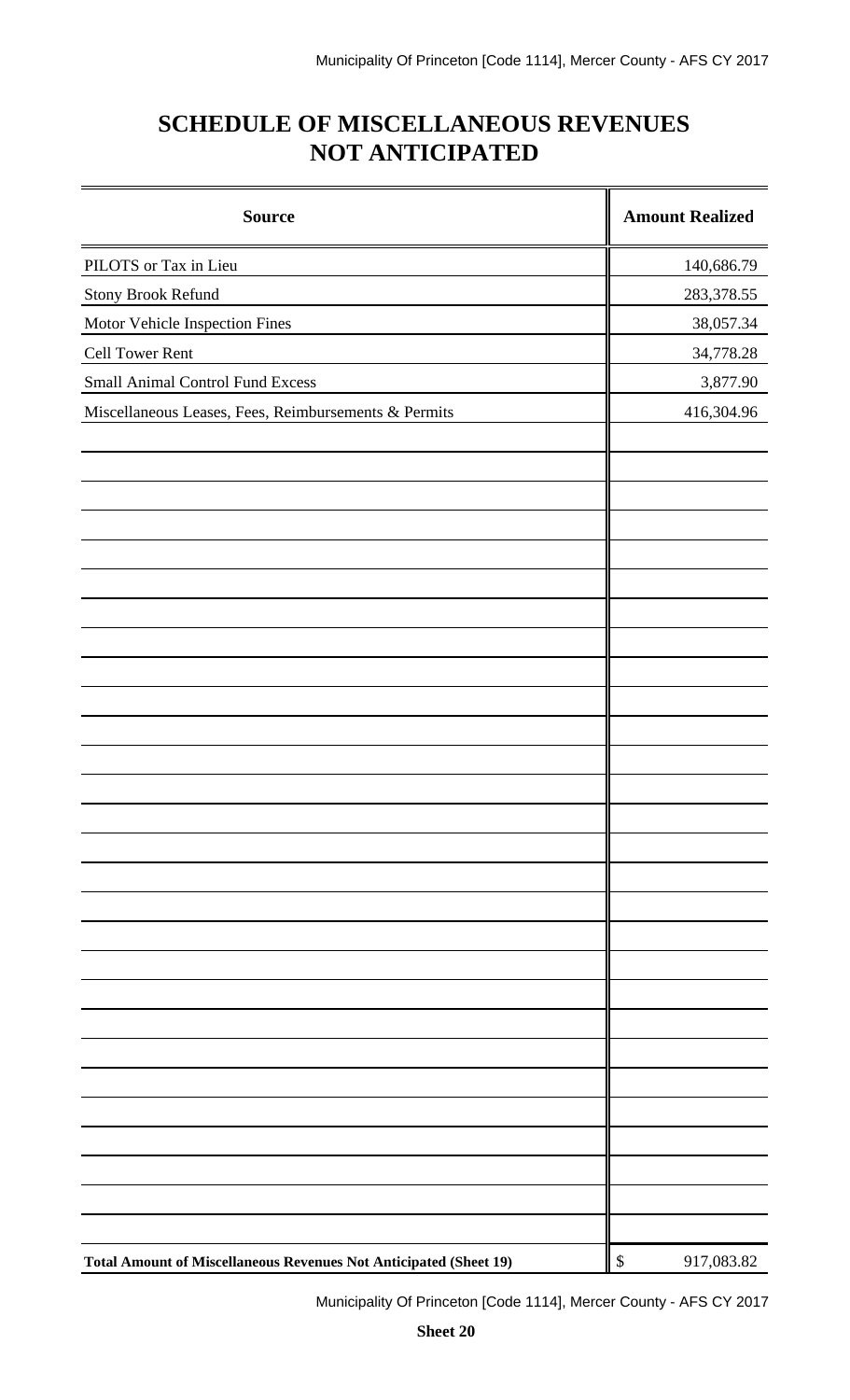## **SURPLUS - CURRENT FUND YEAR 2017**

|                                                               |          | Debit         | Credit            |
|---------------------------------------------------------------|----------|---------------|-------------------|
| Balance January 1, 2017                                       | 80014-01 | XXXXXXXXXX    | 17,290,951.97     |
| 2.                                                            |          | XXXXXXXXXX    |                   |
| 3. Excess Resulting from 2017 Operations                      | 80014-02 | XXXXXXXXXX    | 7,837,526.65      |
| Amount Appropriated in the 2017 Budget - Cash<br>4.           | 80014-03 | 6,230,000.00  | <b>XXXXXXXXXX</b> |
| Amount Appropriated in the 2017 Budget with Prior Writ-<br>5. |          |               |                   |
| ten Consent of Director of Local Government Services          | 80014-04 |               | XXXXXXXXXX        |
| 6.                                                            |          |               | XXXXXXXXXX        |
| 7. Balance December 31, 2017                                  | 80014-05 | 18,898,478.62 | XXXXXXXXXX        |
|                                                               |          | 25,128,478.62 | 25,128,478.62     |

## **ANALYSIS OF BALANCE DECEMBER 31, 2017 (FROM CURRENT FUND - TRIAL BALANCE)**

| Cash                                                                        | 55,301,722.92 |               |               |
|-----------------------------------------------------------------------------|---------------|---------------|---------------|
| Investments                                                                 |               |               |               |
|                                                                             |               |               |               |
|                                                                             |               |               |               |
| Sub Total                                                                   | 55,301,722.92 |               |               |
| Deduct Cash Liabilities Marked with "C" on Trial Balance<br>80014-08        |               |               | 36,403,244.30 |
| Cash Surplus                                                                | 80014-09      | 18,898,478.62 |               |
| Deficit in Cash Surplus                                                     |               |               |               |
| Other Assets Pledged to Surplus: *                                          |               |               |               |
| (1) Due from State of N.J. Senior<br><b>Citizens and Veterans Deduction</b> | 80014-16      | 0.00          |               |
| Deferred Charges #                                                          | 80014-12      |               |               |
| Cash Deficit #                                                              | 80014-13      |               |               |
| <b>Interfund Receivables</b>                                                |               |               |               |
|                                                                             |               |               |               |
|                                                                             |               |               |               |
| <b>Total Other Assets</b><br>80014-14                                       |               |               | 0.00          |
| * IN THE CASE OF A "DEFICIT IN CASH SURPLUS", "OTHER<br>80014-15            |               |               | 18,898,478.62 |
| ASSETS" WOULD ALSO BE PLEDGED TO CASH LIABILITIES.                          |               |               |               |

# MAY NOT BE ANTICIPATED AS NON-CASH SURPLUS IN 2018 BUDGET.

(1) MAY BE ALLOWED UNDER CERTAIN CONDITIONS.

NOTE: Deferred charges for authorizations under N.J.S. 40A:4-55 (Tax Map, etc.), N.J.S. 40A:4-55 (Flood Damage, etc.), N.J.S. 40A:4-55.1 (Roads and Bridges, etc.) and N.J.S. 40A:4-55. 13 (Public Exigencies, etc.) to the extent of emergency notes issued and outstanding for such purposes, together with such emergency notes, may be omitted from this analysis.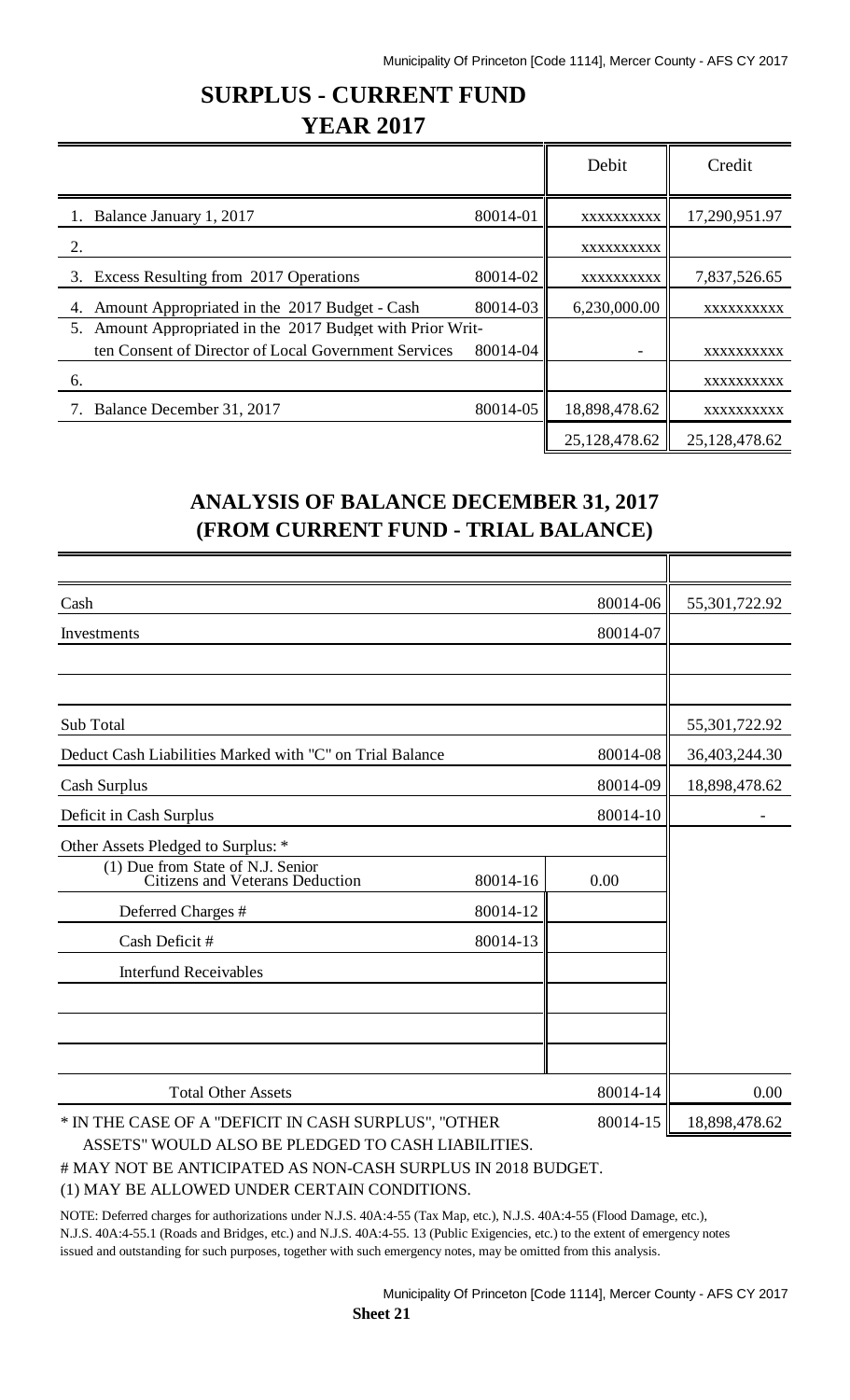## **(FOR MUNICIPALITIES ONLY) CURRENT TAXES - 2017 LEVY**

|                                                                                                          | 1. Amount of Levy as per Duplicate (Analysis) #<br>or                                                                                                                                                                                                                                                                                                                                |          |     | 82101-00       |    | 160,994,831.19 |  |
|----------------------------------------------------------------------------------------------------------|--------------------------------------------------------------------------------------------------------------------------------------------------------------------------------------------------------------------------------------------------------------------------------------------------------------------------------------------------------------------------------------|----------|-----|----------------|----|----------------|--|
|                                                                                                          | (Abstract of Ratables)                                                                                                                                                                                                                                                                                                                                                               |          |     | 82113-00       | \$ |                |  |
|                                                                                                          | 2. Amount of Levy Special District Taxes                                                                                                                                                                                                                                                                                                                                             |          |     | 82102-00       | \$ |                |  |
| 3.                                                                                                       | Amount Levied for Omitted Taxes under<br>N.J.S.A. 54:4-63.12 et seq.                                                                                                                                                                                                                                                                                                                 |          |     | 82103-00       | S. | 5,242.21       |  |
|                                                                                                          | 4. Amount Levied for Added Taxes under<br>N.J.S.A. 54:4-63.1 et. seq.                                                                                                                                                                                                                                                                                                                |          |     | 82104-00       | \$ | 754,751.47     |  |
|                                                                                                          | 5a. Subtotal 2017 Levy                                                                                                                                                                                                                                                                                                                                                               |          | \$  | 161,754,824.87 |    |                |  |
|                                                                                                          | 5b. Reductions due to tax appeals**                                                                                                                                                                                                                                                                                                                                                  |          | \$  |                |    |                |  |
|                                                                                                          | 5c. Total 2017 Tax Levy                                                                                                                                                                                                                                                                                                                                                              |          |     | 82106-00       | \$ | 161,754,824.87 |  |
|                                                                                                          | Transferred to Tax Title Liens                                                                                                                                                                                                                                                                                                                                                       |          |     | 82107-00       | \$ | 11,482.04      |  |
|                                                                                                          | 7. Transferred to Foreclosed Property                                                                                                                                                                                                                                                                                                                                                |          |     | 82108-00       | \$ |                |  |
|                                                                                                          | 8. Remitted, Abated or Canceled                                                                                                                                                                                                                                                                                                                                                      |          |     | 82109-00       |    | 985.77         |  |
| 9.                                                                                                       | <b>Discount Allowed</b>                                                                                                                                                                                                                                                                                                                                                              |          |     | 82110-00       | \$ |                |  |
|                                                                                                          | 10. Collected in Cash: In 2016                                                                                                                                                                                                                                                                                                                                                       | 82121-00 |     | 2,072,534.45   |    |                |  |
|                                                                                                          | In 2017*                                                                                                                                                                                                                                                                                                                                                                             | 82122-00 | \$  | 158,085,128.68 |    |                |  |
|                                                                                                          | Homestead Benefit Credit                                                                                                                                                                                                                                                                                                                                                             | 82124-00 | \$. | 480,706.85     |    |                |  |
|                                                                                                          | State's Share of 2017 Senior Citizens<br>and Veterans Deductions Allowed                                                                                                                                                                                                                                                                                                             | 82123-00 | \$  | 69,000.00      |    |                |  |
|                                                                                                          | Total To Line 14                                                                                                                                                                                                                                                                                                                                                                     | 82111-00 | \$  | 160,707,369.98 |    |                |  |
|                                                                                                          | 11. Total Credits                                                                                                                                                                                                                                                                                                                                                                    |          |     |                | \$ | 160,719,837.79 |  |
|                                                                                                          | 12. Amount Outstanding December 31, 2017                                                                                                                                                                                                                                                                                                                                             |          |     | 83120-00       |    | 1,034,987.08   |  |
|                                                                                                          | 13. Percentage of Cash Collections to Total 2017 Levy                                                                                                                                                                                                                                                                                                                                |          |     |                |    |                |  |
|                                                                                                          | (Item 10 divided by Item 5c) is:<br>99.35%<br>82112-00                                                                                                                                                                                                                                                                                                                               | Note A   |     |                |    |                |  |
| Note: If municipality conducted Accelerated Tax Sale or Tax Levy Sale check here<br>& complete Sheet 22a |                                                                                                                                                                                                                                                                                                                                                                                      |          |     |                |    |                |  |
|                                                                                                          | 14. Calculation of Current Taxes Realized in Cash:<br>Total of Line 10                                                                                                                                                                                                                                                                                                               |          |     |                |    | 160,707,369.98 |  |
|                                                                                                          | Less: Reserve for Tax Appeals Pending<br><b>State Division of Tax Appeals</b>                                                                                                                                                                                                                                                                                                        |          |     |                | \$ |                |  |
| Note A:                                                                                                  | To Current Taxes Realized in Cash (Sheet 17)<br>In showing the above percentage the following should be noted:<br>Where Item 5 shows 1,500,000.00, and Item 10 shows 1,049,977.50, the percentage represented by<br>the cash collections would be $1,049,977.50 \div 1,500,000$ , or .699985. The correct percentage to be<br>shown as Item 13 is 69.99% and not 70.00%, nor 69.999% |          |     |                |    | 160,707,369.98 |  |
| # Note:                                                                                                  | On Item 1 if Duplicate (Analysis) Figure is used; be sure to include Senior Citizens and Veterans Deductions.                                                                                                                                                                                                                                                                        |          |     |                |    |                |  |

\* Include overpayments applied as part of 2017 collections.

\*\* Tax appeals pursuant to R.S. 54:3-21 et seq and/or R.S. 54:48-1 et seq approved by resolution of the governing body prior to introduction of municipal budget. (N.J.S.A. 40A:4-41)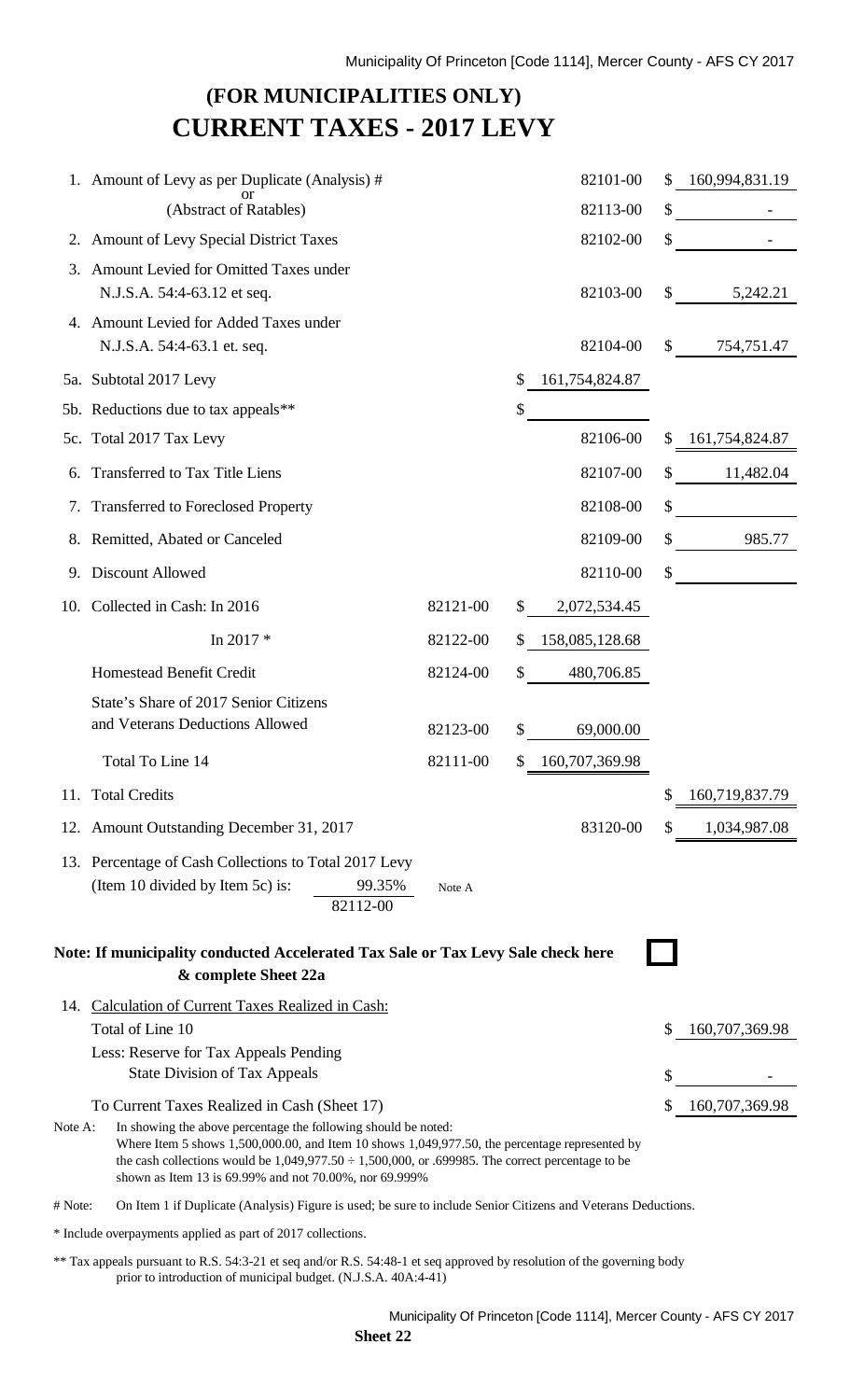# *This Sheet is NOT APPLICABLE*

# **ACCELERATED TAX SALE / TAX LEVY SALE - CHAPTER 99**

# **To Calculate Underlying Tax Collection Rate For 2017**

Utilized this sheet only if you conducted an Accelerated Tax Sale or Tax Levy Sale pursuant to Chapter 99, P.L. 1997

#### **(1) Utilizing Accelerated Tax Sale**

|                                                                  | N/A     |
|------------------------------------------------------------------|---------|
|                                                                  |         |
|                                                                  | N/A     |
|                                                                  | N/A     |
| Percentage of Collection Excluding Accelerated Tax Sale Proceeds | $N/A$ % |

## **(2) Utilizing Tax Levy Sale**

|                                                           | N/A     |
|-----------------------------------------------------------|---------|
| LESS: Proceeds from Tax Levy Sale (excluding premium)     |         |
|                                                           | N/A     |
|                                                           | N/A     |
| Percentage of Collection Excluding Tax Levy Sale Proceeds | $N/A$ % |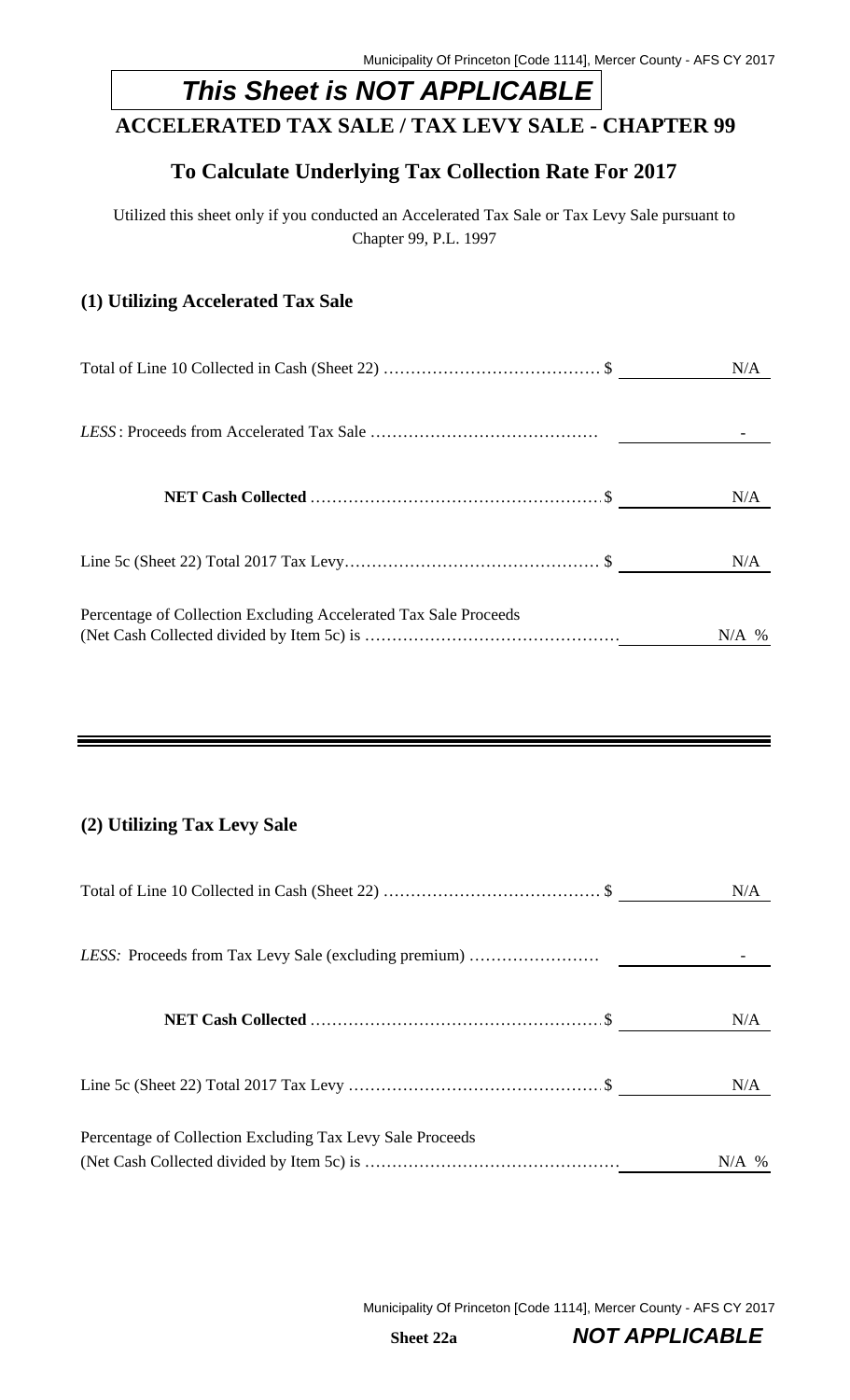# **SCHEDULE OF DUE FROM /TO STATE OF NEW JERSEY FOR SENIOR CITIZENS AND VETERANS DEDUCTIONS**

|                                                                      | Debit      | Credit     |
|----------------------------------------------------------------------|------------|------------|
| Balance January 1, 2017                                              | XXXXXXXXXX | XXXXXXXXXX |
| Due From State of New Jersey                                         |            | XXXXXXXXXX |
| Due To State of New Jersey                                           | XXXXXXXXXX | 7,006.17   |
| Sr. Citizens Deductions Per Tax Billings<br>2.                       | 5,250.00   | XXXXXXXXXX |
| <b>Veterans Deductions Per Tax Billings</b><br>3.                    | 64,000.00  | XXXXXXXXX  |
| Sr. Citizens Deductions Allowed By Tax Collector<br>4.               | 250.00     | XXXXXXXXXX |
| 5. Sr. Citizens Deductions Allowed By Tax Collector PRIOR YEARS      |            |            |
| Veterans Deductions Allowed by Tax Collector<br>6.                   | 750.00     |            |
| Sr. Citizens Deductions Disallowed By Tax Collector<br>7.            | XXXXXXXXXX | 500.00     |
| Sr. Citizens Deductions Disallowed By Tax Collector 2016 Taxes<br>8. | XXXXXXXXX  | 139.73     |
| Received in Cash from State<br>9.                                    | XXXXXXXXXX | 70,868.49  |
| Veterans Deductions Allowed by Tax Collector<br>10.                  | 750.00     |            |
| Veterans Deductions Disallowed by Tax Collector<br>11.               |            |            |
| Balance December 31, 2017<br>12.                                     | XXXXXXXXXX | XXXXXXXXXX |
| Due From State of New Jersey                                         | XXXXXXXXXX |            |
| Due To State of New Jersey                                           | 7,514.39   | XXXXXXXXXX |
|                                                                      | 78,514.39  | 78,514.39  |

Calculation of Amount to be included on Sheet 22, Item 10- 2017 Senior Citizens and Veterans Deductions Allowed

| Line $2$             | 5,250.00  |
|----------------------|-----------|
| Line 3               | 64,000.00 |
| Line $4$             | 250.00    |
| Sub-Total            | 69,500.00 |
| Less: Line 7         | 500.00    |
| To Item 10, Sheet 22 | 69,000.00 |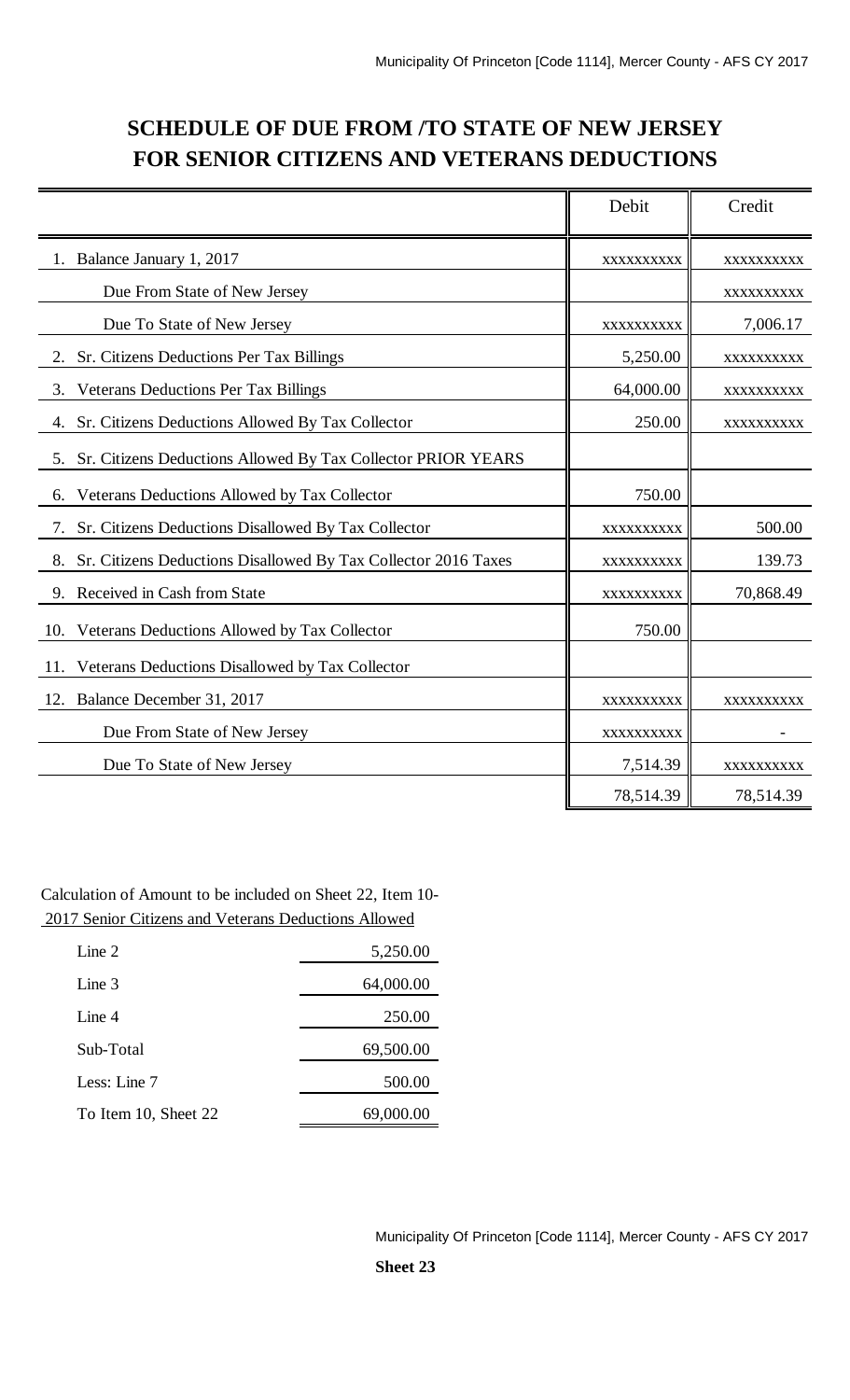# **SCHEDULE OF RESERVE FOR TAX APPEALS PENDING (N.J.S.A. 54:3-27)**

|                                                                                                | Debit      | Credit            |
|------------------------------------------------------------------------------------------------|------------|-------------------|
| Balance January 1, 2017                                                                        | XXXXXXXXXX |                   |
| <b>Taxes Pending Appeal</b>                                                                    | XXXXXXXXXX | XXXXXXXXXX        |
| <b>Interest Earned on Taxes Pending Appeals</b>                                                | XXXXXXXXXX | XXXXXXXXXX        |
| Contested Amount of 2017 Taxes Collected which                                                 |            |                   |
| are Pending State Appeal (Item 14, Sheet 22)                                                   | XXXXXXXXXX |                   |
| <b>Interest Earned on Taxes Pending State Appeals</b>                                          | XXXXXXXXXX |                   |
|                                                                                                |            |                   |
| Cash Paid to Appelants (Including 5% Interest from Date of Payment)                            |            | <b>XXXXXXXXXX</b> |
| Closed to Results of Operations<br>(Portion of Appeal won by Municipality, including Interest) |            | XXXXXXXXXX        |
|                                                                                                |            |                   |
| Balance December 31, 2017                                                                      |            | XXXXXXXXXX        |
| Taxes Pending Appeal *                                                                         | XXXXXXXXXX | XXXXXXXXXX        |
| <b>Interest Earned on Taxes Pending Appeals</b>                                                | XXXXXXXXXX | XXXXXXXXXX        |
|                                                                                                | 0.00       | 0.00              |

\* Includes State Tax Court and County Board of Taxation Appeals Not Adjusted by December 31, 2017

Signature of Tax Collector

License # Date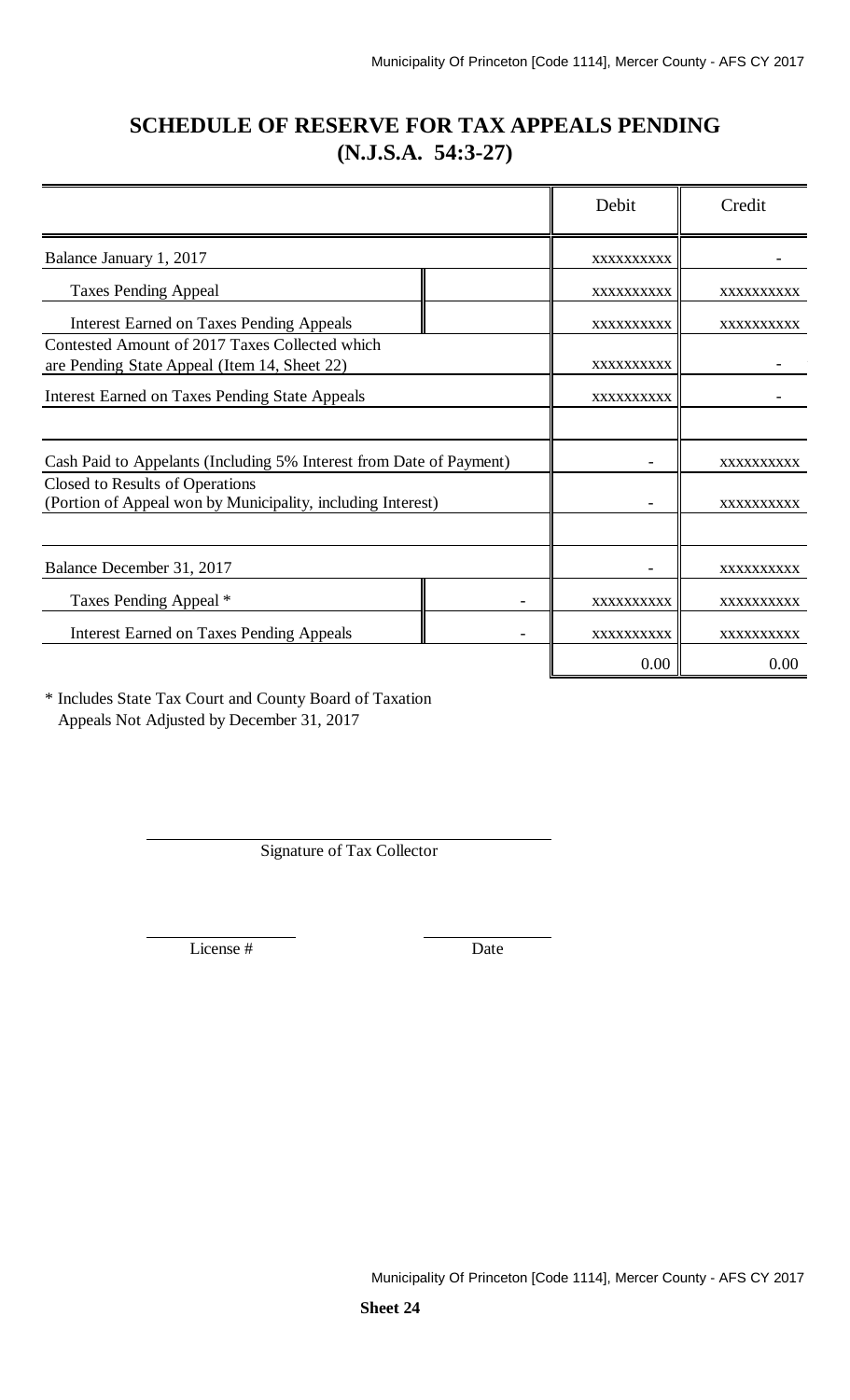# **COMPUTATION OF APPROPRIATION: RESERVE FOR UNCOLLECTED TAXES AND AMOUNT TO RAISED BY TAXATION IN 2018 MUNICIPAL BUDGET**

|                                                                                                          |             |                                   | <b>YEAR 2018</b>                                                                        | <b>YEAR 2017</b>                                                                      |  |
|----------------------------------------------------------------------------------------------------------|-------------|-----------------------------------|-----------------------------------------------------------------------------------------|---------------------------------------------------------------------------------------|--|
| 1. Total General Appropriations for 2018 Municipal Budget State-                                         |             |                                   |                                                                                         |                                                                                       |  |
| ment Item 8(L)(Exclusive of Reserve for Uncollected Taxes)                                               |             | 80015-                            |                                                                                         | XXXXXXXXX                                                                             |  |
| 2. Local District School Tax -                                                                           | Actual      | 80016-                            |                                                                                         |                                                                                       |  |
|                                                                                                          | Estimate ** | 80017-                            |                                                                                         | XXXXXXXXXX                                                                            |  |
| 3. Regional School District Tax -                                                                        | Actual      | 80025-                            |                                                                                         |                                                                                       |  |
|                                                                                                          | Estimate *  | 80026-                            |                                                                                         | XXXXXXXXXX                                                                            |  |
| 4. Regional High School Tax -                                                                            | Actual      | 80018-                            |                                                                                         |                                                                                       |  |
| <b>School Budget</b>                                                                                     | Estimate *  | 80019-                            |                                                                                         | XXXXXXXXXX                                                                            |  |
| 5. County Tax                                                                                            | Actual      | 80020-                            |                                                                                         |                                                                                       |  |
|                                                                                                          | Estimate *  | $80021 -$                         |                                                                                         | XXXXXXXXX                                                                             |  |
| 6. Special District Tax                                                                                  | Actual      | 80022-                            |                                                                                         |                                                                                       |  |
|                                                                                                          | Estimate *  | 80023-                            |                                                                                         | XXXXXXXXXX                                                                            |  |
| 7. Municipal Open Space Tax                                                                              | Actual      | 80027-                            |                                                                                         |                                                                                       |  |
|                                                                                                          | Estimate *  | 80028-                            |                                                                                         | XXXXXXXXX                                                                             |  |
| 8. Total General Appropriations & Other Taxes                                                            |             | 80024-01                          | 0.00                                                                                    |                                                                                       |  |
| 9. Less: Total Anticipated Revenues from 2018 in<br>Municipal Budget (Item 5)                            |             | 80024-02                          |                                                                                         |                                                                                       |  |
| 10. Cash Required from 2018 Taxes to Support<br>Local Municipal Budget and Other Taxes                   |             | 80024-03                          | 0.00                                                                                    |                                                                                       |  |
| 11. Amount of Item 10 Divided by<br>Equals Amount to be Raised by Taxation (Percentage                   | $0.00\%$    | $[820034-04]$                     |                                                                                         |                                                                                       |  |
| used must not exceed the applicable percentage shown by<br>Item 13, Sheet 22)                            |             | 80024-05                          | 0.00                                                                                    |                                                                                       |  |
| Analysis of Item 11:                                                                                     |             |                                   | * Must not be stated in an amount less                                                  |                                                                                       |  |
| <b>Local District School Tax</b>                                                                         |             |                                   | than "actual" Tax of year 2017                                                          |                                                                                       |  |
| (Amount Shown on Line 2 Above)                                                                           |             | $0.00\,$                          |                                                                                         |                                                                                       |  |
| Regional School District Tax<br>(Amount Shown on Line 3 Above)                                           |             | 0.00                              | ** May not be stated in an amount less than<br>proposed budget submitted by the Local B |                                                                                       |  |
| Regional High School Tax<br>(Amount Shown on Line 4 Above)                                               |             | 0.00                              |                                                                                         | of Education to the Commissioner of Educ                                              |  |
| County Tax<br>(Amount Shown on Line 5 Above)                                                             |             | 0.00                              |                                                                                         | on January 15, 2018 (Chap. 136, P.L. 197<br>Consideration must be given to calendar y |  |
| Special District Tax<br>(Amount Shown on Line 6 Above)                                                   |             | 0.00                              | calculation                                                                             |                                                                                       |  |
| Municipal Open Space Tax<br>(Amount Shown on Line 7 Above)                                               |             | 0.00                              |                                                                                         |                                                                                       |  |
|                                                                                                          |             |                                   |                                                                                         |                                                                                       |  |
| Tax in Local Municipal Budget                                                                            |             | 0.00                              |                                                                                         |                                                                                       |  |
| Total Amount (see Line 11)                                                                               |             | 0.00                              |                                                                                         |                                                                                       |  |
| 12. Appropriation: Reserve for Uncollected Taxes (Budget<br>Statement, Item 8(M) (Item 11, Less Item 10) |             | 80024-06                          | 0.00                                                                                    | Note:                                                                                 |  |
| Computation of "Tax in Local Municipal Budget"<br>Item 1 - Total General Appropriations                  | 0.00        | The amount of<br>anticipated rev- |                                                                                         |                                                                                       |  |
| Item 12 - Appropriation: Reserve for Uncollected Taxes                                                   | 0.00        | enues (Item 9)                    |                                                                                         |                                                                                       |  |
| Sub-Total                                                                                                |             |                                   | 0.00                                                                                    | may never<br>exceed the total                                                         |  |
| Less: Item 9 - Total Anticipated Revenues                                                                |             | 0.00                              | of Items 1 and                                                                          |                                                                                       |  |
| Amount to be Raised by Taxation in Municipal Budget                                                      |             | 80024-07                          | 0.00                                                                                    | 12.                                                                                   |  |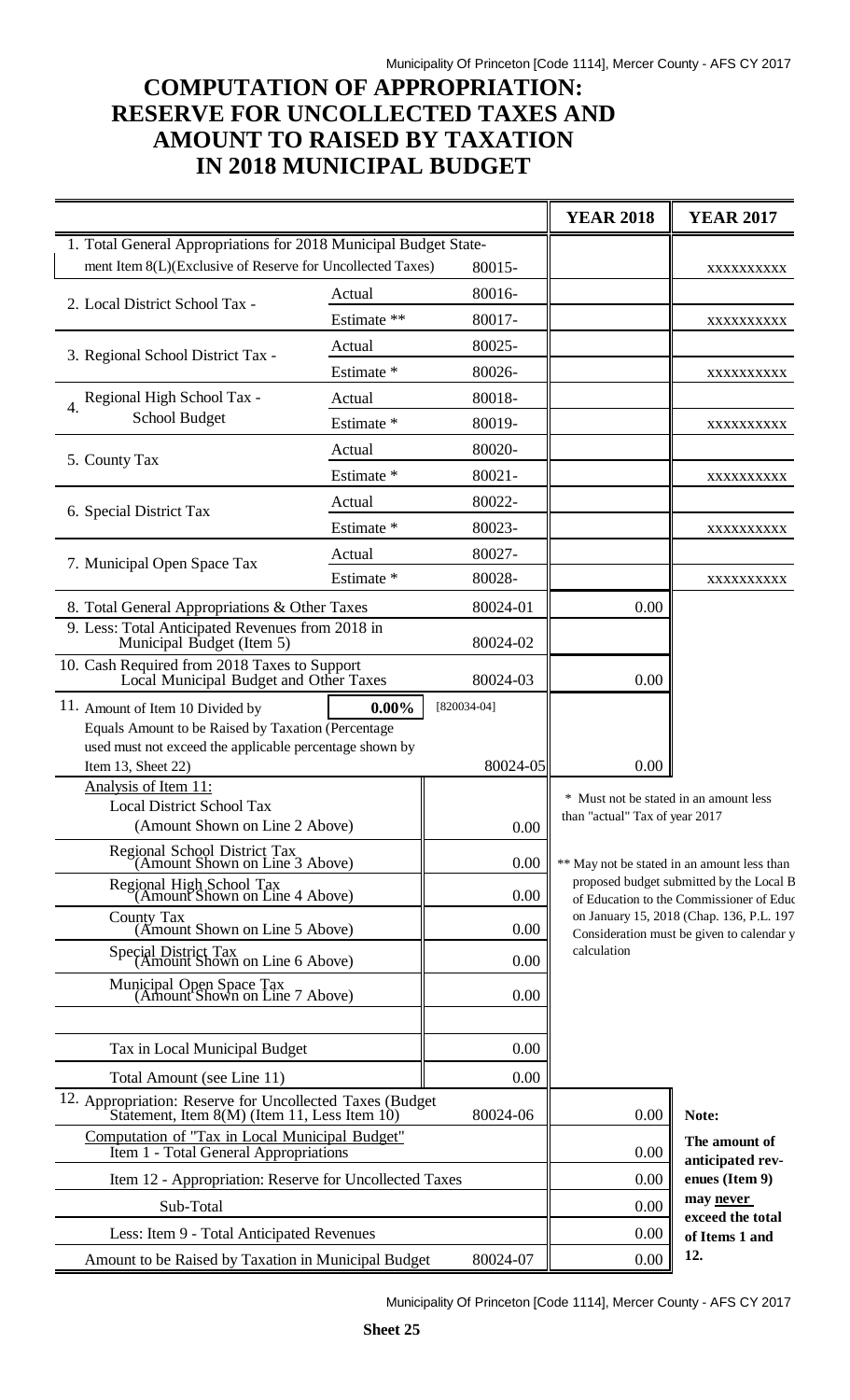# **ACCELERATED TAX SALE - CHAPTER 99**

# **Calculation to Utilize Proceeds In Current Budget as Deduction To Reserve For Uncollected Taxes Appropriation**

| A.             | <b>Reserve for Uncollected Taxes (sheet 25, Item 12)</b>                                                                        |                  | \$         |
|----------------|---------------------------------------------------------------------------------------------------------------------------------|------------------|------------|
| <b>B.</b>      | Reserve for Uncollected Taxes Exclusion:<br><b>Outstanding Balance of Delinquent Taxes</b><br>(sheet $26$ , Item $14A$ ) x % of |                  |            |
|                | collection (Item 16)                                                                                                            | \$<br>938,112.29 |            |
| $\mathbf{C}$ . | TIMES: % of increase of Amount to be                                                                                            |                  |            |
|                | Raised by Taxes over Prior Year<br>[(2018 Estimated Total Levy - 2017 Total Levy) / 2017 Total Levy]                            | $(100.00\%)$ %   |            |
| D.             | <b>Reserve for Uncollected Taxes Exclusion Amount</b>                                                                           |                  |            |
|                | $[(B \times C) + B]$                                                                                                            |                  | \$<br>0.00 |
| <b>E.</b>      | <b>Net Reserve for Uncollected Taxes</b><br><b>Appropriation in Current Budget</b>                                              |                  |            |
|                | $(A - D)$                                                                                                                       |                  | \$<br>0.00 |
|                |                                                                                                                                 |                  |            |
|                | 2018 Reserve for Uncollected Taxes Appropriation Calculation (Actual)                                                           |                  |            |

# **1. Subtotal General Appropriations (item 8(L) budget sheet 29) \$** - **2. Taxes not included in the Budget (AFS 25, items 2 thru 7) \$** - **Total \$** - **3. Less: Anticipated Revenues (item 5, budget sheet 11) \$** - **4. Cash Required \$** - **5.** Total Required at <u>0.00%</u> (items 4 + 6) \$ **6. Reserve for Uncollected Taxes (item E above) \$** -

Note: This sheet should be completed only if you are conducting an accelerated tax sale for the first time in the current year.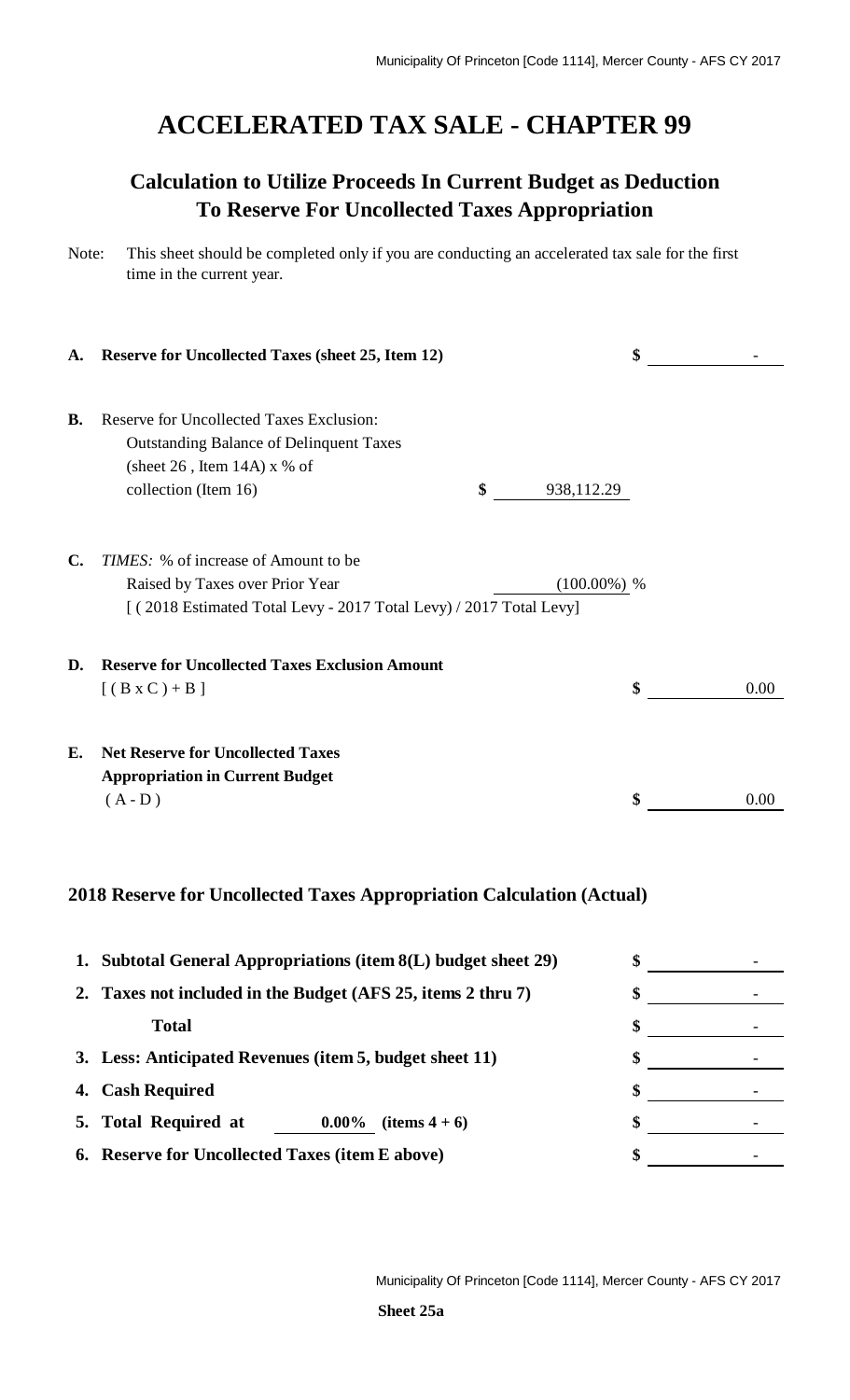# **SCHEDULE OF DELINQUENT TAXES AND TAX TITLE LIENS**

|                                                                                |            | Debit        | Credit       |              |
|--------------------------------------------------------------------------------|------------|--------------|--------------|--------------|
| 1. Balance January 1, 2017                                                     |            |              | 1,252,481.87 | XXXXXXXXX    |
| A. Taxes                                                                       | 83102-00   | 1,135,275.51 | XXXXXXXXXX   | XXXXXXXXX    |
| B. Tax Title Liens                                                             | 83103-00   | 117,206.36   | XXXXXXXXXX   | XXXXXXXXX    |
| 2. Canceled:                                                                   |            |              | XXXXXXXXX    | XXXXXXXXX    |
| A. Taxes                                                                       |            | 83105-00     | XXXXXXXXXX   | 120.26       |
| <b>B.</b> Tax Title Liens                                                      |            | 83106-00     | XXXXXXXXXX   |              |
| 3. Transferred to Foreclosed Tax Title Liens:                                  |            |              | XXXXXXXXX    | XXXXXXXXX    |
| A. Taxes                                                                       |            | 83108-00     | XXXXXXXXX    |              |
| <b>B.</b> Tax Title Liens                                                      |            | 83109-00     | XXXXXXXXXX   |              |
| 4. Added Taxes                                                                 |            | 83110-00     | 604.14       | XXXXXXXXX    |
| 5. Added Tax Title Liens                                                       |            | 83111-00     |              | XXXXXXXXXX   |
| 6. Adjustments between Taxes (Other than current year)<br>and Tax Title Liens: |            |              | XXXXXXXXXX   | XXXXXXXXX    |
| A. Taxes - Transfers to Tax Title Liens                                        | XXXXXXXXXX | (1)          |              |              |
| 83104-00<br>B. Tax Title Liens - Transfer from Taxes<br>83107-00               |            | (1)          | XXXXXXXXXX   |              |
| 7. Balance Before Cash Payments                                                |            | XXXXXXXXXX   | 1,252,965.75 |              |
| 8.<br>Totals                                                                   |            | 1,253,086.01 | 1,253,086.01 |              |
| 9. Balance Brought Down                                                        |            |              | 1,252,965.75 | XXXXXXXXXX   |
| 10. Collected:                                                                 |            |              | XXXXXXXXX    | 1,135,759.39 |
| A. Taxes                                                                       | 83116-00   | 1,135,759.39 | XXXXXXXXXX   | XXXXXXXXX    |
| B. Tax Title Liens                                                             | 83117-00   |              | XXXXXXXXXX   | XXXXXXXXX    |
| 11. Interests and Costs - 2017 Tax Sale                                        |            | 83118-00     |              | XXXXXXXXX    |
| 12. 2017 Taxes Transferred to Liens<br>83119-00                                |            |              | 11,482.04    | XXXXXXXXXX   |
| 13. 2017 Taxes<br>83123-00                                                     |            |              | 1,034,987.08 | XXXXXXXXX    |
| 14. Balance December 31, 2017                                                  |            |              | XXXXXXXXXX   | 1,163,675.48 |
| Taxes<br>А.                                                                    | 83121-00   | 1,034,987.08 | XXXXXXXXX    | XXXXXXXXX    |
| Tax Title Liens<br>В.                                                          | 83122-00   | 128,688.40   | XXXXXXXXX    | XXXXXXXXX    |
| 15. Totals                                                                     |            |              | 2,299,434.87 | 2,299,434.87 |

16. Percentage of Cash Collections to Adjusted Amount Outstanding (Item No. 10 divided by Item No.9) is 90.64%

17. Item No. 14 multiplied by percentage shown above is  $\frac{1}{10}$  \$ 1,054,755.46 and represents the maximum amount that may be anticipated in 2018. 83125-00

(See Note A on Sheet 22 - Current Taxes)

(1) These amounts will always be the same.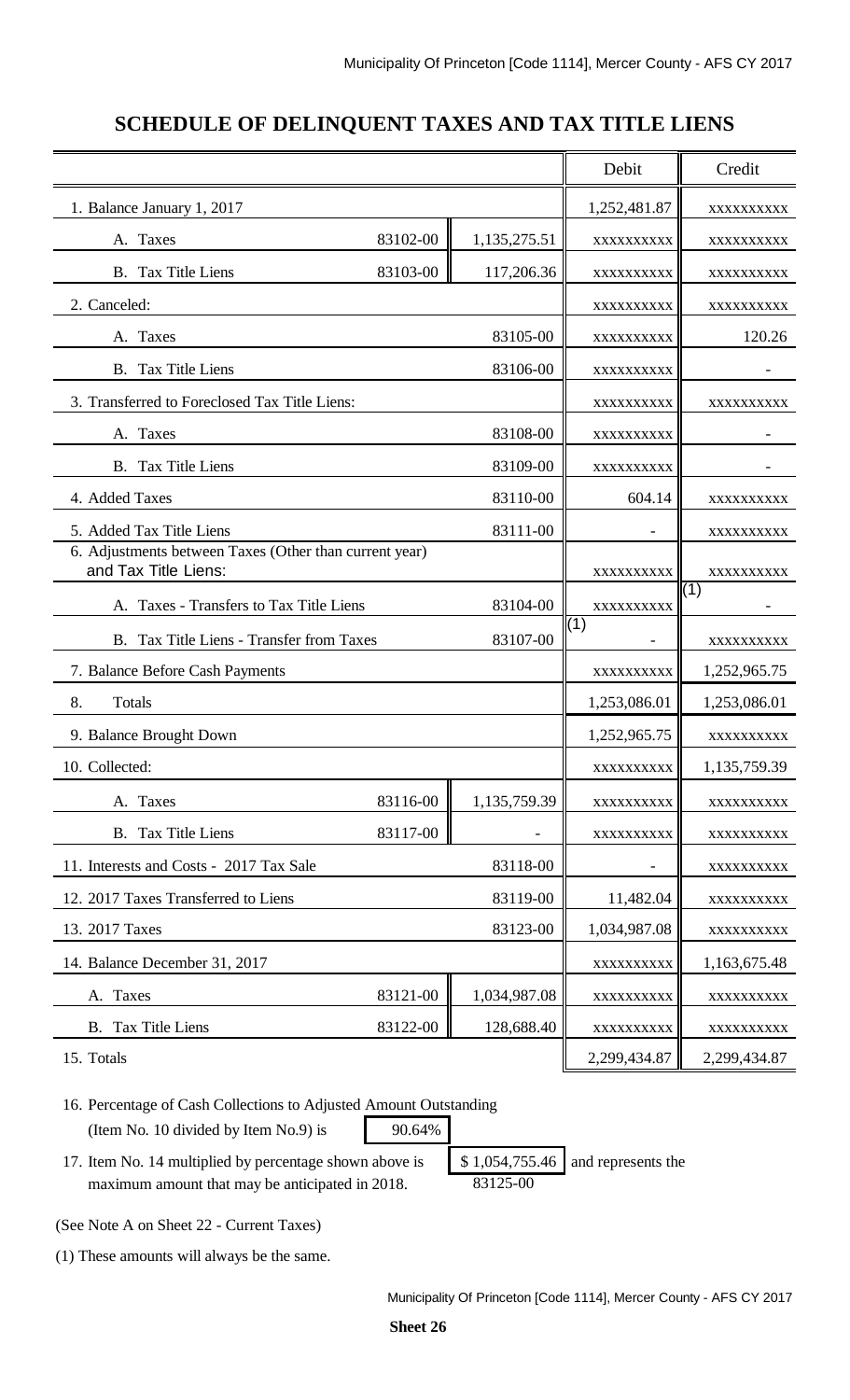# **SCHEDULE OF FORECLOSED PROPERTY (PROPERTY ACQUIRED BY TAX TITLE LIEN LIQUIDATION)**

|                                        |          | Debit      | Credit     |
|----------------------------------------|----------|------------|------------|
| Balance January 1, 2017                | 84101-00 | 634,400.00 | XXXXXXXXXX |
| Foreclosed or Deeded in 2017<br>2.     |          | XXXXXXXXXX | XXXXXXXXXX |
| 3.<br><b>Tax Title Liens</b>           | 84103-00 |            | XXXXXXXXXX |
| 4.<br><b>Taxes Receivable</b>          | 84104-00 |            | XXXXXXXXXX |
| 5A.<br><b>Property Acquired</b>        | 84102-00 |            | XXXXXXXXXX |
| 5B.                                    | 84105-00 | XXXXXXXXXX |            |
| Adjustment to Assessed Valuation<br>6. | 84106-00 |            | XXXXXXXXXX |
| 7.<br>Adjustment to Assessed Valuation | 84107-00 | XXXXXXXXXX |            |
| 8.<br><b>Sales</b>                     |          | XXXXXXXXXX | XXXXXXXXXX |
| 9.<br>$Cash *$                         | 84109-00 | XXXXXXXXXX |            |
| 10.<br>Contract                        | 84110-00 | XXXXXXXXXX |            |
| 11.<br>Mortgage                        | 84111-00 | XXXXXXXXXX |            |
| 12.<br>Loss on Sales                   | 84112-00 | XXXXXXXXXX |            |
| 13.<br>Gain on Sales                   | 84113-00 |            | XXXXXXXXXX |
| 14. Balance December 31, 2017          | 84114-00 | XXXXXXXXXX | 634,400.00 |
|                                        |          | 634,400.00 | 634,400.00 |

# **CONTRACT SALES**

|                                         |          | Debit      | Credit     |
|-----------------------------------------|----------|------------|------------|
| 15. Balance January 1, 2017             | 84115-00 |            | XXXXXXXXXX |
| 16. 2017 Sales from Foreclosed Property | 84116-00 |            | XXXXXXXXXX |
| 17. Collected *                         | 84117-00 | XXXXXXXXXX |            |
| 18.                                     | 84118-00 | XXXXXXXXXX |            |
| 19. Balance December 31, 2017           | 84119-00 | XXXXXXXXXX |            |
|                                         |          | 0.00       | 0.00       |

# **MORTGAGE SALES**

|                                         |          | Debit      | Credit     |
|-----------------------------------------|----------|------------|------------|
| 20. Balance January 1, 2017             | 84120-00 |            | XXXXXXXXXX |
| 21. 2017 Sales from Foreclosed Property | 84121-00 |            | XXXXXXXXXX |
| 22. Collected *                         | 84122-00 | XXXXXXXXXX |            |
| 23.                                     | 84123-00 | XXXXXXXXXX |            |
| 24. Balance December 31, 2017           | 84124-00 | XXXXXXXXXX |            |
|                                         |          | 0.00       | 0.00       |

(84125-00)

Analysis of Sale of Property:

\* Total Cash Collected in 2017 -

Realized in 2017 Budget

To Results of Operations (Sheet 19) -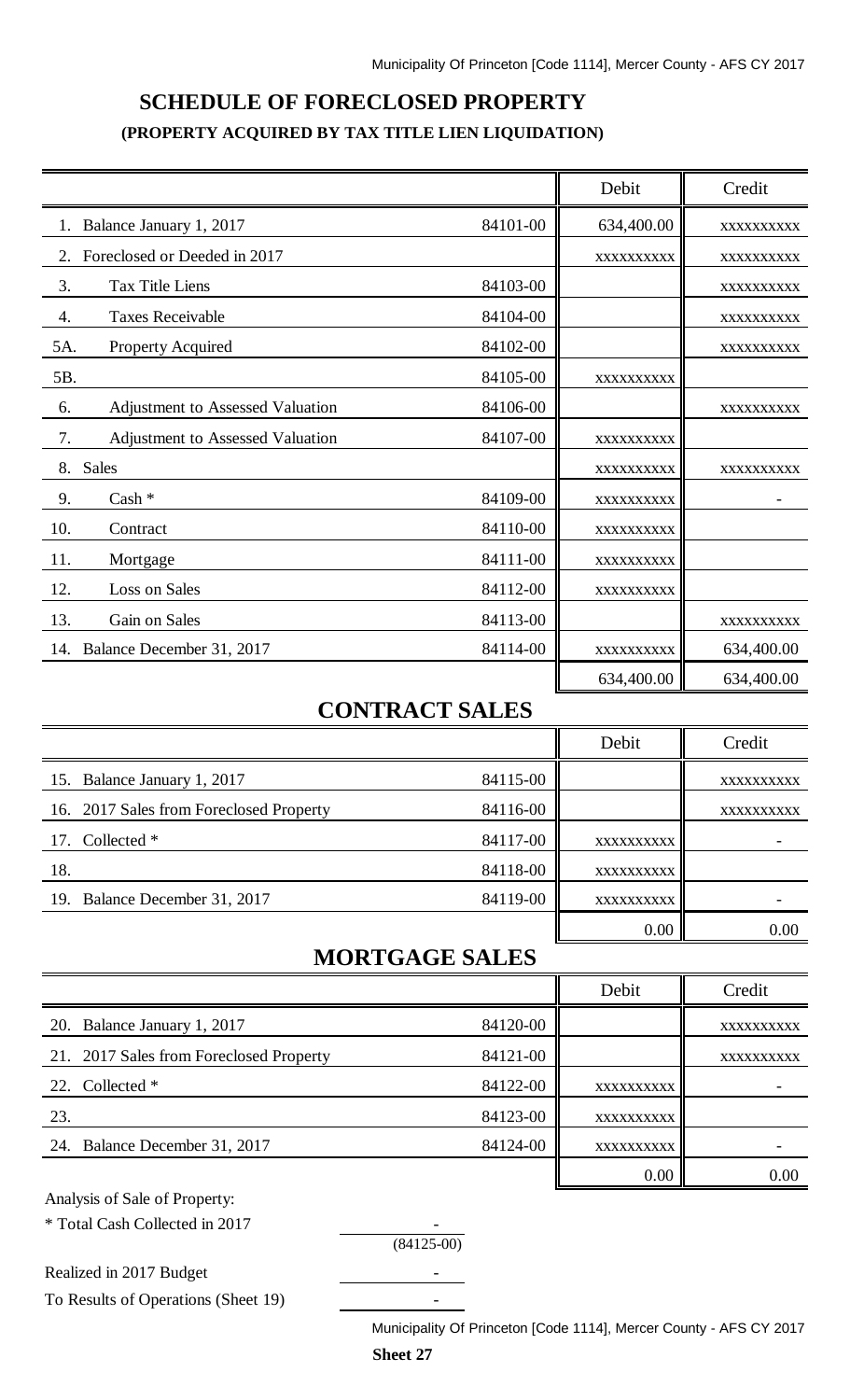## **DEFERRED CHARGES - MANDATORY CHARGES ONLY -**

## **CURRENT, TRUST, AND GENERAL CAPITAL FUNDS**

**(Do not include the emergency authorizations pursuit to N.J.S. 40A:4-55,**

**N.J.S. 40A:4-55.1 or N.J.S. 40A:4-55.13 listed on Sheets 29 and 30.)**

|     | Caused By                    |               | Amount<br>Dec. 31, 2016<br>per Audit<br>Report | Amount in<br>2017<br><b>Budget</b> |              | Amount<br>Resulting<br>from 2017 |              | <b>Balance</b><br>as at<br>Dec. 31, 2017 |
|-----|------------------------------|---------------|------------------------------------------------|------------------------------------|--------------|----------------------------------|--------------|------------------------------------------|
|     | 1. Emergency Authorization - |               |                                                |                                    |              |                                  |              |                                          |
|     | Municipal *                  | $\mathcal{S}$ | $\mathbb{S}$                                   |                                    | $\mathbb{S}$ |                                  | $\mathbb{S}$ |                                          |
|     | 2. Emergency Authorization - |               |                                                |                                    |              |                                  |              |                                          |
|     | Schools                      | \$            | \$                                             |                                    | $\mathbb{S}$ |                                  | \$           |                                          |
| 3.  |                              | \$            | \$                                             |                                    | \$           |                                  | S            |                                          |
| 4.  |                              | \$            | \$                                             |                                    |              |                                  | \$           |                                          |
| 5.  |                              | \$            | \$                                             |                                    | S            |                                  |              |                                          |
| 6.  |                              | \$            | \$                                             |                                    |              |                                  |              |                                          |
| 7.  |                              | \$            |                                                |                                    |              |                                  |              |                                          |
| 8.  |                              | \$            | \$                                             |                                    | S            |                                  | S            |                                          |
| 9.  |                              | \$            | \$                                             |                                    |              |                                  | S            |                                          |
| 10. |                              | \$            | \$                                             |                                    | S            |                                  |              |                                          |
| 11. |                              | \$            |                                                |                                    |              |                                  |              |                                          |

\* Do not include items funded or refunded as listed below.

# **EMERGENCY AUTHORIZATIONS UNDER N.J.S. 40A:4-47 WHICH HAVE BEEN FUNDED OF REFUNDED UNDER N.J.S. 40A:2-3 PR N.J.S. 40A:2-51 NONE**



## **JUDGEMENTS ENTERED AGAINST MUNICIPALITY AND NOT SATISFIED**

|                  | In favor of | On Account of | Date Entered | Amount | in Budget of<br><b>YEAR 2018</b> |
|------------------|-------------|---------------|--------------|--------|----------------------------------|
| 1.               |             |               |              |        |                                  |
| 2.               |             |               |              |        |                                  |
| 3.               |             |               |              |        |                                  |
| $\overline{4}$ . |             |               |              |        |                                  |
| 5.               |             |               |              |        |                                  |

Appropriated for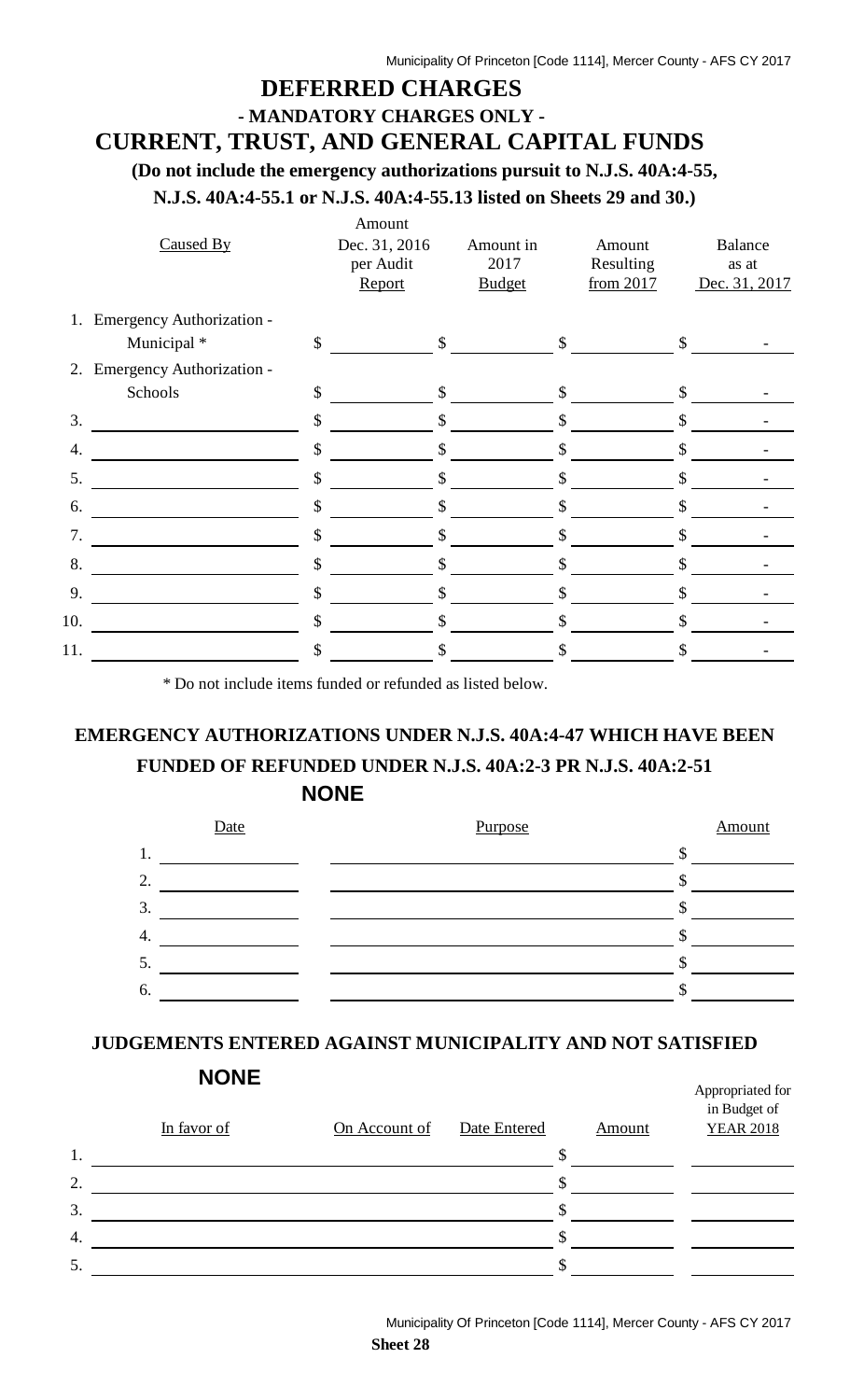## **N.J.S. 40A:4-53 SPECIAL EMERGENCY**

#### TAX MAP; REVALUATION; MASTER PLAN; REVISION AND CODIFICATION OF ORDINANCES; DRAINAGE MAPS FOR FLOOD CONTROL; PRELIMINARY ENGINEERING STUDIES, ETC. FOR SANITARY SEWER SYSTEM; MUNICIPAL CONSOLIDATION ACT; FLOOD OR HURRICANE DAMAGE.

| Date     | Purpose                 |        | Amount<br>Authorized | Not Less Than<br>1/5 of Amount<br>Authorized <sup>*</sup> | <b>Balance</b><br>Dec. 31, 2016 | <b>REDUCED IN 2017</b><br>By 2017<br><b>Budget</b> | Canceled<br>by Resolution | Balance<br>Dec. 31, 2017 |
|----------|-------------------------|--------|----------------------|-----------------------------------------------------------|---------------------------------|----------------------------------------------------|---------------------------|--------------------------|
|          |                         |        |                      |                                                           |                                 |                                                    |                           |                          |
| 12/03/12 | MUNICIPAL CONSOLIDATION |        | 2,292,580.00         | 458,516.00                                                | 458,516.00                      | 458,516.00                                         |                           | $\blacksquare$           |
|          |                         |        |                      |                                                           |                                 |                                                    |                           | $\blacksquare$           |
| 01/24/12 | TAX MAP MAINTENANCE     |        | 125,000.00           | 25,000.00                                                 | 25,000.00                       | 25,000.00                                          |                           | $\blacksquare$           |
|          |                         |        |                      |                                                           |                                 |                                                    |                           | $\overline{\phantom{a}}$ |
|          |                         |        |                      |                                                           |                                 |                                                    |                           |                          |
|          |                         |        |                      |                                                           |                                 |                                                    |                           |                          |
|          |                         |        |                      |                                                           |                                 |                                                    |                           | $\blacksquare$           |
|          |                         |        |                      |                                                           |                                 |                                                    |                           |                          |
|          |                         |        |                      |                                                           |                                 |                                                    |                           |                          |
|          |                         |        |                      |                                                           |                                 |                                                    |                           |                          |
|          |                         |        |                      |                                                           |                                 |                                                    |                           |                          |
|          |                         |        |                      |                                                           |                                 |                                                    |                           |                          |
|          |                         |        |                      |                                                           |                                 |                                                    |                           | $\blacksquare$           |
|          |                         | Totals | 2,417,580.00         | 483,516.00                                                | 483,516.00                      | 483,516.00                                         | $\overline{\phantom{a}}$  |                          |
|          |                         |        |                      |                                                           | 80025-00                        | 80026-00                                           |                           |                          |

It is hereby certified that all outstanding "Special Emergency" appropriations have been adopted by the governing board in full compliance with N.J.S. 40A:4-53 et seq. and are recorded on this page.

Chief Financial Officer

\* Not less than one-fifth (1/5) of amount authorized but not more than the amount shown in the column "Balance Dec. 31, 2017" must be entered here and then raised in the 2018 Budget.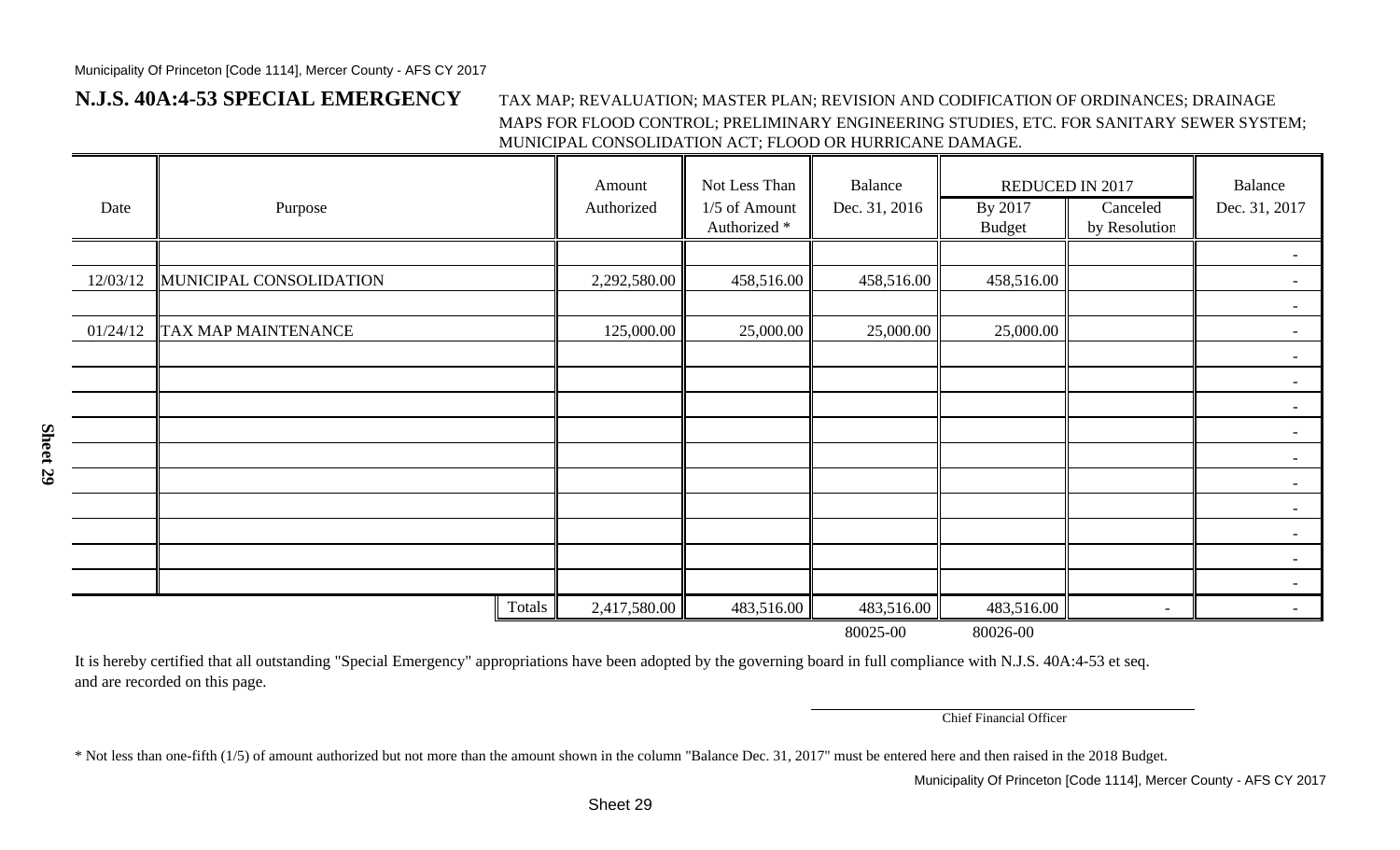**Sheet 30**

## **N.J.S. 40A:4-55.1, ET SEQ., SPECIAL EMERGENCY - DAMAGE CAUSED TO ROADS OR BRIDGES BY SNOW, ICE, FROST OR FLOO D N.J.S. 40A:4-55.13, ET SEQ., SPECIAL EMERGENCY - PUBLIC EXIGENCIES CAUSED BY CIVIL DISTURBANCE S**

|      |               | Amount     | Not Less Than                            | Balance       | REDUCED IN 2017          |                           | Balance                  |
|------|---------------|------------|------------------------------------------|---------------|--------------------------|---------------------------|--------------------------|
| Date | Purpose       | Authorized | 1/3 of Amount<br>Authorized <sup>*</sup> | Dec. 31, 2016 | By 2017<br>Budget        | Canceled<br>by Resolution | Dec. 31, 2017            |
|      |               |            |                                          |               |                          |                           |                          |
|      |               |            |                                          |               |                          |                           |                          |
|      |               |            |                                          |               |                          |                           | $\sim$                   |
|      |               |            |                                          |               |                          |                           |                          |
|      |               |            |                                          |               |                          |                           |                          |
|      |               |            |                                          |               |                          |                           |                          |
|      |               |            |                                          |               |                          |                           | $\sim$                   |
|      |               |            |                                          |               |                          |                           | $\overline{\phantom{0}}$ |
|      |               |            |                                          |               |                          |                           | $\overline{\phantom{0}}$ |
|      |               |            |                                          |               |                          |                           |                          |
|      |               |            |                                          |               |                          |                           | $\sim$                   |
|      |               |            |                                          |               |                          |                           |                          |
|      |               |            |                                          |               |                          |                           |                          |
|      |               |            |                                          |               |                          |                           | $\overline{\phantom{0}}$ |
|      | <b>Totals</b> | $\sim$     | $\sim$                                   | $\sim$        | $\overline{\phantom{a}}$ | $\sim$                    |                          |
|      |               |            |                                          | 80027-00      | 80028-00                 |                           |                          |

It is hereby certified that all outstanding "Special Emergency" appropriations have been adopted by the governing board in full compliance with N.J.S. 40A:4-55.1 et seq. and N.J.S. 40A:4-55.13 et seq. and are recorded on this page.

Chief Financial Officer

\* Not less than one-third (1/3) of amount authorized but not more than the amount shown in the column "Balance Dec. 31, 2017" must be entered here and then raised in the 2018 Budget.

**Sheet 30**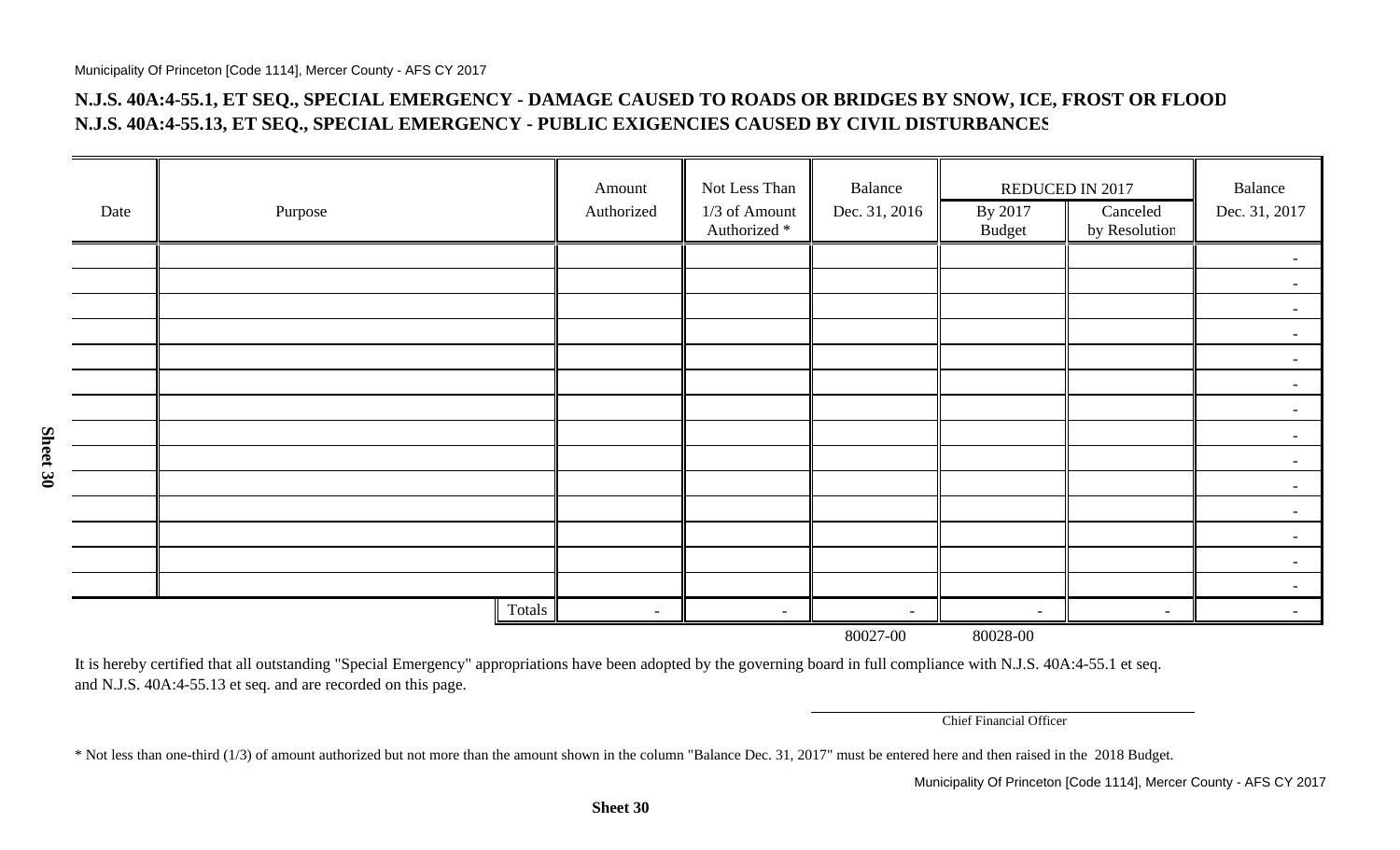## **SCHEDULE OF BONDS ISSUED AND OUTSTANDING AND 2018 DEBT SERVICE FOR BONDS (COUNTY) (MUNICIPAL) GENERAL CAPITAL BONDS**

|                                                                |          | Debit         | Credit           | 2018 Debt<br>Service      |                  |
|----------------------------------------------------------------|----------|---------------|------------------|---------------------------|------------------|
| Outstanding January 1, 2017                                    | 80033-01 | XXXXXXXXXX    | 58,915,671.47    |                           |                  |
| Issued                                                         | 80033-02 | XXXXXXXXX     | 24,200,000.00    |                           |                  |
| Paid                                                           | 80033-03 | 8,620,671.47  | XXXXXXXXXX       |                           |                  |
|                                                                |          |               |                  |                           |                  |
|                                                                |          |               |                  |                           |                  |
| Outstanding, December 31, 2017                                 | 80033-04 | 74,495,000.00 | XXXXXXXXXX       |                           |                  |
|                                                                |          | 83,115,671.47 | 83,115,671.47    |                           |                  |
| 2018 Bond Maturities - General Capital Bonds                   |          |               | 80033-05         | $\boldsymbol{\mathsf{S}}$ | 8,975,000.00     |
| 2018 Interest on Bonds *<br><b>Total 2018 Debt Service for</b> |          | 80033-06      | 2,075,650.00     |                           |                  |
| <b>ASSESSMENT SERIAL BONDS</b>                                 | Loan     |               |                  |                           |                  |
| Outstanding January 1, 2017                                    | 80033-07 | XXXXXXXXX     | 94,328.52        |                           |                  |
| <b>Issued</b>                                                  | 80033-08 | XXXXXXXXX     |                  |                           |                  |
| Paid                                                           | 80033-09 | 34,328.52     | XXXXXXXXXX       |                           |                  |
|                                                                |          |               |                  |                           |                  |
|                                                                |          |               |                  |                           |                  |
| Outstanding, December 31, 2017                                 | 80033-10 | 60,000.00     | XXXXXXXXX        |                           |                  |
|                                                                |          | 94,328.52     | 94,328.52        |                           |                  |
| 2018 Bond Maturities - Assessment Bonds                        |          |               | 80033-11         | \$                        | 20,000.00        |
| 2018 Interest on Bonds *                                       |          | 80033-12      | 2,800.00         |                           |                  |
| Total "Interest on Bonds - Debt Service" (*Items)              |          |               | 80033-13         | \$                        | 2,078,450.00     |
| <b>Total 2018 Debt Service for</b>                             |          |               | Loan             |                           |                  |
| Purpose                                                        |          | 2018 Maturity | Amount<br>Issued | Date of<br>Issue          | Interest<br>Rate |
|                                                                |          |               |                  |                           |                  |
| <b>General Obligatiojn Bonds</b>                               |          | 1,000,000.00  | 24,200,000.00    | 09/06/17                  | $2 - 4%$         |
|                                                                |          |               |                  |                           |                  |
|                                                                |          |               |                  |                           |                  |
|                                                                |          |               |                  |                           |                  |
|                                                                |          |               |                  |                           |                  |

Total 1,000,000.00 24,200,000.00 80033-14 80033-15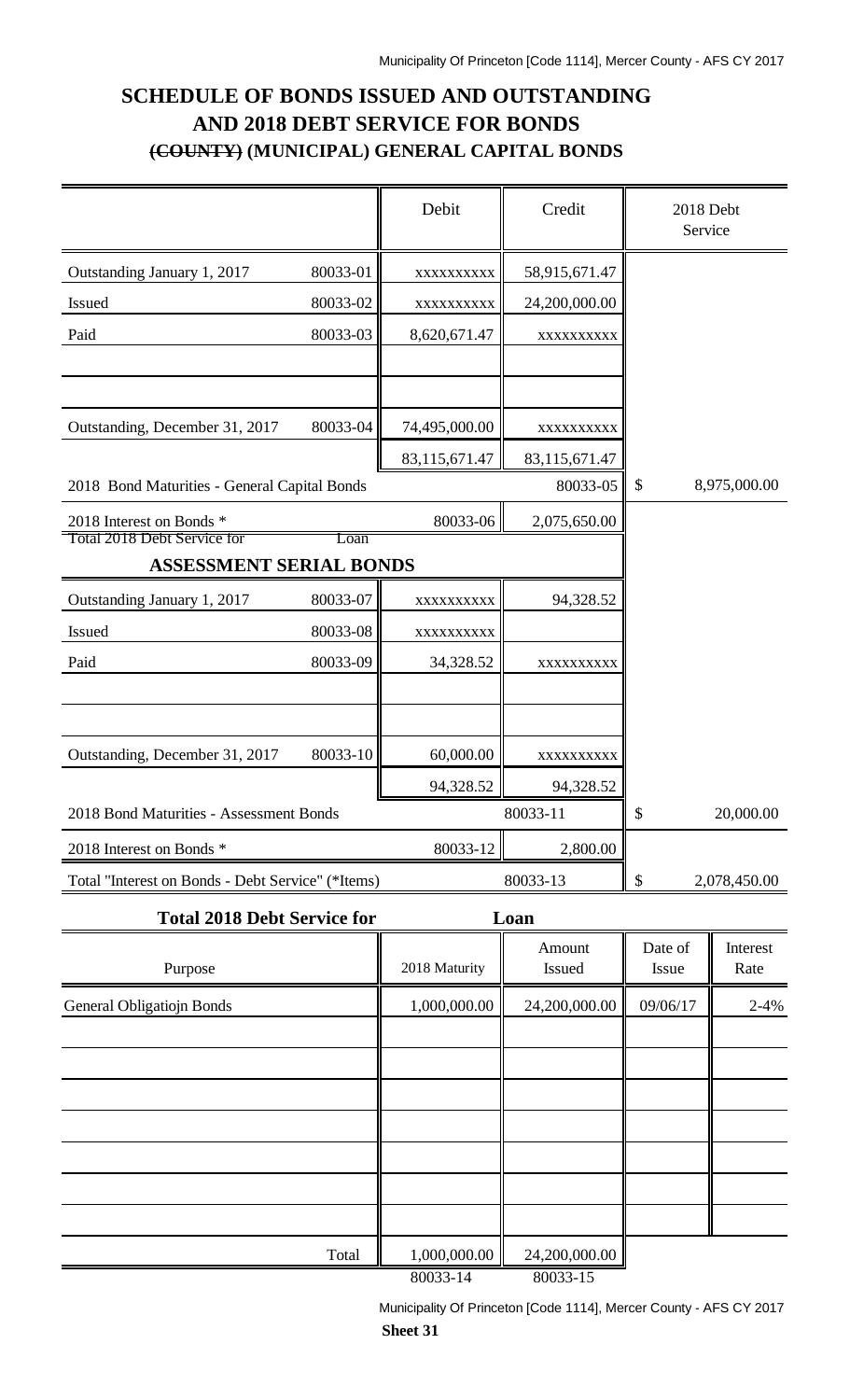## Municipality Of Princeton [Code 1114], Mercer County - AFS CY 2017 **SCHEDULE OF LOANS ISSUED AND OUTSTANDING AND 2018 DEBT SERVICE FOR LOANS**

**(COUNTY)(MUNICIPAL) NJ GREEN TRUST LOAN**

|                                |          | Debit        | Credit       |                            | 2018 Debt<br>Service |
|--------------------------------|----------|--------------|--------------|----------------------------|----------------------|
| Outstanding January 1, 2017    | 80033-01 | XXXXXXXXX    | 309,641.78   |                            |                      |
| Issued                         | 80033-02 | XXXXXXXXX    |              |                            |                      |
| Paid                           | 80033-03 | 240,721.20   | XXXXXXXXX    |                            |                      |
|                                |          |              |              |                            |                      |
| Outstanding, December 31, 2017 | 80033-04 | 68,920.58    | XXXXXXXXX    |                            |                      |
|                                |          | 309,641.78   | 309,641.78   |                            |                      |
| 2018 Loan Maturities           |          |              | 80033-05     | $\boldsymbol{\mathcal{S}}$ | 68,920.58            |
| 2018 Interest on Loans         |          |              | 80033-06     | \$                         | 1,035.53             |
| Total 2018 Debt Service for    | Loan     |              | 80033-13     | \$                         | 69,956.11            |
| <b>INFRASTRUCTURE</b>          |          | <b>LOAN</b>  |              |                            |                      |
| Outstanding January 1, 2017    | 80033-07 | XXXXXXXXX    | 7,182,457.81 |                            |                      |
| Issued                         | 80033-08 | XXXXXXXXXX   |              |                            |                      |
| Paid                           | 80033-09 | 887,892.00   | XXXXXXXXXX   |                            |                      |
|                                |          |              |              |                            |                      |
| Outstanding, December 31, 2017 | 80033-10 | 6,294,565.81 | XXXXXXXXX    |                            |                      |
|                                |          | 7,182,457.81 | 7,182,457.81 |                            |                      |
| 2018 Loan Maturities           |          |              | 80033-11     | $\boldsymbol{\mathsf{S}}$  | 924,615.60           |
| 2018 Interest on Loans         |          |              | 80033-12     | \$                         | 152,786.94           |
| Total 2018 Debt Service for    | Loan     |              | 80033-13     | $\boldsymbol{\mathsf{S}}$  | 1,077,402.54         |

## **LIST OF LOANS ISSUED DURING 2017**

| Purpose | 2018 Maturity | Amount<br>Issued | Date of<br>Issue | Interest<br>Rate |
|---------|---------------|------------------|------------------|------------------|
|         |               |                  |                  |                  |
|         |               |                  |                  |                  |
|         |               |                  |                  |                  |
|         |               |                  |                  |                  |
|         |               |                  |                  |                  |
|         |               |                  |                  |                  |
|         |               |                  |                  |                  |
|         |               |                  |                  |                  |
| Total   | 0000011       | 0000015          |                  |                  |

80033-14 80033-15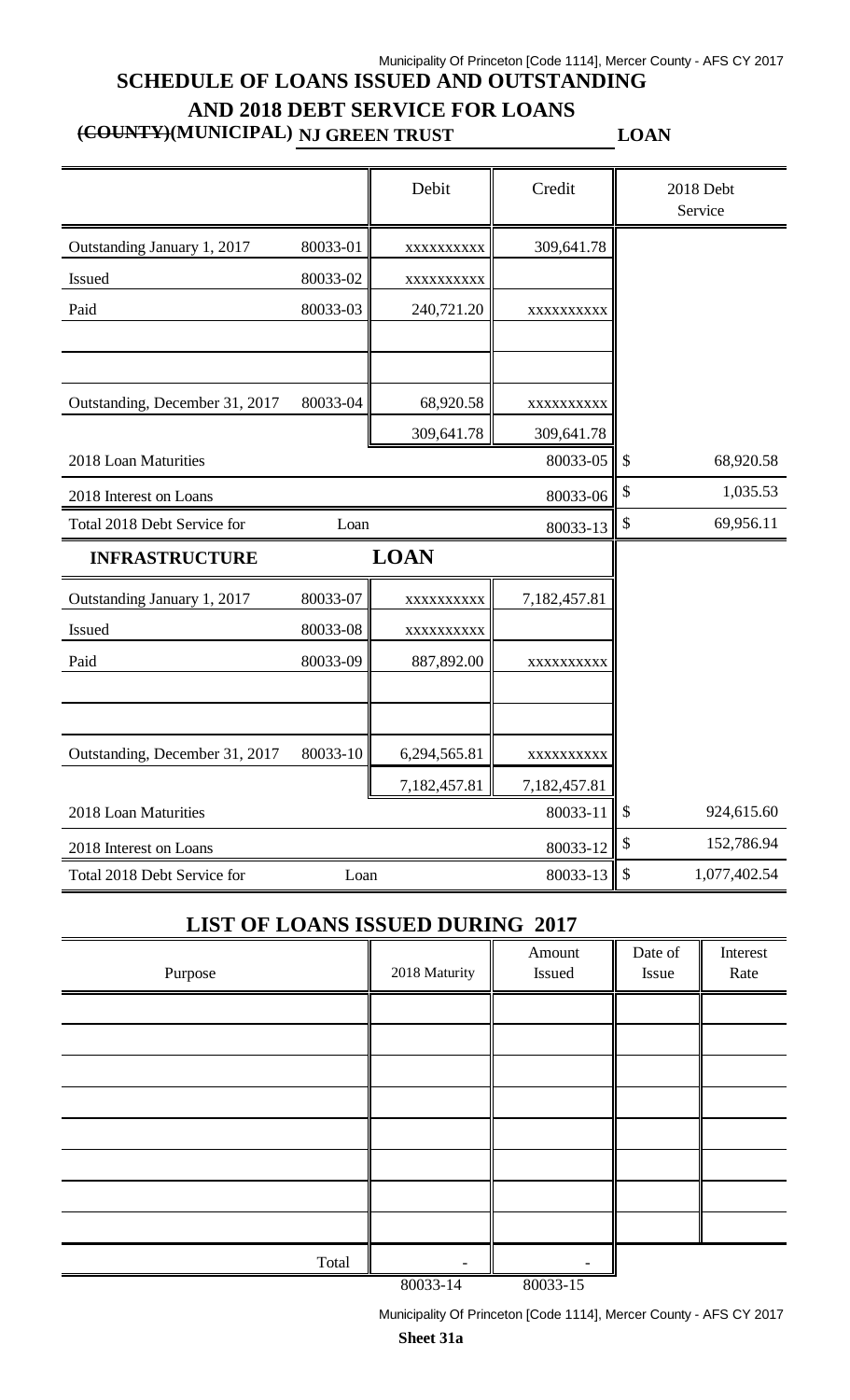## **SCHEDULE OF BONDS ISSUED AND OUTSTANDING AND 2018 DEBT SERVICE FOR BONDS TYPE I SCHOOL TERM BONDS**

#### **<<<THIS SHEET NOT APPLICABLE>>>**

|                                     | Debit      |                                                                 | Credit                           | 2018 Debt<br>Service   |
|-------------------------------------|------------|-----------------------------------------------------------------|----------------------------------|------------------------|
| 80034-01                            | XXXXXXXXXX |                                                                 |                                  |                        |
| 80034-02                            |            |                                                                 | XXXXXXXXXX                       |                        |
|                                     |            |                                                                 |                                  |                        |
| 80034-03                            |            |                                                                 | XXXXXXXXXX                       |                        |
|                                     |            |                                                                 |                                  |                        |
|                                     | 80034-04   | $\mathcal{S}$                                                   |                                  |                        |
|                                     | 80034-05   | \$                                                              |                                  |                        |
|                                     |            |                                                                 |                                  |                        |
| 80034-06                            | XXXXXXXXXX |                                                                 |                                  |                        |
| 80034-07                            | XXXXXXXXX  |                                                                 |                                  |                        |
| 80034-08                            |            |                                                                 | XXXXXXXXXX                       |                        |
|                                     |            |                                                                 |                                  |                        |
|                                     |            |                                                                 |                                  |                        |
|                                     |            |                                                                 |                                  |                        |
|                                     | 80034-10   | \$                                                              |                                  |                        |
| 2018 Bond Maturities - Serial Bonds |            |                                                                 |                                  |                        |
|                                     |            |                                                                 | 80034-12                         | \$                     |
|                                     | 80034-09   | Total "Interest on Bonds - Type I School Debt Service" (*Items) | <b>TYPE I SCHOOL SERIAL BOND</b> | XXXXXXXXXX<br>80034-11 |

## **LIST OF BONDS ISSUED DURING 2017**

| Purpose         | 2018 Maturity<br>$-01$ | <b>Amount Issued</b><br>$-02$ | Date of<br>Issue | Interest<br>Rate |
|-----------------|------------------------|-------------------------------|------------------|------------------|
|                 |                        |                               |                  |                  |
|                 |                        |                               |                  |                  |
|                 |                        |                               |                  |                  |
|                 |                        |                               |                  |                  |
|                 |                        |                               |                  |                  |
| 80035-<br>Total |                        | -                             |                  |                  |

#### **2018 INTEREST REQUIREMENT - CURRENT FUND DEBT ONLY**

|                                              |        | Outstanding<br>Dec. 31, 2017 | 2018 Interest<br>Requirement |  |
|----------------------------------------------|--------|------------------------------|------------------------------|--|
| <b>Emergency Notes</b><br>1.                 | 80036- |                              |                              |  |
| 2. Special Emergency Notes                   | 80037- |                              |                              |  |
| 3. Tax Anticipation Notes                    | 80038- |                              |                              |  |
| 4. Interest on Unpaid State and County Taxes | 80039- |                              |                              |  |
| 5.                                           |        |                              |                              |  |
| 6.                                           |        |                              |                              |  |
|                                              |        |                              |                              |  |

Municipality Of Princeton [Code 1114], Mercer County - AFS CY 2017 **<<<THIS SHEET NOT APPLICABLE>>>**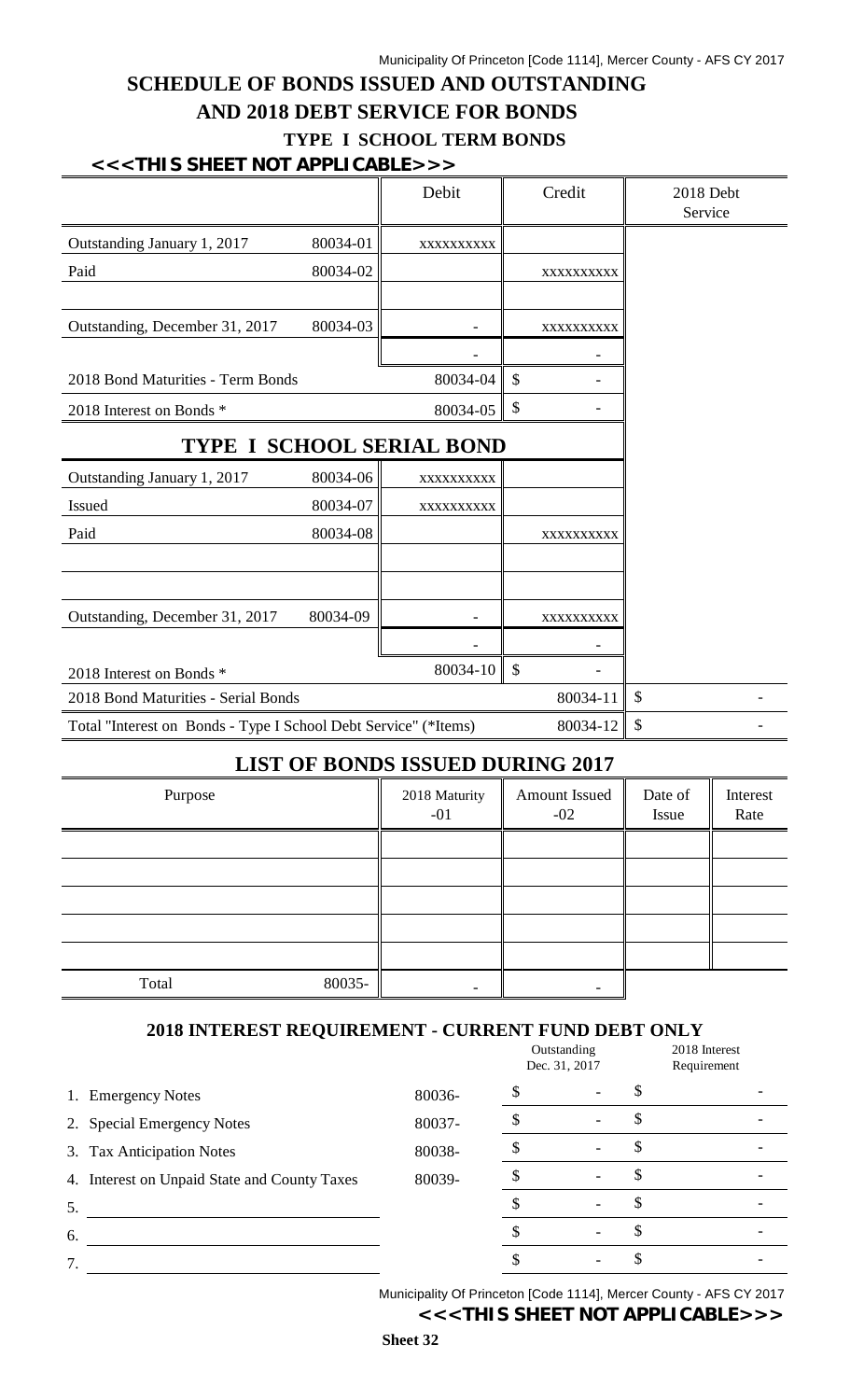## **DEBT SERVICE FOR NOTES (OTHER THAN ASSESSMENT NOTES)**

|                           | Original         | Original           | Amount<br>of Note            | Date           | Rate           | 2018 Budget Requirement |                           | Interest                     |
|---------------------------|------------------|--------------------|------------------------------|----------------|----------------|-------------------------|---------------------------|------------------------------|
| Title or Purpose of Issue | Amount<br>Issued | Date of<br>Issue * | Outstanding<br>Dec. 31, 2017 | of<br>Maturity | of<br>Interest | For Principal           | For Interest<br>$***$     | Computed to<br>(Insert Date) |
| 1. BOND ANTICIPATION NOTE | 1,774,000.00     | 09/15/17           | 1,774,000.00                 | 09/14/18       | 2.250%         |                         | 39,915.00                 |                              |
| $\overline{2}$ .          |                  |                    |                              |                |                |                         |                           |                              |
| 3.                        |                  |                    |                              |                |                |                         |                           |                              |
| 4.                        |                  |                    |                              |                |                |                         |                           |                              |
| 5.                        |                  |                    |                              |                |                |                         |                           |                              |
| 6.                        |                  |                    |                              |                |                |                         |                           |                              |
| 7.                        |                  |                    |                              |                |                |                         |                           |                              |
| 8.                        |                  |                    |                              |                |                |                         |                           |                              |
| 9.                        |                  |                    |                              |                |                |                         |                           |                              |
| <b>10.</b>                |                  |                    |                              |                |                |                         |                           |                              |
| 11.                       |                  |                    |                              |                |                |                         |                           |                              |
| <u>12.</u>                |                  |                    |                              |                |                |                         |                           |                              |
| 13.                       |                  |                    |                              |                |                |                         |                           |                              |
| 14.                       |                  |                    |                              |                |                |                         |                           |                              |
| 15.                       |                  |                    |                              |                |                |                         |                           |                              |
| 16.                       |                  |                    |                              |                |                |                         |                           |                              |
| <b>TOTALS</b>             | 1,774,000.00     | XXXXXXXXX          | 1,774,000.00                 | XXXXXXXXX      | XXXXXXXXX      | $80051 - 01$            | 39,915.00<br>$80051 - 02$ | XXXXXXXXX                    |

Memo: Type 1 School Notes should be separately listed and totaled.

Memo: Refunding Bond Anticipation Notes should be separately listed and totaled.

\* "Original Date of Issue" refers to the date when the first money was borrowed for a particular improvement, not the renewal date of subsequent notes which were issued.

All notes with an original date of issue of 2015 or prior require one legally payable installment to be budgeted if it is contemplated that such notes will be renewed in 2018 or written intent of permanent financing submitted with statement.

\*\* If interest on notes is financed by ordinance, designate same, otherwise an amount must be included in this column. **(Do not crowd - add additional sheets)**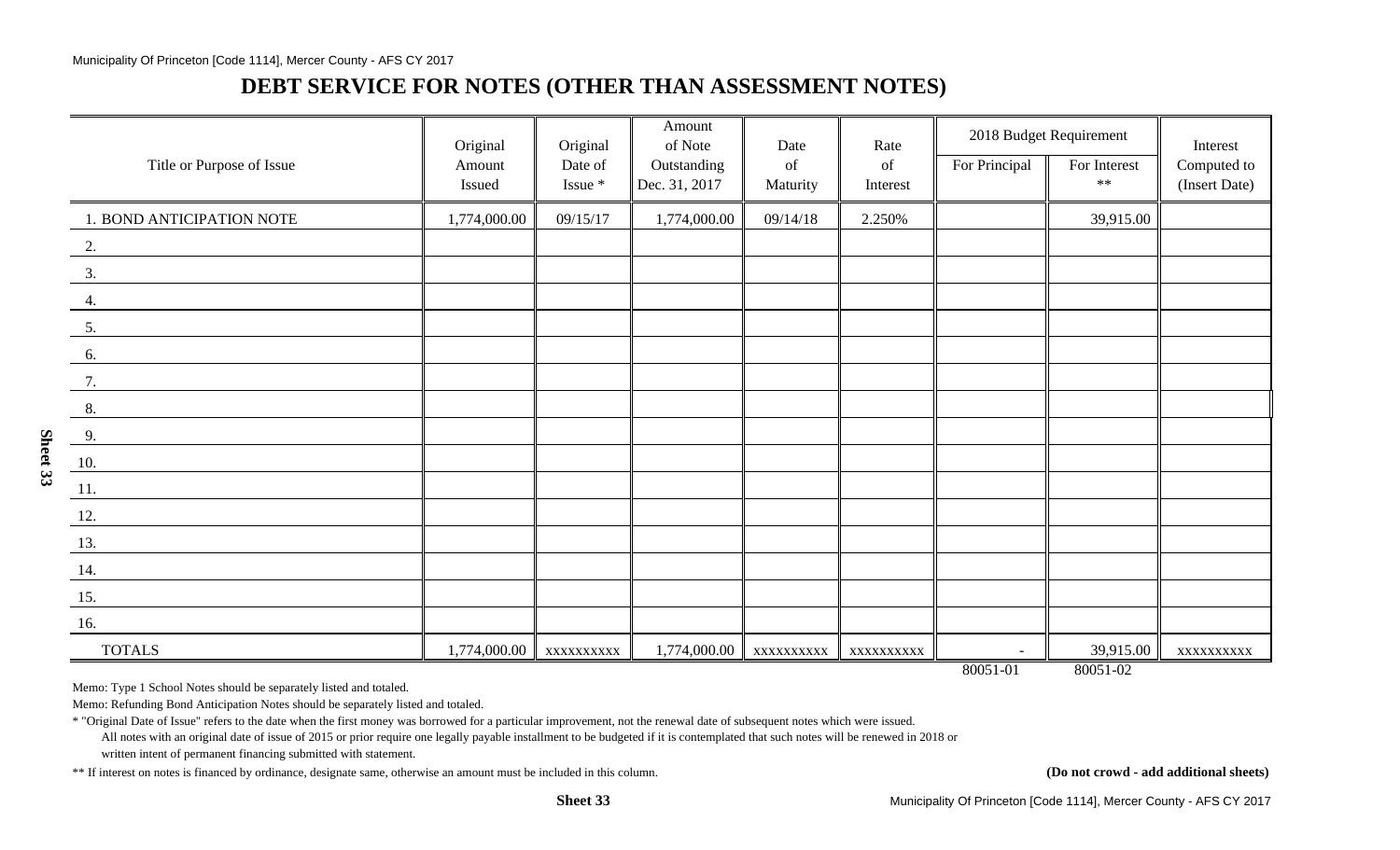# **DEBT SERVICE SCHEDULE FOR ASSESSMENT NOTES**

| <b>NOT APPLICABLE</b>                                             | Original | Original   | Amount<br>of Note        | Date       | Rate       | 2018 Budget Requirement |                | Interest      |
|-------------------------------------------------------------------|----------|------------|--------------------------|------------|------------|-------------------------|----------------|---------------|
| Title or Purpose of Issue                                         | Amount   | Date of    | Outstanding              | of         | of         | For Principal           | For Interest   | Computed to   |
|                                                                   | Issued   | Issue *    | Dec. 31, 2017            | Maturity   | Interest   |                         | $**$           | (Insert Date) |
| 1.                                                                |          |            |                          |            |            |                         |                |               |
| 2.                                                                |          |            |                          |            |            |                         |                |               |
| 3.                                                                |          |            |                          |            |            |                         |                |               |
| 4.                                                                |          |            |                          |            |            |                         |                |               |
| 5.                                                                |          |            |                          |            |            |                         |                |               |
| 6.                                                                |          |            |                          |            |            |                         |                |               |
| 7.                                                                |          |            |                          |            |            |                         |                |               |
| 8.                                                                |          |            |                          |            |            |                         |                |               |
| $\frac{9}{2}$                                                     |          |            |                          |            |            |                         |                |               |
| $\underline{10}$ .                                                |          |            |                          |            |            |                         |                |               |
| 11.                                                               |          |            |                          |            |            |                         |                |               |
| 12.                                                               |          |            |                          |            |            |                         |                |               |
| 13.                                                               |          |            |                          |            |            |                         |                |               |
| $\underline{14}$ .                                                |          |            |                          |            |            |                         |                |               |
| $\underline{15}$ .                                                |          |            |                          |            |            |                         |                |               |
| 16.                                                               |          |            |                          |            |            |                         |                |               |
| Totals                                                            | $\sim$   | XXXXXXXXXX | $\overline{\phantom{a}}$ | XXXXXXXXXX | XXXXXXXXXX | $\overline{a}$          | $\overline{a}$ | XXXXXXXXXX    |
| MEMO: *See Sheet 33 for clarification of "Original Date of Issue" |          |            |                          |            |            | 80051-01                | 80051-02       |               |

Assessment Notes with an original date of issue of December 31, 2015 or prior require one legally payable installment to be budgeted in the 2018 Assessment Budget if it is comtemplated that such notes will be renewed in 2018 or written intent of permanent financing submitted with statement.

\*\*Interest on Assessment Notes must be included in the Current Fund Budget appropriation "Interest on Notes". **(Do not crowd - add additional sheets)**

**NOT APPLICABLE**

Municipality Of Princeton [Code 1114], Mercer County - AFS CY 2017

**NOT APPLICABLE**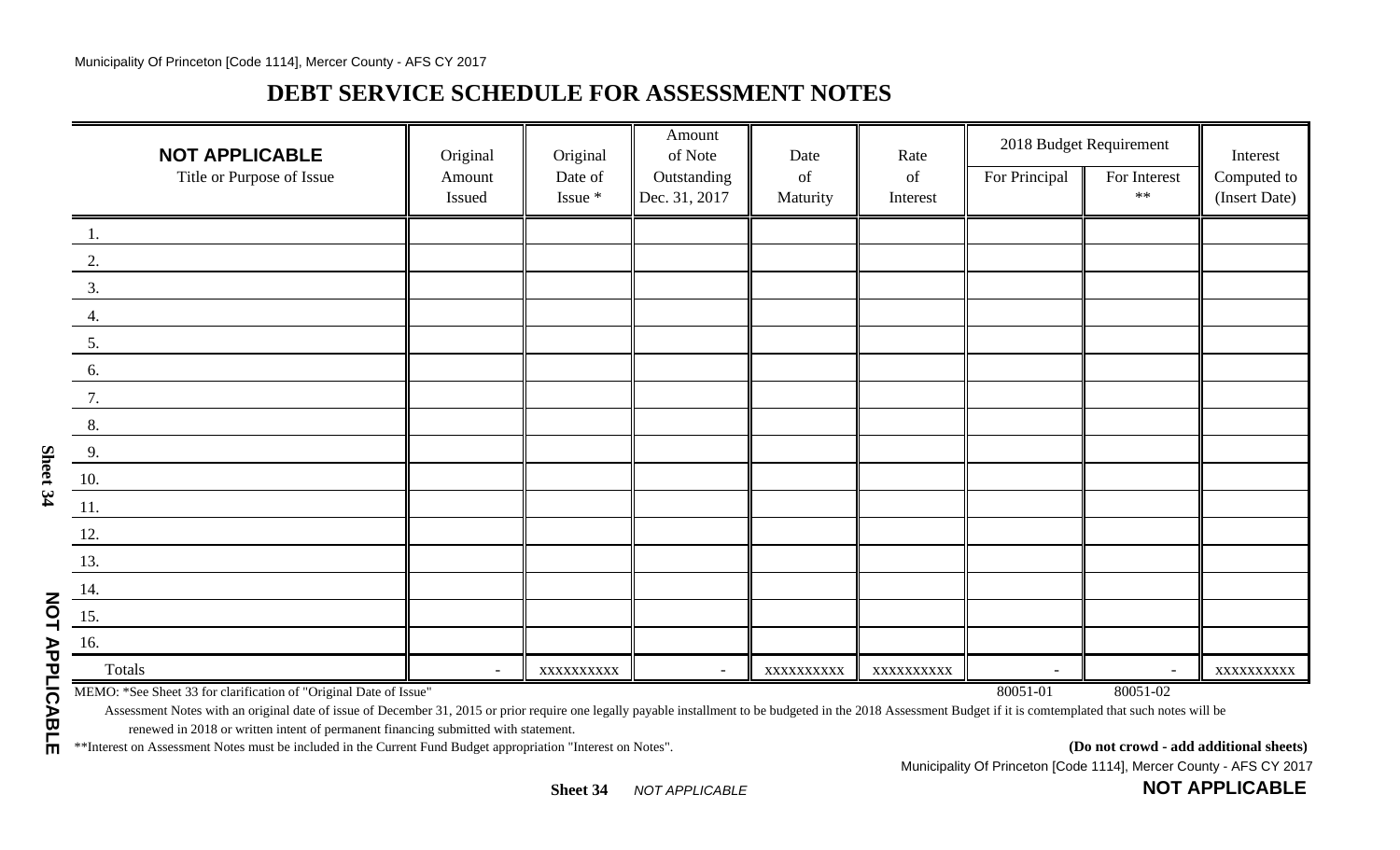#### **SCHEDULE OF CAPITAL LEASE PROGRAM OBLIGATIONS**

|                       | <b>NOT APPLICABLE</b><br>Purpose | Amount of Lease<br><b>Obligation Outstanding</b> |               | 2018 Budget Requirement                            |
|-----------------------|----------------------------------|--------------------------------------------------|---------------|----------------------------------------------------|
|                       |                                  | Dec. 31, 2017                                    | For Principal | For Interest/Fees                                  |
|                       |                                  |                                                  |               |                                                    |
|                       |                                  |                                                  |               |                                                    |
|                       | 2.                               |                                                  |               |                                                    |
|                       | 3.                               |                                                  |               |                                                    |
|                       | 4.                               |                                                  |               |                                                    |
|                       | 5.                               |                                                  |               |                                                    |
|                       | 6.                               |                                                  |               |                                                    |
|                       | 7.                               |                                                  |               |                                                    |
|                       | 8.                               |                                                  |               |                                                    |
| Sheet 34a             | 9.                               |                                                  |               |                                                    |
|                       | 10.                              |                                                  |               |                                                    |
|                       | 11.                              |                                                  |               |                                                    |
|                       | 12.                              |                                                  |               |                                                    |
|                       | 13.                              |                                                  |               |                                                    |
|                       | 14.                              |                                                  |               |                                                    |
|                       | 15.                              |                                                  |               |                                                    |
|                       | 16.                              |                                                  |               |                                                    |
|                       | 17.                              |                                                  |               |                                                    |
| <b>NOT APPLICABLE</b> | Totals                           | $\overline{\phantom{a}}$                         | $\sim$        |                                                    |
|                       |                                  |                                                  | 80051-01      | 80051-02<br>(Do not crowd - add additional sheets) |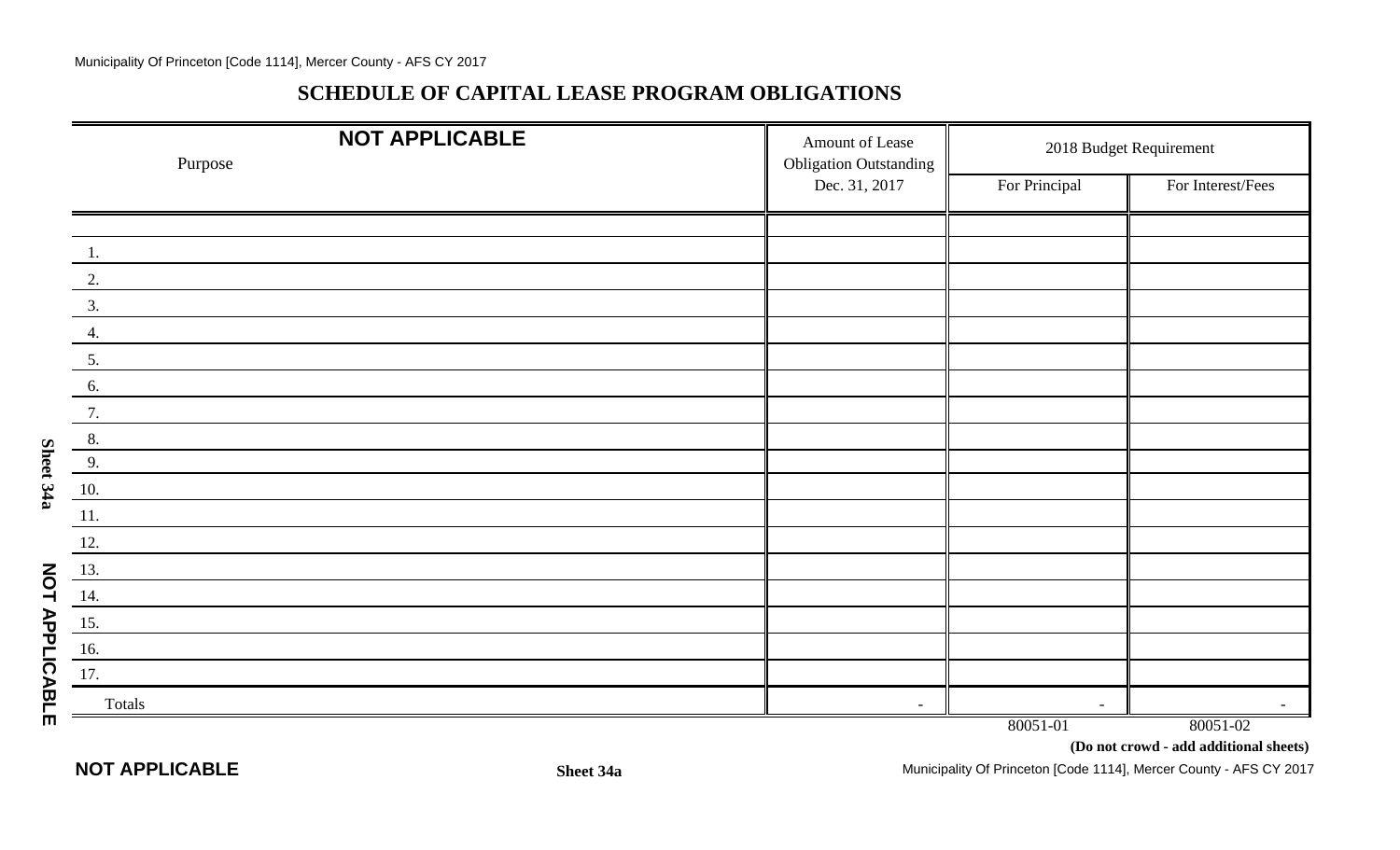## **SCHEDULE OF IMPROVEMENT AUTHORIZATIONS (GENERAL CAPITAL FUND)**

|             | <b>IMPROVEMENTS</b>                       |                         |            |                          |            |            |            |                |                             |            |
|-------------|-------------------------------------------|-------------------------|------------|--------------------------|------------|------------|------------|----------------|-----------------------------|------------|
|             | Specify each authorization by purpose. Do | Balance January 1, 2017 |            | 2017                     | Encumbered | Expended   | Encumbered | Authorizations | Balance - December 31, 2017 |            |
|             | not merely designate by a code number.    | Funded                  | Unfunded   | Authorizations           | 12/31/2016 | 12/31/2017 | 12/31/2017 | Canceled       | Funded                      | Unfunded   |
| Code No     | Purpose                                   |                         |            |                          |            |            |            |                |                             |            |
| 09-26       | Rehabilitation of Sewer System            |                         |            |                          |            | (1,200.00) | 1,200.00   |                | $\overline{\phantom{0}}$    |            |
| $10 - 02$   | Sewer Laterals - Gallup / Hillside        |                         | 2,000.00   |                          |            |            |            | 2,000.00       |                             |            |
|             |                                           |                         |            |                          |            |            |            |                |                             | $\sim$     |
|             |                                           |                         |            |                          |            |            |            |                | $\blacksquare$              | $\sim$     |
| 10-08       | Various Capital Improvements              | 176,364.20              |            |                          |            | 81,392.42  |            |                | 94,971.78                   | $\sim$     |
| $10 - 15$   | Sewer Improvements                        |                         |            |                          | 47,899.72  | 44,023.60  | 3,876.12   |                |                             | $\sim$     |
| $10-17$     | Various Capital Improvements              |                         |            |                          | 1,864.02   | 1,864.02   |            |                |                             |            |
| $10-21$     | Various Capital Improvements              |                         | 27,631.83  |                          |            | 665.32     |            | 26,966.51      |                             |            |
| 11-01/11-25 | Installation of a New Pool                |                         | 53,748.17  |                          |            | 869.24     |            | 52,878.93      | $\overline{\phantom{a}}$    |            |
| $11-03$     | Various Road Improvements & DPW Equipment |                         | 53,991.57  |                          | 41,261.61  | 569.21     | 40,389.60  | 48,000.00      | $\overline{\phantom{0}}$    | 6,294.37   |
| 11-08       | Westerly Road Belgium Block               |                         | 1,000.00   |                          |            |            |            | 1,000.00       | $\blacksquare$              |            |
| $11 - 11$   | Improvements to the Sanitary Sewer System |                         | 1,000.00   |                          |            |            |            | 1,000.00       | $\equiv$                    |            |
| $11 - 13$   | Various Capital Improvements              |                         | 72,401.44  |                          | 35,849.75  | 36,331.73  |            | 71,919.46      | $\overline{\phantom{a}}$    | $\sim$     |
| $11 - 16$   | Various Capital Improvements              |                         | 27,610.46  |                          | 71,881.07  | 72,604.06  |            |                | $\overline{\phantom{0}}$    | 26,887.47  |
| $11 - 17$   | Various Capital Improvements              | 59,985.98               | 167,000.00 |                          |            | 7,549.94   | 98,451.00  |                |                             | 120,985.04 |
|             |                                           |                         |            |                          |            |            |            |                |                             |            |
| $11 - 26$   | Various Capital Improvements              | 7,638.70                |            |                          |            | 1,286.53   |            | 6,352.17       | $\overline{\phantom{0}}$    |            |
| 12-01       | Rehab of Sewer System                     |                         | 329,628.52 |                          | 7,504.75   | 29,004.00  | 7,504.75   | 300,624.52     |                             |            |
| 12-03       | <b>Grover Avenue Sidewalks</b>            | 5,720.00                |            |                          |            |            |            | 5,720.00       | $\blacksquare$              |            |
| $12 - 04$   | Roper Road Sidewalks                      | 3,720.00                |            |                          |            |            |            | 3,720.00       | $\blacksquare$              | $\sim$     |
| $12 - 05$   | Grover Avenue & Roper Road Sewer Laterals | 1,300.00                |            |                          |            |            |            | 1,300.00       | $\overline{\phantom{a}}$    | $\sim$     |
|             | Subtotals this Sheet ONLY                 | 254,728.88              | 736,011.99 | $\overline{\phantom{a}}$ | 206,260.92 | 274,960.07 |            | 521,481.59     | 94,971.78                   | 154,166.88 |

Place an \* before each item of "Improvement "which represents a funding or refunding of an emergency authorization.

**Sheet 35**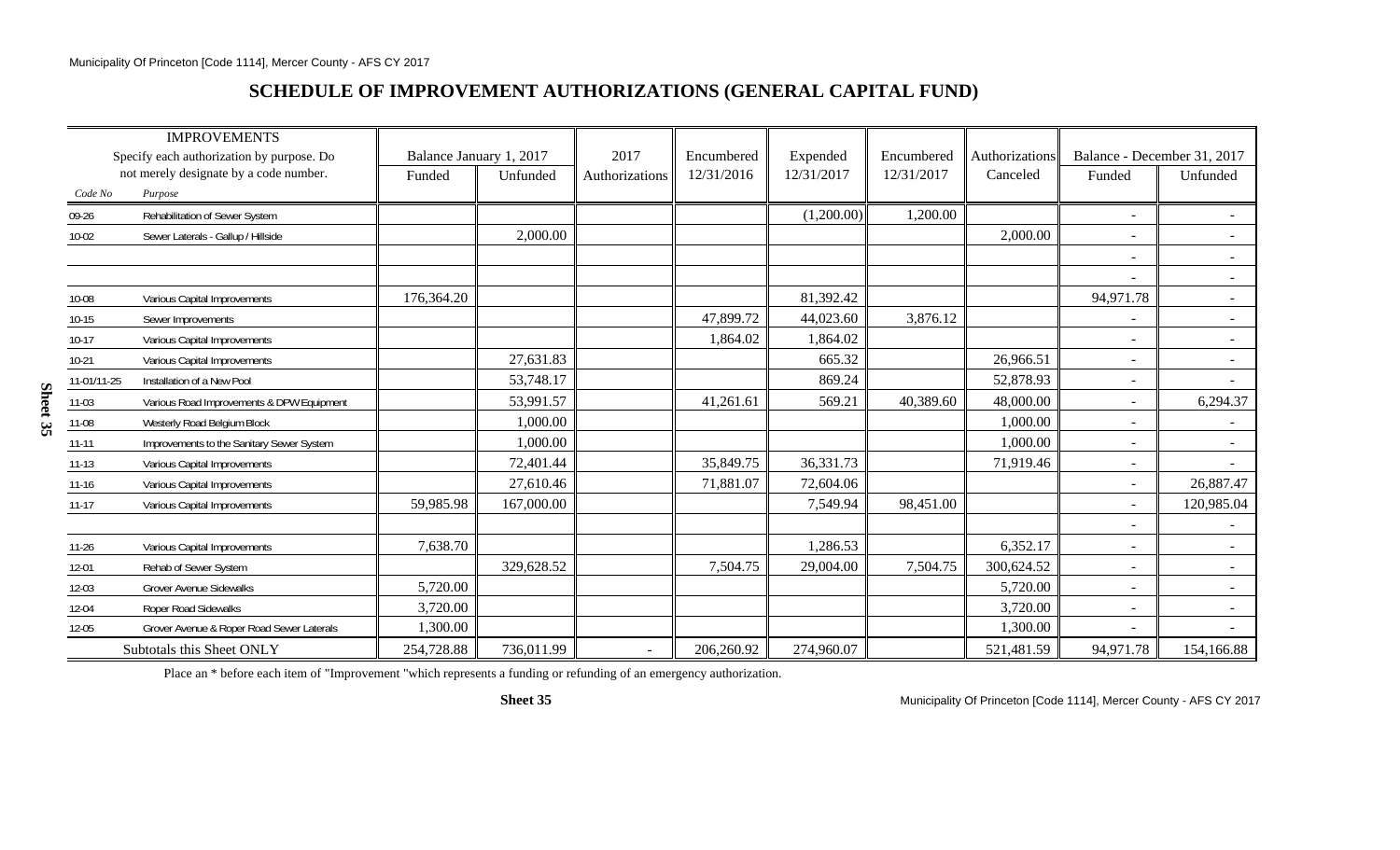## **SCHEDULE OF IMPROVEMENT AUTHORIZATIONS (GENERAL CAPITAL FUND) (Cont'd)**

|           | <b>IMPROVEMENTS</b>                                   |                         |              |                |            |            |            |                |                             |              |
|-----------|-------------------------------------------------------|-------------------------|--------------|----------------|------------|------------|------------|----------------|-----------------------------|--------------|
|           | Specify each authorization by purpose. Do             | Balance January 1, 2017 |              | 2017           | Encumbered | Expended   | Encumbered | Authorizations | Balance - December 31, 2017 |              |
|           | not merely designate by a code number.                | Funded                  | Unfunded     | Authorizations | 12/31/2016 | 12/31/2016 | 12/31/2017 | Canceled       | Funded                      | Unfunded     |
| Code No   | Purpose                                               |                         |              |                |            |            |            |                |                             |              |
| 12-06     | Rehab of Sewer System - Supplemental                  |                         |              |                |            |            |            |                |                             |              |
| 12-08     | Battle Rd w/Battle Rd Cir Sewer Laterals              |                         | 4,650.00     |                |            |            |            |                |                             | 4,650.00     |
| 12-09     | Sidewalk and Other Sanitary Sewer Improvements        |                         | 1,205.00     |                |            |            |            |                |                             | 1,205.00     |
| 12-12     | <b>Grover Avenue Sidewalks</b>                        |                         | 2,092.50     |                |            |            |            |                | $\sim$                      | 2,092.50     |
| $12 - 13$ | Roper Road Sidewalks                                  |                         | 2,605.00     |                |            |            |            |                |                             | 2,605.00     |
| 12-14     | <b>Andrew Foulet Curbing</b>                          |                         | 4,744.50     |                |            |            |            |                |                             | 4,744.50     |
| $12 - 15$ | White Pine Curbing                                    |                         | 1,055.00     |                |            |            |            |                |                             | 1,055.00     |
| 12-18     | Traffic Signal Improvements at Washington/Faculty Rds |                         | 5,316.05     |                | 5,500.00   | 1,051.25   |            | 5,750.00       |                             | 4,014.80     |
| 12-19     | <b>Ewing Street Sidewalks</b>                         |                         | 2,500.00     |                |            | 34.81      |            |                |                             | 2,465.19     |
|           |                                                       |                         |              |                |            |            |            |                |                             |              |
| $13 - 10$ | North Harrison Street Sidewalks                       | 423.00                  | 8,038.00     |                |            |            |            |                | 423.00                      | 8,038.00     |
| 13-21     | Various Capital Improvements                          |                         | 885,647.32   |                | 109,825.93 | 152,053.10 | 114,875.92 | 46,159.62      | $\sim$                      | 682,384.61   |
| 13-23     | Moore, Park Pl. Vandeventer, Willow Sidewalks         |                         | 1,670.00     |                |            |            |            |                |                             | 1,670.00     |
| 13-24     | Moore, Park Pl. Vandeventer, Willow Sewer Laterals    |                         | 9,470.00     |                | 0.01       |            |            |                |                             | 9,470.01     |
| 13-29     | Acquisition of Property                               | 144,550.00              |              |                |            |            |            |                | 144,550.00                  |              |
| 13-31     | Various Capital Improvements                          |                         | 403,621.20   |                | 167,774.57 | 224,379.85 | 64,900.80  | 73,236.74      |                             | 208,878.38   |
| 14-05     | Improvements to Various Streets                       | 52,064.08               |              |                |            | (129.82)   |            |                | 52,193.90                   |              |
| 14-24     | Sewer / Road Improvements                             | 75,452.00               | 1,439,250.00 |                |            |            |            |                | 75,452.00                   | 1,439,250.00 |
| 14-25     | Various Capital Improvements                          |                         | 2,154,401.71 |                | 274,395.61 | 448,117.57 | 244,032.30 | 72,507.25      |                             | 1,664,140.20 |
| 14-28     | <b>Edgehill Sidewalks</b>                             | 4,000.00                | 61,000.00    |                |            |            |            |                | 4,000.00                    | 61,000.00    |
| $14 - 40$ | Poe Road Sidewalks                                    | 3,455.00                | 35,000.00    |                |            |            |            |                | 3,455.00                    | 35,000.00    |
| $\equiv$  | 70000-<br>Subtotals this Sheet ONLY                   | 279,944.08              | 5,022,266.28 |                | 557,496.12 | 825,506.76 |            | 197,653.61     | 280,073.90                  | 4,132,663.19 |

Place an \* before each item of "Improvement "which represents a funding or refunding of an emergency authorization.

**Sheet 35a**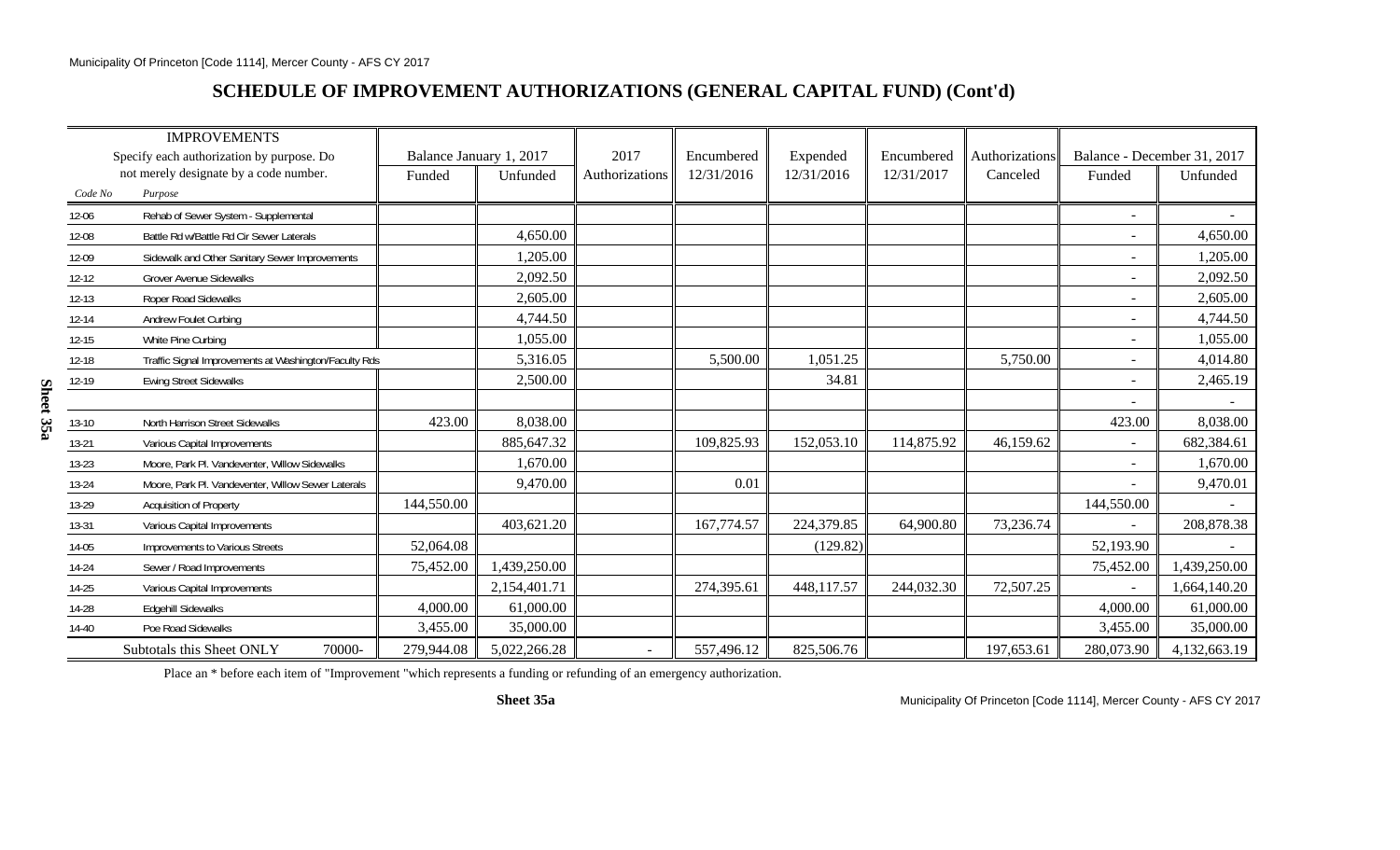## **SCHEDULE OF IMPROVEMENT AUTHORIZATIONS (GENERAL CAPITAL FUND) (Cont'd)**

[Extra Sheet]

|           | <b>IMPROVEMENTS</b>                                   |              |                         |                |              |              |              |                |                          |                             |
|-----------|-------------------------------------------------------|--------------|-------------------------|----------------|--------------|--------------|--------------|----------------|--------------------------|-----------------------------|
|           | Specify each authorization by purpose. Do             |              | Balance January 1, 2017 | 2017           | Encumbered   | Expended     | Encumbered   | Authorizations |                          | Balance - December 31, 2017 |
|           | not merely designate by a code number.                | Funded       | Unfunded                | Authorizations | 12/31/2016   | 12/31/2017   | 12/31/2017   | Canceled       | Funded                   | Unfunded                    |
| Code No   | Purpose                                               |              |                         |                |              |              |              |                |                          |                             |
| 15-07     | Various Capital Improvements                          |              | 3,893,247.49            |                | 837,165.82   | 981,400.01   | 1,024,137.95 | 11,872.87      |                          | 2,713,002.48                |
| 15-09     | Various Sewer Improvements                            | 343,000.24   |                         |                | 18,373.65    | 49,095.58    | 47,487.73    | 315.00         | 264,475.58               |                             |
| $15-10$   | <b>Hamilton Avenue Sidewalks</b>                      | 850.00       | 16,150.00               |                |              |              |              |                | 850.00                   | 16,150.00                   |
| $15-11$   | <b>Prospect Avenue Sidewalks</b>                      | 850.00       | 16,150.00               |                |              |              |              |                | 850.00                   | 16,150.00                   |
| $15-15$   | Sidewalk Repairs                                      |              | 985.00                  |                |              | 444.03       |              | 540.97         |                          |                             |
|           |                                                       |              |                         |                |              |              |              |                |                          |                             |
| $15-35$   | Valley, Jefferson, Ewing & N Harrison Sewer Laterals  |              | 207,865.00              |                |              | (98, 766.60) | 99,644.56    |                |                          | 206,987.04                  |
| $16 - 02$ | Acquisition of Princeton Ridge Preserve               |              | 35,804.82               |                | 450.00       | 5,304.92     |              |                |                          | 30,949.90                   |
| $16 - 20$ | Various Capital Improvements                          | 1,656,643.77 | 6,780,318.30            |                | 1,011,880.57 | 1,300,085.00 | 430,622.69   | 21,817.82      | 937,816.65               | 6,758,500.48                |
| $16 - 22$ | Sewer Improvements                                    |              | 1,514,400.00            |                |              |              |              |                |                          | 1,514,400.00                |
| $16 - 23$ | Various Sewer Improvements                            | 434,597.80   |                         |                | 23,525.50    | 44,552.82    | 174,406.18   | 43,609.71      | 195,554.59               |                             |
| $16 - 24$ | Pardoe Road Sidewalks                                 | 1,250.00     | 23,750.00               |                |              |              |              |                | 1,250.00                 | 23,750.00                   |
| 16-28     | Snowden Lane & Van Dyke Road Sewer Laterals           |              | 71,995.37               |                | 170,528.32   | 131,082.55   | 42,645.77    |                |                          | 68,795.37                   |
| $17-31$   | Sewer Improvements                                    |              |                         | 982,000.00     |              | 89,930.45    | 192,224.79   |                | 699,844.76               |                             |
| $17-32$   | Sewer Improvements                                    |              |                         | 1,515,000.00   |              | 600.00       |              |                |                          | 1,514,400.00                |
| $17-37$   | Various Capital Improvements                          |              |                         | 6,562,590.00   |              | 799,684.14   | 1,354,066.93 |                | $\overline{\phantom{a}}$ | 4,408,838.93                |
| 17-38     | Various Library Improvements                          |              |                         | 275,000.00     |              | 31,891.00    |              |                |                          | 243,109.00                  |
| 96-18     | Acquisition & Construction of Recreational Facilities | 2,687.54     |                         |                | 6,500.00     | 7,482.40     |              |                | 1,705.14                 |                             |
|           |                                                       |              |                         |                |              |              |              |                |                          |                             |
|           |                                                       |              |                         |                |              |              |              |                |                          | $\sim$                      |
|           |                                                       |              |                         |                |              |              |              |                |                          |                             |
|           | <b>Totals</b><br>70000-                               | 2,974,552.31 | 18,318,944.25           | 9,334,590.00   | 2,832,180.90 | 4,443,253.13 | 3,940,467.09 | 797,291.57     | 2,477,392.40             | 21,801,863.27               |

Sheet 35b

Place an \* before each item of "Improvement "which represents a funding or refunding of an emergency authorization.

**Sheet 35b**

*[Extra Sheet]* Municipality Of Princeton [Code 1114], Mercer County - AFS CY 2017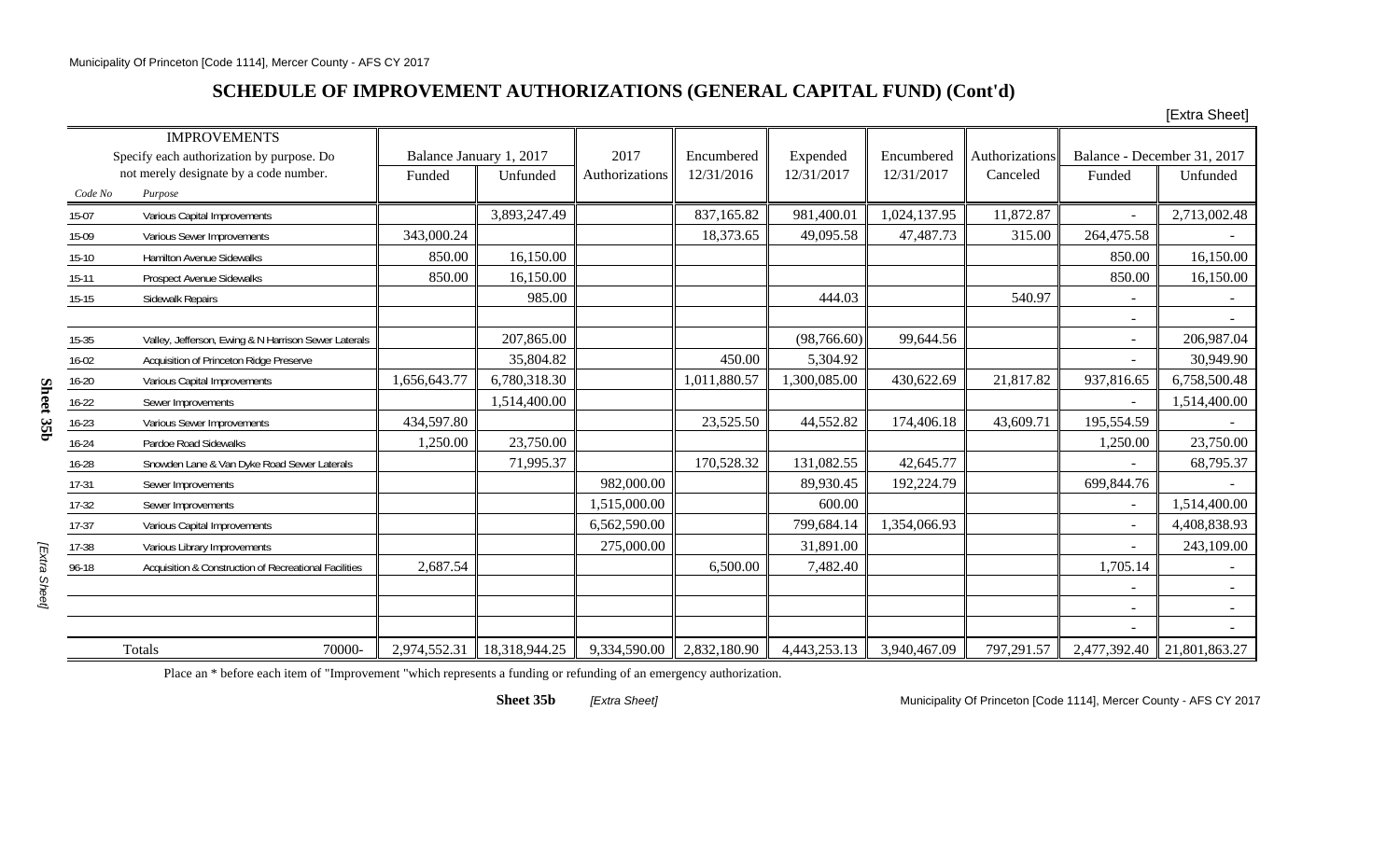# **GENERAL CAPITAL FUND**

## **SCHEDULE OF CAPITAL IMPROVEMENT FUND**

|                                                                                            |          | Debit      | Credit                   |
|--------------------------------------------------------------------------------------------|----------|------------|--------------------------|
| Balance January 1, 2017                                                                    | 80031-01 | XXXXXXXXXX | 18,994.49                |
| Received from 2017 Budget Appropriations *                                                 | 80031-02 | XXXXXXXXXX | 350,000.00               |
|                                                                                            |          | XXXXXXXXXX |                          |
| Improvement Authorizations Canceled<br>(financed in whole by the Capital Improvement Fund) | 80031-03 | XXXXXXXXXX |                          |
|                                                                                            |          |            |                          |
| List by Improvements - Direct Charges Made for Preliminary Costs:                          |          | XXXXXXXXXX | XXXXXXXXXX               |
|                                                                                            |          |            | XXXXXXXXXX               |
|                                                                                            |          |            | XXXXXXXXXX               |
|                                                                                            |          |            | XXXXXXXXXX               |
|                                                                                            |          |            | XXXXXXXXXX               |
|                                                                                            |          |            | XXXXXXXXXX               |
|                                                                                            |          |            | XXXXXXXXXX               |
|                                                                                            |          |            | XXXXXXXXXX               |
|                                                                                            |          |            | XXXXXXXXXX               |
|                                                                                            |          |            | XXXXXXXXXX               |
|                                                                                            |          |            | XXXXXXXXXX               |
|                                                                                            |          |            | XXXXXXXXXX               |
|                                                                                            |          |            | XXXXXXXXXX               |
|                                                                                            |          |            | XXXXXXXXXX               |
|                                                                                            |          |            | XXXXXXXXXX               |
|                                                                                            |          |            | XXXXXXXXXX               |
|                                                                                            |          |            | XXXXXXXXXX               |
|                                                                                            |          |            | XXXXXXXXXX               |
|                                                                                            |          |            | XXXXXXXXXX               |
|                                                                                            |          |            | XXXXXXXXXX               |
| Appropriated to Finance Improvement Authorizations                                         | 80031-04 | 328,250.00 | XXXXXXXXXX               |
| Balance December 31, 2017                                                                  | 80031-05 | 40,744.49  | XXXXXXXXXX               |
|                                                                                            |          | 368,994.49 | XXXXXXXXXX<br>368,994.49 |
|                                                                                            |          |            |                          |

\* The full amount of the 2017 budget appropriation should be transferred to this account unless the balance of the appropriation is to be permitted to lapse.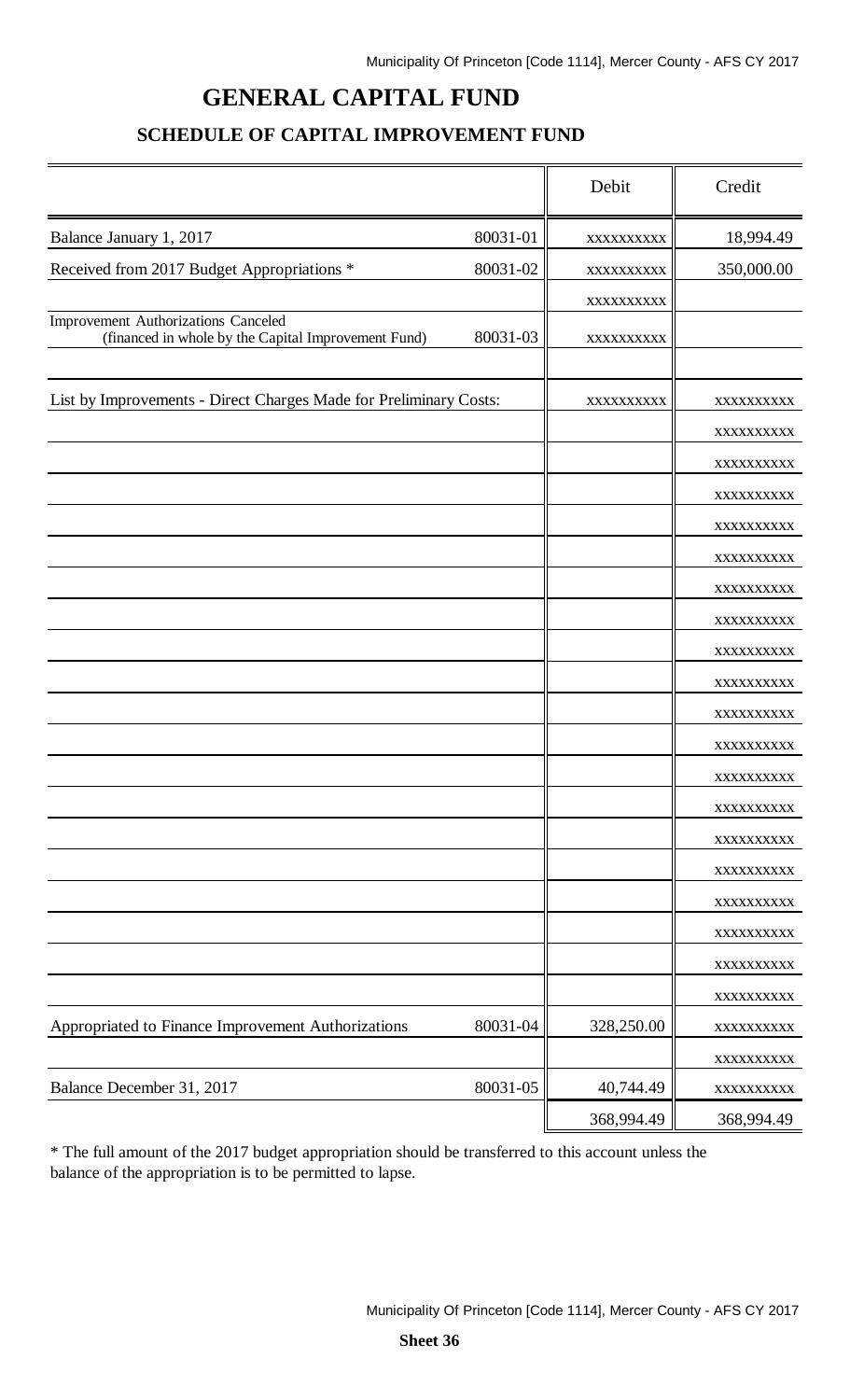# **GENERAL CAPITAL FUND**

#### **SCHEDULE OF DOWN PAYMENTS ON IMPROVEMENTS**

|                                                    |          | Debit      | Credit     |
|----------------------------------------------------|----------|------------|------------|
| Balance January 1, 2017                            | 80030-01 | XXXXXXXXXX |            |
| Received from 2017 Budget Appropriations *         | 80030-02 | XXXXXXXXXX |            |
| Received from 2017 Emergency Appropriations *      | 80030-03 | XXXXXXXXXX |            |
|                                                    |          |            |            |
| Appropriated to Finance Improvement Authorizations | 80030-04 |            | XXXXXXXXXX |
|                                                    |          |            | XXXXXXXXXX |
| Balance December 31, 2017                          | 80030-05 |            | XXXXXXXXXX |
|                                                    |          |            |            |

\* The full amount of the 2017 appropriation should be transferred to this account unless the balance of the appropriation is to be permitted to lapse.

# **CAPITAL IMPROVEMENTS AUTHORIZED IN 2017 AND DOWN PAYMENTS (N.J.S. 40A:2-11)**

| Purpose                       | Amount<br>Appropriated | Total<br>Obligations<br>Authorized | Down Payment<br>Provided by<br>Ordinance | Amount of Down<br>Payment in Budget<br>of 2017 or Prior |        |
|-------------------------------|------------------------|------------------------------------|------------------------------------------|---------------------------------------------------------|--------|
|                               |                        |                                    |                                          | Years                                                   |        |
| 17-31 Sewer Projects          | 982,000.00             |                                    |                                          | 982,000.00                                              | $\ast$ |
| 17-32 NJ EIT Sewer Projects   | 1,515,000.00           | 1,515,000.00                       |                                          |                                                         |        |
| 17-37 Multi Purpose Ordinance | 6,562,590.00           | 5,980,180.00                       | 314,750.00                               | 267,660.00                                              | **     |
| 17-38 Library Improvements    | 275,000.00             | 261,500.00                         | 13,500.00                                |                                                         |        |
|                               |                        |                                    |                                          |                                                         |        |
|                               |                        |                                    |                                          |                                                         |        |
|                               |                        |                                    |                                          |                                                         |        |
|                               |                        |                                    |                                          |                                                         |        |
|                               |                        |                                    |                                          |                                                         |        |
|                               |                        |                                    |                                          |                                                         |        |
|                               |                        |                                    |                                          |                                                         |        |
|                               |                        |                                    |                                          |                                                         |        |
|                               |                        |                                    |                                          |                                                         |        |
| Total 80032-00                | 9,334,590.00           | 7,756,680.00                       | 328,250.00                               | 1,249,660.00                                            |        |

#### **GENERAL CAPITAL FUND ONLY**

NOTE - Where amount in column "Down Payment Provided by Ordinance" is LESS than 5% of amount in

column "Total Obligations Authorized", explanation must be made part of or attached to this sheet.

\*Funded by Sewer Trust

\*\*Funded by Grants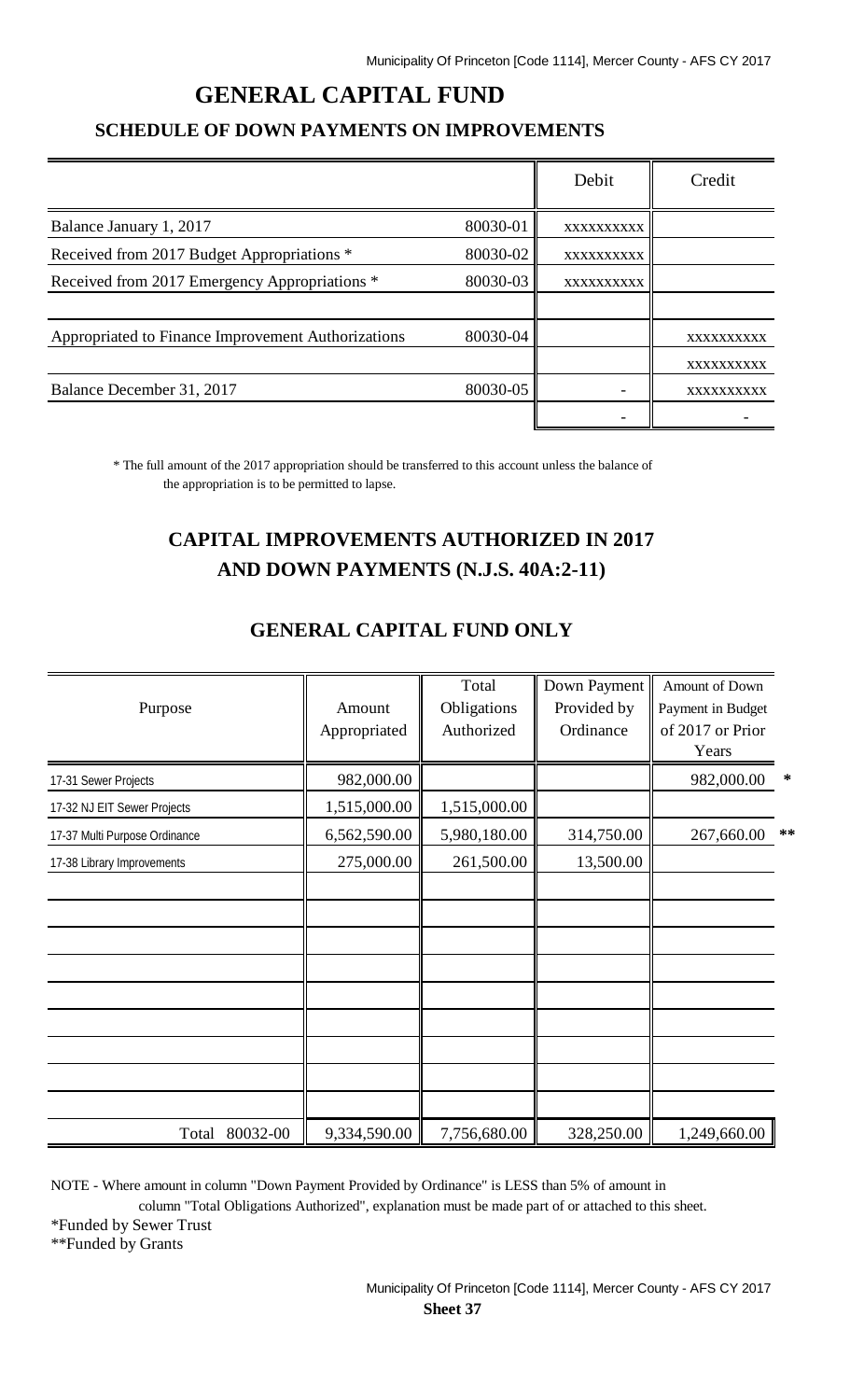# **GENERAL CAPITAL FUND STATEMENT OF CAPITAL SURPLUS YEAR - 2017**

|                                                    |          | Debit        | Credit       |
|----------------------------------------------------|----------|--------------|--------------|
| Balance January 1, 2017                            | 80029-01 | XXXXXXXXXX   | 2,475,919.11 |
| Premium on Sale of Bonds                           |          | XXXXXXXXXX   |              |
| <b>Funded Improvement Authorizations Canceled</b>  |          | XXXXXXXXXX   | 10,740.00    |
|                                                    |          |              |              |
|                                                    |          |              |              |
|                                                    |          |              |              |
| Appropriated to Finance Improvement Authorizations | 80029-02 |              | XXXXXXXXXX   |
| Appropriated to 2017 Budget Revenue                | 80029-03 | 600,000.00   | XXXXXXXXXX   |
| Balance December 31, 2017                          | 80029-04 | 1,886,659.11 | XXXXXXXXXX   |
|                                                    |          | 2,486,659.11 | 2,486,659.11 |

## **BONDS ISSUED WITH A COVENANT OR COVENANTS**

| 1. Amount of Serial Bonds Issued Under Provisions of Chapter 233, |                                                                          |  |  |  |
|-------------------------------------------------------------------|--------------------------------------------------------------------------|--|--|--|
| P.L. 1944, Chapter 268, P.L. 1944, Chapter 428, P.L. 1943 or      |                                                                          |  |  |  |
| Chapter 77, Article VI-A, P.L. 1945, with Covenant or Covenants;  |                                                                          |  |  |  |
| Outstanding December 31, 2017                                     |                                                                          |  |  |  |
|                                                                   |                                                                          |  |  |  |
|                                                                   | 2. Amount of Cash in Special Trust Fund as of December 31, 2017 (Note A) |  |  |  |
|                                                                   | 3. Amount of Bonds Issued Under Item 1                                   |  |  |  |
|                                                                   | Maturing in 2018                                                         |  |  |  |
|                                                                   | 4. Amount of Interest on Bonds with a                                    |  |  |  |
|                                                                   | Covenant - 2018 Requirement                                              |  |  |  |
| 5.                                                                |                                                                          |  |  |  |
| 6. Less Amount of Special Trust Fund to be Used                   |                                                                          |  |  |  |
| 7. Net Appropriation Required                                     |                                                                          |  |  |  |
|                                                                   |                                                                          |  |  |  |

NOTE A - This amount to be supported by confirmation from bank or banks.

Footnote: Any formula other than the one shown above and required to be used by covenant or covenants is to be attached hereto.

Item 5 must be shown as an item of appropriation, short extended, with Item 6 shown directly following as a deduction and with the amount of Item 7 extended into the 2018 appropriation column.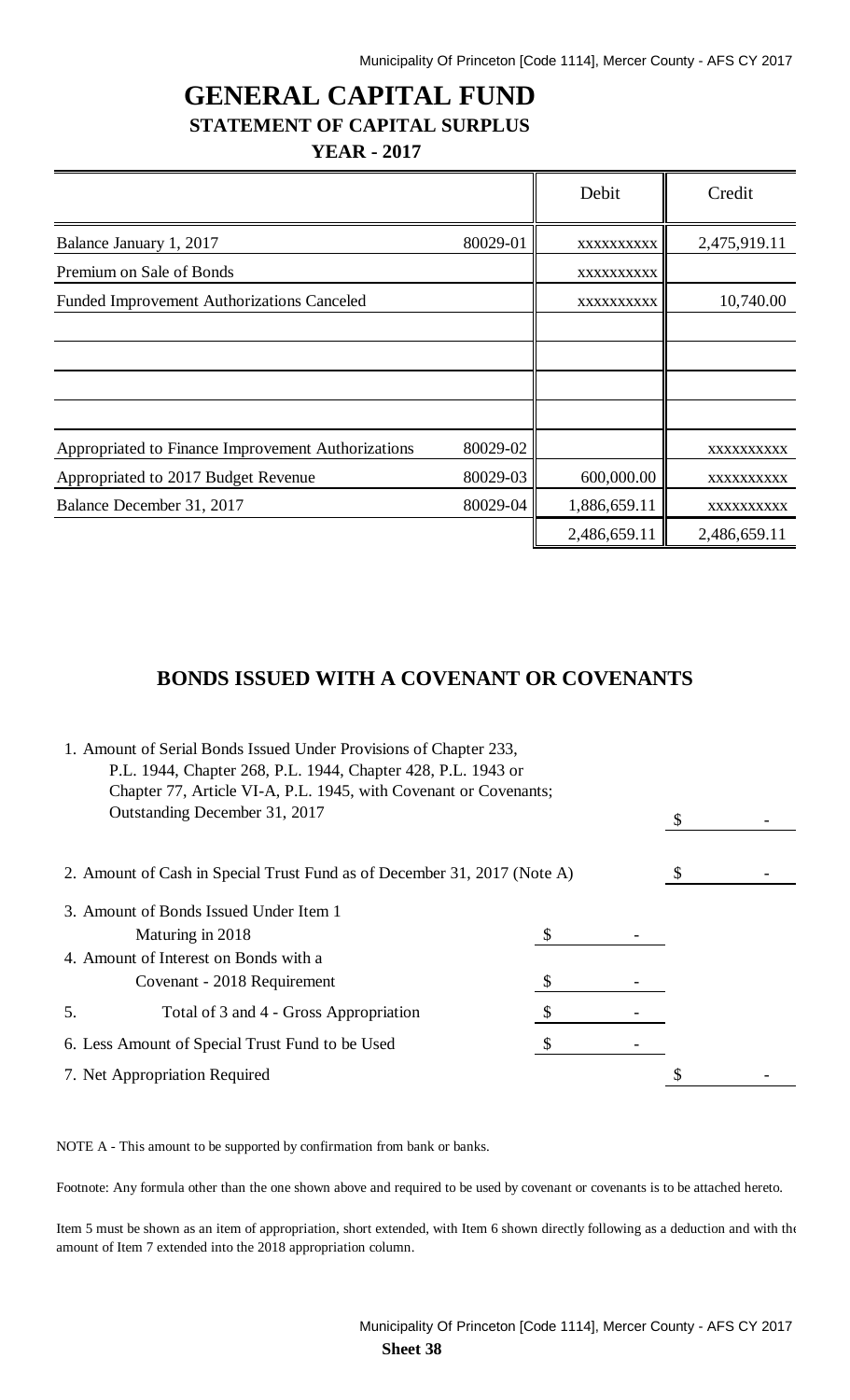# **MUNICIPALITIES ONLY IMPORTANT !**

*This Sheet Must Be Completely Filled in or the Statement Will Be Considered Incomplete*

**(N.J.S.A. 52:27BB-55 as Amended by Chap. 211, P.L. 1981)**

| A.                                                                                                         |              |                |                |
|------------------------------------------------------------------------------------------------------------|--------------|----------------|----------------|
| 1. Total Tax Levy for the Year 2017 was                                                                    |              | \$             | 161,754,824.87 |
| 2. Amount of Item 1 Collectetd in 2017 $(*)$                                                               | \$           | 160,707,369.98 |                |
| 3. Seventy (70) percent of Item 1                                                                          |              | \$             | 113,228,377.40 |
| (*) Including prepayments and overpayment applied.                                                         |              |                |                |
|                                                                                                            |              |                |                |
| <b>B.</b>                                                                                                  |              |                |                |
| 1. Did any maturities of bonded obligations or notes fall due during the year 2017?                        |              |                |                |
| Answer YES or NO<br>N <sub>O</sub>                                                                         |              |                |                |
| 2. Have payments been made for all bonded obligations or notes due on or before<br>December 31, 2017?      |              |                |                |
| Answer YES or NO<br>If answer is "NO" give details                                                         |              |                |                |
|                                                                                                            |              |                |                |
|                                                                                                            |              |                |                |
|                                                                                                            |              |                |                |
| NOTE: If answer to Item B1 is YES, then Item B2 must be answered                                           |              |                |                |
|                                                                                                            |              |                |                |
| $\mathbf{C}$ .<br>Does the appropriation required to be included in the 2018 budget for the liquidation of |              |                |                |
| all bonded obligations or notes exceed 25% of the total of appropriations for operating purposes in        |              |                |                |
| the budget for the year just ended ? Answer YES or NO:                                                     |              | NO             |                |
| D.                                                                                                         |              |                |                |
| 1. Cash Deficit 2016                                                                                       | \$           |                |                |
| 2.4% of 2016 Tax Levy for all puposes:                                                                     |              |                |                |
| Levy-- $\$$ - $=\$$                                                                                        |              |                |                |
| 3. Cash Deficit 2017                                                                                       | \$           |                |                |
|                                                                                                            |              |                |                |
| 4.4% of 2017 Tax Levy for all puposes:                                                                     |              |                |                |
| $$161,754,824.87 = $6,470,192.99$<br>$L$ evy --                                                            |              |                |                |
| Ε.<br>Unpaid<br><u>2016</u>                                                                                |              | <u>2017</u>    | <b>Total</b>   |
| 1. State Taxes<br>\$                                                                                       | \$           | \$             |                |
| 2. County Taxes                                                                                            | \$           | 163,817.88 \$  | 163,817.88     |
| 3. Amounts due Special Districts                                                                           |              |                |                |
| \$                                                                                                         | $\mathbb{S}$ | \$             |                |
| 4. Amounts due School Districts for Local School Tax                                                       |              |                |                |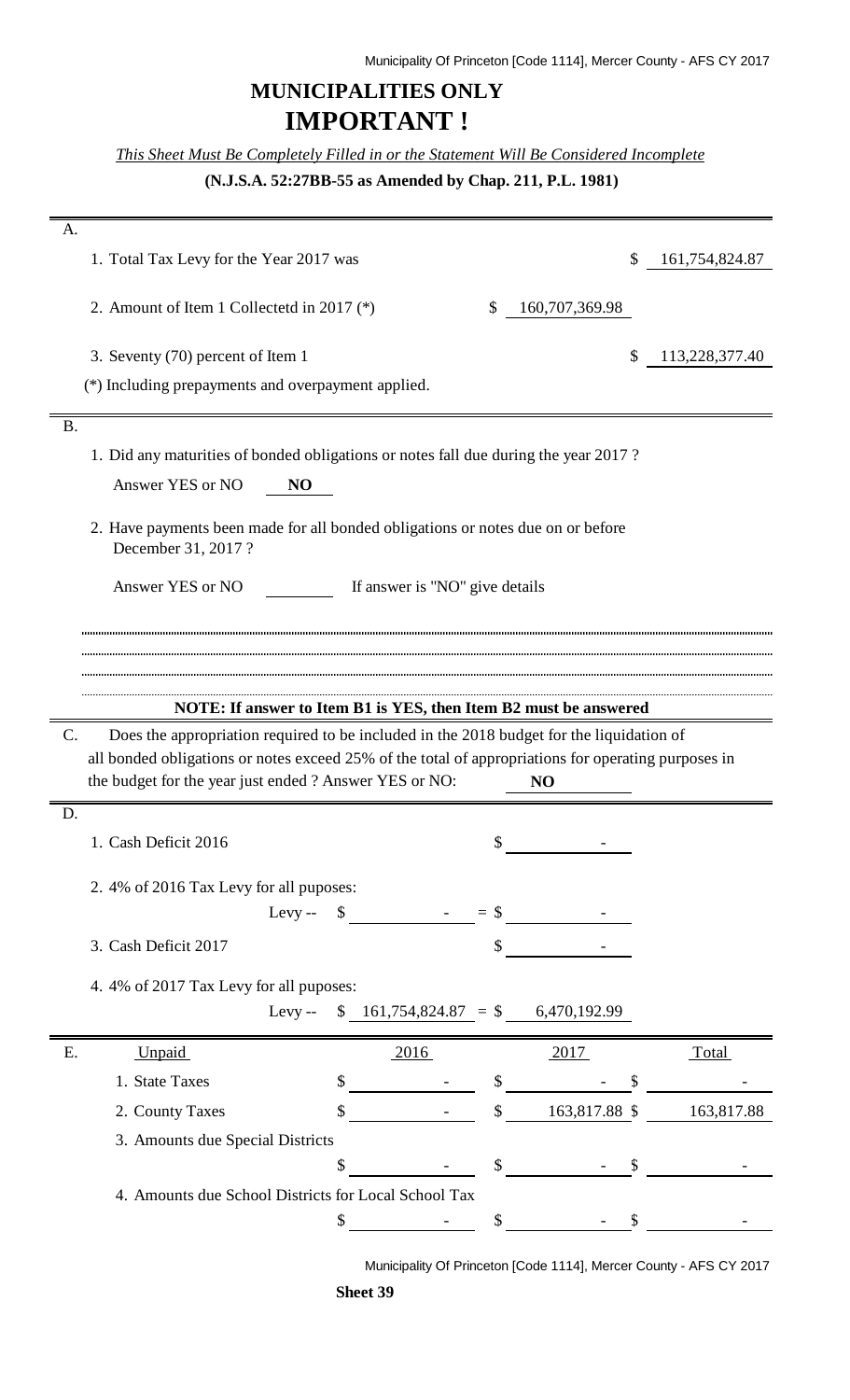## **SHEETS 40 to 68, INCLUSIVE, PERTAIN TO**

# **UTILITIES ONLY**

| Pages          |                           |                       |                               |
|----------------|---------------------------|-----------------------|-------------------------------|
| numbered       | Name of Utility           |                       | Abbreviated Name / Comment    |
| $41 - 54$      | <b>Water Utility</b>      | <b>NOT APPLICABLE</b> | <b>INTENTIONALLY LEFT OUT</b> |
| $55 - 68$      | <b>Affordable Housing</b> |                       |                               |
| $55$ _i - 68_i | <b>Parking</b>            |                       |                               |

#### **Note:**

If no "utility fund" existed on the books of account and if no utility was owned and operated by the municipality during the year 2017, please observe instructions of Sheet 2.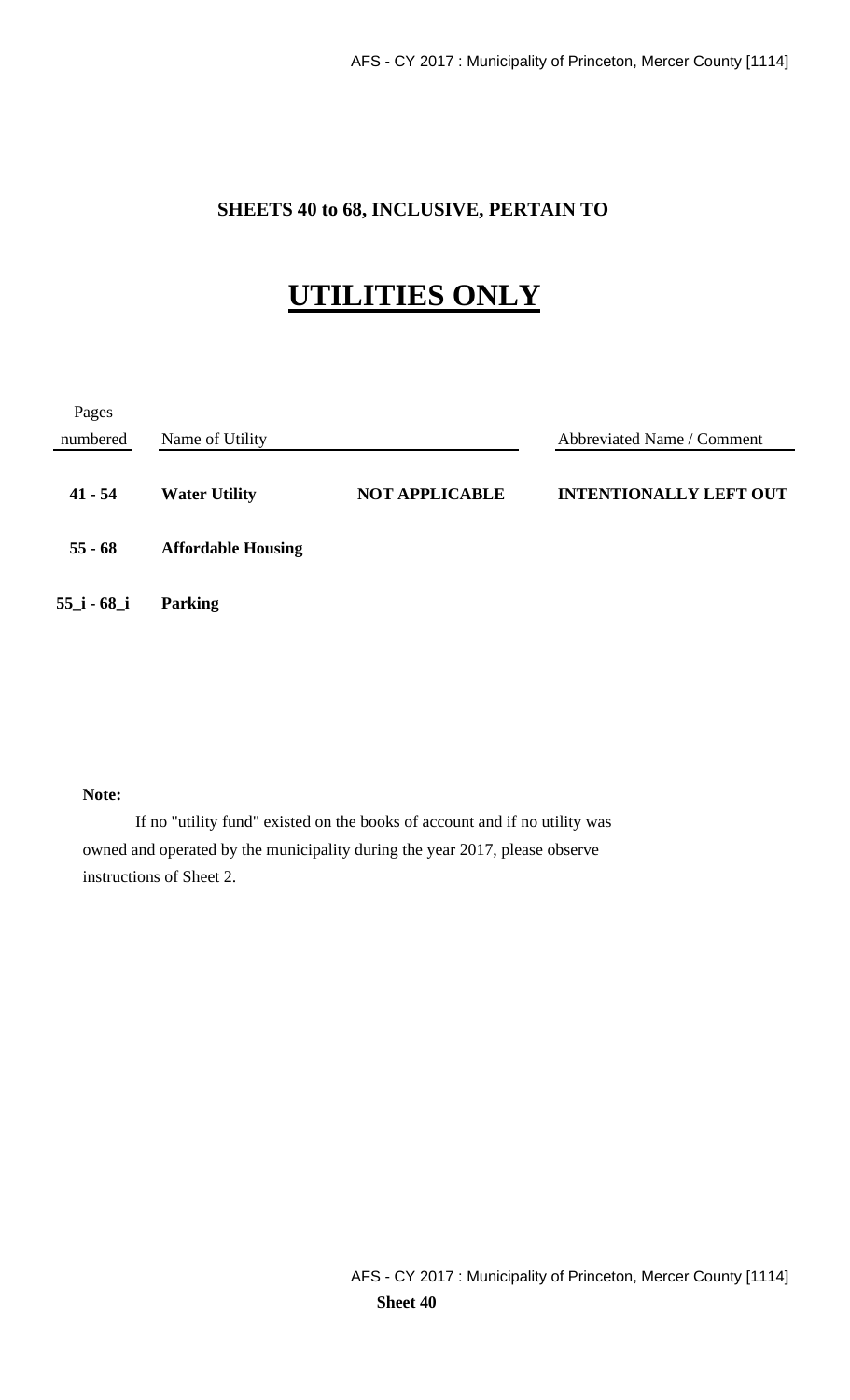Bonds and Notes Authorized but Not Issued must be disclosed in this Utility Capital Section in the same manner as set forth in the General Capital Fund on Sheet 8

# **POST CLOSING TRIAL BALANCE - WATER UTILITY (N/A) UTILITY FUND**

AS AT DECEMBER 31, 2017

**Operating and Capital Sections**

(Separately Stated)

*Cash Liabilities Must Be Subtotaled and Subtotal Must Be Marked With "C"*

| Title of Account | Debit | Credit   |
|------------------|-------|----------|
|                  |       |          |
|                  |       |          |
|                  |       |          |
|                  |       |          |
|                  |       |          |
|                  |       |          |
|                  |       |          |
|                  |       |          |
|                  |       |          |
|                  |       |          |
|                  |       |          |
|                  |       |          |
|                  |       |          |
|                  |       |          |
|                  |       |          |
|                  |       |          |
|                  |       |          |
|                  |       |          |
|                  |       |          |
|                  |       |          |
|                  |       |          |
|                  |       |          |
|                  |       |          |
|                  |       |          |
|                  |       |          |
| Sheet NOT Used   | 0.00  | $0.00\,$ |

**(Do not crowd - add additional sheets)**

AFS - CY 2017 : Municipality of Princeton, Mercer County [1114]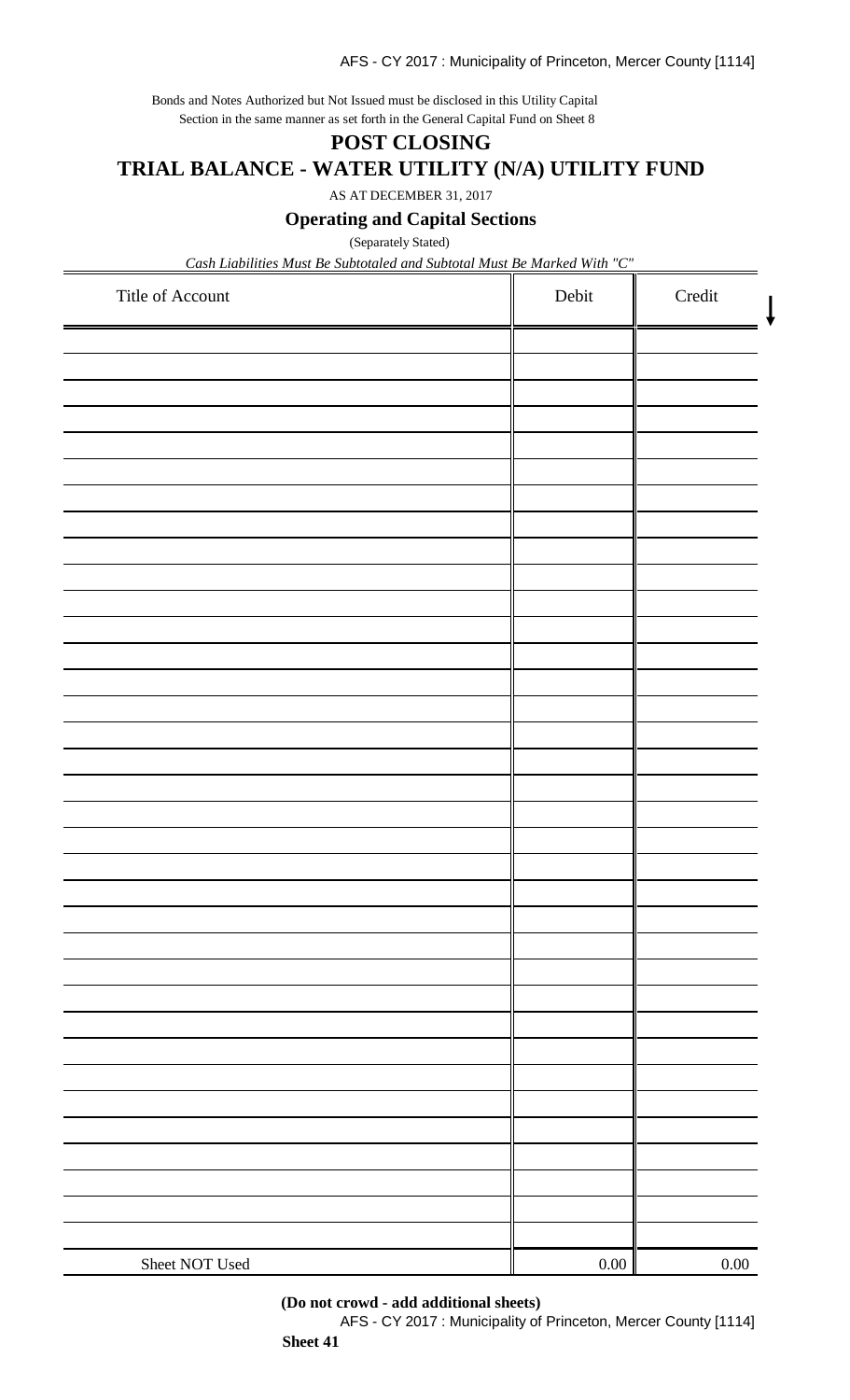# **POST CLOSING TRIAL BALANCE - WATER UTILITY (N/A) UTILITY ASSESSMENT TRUST FUNDS**

#### *IF MORE THAN ONE UTILITY EACH ASSESSMENT SECTION MUST BE SEPARATELY STATED* AS AT DECEMBER 31, 2017 **NOT APPLICABLE**

| Title of Account | Debit    | Credit   |
|------------------|----------|----------|
|                  |          |          |
|                  |          |          |
|                  |          |          |
|                  |          |          |
|                  |          |          |
|                  |          |          |
|                  |          |          |
|                  |          |          |
|                  |          |          |
|                  |          |          |
|                  |          |          |
|                  |          |          |
|                  |          |          |
|                  |          |          |
|                  |          |          |
|                  |          |          |
|                  |          |          |
|                  |          |          |
|                  |          |          |
|                  |          |          |
|                  |          |          |
|                  |          |          |
|                  |          |          |
|                  |          |          |
|                  |          |          |
|                  |          |          |
|                  |          |          |
|                  |          |          |
|                  |          |          |
|                  |          |          |
|                  |          |          |
|                  |          |          |
|                  |          |          |
|                  |          |          |
|                  |          |          |
|                  |          |          |
|                  |          |          |
| Sheet NOT Used   | $0.00\,$ | $0.00\,$ |

**(Do not crowd - add additional sheets)**

AFS - CY 2017 : Municipality of Princeton, Mercer County [1114]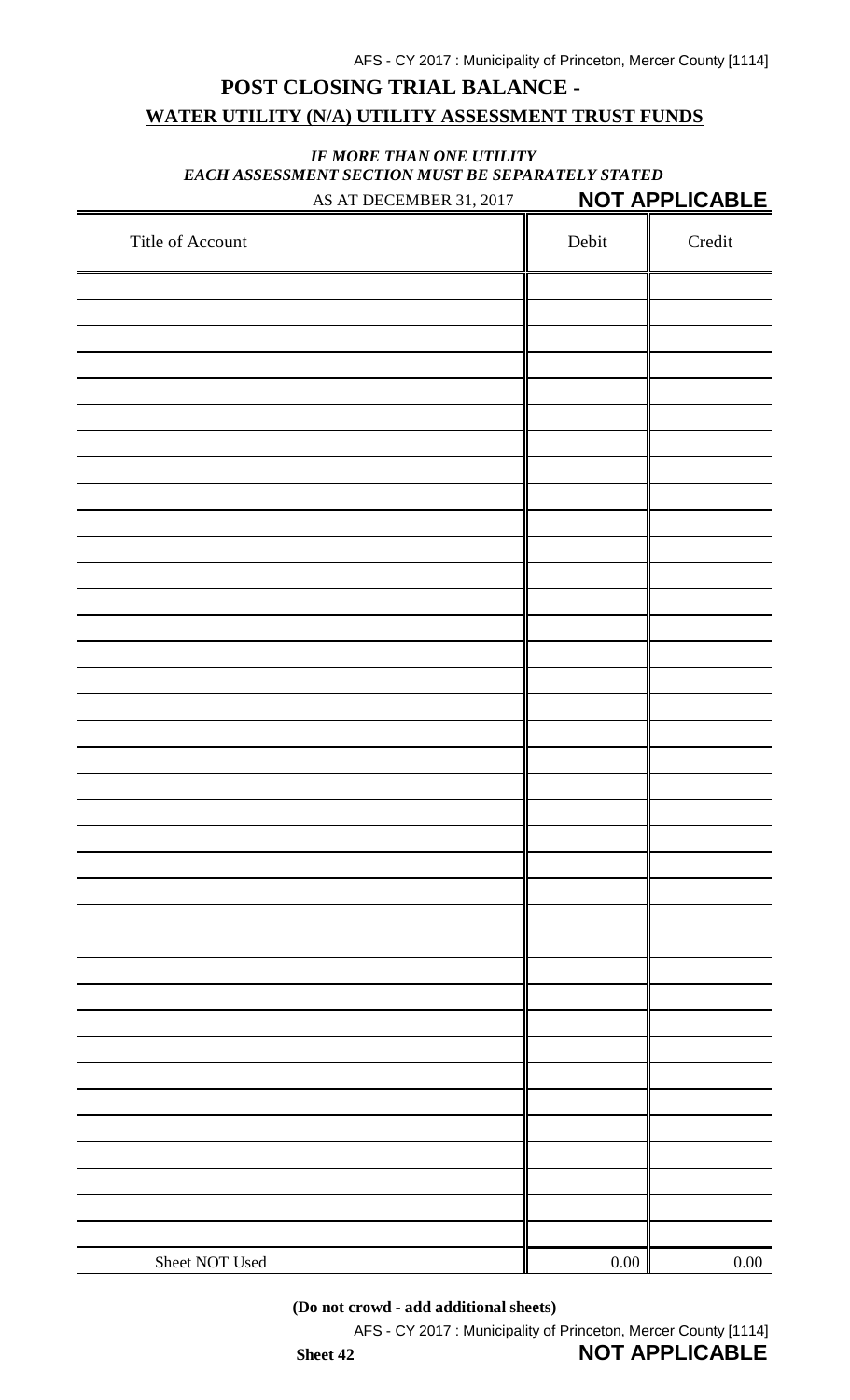## **ANALYSIS OF WATER UTILITY (N/A) UTILITY ASSESSMENT TRUST CASH AND INVESTMENTS**

## **PLEDGED TO LIABILITIES AND SURPLUS**

#### **NOT APPLICABLE**

|                                           | Audit          |                   |                 |                   |            |            |               |               |
|-------------------------------------------|----------------|-------------------|-----------------|-------------------|------------|------------|---------------|---------------|
| Title of Liability to which Cash          | <b>Balance</b> |                   | <b>RECEIPTS</b> |                   |            |            |               | Balance       |
| and Investments are Pledged               | Dec. 31, 2016  | Assessments       | Operating       |                   |            |            | Disbursements | Dec. 31, 2017 |
|                                           |                | and Liens         | <b>Budget</b>   |                   |            |            |               |               |
| Assessment Serial Bond Issue:             | XXXXXXXXXX     | <b>XXXXXXXXXX</b> | XXXXXXXXXX      | XXXXXXXXXX        | XXXXXXXXXX | XXXXXXXXXX | XXXXXXXXXX    | XXXXXXXXXX    |
|                                           |                |                   |                 |                   |            |            |               | $\cdots$      |
|                                           |                |                   |                 |                   |            |            |               | $\cdots$      |
|                                           |                |                   |                 |                   |            |            |               | $\cdots$      |
|                                           |                |                   |                 |                   |            |            |               | $\cdots$      |
|                                           |                |                   |                 |                   |            |            |               | $\cdots$      |
|                                           |                |                   |                 |                   |            |            |               | $\ldots$      |
| Assessment Bond Anticipation Note Issues: | XXXXXXXXXX     | XXXXXXXXXX        | XXXXXXXXXX      | <b>XXXXXXXXXX</b> | XXXXXXXXXX | XXXXXXXXXX | XXXXXXXXXX    | XXXXXXXXXX    |
|                                           |                |                   |                 |                   |            |            |               | $\cdots$      |
|                                           |                |                   |                 |                   |            |            |               | $\cdots$      |
|                                           |                |                   |                 |                   |            |            |               | $\cdots$      |
|                                           |                |                   |                 |                   |            |            |               | $\cdots$      |
|                                           |                |                   |                 |                   |            |            |               | $\cdots$      |
| Other Liabilities                         |                |                   |                 |                   |            |            |               | $\cdots$      |
| <b>Trust Surplus</b>                      |                |                   |                 |                   |            |            |               | $\cdots$      |
| Less Assets "Unfinanced"                  | XXXXXXXXXX     | XXXXXXXXXX        | XXXXXXXXXX      | XXXXXXXXXX        | XXXXXXXXXX | XXXXXXXXXX | XXXXXXXXXX    | XXXXXXXXXX    |
|                                           |                |                   |                 |                   |            |            |               | $\cdots$      |
|                                           |                |                   |                 |                   |            |            |               | $\cdots$      |
|                                           |                |                   |                 |                   |            |            |               | $\cdots$      |
|                                           |                |                   |                 |                   |            |            |               | $\cdots$      |
|                                           |                |                   |                 |                   |            |            |               |               |
| Totals                                    | 0.00           | $0.00\,$          | 0.00            | $0.00\,$          | 0.00       | 0.00       | $0.00\,$      | $0.00\,$      |

**NOT APPLICABLE**

**NOT APPLICABLE NOT APPLICABLE**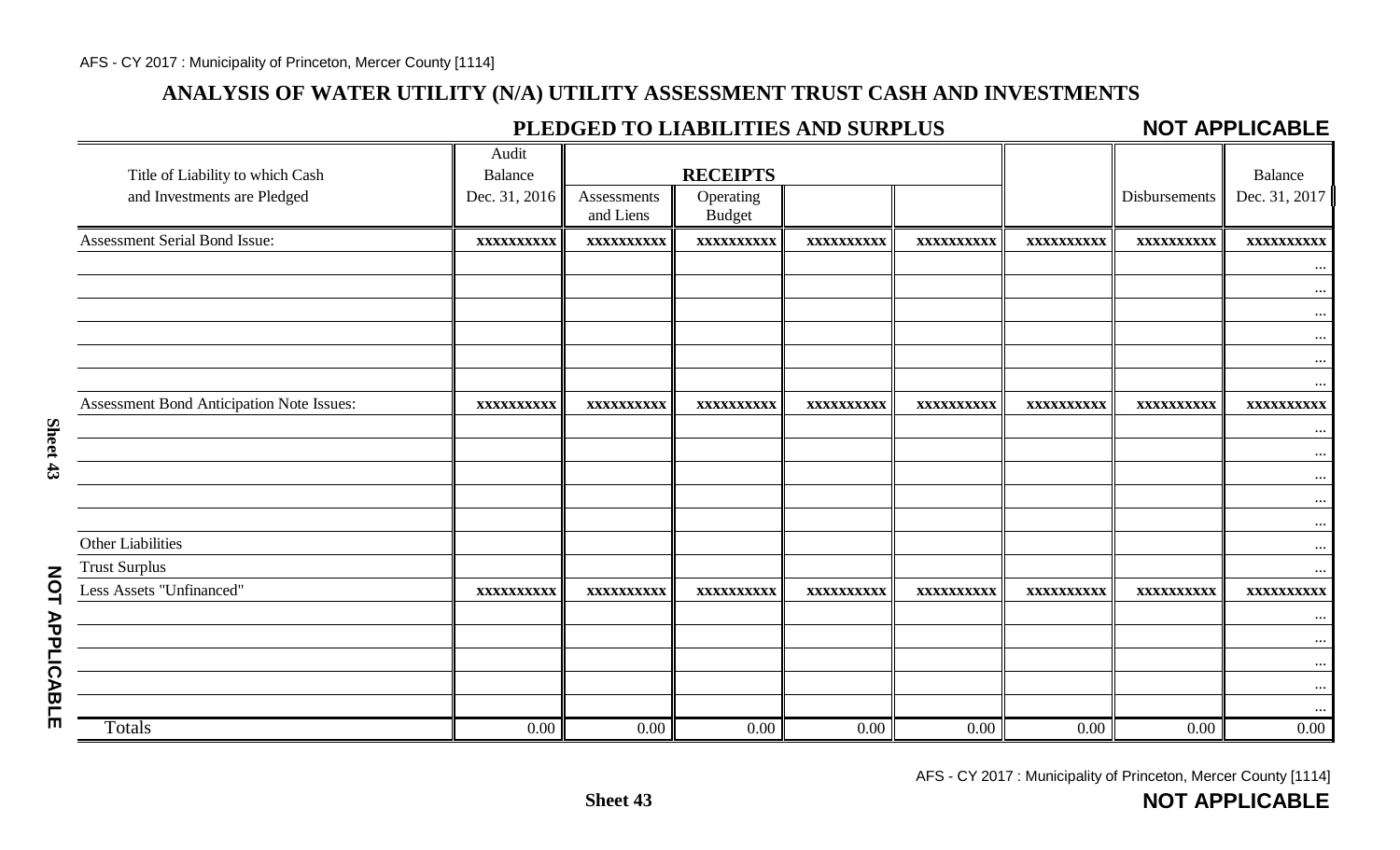# **SCHEDULE OF WATER UTILITY (N/A) UTILITY BUDGET - 2017**

## **BUDGET REVENUES**

| Source                                                                  |        | <b>Budget</b> | Received<br>in Cash | Excess or<br>Deficit* |
|-------------------------------------------------------------------------|--------|---------------|---------------------|-----------------------|
| <b>Operating Surplus Anticipated</b>                                    | 91301- |               |                     |                       |
| Surplus Anticipated with Consent<br>of Director of Local Govt. Services | 91302- |               | ۰                   |                       |
| Rents                                                                   | 91303- |               |                     |                       |
| Fire Hydrant Service                                                    | 91304- |               |                     |                       |
| Miscellaneous                                                           | 91305- |               |                     |                       |
|                                                                         |        |               |                     |                       |
|                                                                         |        |               |                     |                       |
|                                                                         |        |               | ۰                   |                       |
|                                                                         |        |               |                     |                       |
| Added by N.J.S. 40A:4-87: (List)                                        |        | XXXXXXXXX     | XXXXXXXXX           | XXXXXXXXX             |
|                                                                         |        |               | -                   |                       |
|                                                                         |        |               |                     |                       |
|                                                                         |        |               |                     |                       |
|                                                                         |        |               |                     |                       |
| Subtotal                                                                |        |               |                     |                       |
| Deficit (General Budget) **                                             | 91306- |               |                     |                       |
|                                                                         | 91307- |               |                     |                       |

\*\* Amount in "Received in Cash" column for "Deficit (General Budget)" and amount expended for "Surplus (General Budget)" must agree with amounts shown for such items on Sheet 45

# **STATEMENT OF BUDGET APPROPRIATIONS**

| Appropriations:                                   |  | XXXXXXXXX |
|---------------------------------------------------|--|-----------|
| <b>Adopted Budget</b>                             |  |           |
| Added by N.J.S. 40A:4-87                          |  |           |
| Emergency                                         |  |           |
| <b>Total Appropriations</b>                       |  |           |
| Add: Overexpenditures (See Footnote)              |  |           |
| <b>Total Appropriations and Overexpendituress</b> |  |           |
| Deduct Expenditures:                              |  |           |
| Paid or Charged                                   |  |           |
| Reserved                                          |  |           |
| Surplus (General Budget)**                        |  |           |
| <b>Total Expenditures</b>                         |  |           |
| <b>Unexpended Balance Canceled (See Footnote)</b> |  |           |

FOOTNOTES: - RE: OVEREXPENDITURES

Every appropriation overexpended in the budget document must be marked with an \* and must agree in the aggregate with this item.

RE: UNEXPENDED BALANCES CANCELED:

Are not to be shown as "Paid or Charged" in the budget document. In all instances "Total Appropriations" and "Overexpenditures" must equal the sum of "Total Expenditures" and "Unexpended Balances Canceled"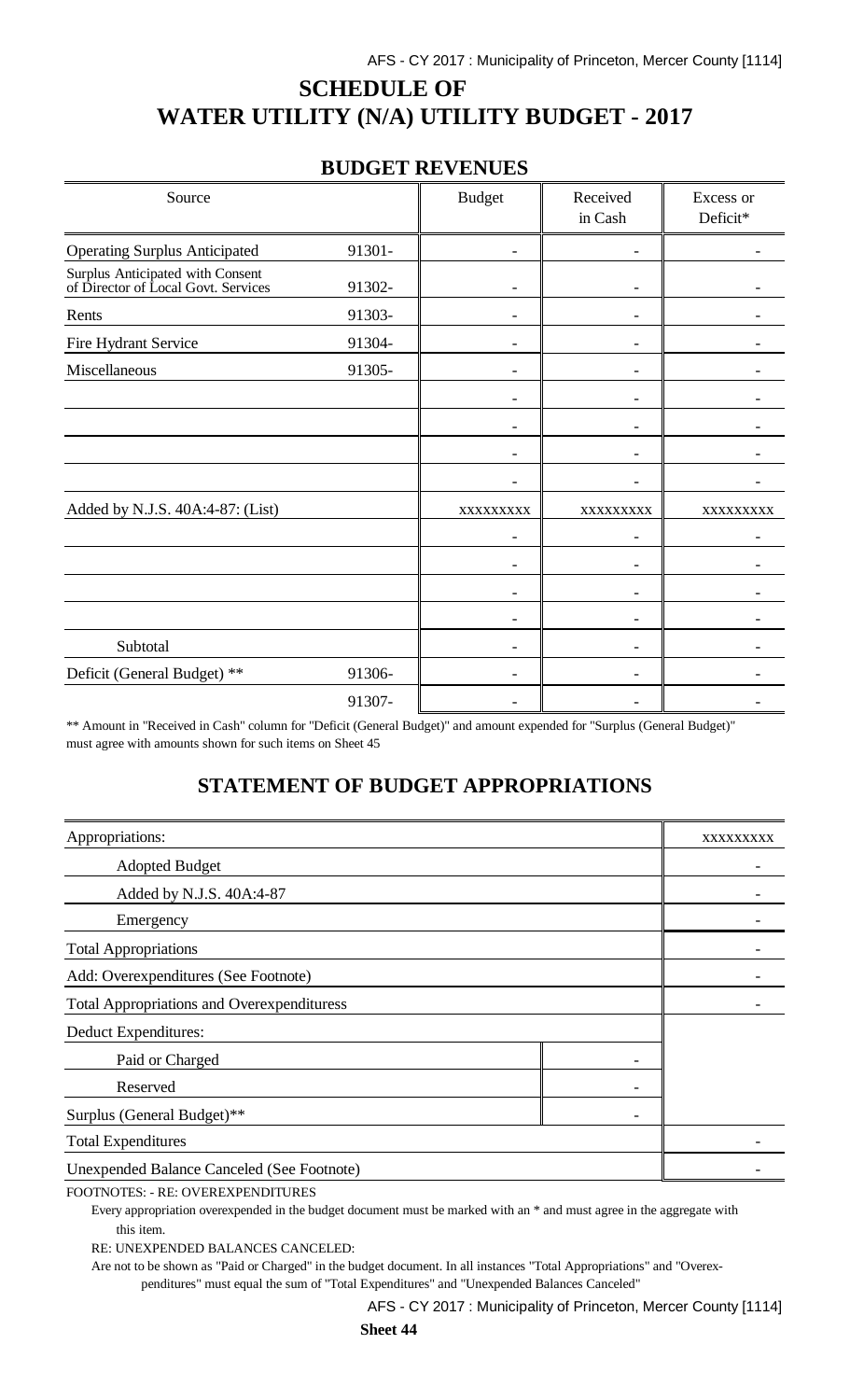# **STATEMENT OF 2017 OPERATION WATER UTILITY (N/A) UTILITY**

NOTE: Section 1 of this sheet is required to be filled out ONLY IF the 2017 Water Utility (N/A) Utility Budget contained either an item of revenue "Deficit (General Budget)" or an item of appropriation "Surplus (General Budget)" Section 2 should be filled out in every case.

# **SECTION 1: SECTION 1 NOT APPLICABLE**

| <b>Revenue Realized:</b>                                                                      | XXXXXXXXXX |  |
|-----------------------------------------------------------------------------------------------|------------|--|
| Budget Revenue (Not Including "Deficit (General Budget)")                                     |            |  |
| Miscellaneous Revenue Not Anticipated                                                         |            |  |
| 2016 Appropriation Reserves Canceled *                                                        |            |  |
|                                                                                               |            |  |
|                                                                                               |            |  |
|                                                                                               |            |  |
| <b>Total Revenue Realized</b>                                                                 |            |  |
| <b>Expenditures:</b>                                                                          | XXXXXXXXXX |  |
| Appropriations (Not Including "Surplus (General Budget)")                                     | XXXXXXXXXX |  |
| Paid or Charged                                                                               |            |  |
| Reserved                                                                                      |            |  |
| <b>Expended Without Appropriation</b>                                                         |            |  |
| Cash Refund of Prior Year's Revenue                                                           |            |  |
| Overexpenditure of Appropriation Reserves                                                     |            |  |
| <b>Total Expenditures</b>                                                                     |            |  |
| Less: Deferred Charges Included In<br>Above "Total Expenditures"                              |            |  |
| <b>Total Expenditures - As Adjusted</b>                                                       |            |  |
| <b>Excess</b>                                                                                 |            |  |
|                                                                                               |            |  |
| Budget Appropriation - Surplus (General Budget) **<br>Balance of "Results of 2017 Operations" |            |  |
| $Remainder =$<br>("Excess in Operations" - Sheet 46)                                          |            |  |
|                                                                                               |            |  |
| <b>Deficit</b>                                                                                |            |  |
| Anticipated Revenue - Deficit (General Budget) **                                             |            |  |
| Balance of "Results of 2017 Operations"<br>$Remainder =$                                      |            |  |
| ("Operating Deficit - to Trial Balance" - Sheet 46)                                           |            |  |

#### **SECTION 2:**

The following Item of "2016 Appropriation Reserves Canceled in 2017" Is Due to the Current Fund TO THE EXTENT OF the amount Received and Due from the General Budget of 2016 for an Anticipated Deficit in the Water Utility (N/A) Utility for 2016:

| 2016 Appropriation Reserves Canceled in 2017               | -    |  |
|------------------------------------------------------------|------|--|
| Less: Anticipated Deficit in 2016 Budget - Amount Received |      |  |
| and Due from Current Fund - If none, enter "None"          | None |  |
| * Excess (Revenue Realized)                                |      |  |

\* \* Items must be shown in same amounts on Sheet 44.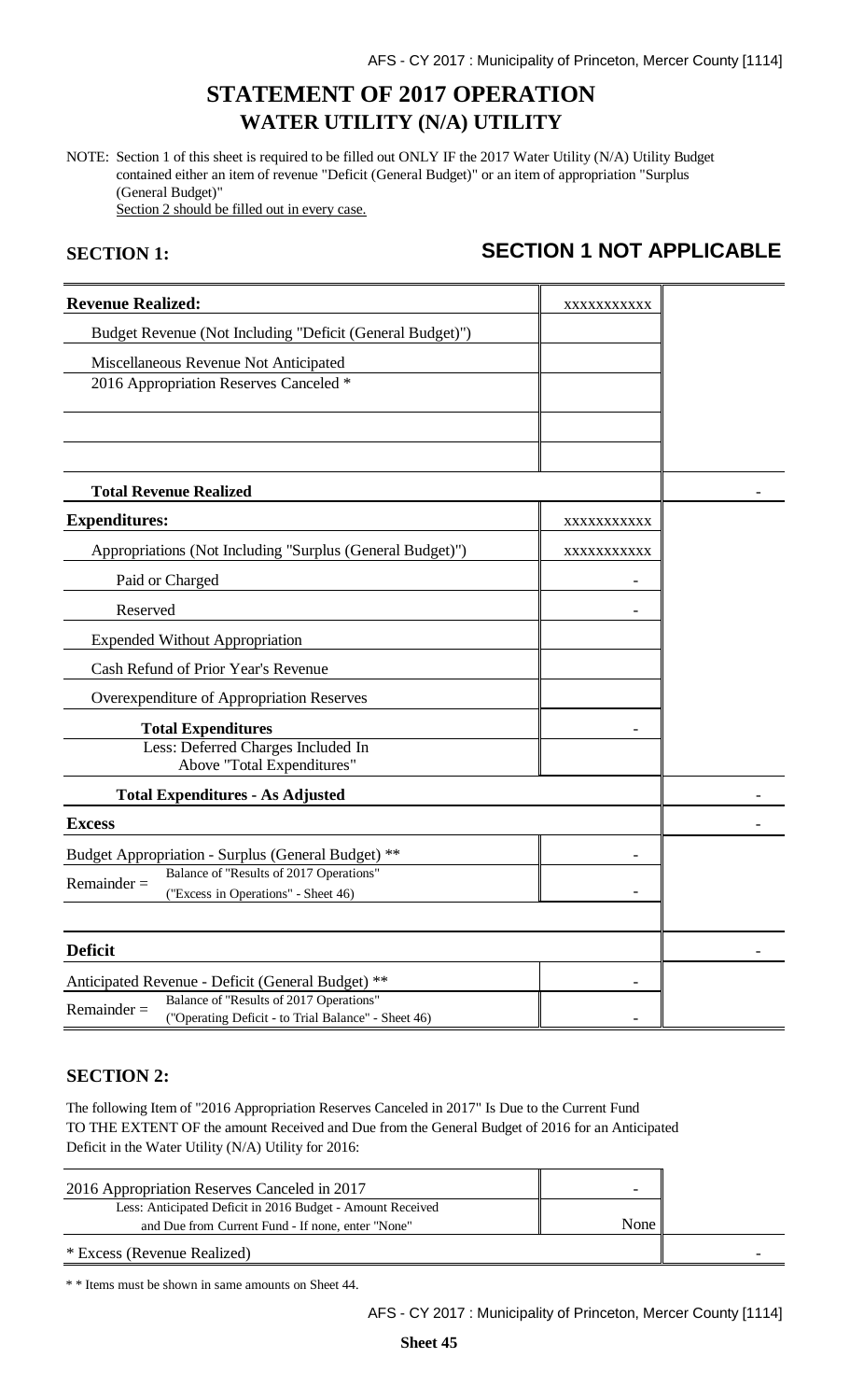# **RESULTS OF 2017 OPERATIONS WATER UTILITY (N/A) UTILITY**

|                                                      | Debit      | Credit     |
|------------------------------------------------------|------------|------------|
| <b>Excess in Anticipated Revenues</b>                | XXXXXXXXXX |            |
| <b>Unexpended Balances of Appropriations</b>         | XXXXXXXXXX |            |
| Miscellaneous Revenue Not Anticipated                | XXXXXXXXXX |            |
| Unexpended Balances of 2016 Appropriation Reserves * | XXXXXXXXXX |            |
|                                                      |            |            |
| Deficit in Anticipated Revenue                       |            | XXXXXXXXXX |
|                                                      |            | XXXXXXXXXX |
| <b>Operating Deficit - to Trial Balance</b>          | XXXXXXXXXX |            |
| Excess in Operations - to Operating Surplus          |            | XXXXXXXXXX |
| * See restrictions in amount on Sheet 45, SECTION 2  |            |            |

# **OPERATING SURPLUS - WATER UTILITY (N/A) UTILITY**

|                                                                                                           | Debit      | Credit     |
|-----------------------------------------------------------------------------------------------------------|------------|------------|
| Balance January 1, 2017                                                                                   | XXXXXXXXXX |            |
|                                                                                                           |            |            |
| Excess in Results of 2017 Operations                                                                      | XXXXXXXXXX |            |
| Amount Appropriated in 2017 Budget-Cash                                                                   |            | XXXXXXXXXX |
| Amount Appropriated in 2017 Budget with Prior Written<br>Consent of Director of Local Government Services |            | XXXXXXXXXX |
|                                                                                                           |            |            |
| Balance December 31, 2017                                                                                 |            | XXXXXXXXXX |
|                                                                                                           |            |            |

## **ANALYSIS OF BALANCE DECEMBER 31, 2017 (FROM WATER UTILITY (N/A) UTILITY - TRIAL BALANCE)**

| Cash                                                                 |  |
|----------------------------------------------------------------------|--|
| Investments                                                          |  |
| <b>Interfund Accounts Receivable</b>                                 |  |
| Subtotal                                                             |  |
| Deduct Cash Liabilities Marked with "C" on Trial Balance             |  |
| <b>Operating Surplus Cash or (Deficit in Operating Surplus Cash)</b> |  |
| Other Assets Pledged to Operating Surplus *                          |  |
| Deferred Charges #                                                   |  |
| Operating Deficit #                                                  |  |
| <b>Total Other Assets</b>                                            |  |
| # MAY NOT BE ANTICIPATED AS NON-CASH SURPLUS IN 2018 BUDGET.         |  |

\* In the case of a "Deficit in Operating Surplus Cash",

"Other Assets" would also be pledged to cash liabilities.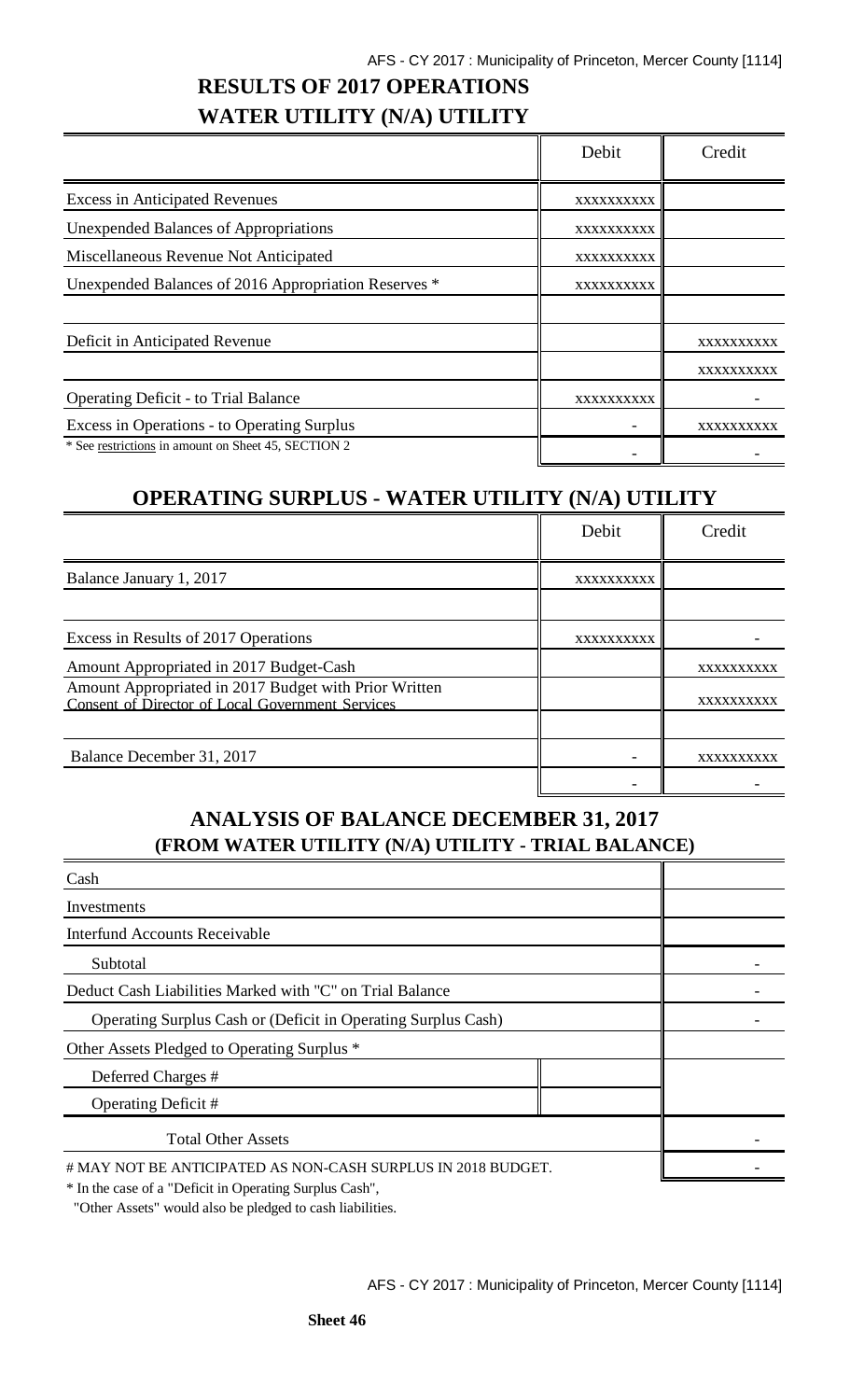## **SCHEDULE OF WATER UTILITY (N/A) UTILITY ACCOUNTS RECEIVABLE**

## **THIS SECTION NOT APPLICABLE**

| Balance December 31, 2016             |    | \$ |
|---------------------------------------|----|----|
| Increased by:                         |    |    |
| Water Utility (N/A) Rents Levied      |    | \$ |
| Decreased by:                         |    |    |
| Collections                           | \$ |    |
| Overpayments applied                  | \$ |    |
| Transfer to Water Utility (N/A) Liens | \$ |    |
| Other                                 | \$ |    |
|                                       |    | \$ |
| Balance December 31, 2017             |    | \$ |

# **SCHEDULE OF WATER UTILITY (N/A) UTILITY LIENS**

|               | Balance December 31, 2016                 |    | \$ |
|---------------|-------------------------------------------|----|----|
|               |                                           |    |    |
| Increased by: |                                           |    |    |
|               | <b>Transfers from Accounts Receivable</b> | \$ |    |
|               | Penalties and Costs                       | \$ |    |
|               | Other                                     | \$ |    |
|               |                                           |    | \$ |
| Decreased by: |                                           |    |    |
|               | Collections                               | \$ |    |
|               | Other                                     | \$ |    |
|               |                                           |    | \$ |
|               |                                           |    |    |
|               | Balance December 31, 2017                 |    | \$ |
|               |                                           |    |    |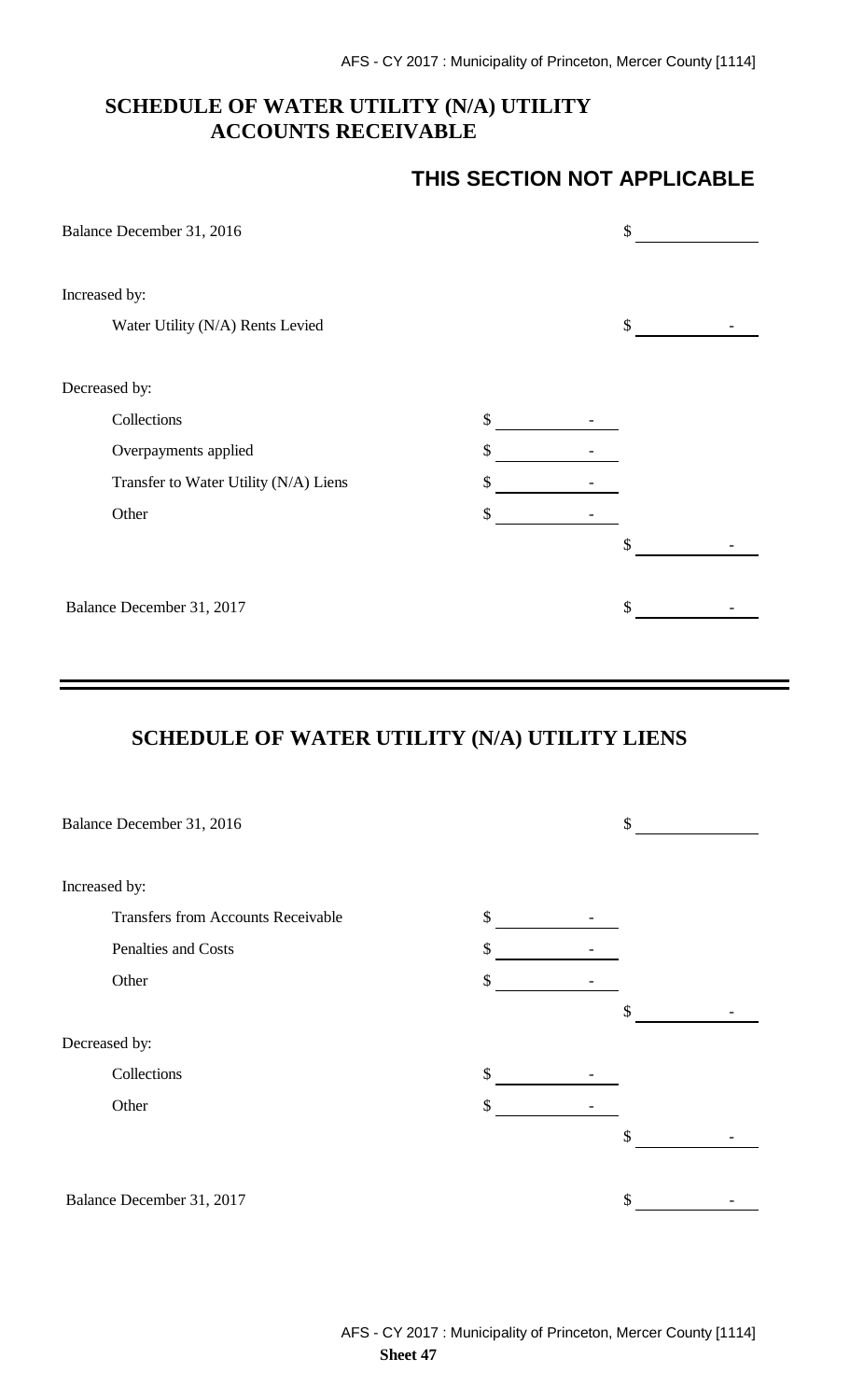## **DEFERRED CHARGES**

# **- MANDATORY CHARGES ONLY - WATER UTILITY (N/A) UTILITY FUND**

**(Do not include the emergency authorizations pursuit to N.J.S. 40A:4-55, listed on Sheet 29)**

|     |                                | Amount        |               |              |               |               |
|-----|--------------------------------|---------------|---------------|--------------|---------------|---------------|
|     | Caused By                      | Dec. 31, 2016 | Amount in     | Amount       |               | Balance       |
|     |                                | per Audit     | 2017          | Resulting    |               | as at         |
|     |                                | Report        | <b>Budget</b> | from 2017    |               | Dec. 31, 2017 |
|     |                                |               | <b>NONE</b>   |              |               |               |
|     | 1. Emergency Authorization - * | \$            | $\mathsf{\$}$ | $\mathbb{S}$ | $\mathcal{S}$ |               |
| 2.  |                                | \$            | \$            | \$           | \$            |               |
| 3.  |                                | \$            | \$            | \$           | \$            |               |
| 4.  |                                | \$            | $\mathcal{S}$ | \$           |               |               |
| 5.  |                                | \$            | \$            | \$           | \$            |               |
| 6.  |                                | $\mathcal{S}$ | \$            | \$           | \$            |               |
| 7.  |                                | \$            | $\mathcal{S}$ | \$           | \$            |               |
| 8.  |                                | \$            | \$            | \$           | \$            |               |
| 9.  |                                | $\mathbb{S}$  | $\mathcal{S}$ | \$           | \$            |               |
| 10. |                                | \$            | \$            |              |               |               |

\* Do not include items funded or refunded as listed below.

## **EMERGENCY AUTHORIZATIONS UNDER N.J.S. 40A:4-47 WHICH HAVE BEEN FUNDED OF REFUNDED UNDER N.J.S. 40A:2-3 OR N.J.S. 40A:2-51**



#### **JUDGEMENTS ENTERED AGAINST MUNICIPALITY AND NOT SATISFIED**

|    | In favor of | On Account of | Date Entered | Amount | Appropriated for<br>in Budget of<br><b>Year 2018</b> |
|----|-------------|---------------|--------------|--------|------------------------------------------------------|
| 1. |             |               |              |        |                                                      |
| 2. |             |               |              |        |                                                      |
| 3. |             |               |              |        |                                                      |
| 4. |             |               |              | ۰Π     |                                                      |

AFS - CY 2017 : Municipality of Princeton, Mercer County [1114]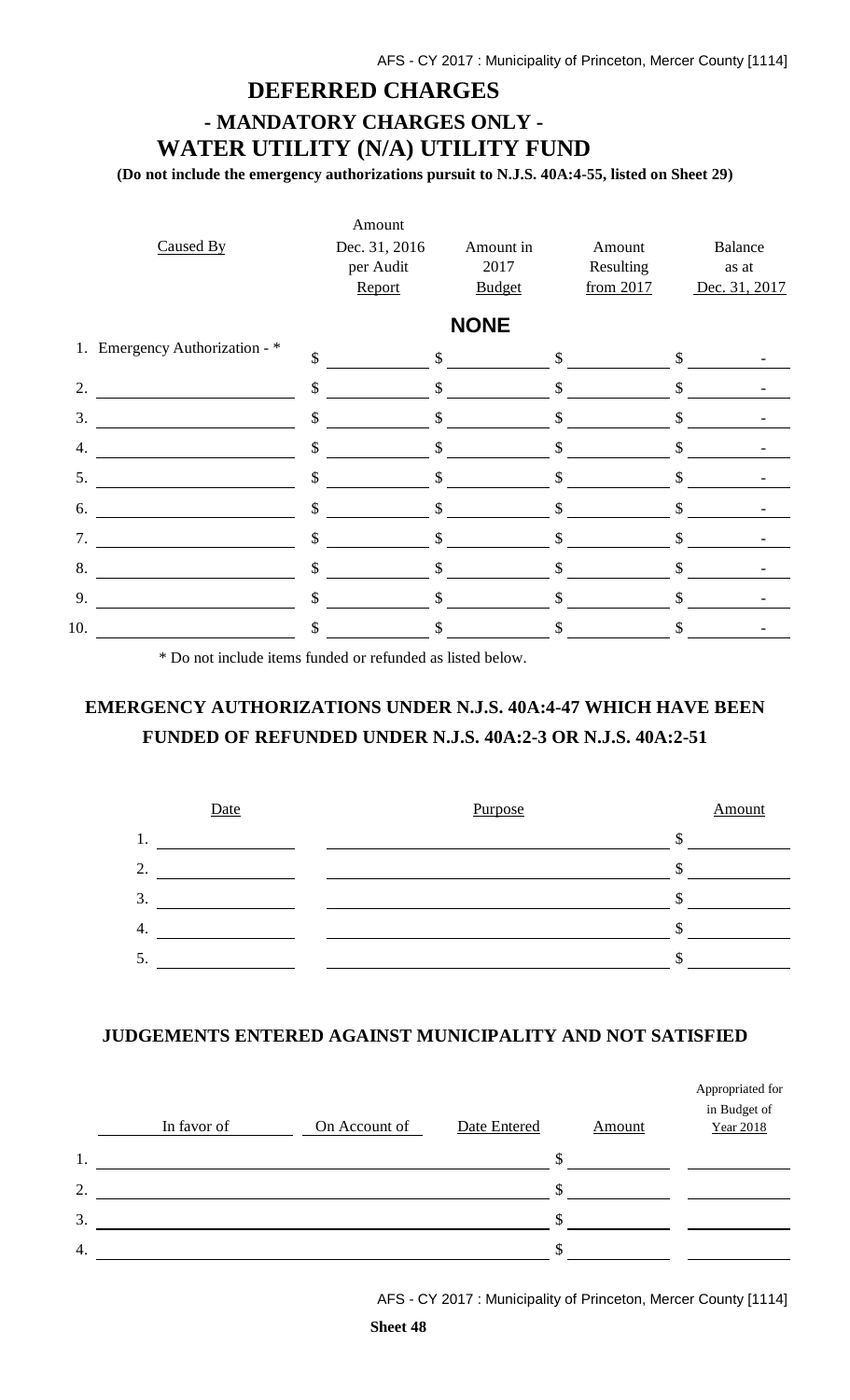# **SCHEDULE OF BONDS ISSUED AND OUTSTANDING AND 2018 DEBT SERVICE FOR BONDS WATER UTILITY (N/A) UTILITY ASSESSMENT BONDS**

|                                           | Debit      | Credit        | 2018 Debt<br>Service |
|-------------------------------------------|------------|---------------|----------------------|
| Outstanding January 1, 2017               | XXXXXXXXXX |               |                      |
| Issued                                    | XXXXXXXXXX |               |                      |
|                                           |            |               | <b>NOT</b>           |
|                                           |            |               | <b>APPLICABLE</b>    |
| Paid                                      |            | XXXXXXXXXX    |                      |
| Outstanding December 31, 2017             |            | XXXXXXXXXX    |                      |
|                                           |            |               |                      |
| 2018 Bond Maturities - Assessment Bonds   |            |               | \$                   |
| 2018 Interest on Bonds *                  |            | \$            |                      |
| WATER UTILITY (N/A) UTILITY CAPITAL BONDS |            |               |                      |
| Outstanding January 1, 2017               | XXXXXXXXXX |               |                      |
| Issued                                    | XXXXXXXXXX |               |                      |
| Paid                                      |            | XXXXXXXXXX    | <b>NOT</b>           |
|                                           |            |               | <b>APPLICABLE</b>    |
|                                           |            |               |                      |
| Outstanding December 31, 2017             |            | XXXXXXXXX     |                      |
|                                           |            |               |                      |
| 2018 Bond Maturities - Capital Bonds      | \$         |               |                      |
| 2018 Interest on Bonds *                  |            | $\mathsf{\$}$ |                      |

## **INTEREST ON BONDS - WATER UTILITY (N/A) UTILITY BUDGET**

| 2018 Interest on Bonds (* Items)                     |                   |
|------------------------------------------------------|-------------------|
| Less: Interest Accrued to 12/31/2017 (Trial Balance) | <b>NOT</b>        |
| Subtotal                                             | <b>APPLICABLE</b> |
| Add: Interest to be Accrued as of $12/31/2018$       |                   |
| Required Appropriation 2018                          |                   |

## **LIST OF BONDS ISSUED DURING 2017**

| Purpose | 2018 Maturity | Amount<br>Issued | Date of<br>Issue | Interest<br>Rate |
|---------|---------------|------------------|------------------|------------------|
|         |               |                  |                  |                  |
|         |               |                  |                  |                  |
|         |               |                  |                  |                  |
|         |               |                  |                  |                  |
|         |               |                  |                  |                  |
|         |               |                  |                  |                  |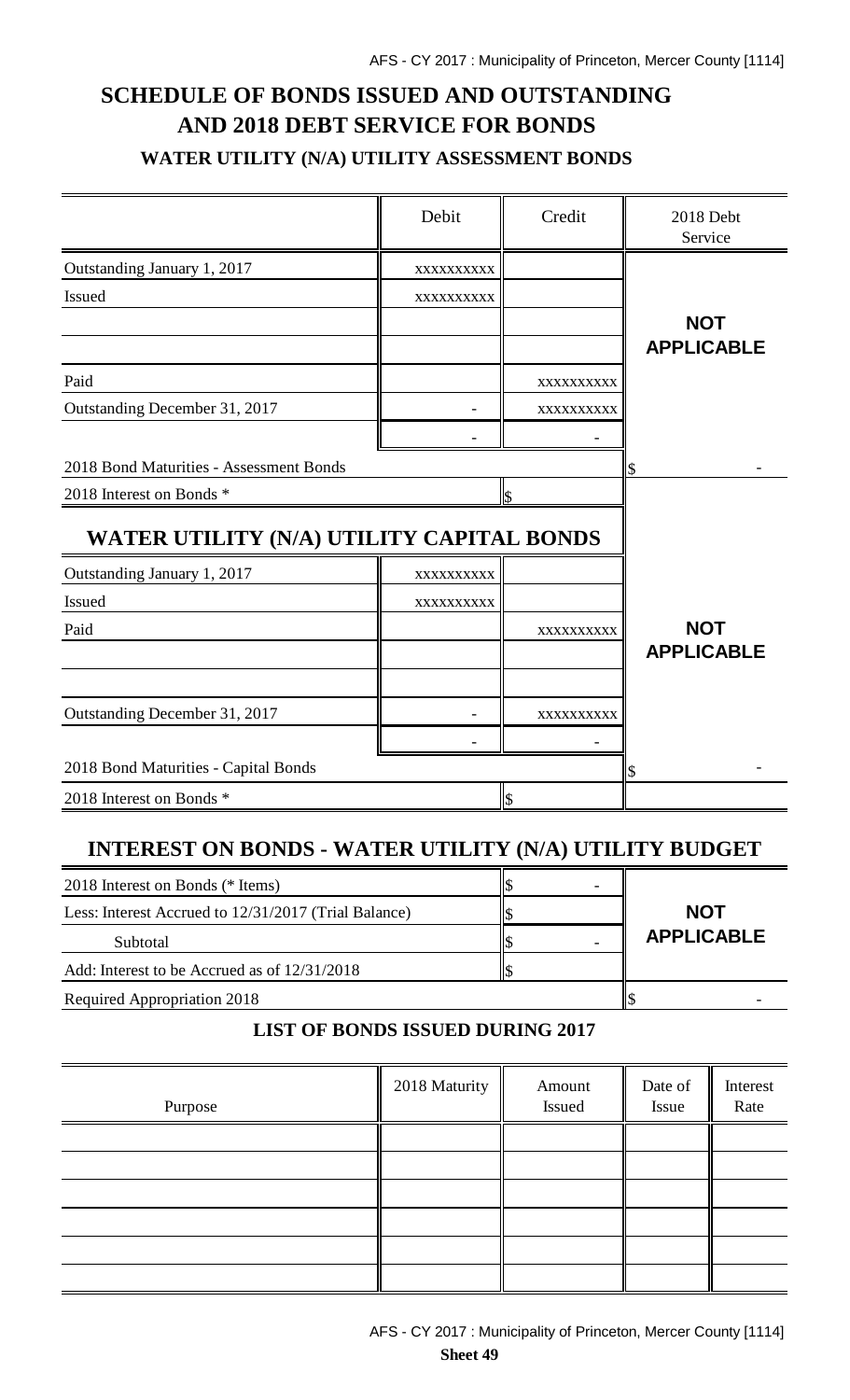# **SCHEDULE OF BONDS ISSUED AND OUTSTANDING AND 2018 DEBT SERVICE FOR LOANS**

# WATER UTILITY (N/A) UTILITY \_\_\_\_\_\_\_\_\_\_\_\_\_\_\_\_\_\_\_\_\_\_\_\_\_\_\_\_\_LOAN

|                               | Debit      | Credit      | 2018 Debt<br>Service |
|-------------------------------|------------|-------------|----------------------|
| Outstanding January 1, 2017   | XXXXXXXXXX |             |                      |
| Issued                        | XXXXXXXXX  |             |                      |
|                               |            |             | <b>NOT</b>           |
|                               |            |             | <b>APPLICABLE</b>    |
| Paid                          |            | XXXXXXXXX   |                      |
| Outstanding December 31, 2017 |            | XXXXXXXXXX  |                      |
|                               |            |             |                      |
| 2018 Loan Maturities          |            |             |                      |
| 2018 Interest on Loans *      |            | \$          |                      |
| ER UTILITY (N/A) UTILITY      |            | <b>LOAN</b> |                      |
| Outstanding January 1, 2017   | XXXXXXXXXX |             |                      |
| Issued                        | XXXXXXXXXX |             |                      |
| Paid                          |            | XXXXXXXXX   |                      |
|                               |            |             |                      |
| Outstanding December 31, 2017 |            | XXXXXXXXX   |                      |
|                               |            |             |                      |
| 2018 Loan Maturities          |            |             | \$                   |
| 2018 Interest on Loans *      |            | \$          |                      |

## **INTEREST ON LOANS - WATER UTILITY (N/A) UTILITY BUDGET**

| 2018 Interest on Loans (* Items)                     | ۰ |                   |
|------------------------------------------------------|---|-------------------|
| Less: Interest Accrued to 12/31/2017 (Trial Balance) |   |                   |
| Subtotal                                             |   | <b>NOT</b>        |
| Add: Interest to be Accrued as of 12/31/2018         |   | <b>APPLICABLE</b> |
| <b>Required Appropriation 2018</b>                   |   |                   |

#### **LIST OF LOANS ISSUED DURING 2017**

**NOT APPLICABLE**

|         |               |               | . <i>.</i>       |                  |
|---------|---------------|---------------|------------------|------------------|
| Purpose | 2018 Maturity | Amount Issued | Date of<br>Issue | Interest<br>Rate |
|         |               |               |                  |                  |
|         |               |               |                  |                  |
|         |               |               |                  |                  |
|         |               |               |                  |                  |
|         |               |               |                  |                  |
|         |               |               |                  |                  |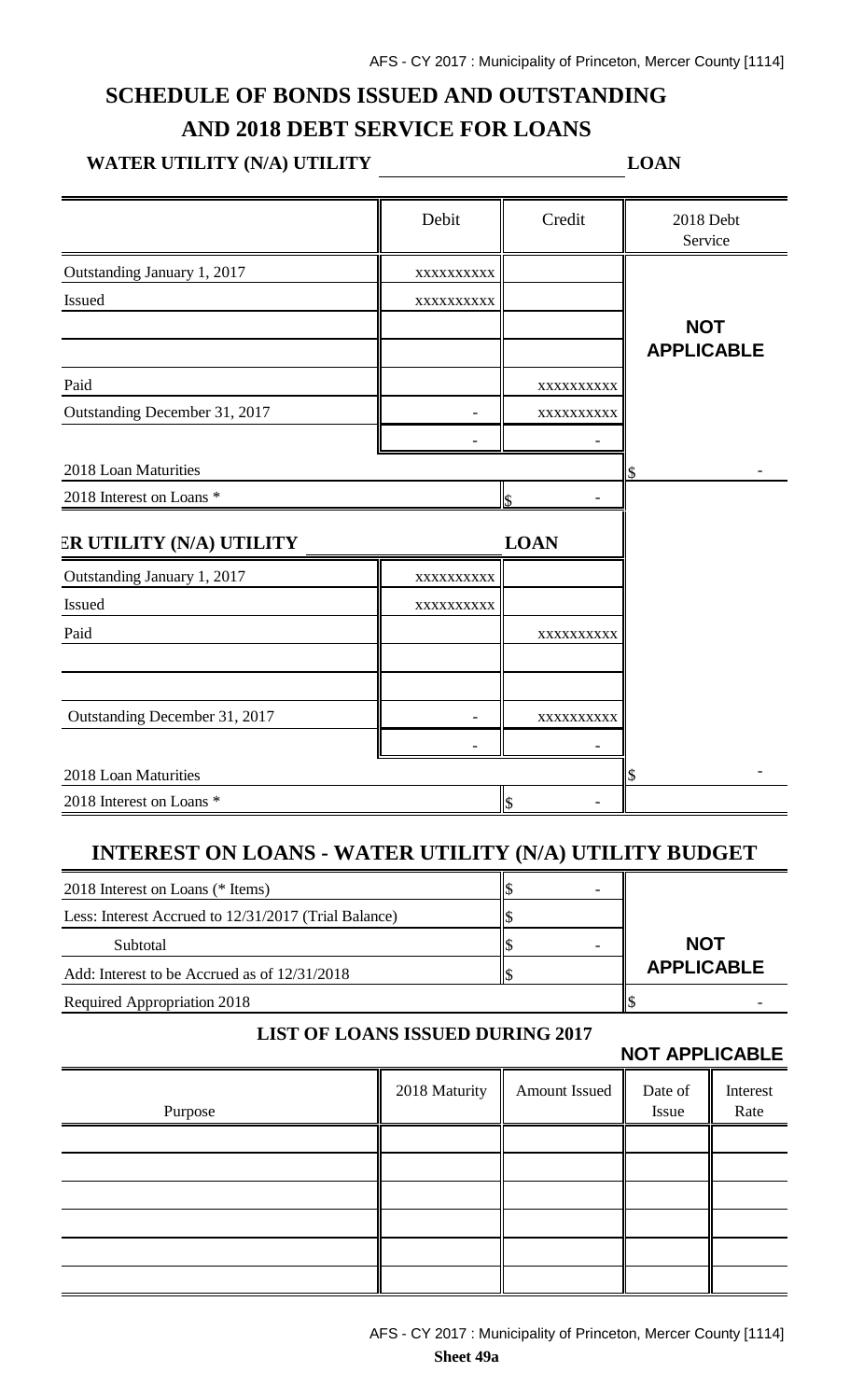## **DEBT SERVICE FOR WATER UTILITY (N/A) UTILITY NOTES (OTHER THAN UTILITY ASSESSMENT NOTES)**

|                              | Original | Original   | Amount<br>of Note        | Date       | Rate      | 2018 Budget Requirement  |              |  |
|------------------------------|----------|------------|--------------------------|------------|-----------|--------------------------|--------------|--|
| Title or Purpose of Issue    | Amount   | Date of    | Outstanding              | of         | of        | For Principal            | For Interest |  |
|                              | Issued   | Issue *    | Dec. 31, 2017            | Maturity   | Interest  |                          | $\ast\ast$   |  |
| 1.                           |          |            |                          |            |           |                          |              |  |
| 2.                           |          |            |                          |            |           |                          |              |  |
| 3.                           |          |            |                          |            |           |                          |              |  |
| 4.                           |          |            |                          |            |           |                          |              |  |
| 5.                           |          |            |                          |            |           |                          |              |  |
| 6.                           |          |            |                          |            |           |                          |              |  |
| $\frac{7}{2}$                |          |            |                          |            |           |                          |              |  |
| 8.                           |          |            |                          |            |           |                          |              |  |
| 9.                           |          |            |                          |            |           |                          |              |  |
| 10.                          |          |            |                          |            |           |                          |              |  |
| $\underline{\phantom{a}11.}$ |          |            |                          |            |           |                          |              |  |
| 12.                          |          |            |                          |            |           |                          |              |  |
| Totals                       | $\sim$   | XXXXXXXXXX | $\overline{\phantom{a}}$ | XXXXXXXXXX | XXXXXXXXX | $\overline{\phantom{a}}$ | $\sim$       |  |

Important: If there is more than one utility in the municipality, identify each note.

| <b>INTEREST ON NOTES - WATER UTILITY (N/A) UTILITY BUDGET</b> |  |  |  |  |  |  |
|---------------------------------------------------------------|--|--|--|--|--|--|
| 2018 Interest on Notes                                        |  |  |  |  |  |  |
| Less: Interest Accrued to 12/31/2017 (Trial Balance)          |  |  |  |  |  |  |
| Subtotal                                                      |  |  |  |  |  |  |
| Add: Interest to be Accrued as of 12/31/2018                  |  |  |  |  |  |  |
| Required Appropriations - 2018                                |  |  |  |  |  |  |

 **\* See Sheet 33 for clarification of "Original Date of Issue".** 

**All notes with an original date of issue of 2015 or prior require one legal payable installment to be**

**financing submitted. budgeted if it is contemplated that such notes will be renewed in 2018 or written intent of permanent**

 **\*\* If interest on note is financed by ordinance, designate same, otherwise an amount must be included in this column.**

#### **(Do not crowd - add additional sheets)**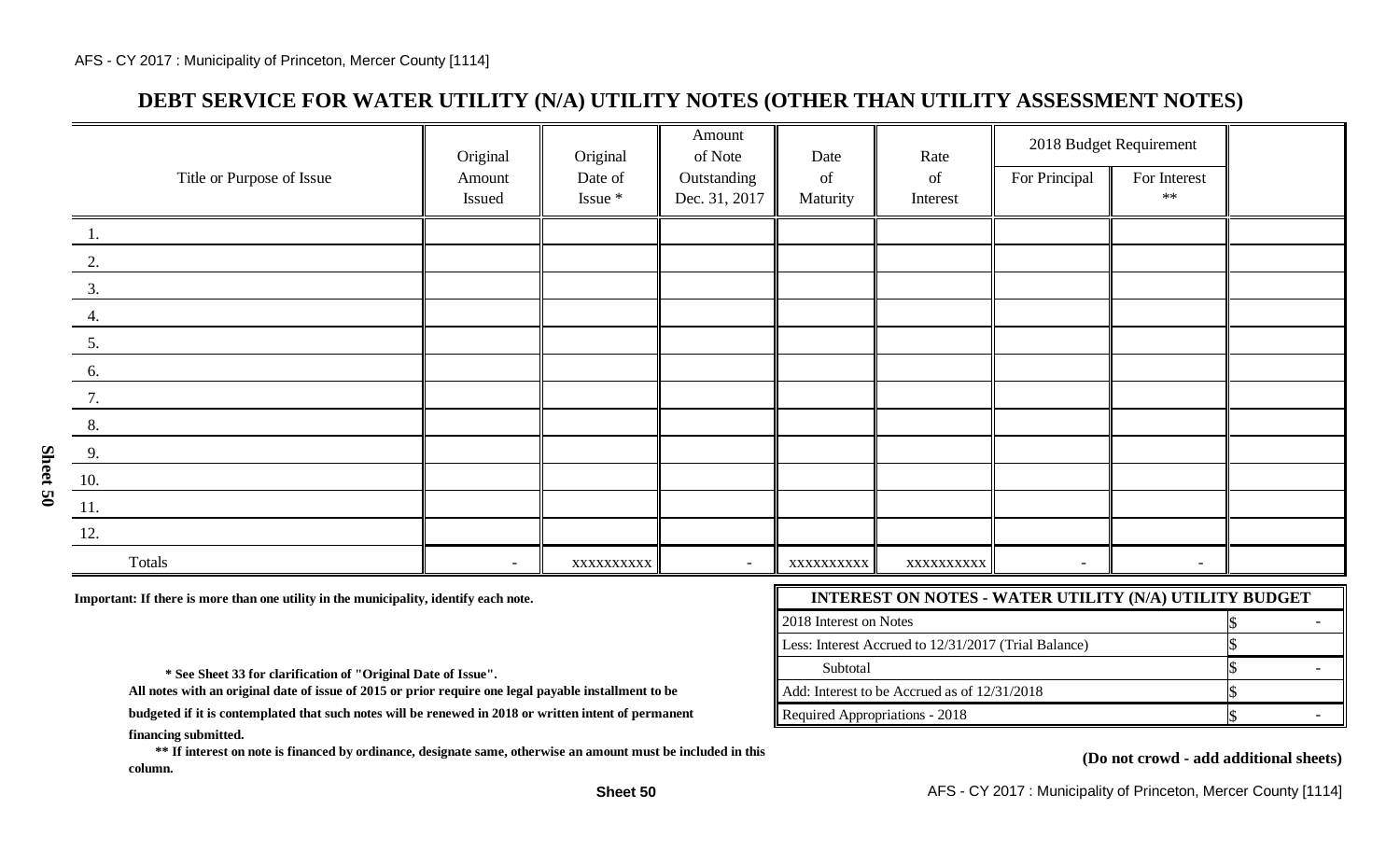## **DEBT SERVICE SCHEDULE FOR WATER UTILITY (N/A) UTILITY ASSESSMENT NOTES**

|                              | Original | Original   | Amount<br>of Note | Date                                                                                               | Rate                                                                                               | 2018 Budget Requirement  |              | Interest      |
|------------------------------|----------|------------|-------------------|----------------------------------------------------------------------------------------------------|----------------------------------------------------------------------------------------------------|--------------------------|--------------|---------------|
| Title or Purpose of Issue    | Amount   | Date of    | Outstanding       | $% \left( \left( \mathcal{A},\mathcal{A}\right) \right) =\left( \mathcal{A},\mathcal{A}\right)$ of | $% \left( \left( \mathcal{A},\mathcal{A}\right) \right) =\left( \mathcal{A},\mathcal{A}\right)$ of | For Principal            | For Interest | Computed to   |
|                              | Issued   | Issue *    | Dec. 31, 2017     | Maturity                                                                                           | Interest                                                                                           |                          | $\ast\ast$   | (Insert Date) |
| 1.                           |          |            |                   |                                                                                                    |                                                                                                    |                          |              |               |
| 2.                           |          |            |                   |                                                                                                    |                                                                                                    |                          |              |               |
| 3.                           |          |            |                   |                                                                                                    |                                                                                                    |                          |              |               |
| 4.                           |          |            |                   |                                                                                                    |                                                                                                    |                          |              |               |
| 5.                           |          |            |                   |                                                                                                    |                                                                                                    |                          |              |               |
| 6.                           |          |            |                   |                                                                                                    |                                                                                                    |                          |              |               |
| 7.                           |          |            |                   |                                                                                                    |                                                                                                    |                          |              |               |
| 8.                           |          |            |                   |                                                                                                    |                                                                                                    |                          |              |               |
| 9.                           |          |            |                   |                                                                                                    |                                                                                                    |                          |              |               |
| <b>10.</b>                   |          |            |                   |                                                                                                    |                                                                                                    |                          |              |               |
| $\underline{\phantom{a}11.}$ |          |            |                   |                                                                                                    |                                                                                                    |                          |              |               |
| 12.                          |          |            |                   |                                                                                                    |                                                                                                    |                          |              |               |
| 13.                          |          |            |                   |                                                                                                    |                                                                                                    |                          |              |               |
| 14.                          |          |            |                   |                                                                                                    |                                                                                                    |                          |              |               |
| 15.                          |          |            |                   |                                                                                                    |                                                                                                    |                          |              |               |
| <b>16.</b>                   |          |            |                   |                                                                                                    |                                                                                                    |                          |              |               |
| Totals                       | $\sim$   | XXXXXXXXXX | $\sim$            | XXXXXXXXXX                                                                                         | XXXXXXXXXX                                                                                         | $\overline{\phantom{a}}$ | $\sim$       | XXXXXXXXXX    |

**Important: If there is more than one utility in the municipality, identify each note.**

**MEMO: \*See Sheet 33 for clarification of "Original Date of Issue"**

**Utility Assessment Notes with an original date of issue of December 31, 2015 or prior require one legally payable installment to be budgeted in the 2018 Dedicated Utility Assessment Budget**

**if it is contemplated that such notes will be renewed in 2018 or written intent of permanent financing submitted with statement.**

**\*\*Interest on Utility Assessment Notes must be included in the Utility Budget appropriation "Interest on Notes".**

**Sheet 51**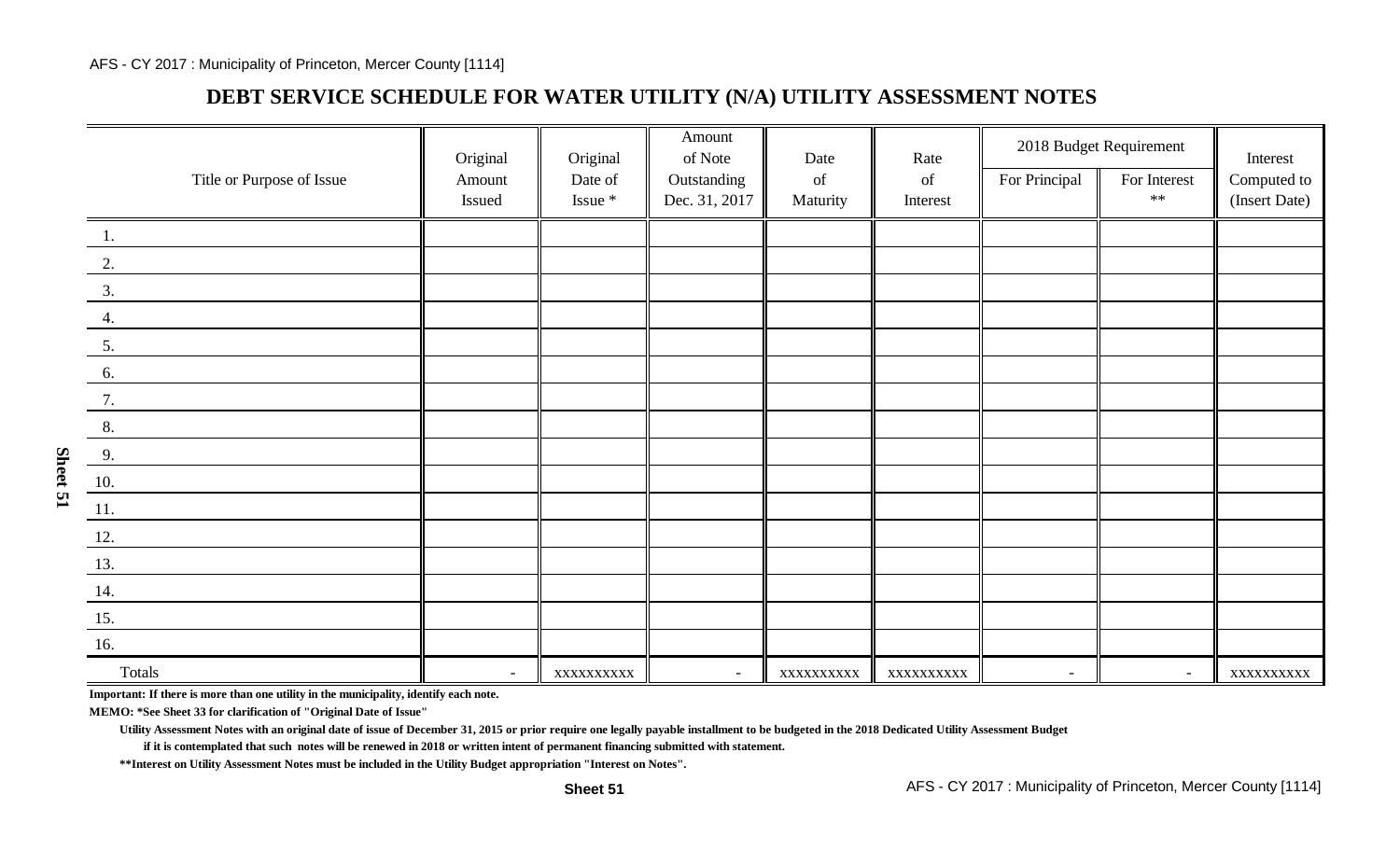**Sheet 51a**

## **SCHEDULE OF WATER UTILITY (N/A) UTILITY CAPITAL LEASE PROGRAM OBLIGATIONS**

| Purpose       | Amount of Lease<br><b>Obligation Outstanding</b> | 2018 Budget Requirement  |                   |  |
|---------------|--------------------------------------------------|--------------------------|-------------------|--|
|               | Dec. 31, 2017                                    | For Principal            | For Interest/Fees |  |
| 1.            |                                                  |                          |                   |  |
| 2.            |                                                  |                          |                   |  |
| $\frac{3}{2}$ |                                                  |                          |                   |  |
| 4.            |                                                  |                          |                   |  |
| 5.            |                                                  |                          |                   |  |
| 6.            |                                                  |                          |                   |  |
| 7.            |                                                  |                          |                   |  |
| 8.            |                                                  |                          |                   |  |
| 9.            |                                                  |                          |                   |  |
| 10.           |                                                  |                          |                   |  |
| 11.           |                                                  |                          |                   |  |
| 12.           |                                                  |                          |                   |  |
| 13.           |                                                  |                          |                   |  |
| 14.           |                                                  |                          |                   |  |
| 15.           |                                                  |                          |                   |  |
| 16.           |                                                  |                          |                   |  |
| Totals        | $\sim$                                           | $\overline{\phantom{a}}$ |                   |  |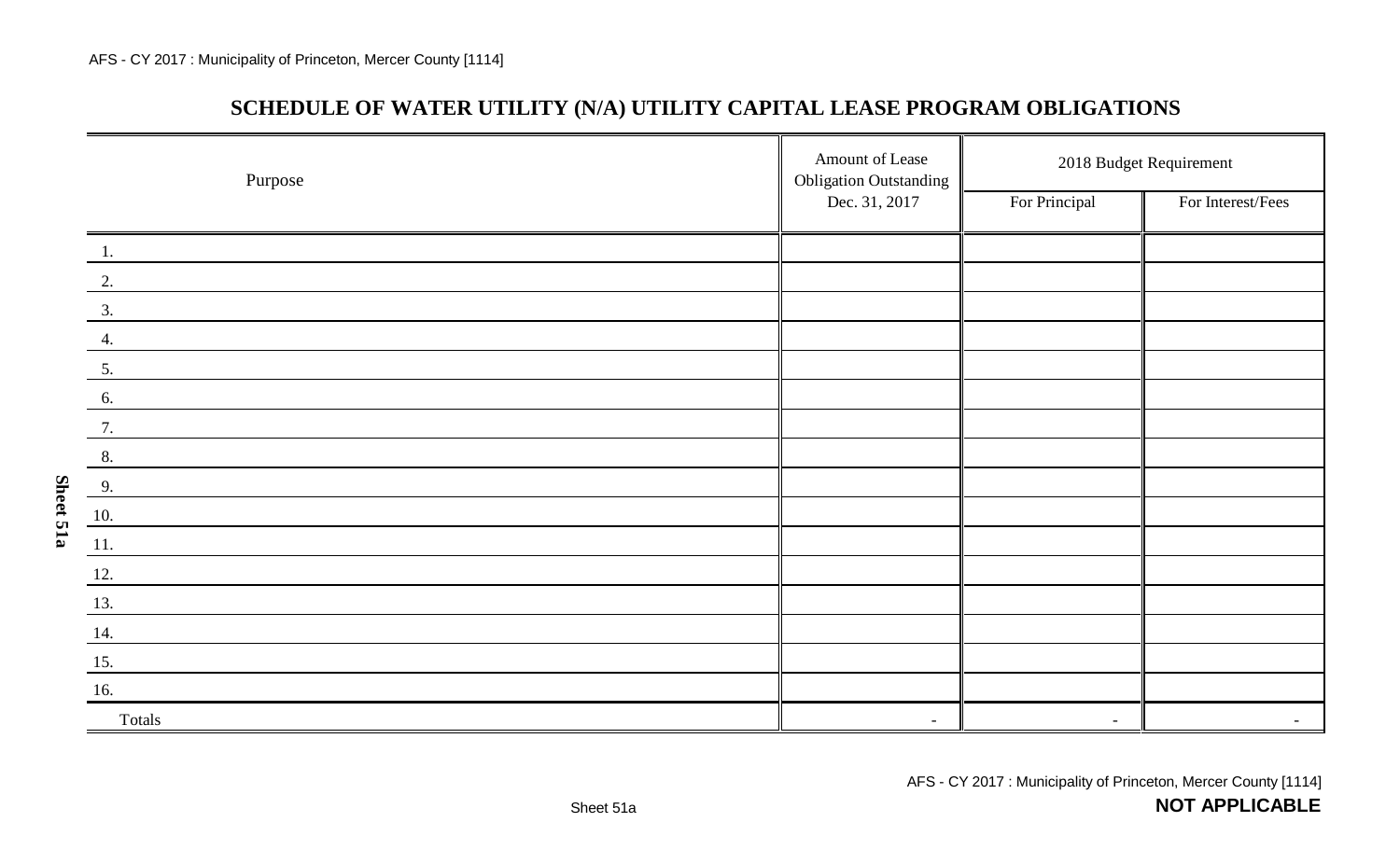## **SCHEDULE OF IMPROVEMENT AUTHORIZATIONS WATER UTILITY (N/A) (UTILITY CAPITAL FUND)**

**NOT APPLICABLE** 

| <b>IMPROVEMENTS</b><br>Specify each authorization by purpose. Do |        |        | Balance January 1, 2017 | 2017           |        | Expended       | Authorizations |                | Balance December 31, 2017 |
|------------------------------------------------------------------|--------|--------|-------------------------|----------------|--------|----------------|----------------|----------------|---------------------------|
| not merely designate by a code number.                           |        | Funded | Unfunded                | Authorizations |        |                | Canceled       | Funded         | Unfunded                  |
| Purpose<br>Code No                                               |        |        |                         |                |        |                |                |                |                           |
|                                                                  |        |        |                         |                |        |                |                |                |                           |
|                                                                  |        |        |                         |                |        |                |                | $\sim$         | $\sim$                    |
|                                                                  |        |        |                         |                |        |                |                | $\sim$         | $\blacksquare$            |
|                                                                  |        |        |                         |                |        |                |                | $\sim$         | $\sim$ .                  |
|                                                                  |        |        |                         |                |        |                |                | $\sim$         | $\sim$                    |
|                                                                  |        |        |                         |                |        |                |                | $\sim$         | $\sim$                    |
|                                                                  |        |        |                         |                |        |                |                | $\sim$         | $\sim$                    |
|                                                                  |        |        |                         |                |        |                |                | $\blacksquare$ | $\sim$                    |
|                                                                  |        |        |                         |                |        |                |                | $\blacksquare$ | $\sim$ .                  |
|                                                                  |        |        |                         |                |        |                |                | $\sim$         | $\sim$ .                  |
|                                                                  |        |        |                         |                |        |                |                | $\blacksquare$ | $\sim$ .                  |
|                                                                  |        |        |                         |                |        |                |                | $\sim$         | $\sim$ .                  |
|                                                                  |        |        |                         |                |        |                |                | $\sim$         | $\sim$                    |
|                                                                  |        |        |                         |                |        |                |                | $\sim$         | $\sim$ .                  |
|                                                                  |        |        |                         |                |        |                |                | $\blacksquare$ | $\sim$                    |
|                                                                  |        |        |                         |                |        |                |                | $\sim$         | $\sim$                    |
|                                                                  |        |        |                         |                |        |                |                | $\sim$         | $\sim$                    |
|                                                                  |        |        |                         |                |        |                |                | $\sim$         | $\sim$ .                  |
|                                                                  |        |        |                         |                |        |                |                | $\sim$         | $\sim$                    |
|                                                                  |        |        |                         |                |        |                |                | $\sim$         | $\sim$                    |
|                                                                  |        |        |                         |                |        |                |                | $\sim$         | $\sim$ .                  |
|                                                                  |        |        |                         |                |        |                |                | $\sim$         | $\sim$ .                  |
| Totals                                                           | 70000- | $\sim$ | $\sim$                  | $\sim$         | $\sim$ | $\blacksquare$ | $\sim$         | $\sim$         | $\overline{\phantom{a}}$  |

Place an \* before each item of "Improvement "which represents a funding or refunding of an emergency authorization. AFS - CY 2017: Municipality of Princeton, Mercer County [1114]

**NOT APPLICABLE**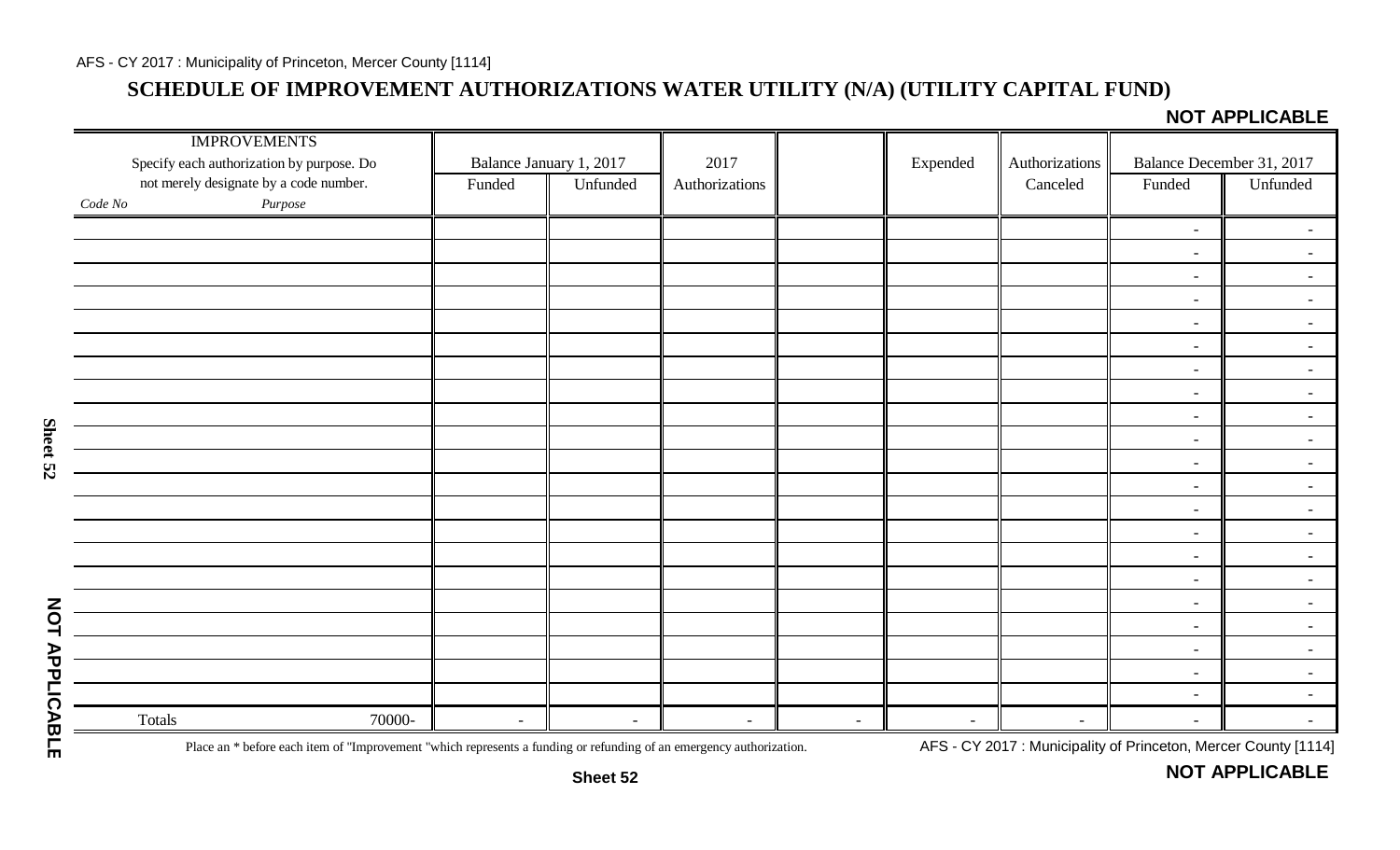# **WATER UTILITY (N/A) UTILITY CAPITAL FUND SCHEDULE OF CAPITAL IMPROVEMENT FUND**

|                                                                                            |            | <b>NUI APPLIUABLE</b> |
|--------------------------------------------------------------------------------------------|------------|-----------------------|
|                                                                                            | Debit      | Credit                |
| Balance January 1, 2017                                                                    | XXXXXXXXX  |                       |
| Received from 2017 Budget Appropriations *                                                 | XXXXXXXXX  |                       |
|                                                                                            | XXXXXXXXXX |                       |
| Improvement Authorizations Canceled<br>(financed in whole by the Capital Improvement Fund) | XXXXXXXXXX |                       |
| List by Improvements - Direct Charges Made for Preliminary Costs:                          | XXXXXXXXXX | XXXXXXXXXX            |
|                                                                                            |            | XXXXXXXXXX            |
|                                                                                            |            | XXXXXXXXXX            |
|                                                                                            |            | XXXXXXXXXX            |
|                                                                                            |            | XXXXXXXXXX            |
|                                                                                            |            | XXXXXXXXXX            |
|                                                                                            |            | XXXXXXXXXX            |
|                                                                                            |            | XXXXXXXXXX            |
|                                                                                            |            | XXXXXXXXXX            |
|                                                                                            |            | XXXXXXXXXX            |
| Appropriated to Finance Improvement Authorizations                                         |            | XXXXXXXXXX            |
|                                                                                            |            | XXXXXXXXXX            |
| Balance December 31, 2017                                                                  |            | XXXXXXXXXX            |
|                                                                                            |            |                       |

# **WATER UTILITY (N/A) UTILITY CAPITAL FUND SCHEDULE OF DOWN PAYMENTS ON IMPROVEMENTS**

|                                                    | Debit      | Credit     |
|----------------------------------------------------|------------|------------|
| Balance January 1, 2017                            | XXXXXXXXXX |            |
| Received from 2017 Budget Appropriations *         | XXXXXXXXXX |            |
| Received from 2017 Emergency Appropriations *      | XXXXXXXXXX |            |
|                                                    |            |            |
|                                                    |            |            |
| Appropriated to Finance Improvement Authorizations |            | XXXXXXXXXX |
|                                                    |            | XXXXXXXXXX |
| Balance December 31, 2017                          |            | XXXXXXXXXX |
|                                                    |            |            |

\* The full amount of the 2017 appropriation should be transferred to this account unless the balance of the appropriation is to be permitted to lapse.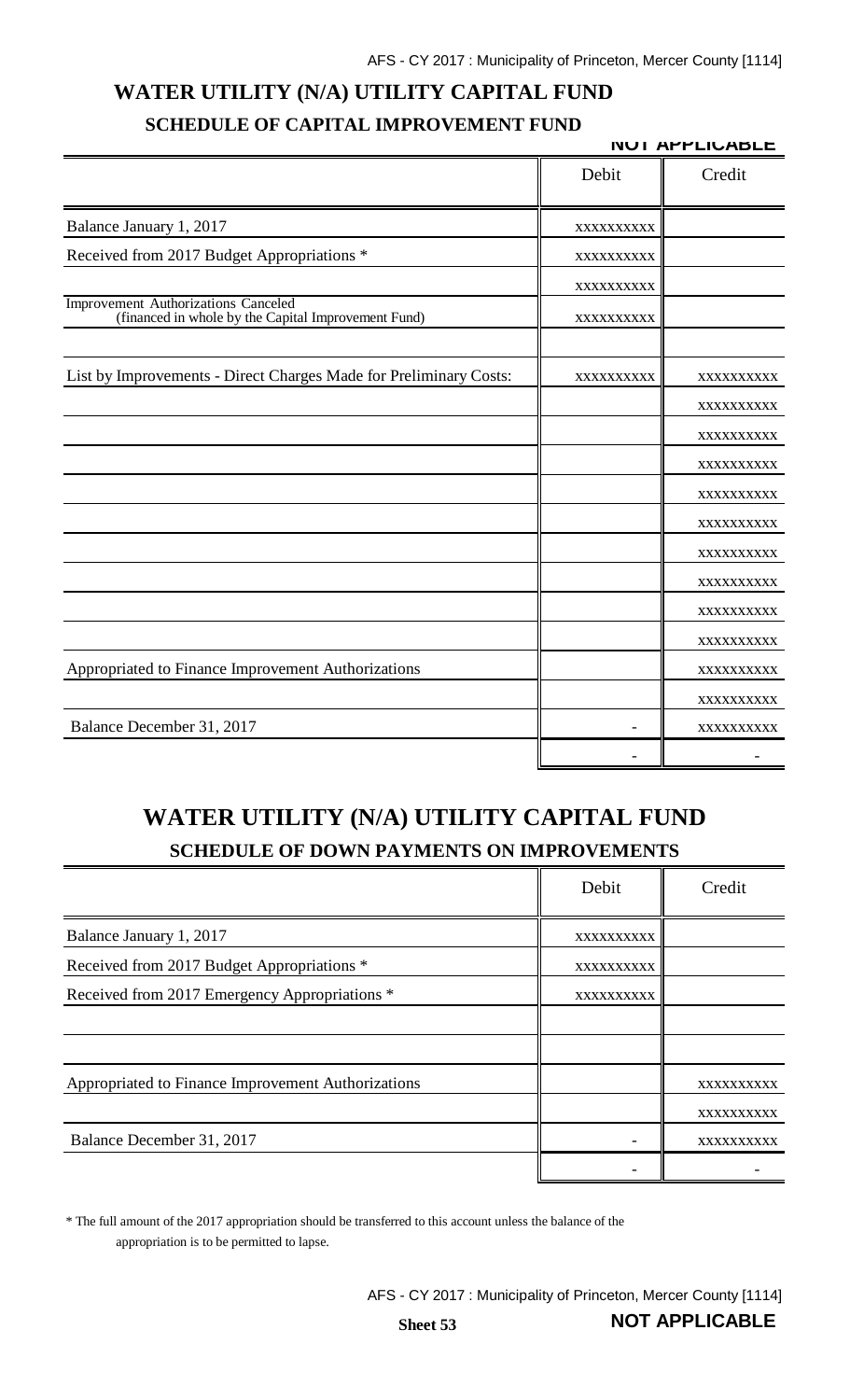### **WATER UTILITY (N/A) UTILITY FUND CAPITAL IMPROVEMENTS AUTHORIZED IN 2017 AND DOWN PAYMENTS (N.J.S. 40A:2-11)**

#### **UTILITIES ONLY**

#### **NOT APPLICABLE**

|         |              | Total       | Down Payment | Amount of Down    |
|---------|--------------|-------------|--------------|-------------------|
| Purpose | Amount       | Obligations | Provided by  | Payment in Budget |
|         | Appropriated | Authorized  | Ordinance    | of 2017 or        |
|         |              |             |              | Prior Years       |
|         |              |             |              |                   |
|         |              |             |              |                   |
|         |              |             |              |                   |
|         |              |             |              |                   |
|         |              |             |              |                   |
|         |              |             |              |                   |
|         |              |             |              |                   |
|         |              |             |              |                   |
|         |              |             |              |                   |
|         |              |             |              |                   |
|         |              |             |              |                   |
|         |              |             |              |                   |
|         |              |             |              |                   |
|         |              |             |              |                   |
|         |              |             |              |                   |
|         |              |             |              |                   |
| Totals  |              |             |              |                   |

# **WATER UTILITY (N/A) UTILITY CAPITAL FUND STATEMENT OF CAPITAL SURPLUS**

**YEAR 2017**

|                                                    | Debit      | Credit     |
|----------------------------------------------------|------------|------------|
| Balance January 1, 2017                            | XXXXXXXXXX |            |
| Premium on Sale of Bonds                           | XXXXXXXXXX |            |
| <b>Funded Improvement Authorizations Canceled</b>  | XXXXXXXXXX |            |
|                                                    |            |            |
|                                                    |            |            |
|                                                    |            |            |
| Appropriated to Finance Improvement Authorizations |            | XXXXXXXXXX |
| Appropriated to 2017 Budget Revenue                |            | XXXXXXXXXX |
| Balance December 31, 2017                          |            | XXXXXXXXX  |
|                                                    |            |            |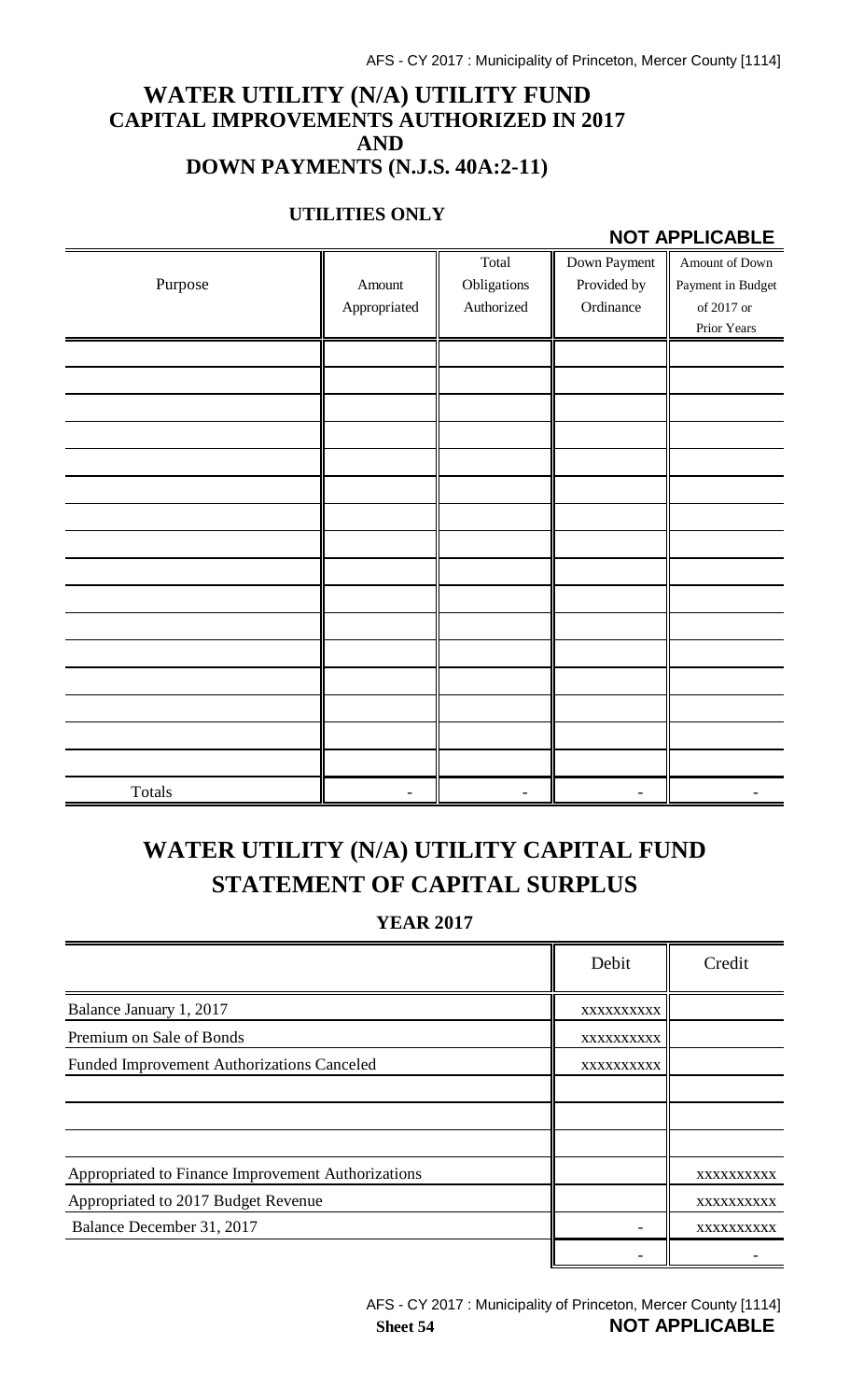Bonds and Notes Authorized but Not Issued must be disclosed in this Utility Capital Section in the same manner as set forth in the General Capital Fund on Sheet 8

### **POST CLOSING**

#### **TRIAL BALANCE - AFFORDABLE HOUSING UTILITY FUND**

AS AT DECEMBER 31, 2017

**Operating and Capital Sections**

(Separately Stated)

*Cash Liabilities Must Be Subtotaled and Subtotal Must Be Marked With "C"*

| Title of Account                               | Debit        | Credit       |   |
|------------------------------------------------|--------------|--------------|---|
| <b>Operating Fund:</b>                         |              |              |   |
| Cash                                           | 4,073,379.51 |              |   |
|                                                |              |              |   |
| Downpayment Assistance Program Receivable      | 98,450.80    |              |   |
| <b>Rehabilitation Mortgage Receivable</b>      | 258,124.62   |              |   |
| A/R Mortgage Receivable-234 Brickhouse         | 21,488.43    |              |   |
| Tax Lien Receivable                            | 1,209.04     |              |   |
| Appropriation Reserve                          |              |              |   |
| <b>Reserve for Encumbrance</b>                 |              | 188,375.00   |   |
| <b>Reserve for Rehabilitation Program</b>      |              | 235,705.57   |   |
| <b>Reserve for Unit Re-Purchases</b>           |              | 1,430,057.21 |   |
| Reserve for Affordability Assistance           |              | 136,709.96   |   |
| <b>Miscellaneous Reserves</b>                  |              | 496,358.35   |   |
| Reserve for Affordable Housing-Sect 10B340     |              | 1,055,491.77 |   |
| Due to Affordable Housing Capital Fund         |              |              |   |
| Subtotal Liabilities ("C")                     |              | 3,542,697.86 | c |
| <b>Reserve for Receivables</b>                 |              | 379,272.89   |   |
| <b>Fund Balance</b>                            |              | 530,681.65   |   |
| <b>Total Affordable Housing Operating Fund</b> | 4,452,652.40 | 4,452,652.40 |   |
| Capital Fund:                                  |              |              |   |
| Cash                                           | 118,969.04   |              |   |
| Fixed Capital Authorized and Uncompleted       |              |              |   |
| <b>Improvement Authorizations Funded</b>       |              | 67,702.05    |   |
| <b>Fund Balance</b>                            |              | 51,266.99    |   |
| Total Affordable Housing Capital Fund          | 118,969.04   | 118,969.04   |   |
|                                                |              |              |   |
|                                                |              |              |   |
| Grand Total Debits / Credits                   | 4,571,621.44 | 4,571,621.44 |   |

#### **(Do not crowd - add additional sheets)**

AFS - CY 2017 : Municipality of Princeton, Mercer County [1114] **Sheet 55**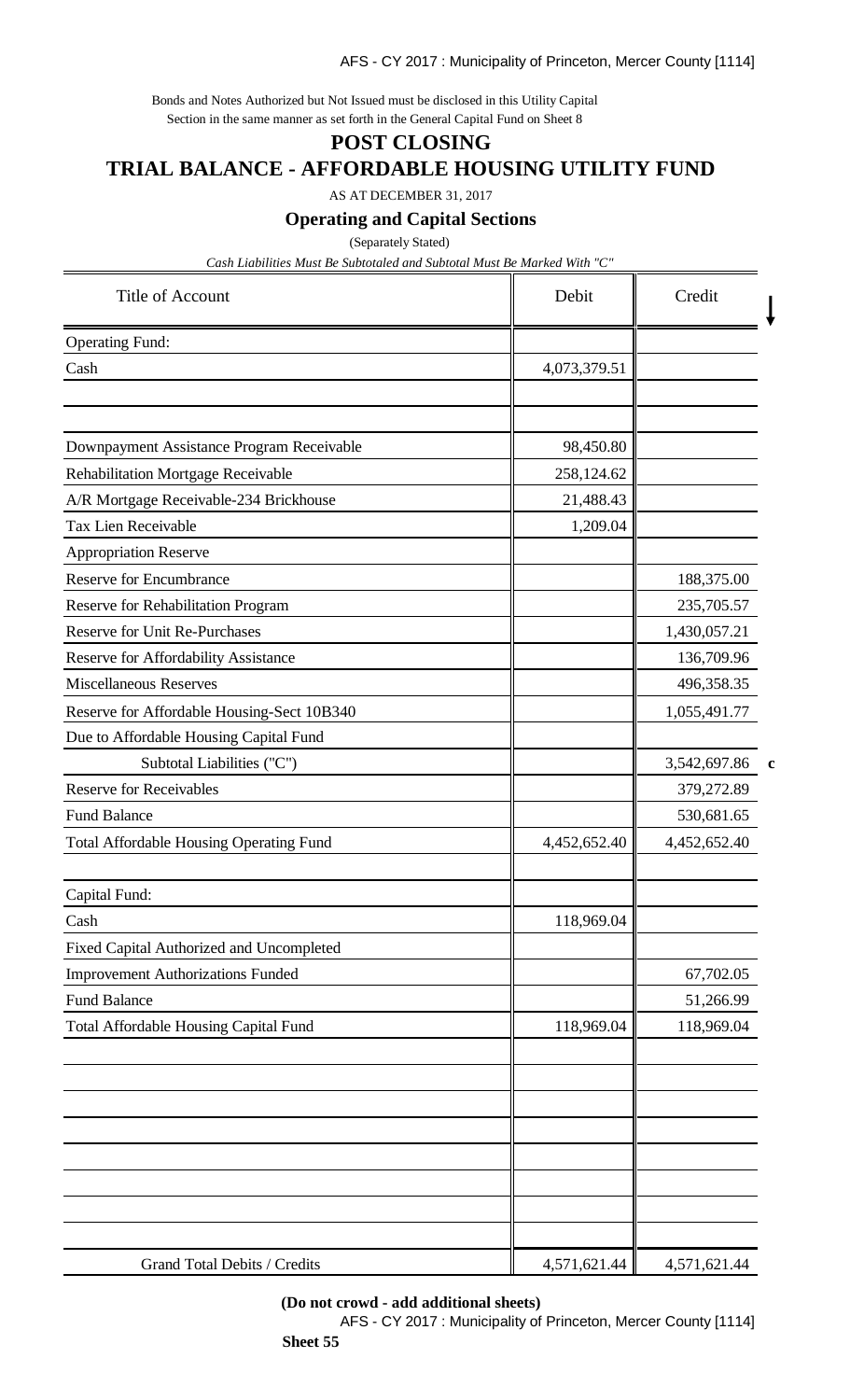## **POST CLOSING TRIAL BALANCE - AFFORDABLE HOUSING UTILITY ASSESSMENT TRUST FUNDS**

#### *IF MORE THAN ONE UTILITY EACH ASSESSMENT SECTION MUST BE SEPARATELY STATED* AS AT DECEMBER 31, 2017 **NOT APPLICABLE**

| Title of Account | Debit    | Credit   |
|------------------|----------|----------|
|                  |          |          |
|                  |          |          |
|                  |          |          |
|                  |          |          |
|                  |          |          |
|                  |          |          |
|                  |          |          |
|                  |          |          |
|                  |          |          |
|                  |          |          |
|                  |          |          |
|                  |          |          |
|                  |          |          |
|                  |          |          |
|                  |          |          |
|                  |          |          |
|                  |          |          |
|                  |          |          |
|                  |          |          |
|                  |          |          |
|                  |          |          |
|                  |          |          |
|                  |          |          |
|                  |          |          |
|                  |          |          |
|                  |          |          |
|                  |          |          |
|                  |          |          |
|                  |          |          |
|                  |          |          |
|                  |          |          |
|                  |          |          |
|                  |          |          |
|                  |          |          |
| Sheet NOT Used   | $0.00\,$ | $0.00\,$ |
|                  |          |          |

**(Do not crowd - add additional sheets)**

AFS - CY 2017 : Municipality of Princeton, Mercer County [1114]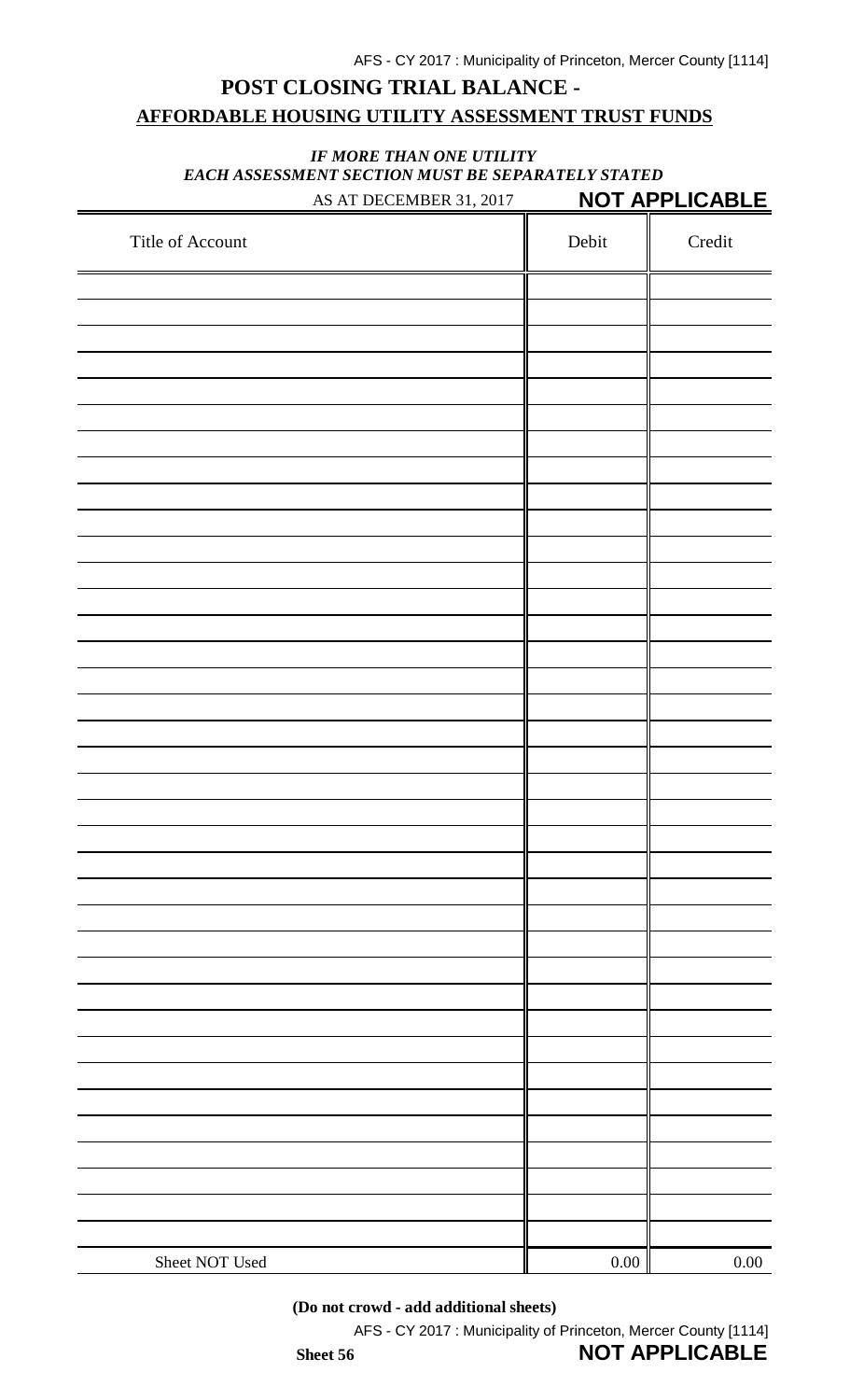### **ANALYSIS OF AFFORDABLE HOUSING UTILITY ASSESSMENT TRUST CASH AND INVESTMENTS**

## **PLEDGED TO LIABILITIES AND SURPLUS**

#### **NOT APPLICABLE**

|                                           | Audit          |                          |                            |                   |            |                   |               |               |
|-------------------------------------------|----------------|--------------------------|----------------------------|-------------------|------------|-------------------|---------------|---------------|
| Title of Liability to which Cash          | <b>Balance</b> |                          | <b>RECEIPTS</b>            |                   |            |                   |               | Balance       |
| and Investments are Pledged               | Dec. 31, 2016  | Assessments<br>and Liens | Operating<br><b>Budget</b> |                   |            |                   | Disbursements | Dec. 31, 2017 |
| Assessment Serial Bond Issue:             | XXXXXXXXXX     | XXXXXXXXXX               | XXXXXXXXXX                 | XXXXXXXXXX        | XXXXXXXXXX | XXXXXXXXXX        | XXXXXXXXXX    | XXXXXXXXXX    |
|                                           |                |                          |                            |                   |            |                   |               |               |
|                                           |                |                          |                            |                   |            |                   |               | $\cdots$      |
|                                           |                |                          |                            |                   |            |                   |               | $\cdots$      |
|                                           |                |                          |                            |                   |            |                   |               | $\cdots$      |
|                                           |                |                          |                            |                   |            |                   |               | $\cdots$      |
|                                           |                |                          |                            |                   |            |                   |               | $\cdots$      |
| Assessment Bond Anticipation Note Issues: | XXXXXXXXXX     | XXXXXXXXXX               | XXXXXXXXXX                 | <b>XXXXXXXXXX</b> | XXXXXXXXXX | <b>XXXXXXXXXX</b> | XXXXXXXXXX    | XXXXXXXXXX    |
|                                           |                |                          |                            |                   |            |                   |               | $\cdots$      |
|                                           |                |                          |                            |                   |            |                   |               | $\cdots$      |
|                                           |                |                          |                            |                   |            |                   |               | $\cdots$      |
|                                           |                |                          |                            |                   |            |                   |               | $\cdots$      |
|                                           |                |                          |                            |                   |            |                   |               | $\cdots$      |
| Other Liabilities                         |                |                          |                            |                   |            |                   |               | $\ddotsc$     |
| <b>Trust Surplus</b>                      |                |                          |                            |                   |            |                   |               | $\cdots$      |
| Less Assets "Unfinanced"                  | XXXXXXXXXX     | XXXXXXXXXX               | XXXXXXXXXX                 | XXXXXXXXXX        | XXXXXXXXXX | XXXXXXXXXX        | XXXXXXXXXX    | XXXXXXXXXX    |
|                                           |                |                          |                            |                   |            |                   |               | $\cdots$      |
|                                           |                |                          |                            |                   |            |                   |               | $\cdots$      |
|                                           |                |                          |                            |                   |            |                   |               | $\cdots$      |
|                                           |                |                          |                            |                   |            |                   |               | $\cdots$      |
|                                           |                |                          |                            |                   |            |                   |               |               |
| Totals                                    | 0.00           | $0.00\,$                 | 0.00                       | $0.00\,$          | $0.00\,$   | 0.00              | $0.00\,$      | 0.00          |

AFS - CY 2017 : Municipality of Princeton, Mercer County [1114]

**NOT APPLICABLE**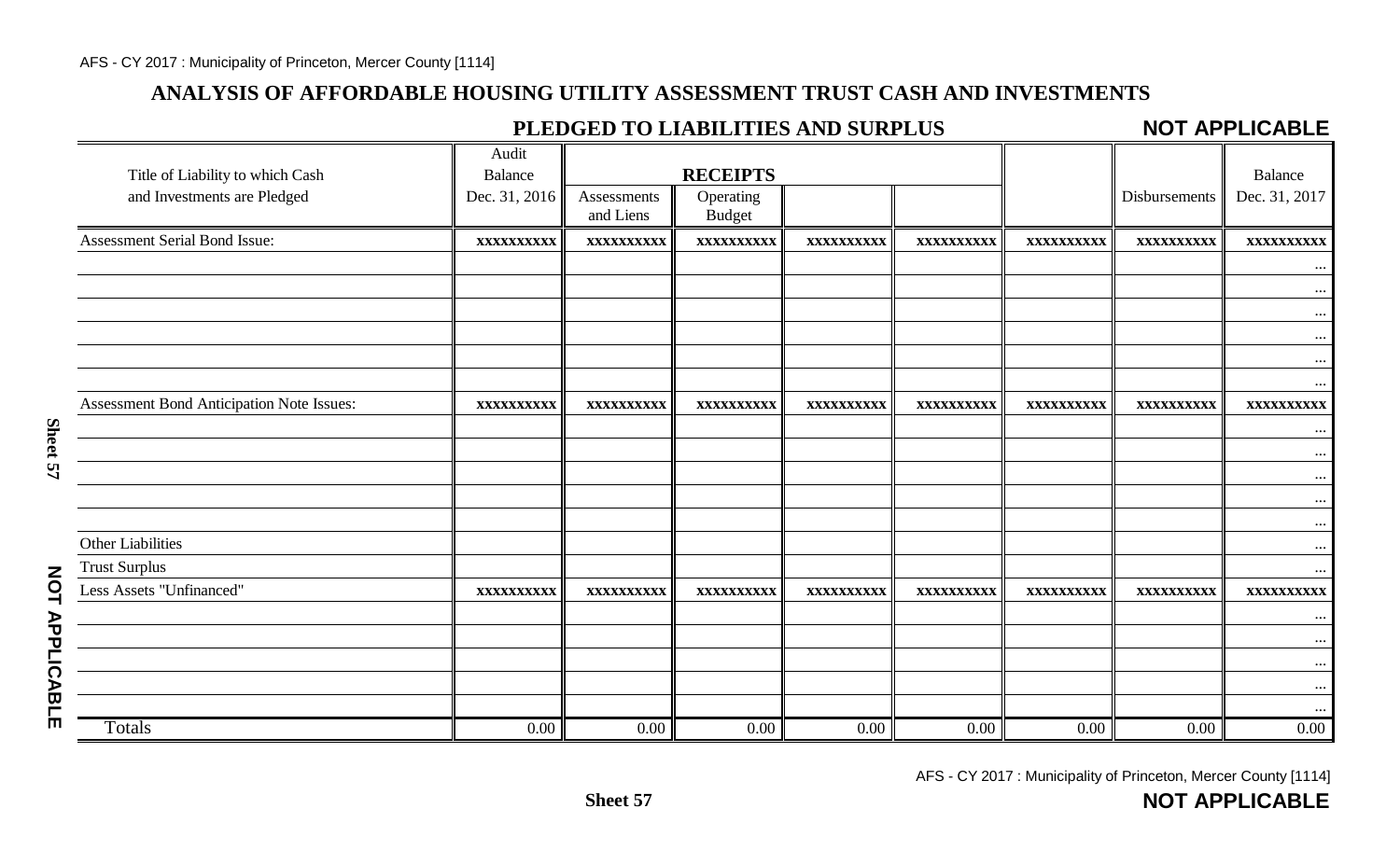## AFS - CY 2017 : Municipality of Princeton, Mercer County [1114] **SCHEDULE OF AFFORDABLE HOUSING UTILITY BUDGET - 2017**

| Source                                                                            |        | <b>Budget</b> | Received<br>in Cash | Excess or<br>Deficit* |
|-----------------------------------------------------------------------------------|--------|---------------|---------------------|-----------------------|
| <b>Operating Surplus Anticipated</b>                                              | $-01$  |               |                     |                       |
| Operating Surplus Anticipated with Consent<br>of Director of Local Govt. Services | $-02$  |               |                     |                       |
| Rents                                                                             | 91303- |               |                     |                       |
| Interest on accounts                                                              |        |               |                     |                       |
| Township Contribution to Affordable I                                             | 08-511 |               |                     |                       |
| Reserve for Affordable Housing Fee                                                | 08-510 |               |                     |                       |
|                                                                                   |        |               |                     |                       |
|                                                                                   |        |               |                     |                       |
|                                                                                   |        |               |                     |                       |
| Added by N.J.S. 40A:4-87: (List)                                                  |        | XXXXXXXXX     | XXXXXXXXX           | XXXXXXXXX             |
|                                                                                   |        |               |                     |                       |
| <b>Municipal Contribution</b>                                                     |        | 100,000.00    | 100,000.00          |                       |
| <b>Affordable Housing Fees</b>                                                    |        | 153,461.00    | 153,461.00          |                       |
| Reserve for Aff. Ho. Sec. 10B340                                                  |        | 241,915.00    | 241,915.00          |                       |
| Subtotal                                                                          |        | 495,376.00    | 495,376.00          |                       |
| Deficit (General Budget) **                                                       | $-07$  |               |                     |                       |
|                                                                                   | $-08$  | 495,376.00    | 495,376.00          |                       |

\*\* Amount in "Received in Cash" column for "Deficit (General Budget)" and amount expended for "Surplus (General Budget)" must agree with amounts shown for such items on Sheet 59

### **STATEMENT OF BUDGET APPROPRIATIONS**

|                                                   |            | Data       |
|---------------------------------------------------|------------|------------|
| Appropriations:                                   |            | XXXXXXXXX  |
| <b>Adopted Budget</b>                             |            | 495,376.00 |
| Added by N.J.S. 40A:4-87                          |            |            |
| Emergency                                         |            |            |
| <b>Total Appropriations</b>                       |            | 495,376.00 |
| Add: Overexpenditures (See Footnote)              |            |            |
| <b>Total Appropriations and Overexpendituress</b> |            | 495,376.00 |
| Deduct Expenditures:                              |            |            |
| Paid or Charged                                   | 403,634.80 |            |
| Reserved                                          |            |            |
| Surplus (General Budget)**                        |            |            |
| <b>Total Expenditures</b>                         |            | 403,634.80 |
| <b>Unexpended Balance Canceled (See Footnote)</b> |            | 91,741.20  |

FOOTNOTES: - RE: OVEREXPENDITURES

Every appropriation overexpended in the budget document must be marked with an \* and must agree in the aggregate with this item.

RE: UNEXPENDED BALANCES CANCELED:

Are not to be shown as "Paid or Charged" in the budget document. In all instances "Total Appropriations" and "Overexpenditures" must equal the sum of "Total Expenditures" and "Unexpended Balances Canceled"

AFS - CY 2017 : Municipality of Princeton, Mercer County [1114]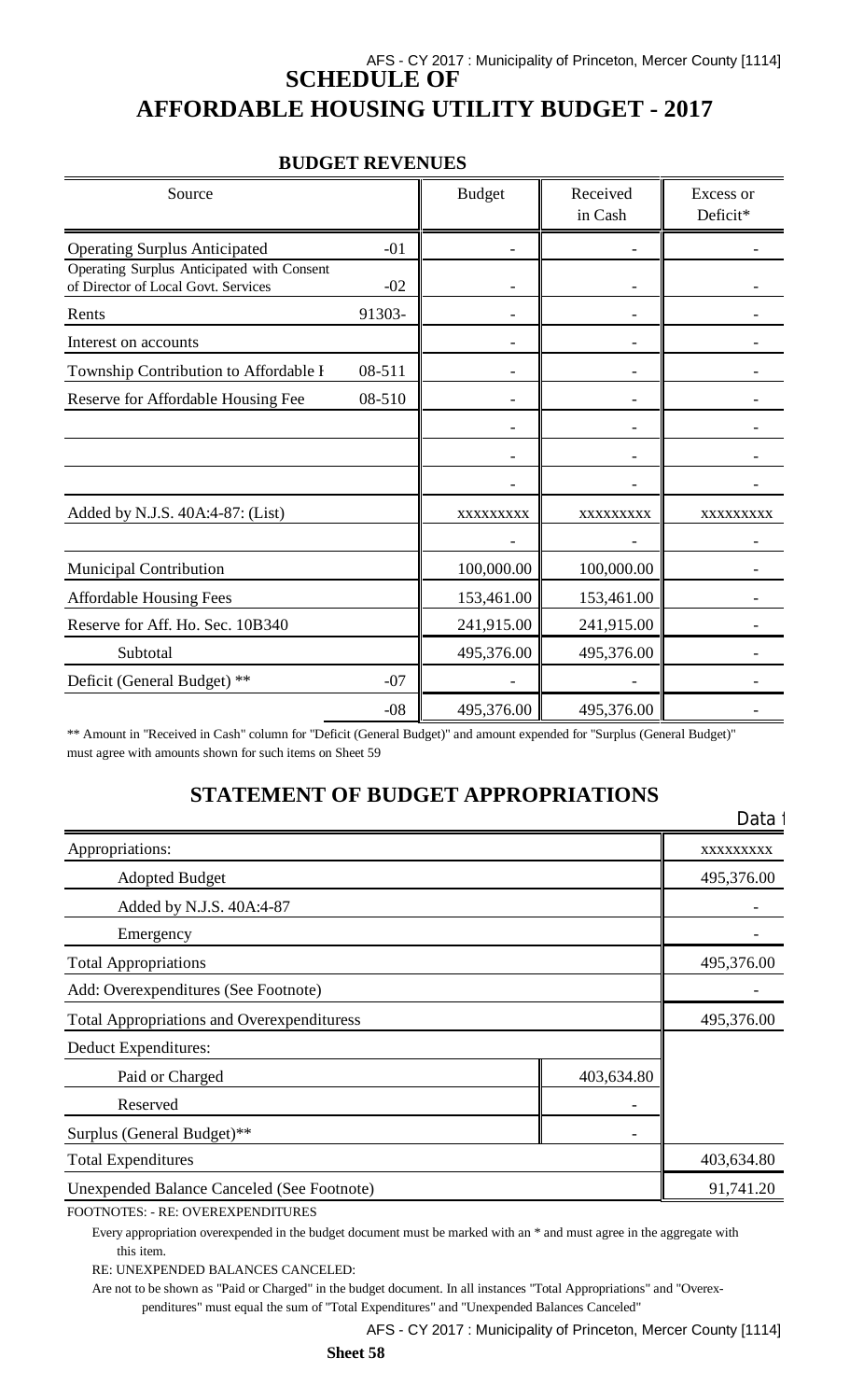## **STATEMENT OF 2017 OPERATION AFFORDABLE HOUSING UTILITY**

NOTE: Section 1 of this sheet is required to be filled out ONLY IF the 2017 AFFORDABLE HOUSING Utility Budget contained either an item of revenue "Deficit (General Budget)" or an item of appropriation "Surplus (General Budget)" Section 2 should be filled out in every case.

### **SECTION 1:**

| Revenue Realized:                                                                                                                                                    | XXXXXXXXXX |            |
|----------------------------------------------------------------------------------------------------------------------------------------------------------------------|------------|------------|
| Budget Revenue (Not Including "Deficit (General Budget)")                                                                                                            | 495,376.00 |            |
| Miscellaneous Revenue Not Anticipated<br>2016 Appropriation Reserves Canceled *<br>(Excess Revenue Realized)                                                         | 10,289.89  |            |
| 2016 Unexpended Balances Canceled                                                                                                                                    |            |            |
| <b>Total Revenue Realized</b>                                                                                                                                        |            | 505,665.89 |
| Expenditures:                                                                                                                                                        | XXXXXXXXXX |            |
| Appropriations (Not Including "Surplus (General Budget)")                                                                                                            | XXXXXXXXXX |            |
| Paid or Charged                                                                                                                                                      | 403,634.80 |            |
| Reserved                                                                                                                                                             |            |            |
| <b>Expended Without Appropriation</b>                                                                                                                                |            |            |
| Cash Refund of Prior Year's Revenue                                                                                                                                  |            |            |
| Overexpenditure of Appropriation Reserves                                                                                                                            |            |            |
| <b>Total Expenditures</b><br>Less: Deferred Charges Included In<br>Above "Total Expenditures"                                                                        | 403,634.80 |            |
| Total Expenditures - As Adjusted                                                                                                                                     |            | 403,634.80 |
| <b>Excess</b>                                                                                                                                                        |            | 102,031.09 |
| Budget Appropriation - Surplus (General Budget) **                                                                                                                   |            |            |
| Balance of "Results of 2017 Operations"<br>$Remainder =$<br>("Excess in Operations" - Sheet 60)                                                                      | 102,031.09 |            |
| Deficit                                                                                                                                                              |            |            |
| Anticipated Revenue - Deficit (General Budget) **<br>Balance of "Results of 2017 Operations"<br>$Remainder =$<br>("Operating Deficit - to Trial Balance" - Sheet 60) |            |            |

### **SECTION 2:**

The following Item of " 2016 Appropriation Reserves Canceled in 2017" Is Due to the Current Fund TO THE EXTENT OF the amount Received and Due from the General Budget of 2016 for an Anticipated Deficit in the AFFORDABLE HOUSING Utility for 2016:

| 2016 Appropriation Reserves Canceled in 2017               |      |  |
|------------------------------------------------------------|------|--|
| Less: Anticipated Deficit in 2016 Budget - Amount Received |      |  |
| and Due from Current Fund - If none, enter "None"          | None |  |
| * Excess (Revenue Realized)                                |      |  |

\* \* Items must be shown in same amounts on Sheet 58.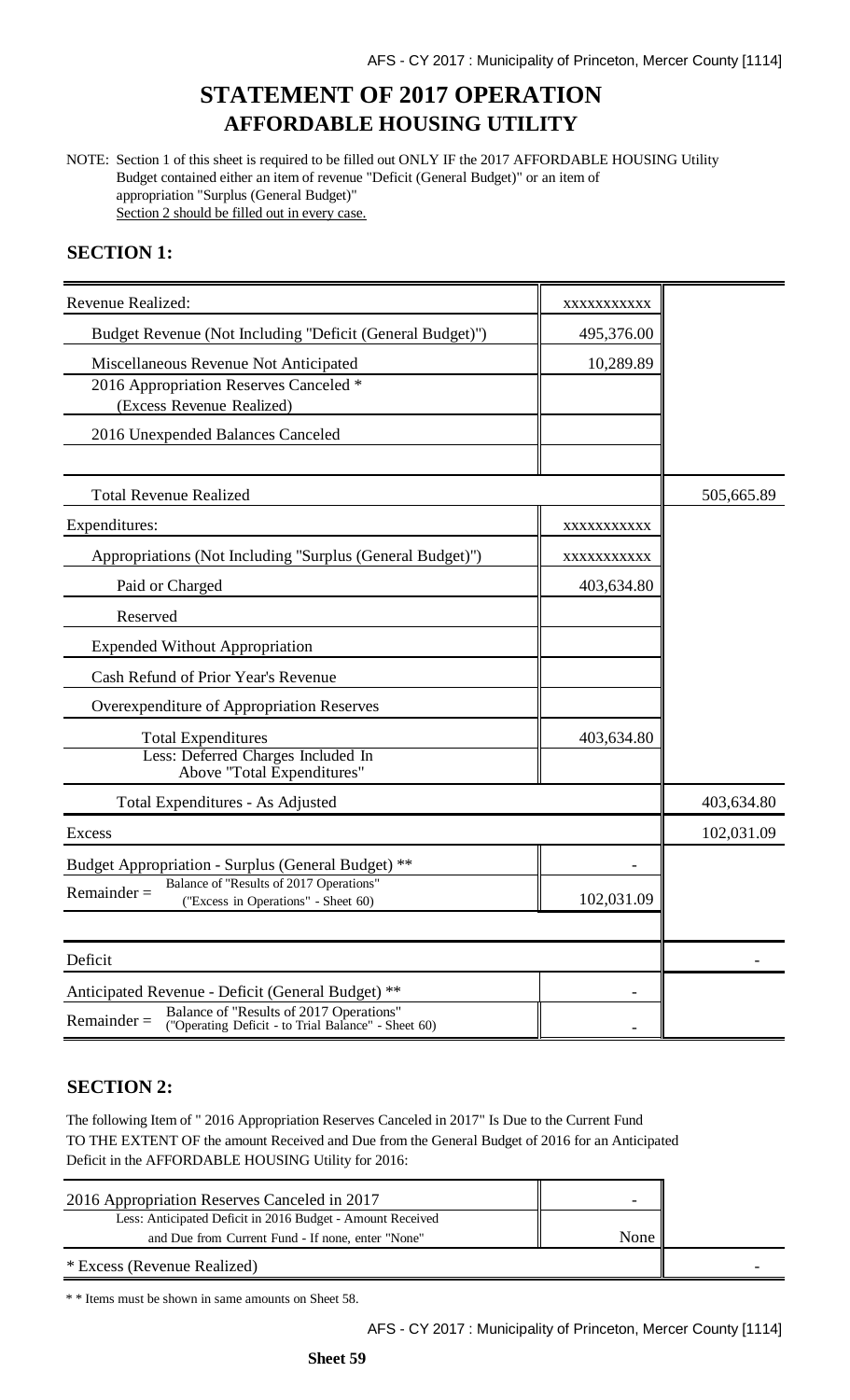# **RESULTS OF 2017 OPERATIONS AFFORDABLE HOUSING UTILITY**

|                                                      | Debit      | Credit     |
|------------------------------------------------------|------------|------------|
| <b>Excess in Anticipated Revenues</b>                | XXXXXXXXXX |            |
| <b>Unexpended Balances of Appropriations</b>         | XXXXXXXXXX | 91,741.20  |
| Miscellaneous Revenue Not Anticipated                | XXXXXXXXXX | 10,289.89  |
| Unexpended Balances of 2016 Appropriation Reserves * | XXXXXXXXXX |            |
| Interfunds returned in 2014                          |            |            |
| Deficit in Anticipated Revenue                       |            | XXXXXXXXXX |
|                                                      |            | XXXXXXXXXX |
| <b>Operating Deficit - to Trial Balance</b>          | XXXXXXXXXX |            |
| Excess in Operations - to Operating Surplus          | 102,031.09 | xxxxxxxxxx |
| * See restrictions in amount on Sheet 59, SECTION 2  | 102,031.09 | 102,031.09 |

## **OPERATING SURPLUS - AFFORDABLE HOUSING UTILITY**

|                                                                                                                  | Debit      | Credit     |
|------------------------------------------------------------------------------------------------------------------|------------|------------|
| Balance January 1, 2017                                                                                          | XXXXXXXXXX | 428,650.56 |
|                                                                                                                  |            |            |
| Excess in Results of 2017 Operations                                                                             | XXXXXXXXXX | 102,031.09 |
| Amount Appropriated in 2017 Budget-Cash                                                                          |            | XXXXXXXXXX |
| Amount Appropriated in 2017 Budget with Prior Written<br><b>Consent of Director of Local Government Services</b> |            | XXXXXXXXXX |
|                                                                                                                  |            |            |
| Balance December 31, 2017                                                                                        | 530,681.65 | XXXXXXXXXX |
|                                                                                                                  | 530,681.65 | 530,681.65 |

## **ANALYSIS OF BALANCE DECEMBER 31, 2017 (FROM AFFORDABLE HOUSING UTILITY - TRIAL BALANCE)**

| Cash                                                                 | 4,073,379.51 |
|----------------------------------------------------------------------|--------------|
| Investments                                                          |              |
| <b>Interfund Accounts Receivable</b>                                 |              |
| Subtotal                                                             | 4,073,379.51 |
| Deduct Cash Liabilities Marked with "C" on Trial Balance             | 3,542,697.86 |
| <b>Operating Surplus Cash or (Deficit in Operating Surplus Cash)</b> | 530,681.65   |
| Other Assets Pledged to Operating Surplus *                          |              |
| Deferred Charges #                                                   |              |
| Operating Deficit #                                                  |              |
| <b>Total Other Assets</b>                                            |              |
| # MAY NOT BE ANTICIPATED AS NON-CASH SURPLUS IN 2018 BUDGET.         | 530,681.65   |

\* In the case of a "Deficit in Operating Surplus Cash",

"Other Assets" would also be pledged to cash liabilities.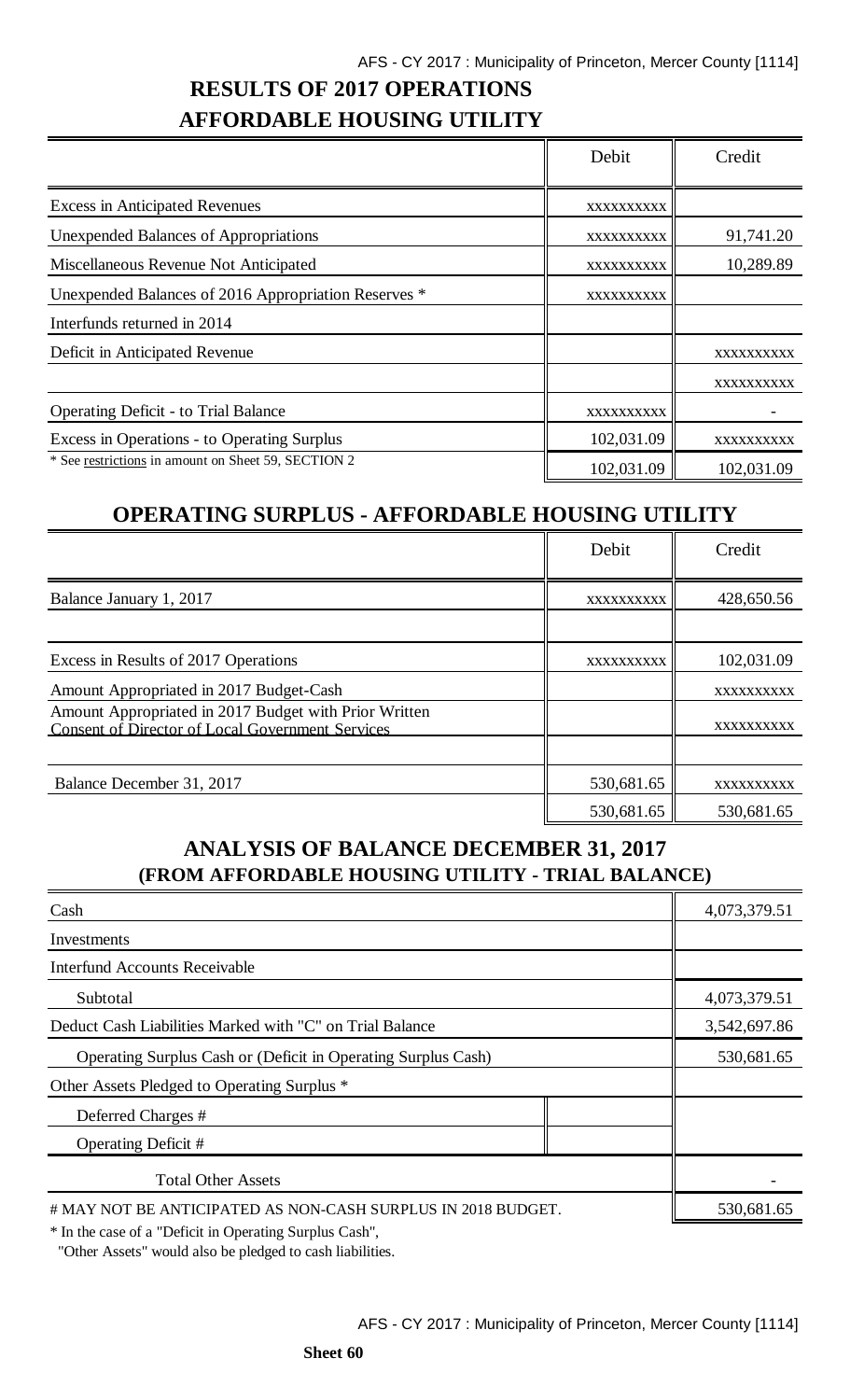### **SCHEDULE OF AFFORDABLE HOUSING UTILITY ACCOUNTS RECEIVABLE**

| Balance December 31, 2016            |     |          | \$<br>383,945.06 |
|--------------------------------------|-----|----------|------------------|
| Increased by:                        |     |          |                  |
| Affordable Housing Rents Levied      |     |          | \$               |
| Decreased by:                        |     |          |                  |
| Collections                          | \$  | 4,672.17 |                  |
| Overpayments applied                 | \$  |          |                  |
| Transfer to Affordable Housing Liens | \$  |          |                  |
| Other                                | \$. |          |                  |
|                                      |     |          | \$<br>4,672.17   |
| Balance December 31, 2017            |     |          | \$<br>379,272.89 |

## **SCHEDULE OF AFFORDABLE HOUSING UTILITY LIENS**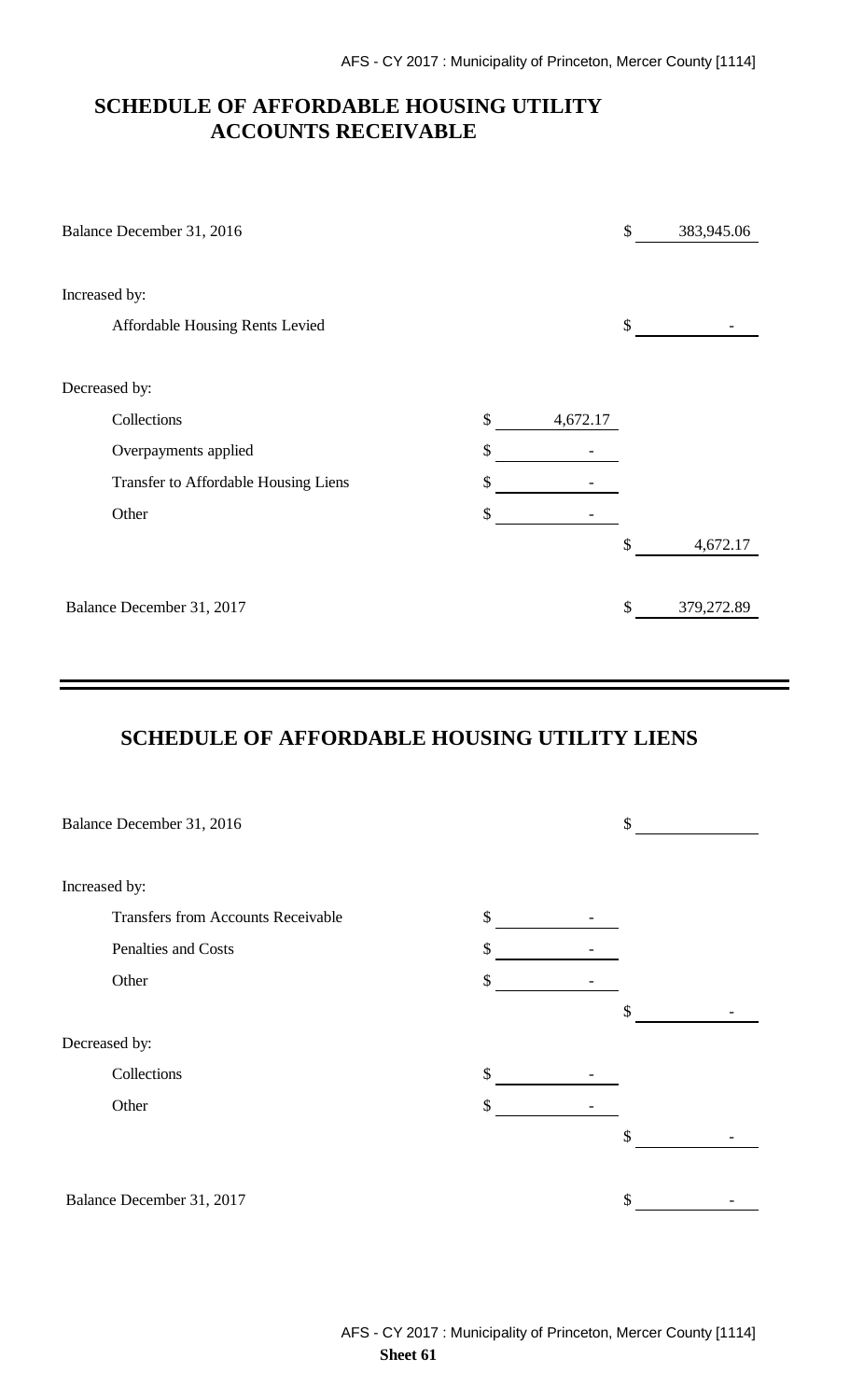## **DEFERRED CHARGES - MANDATORY CHARGES ONLY - AFFORDABLE HOUSING UTILITY FUND**

**(Do not include the emergency authorizations pursuit to N.J.S. 40A:4-55, listed on Sheet 29)**

| <b>NONE</b><br>1. Emergency Authorization - *<br>$\mathsf{\$}$<br>\$<br>\$<br>$\mathbb{S}$<br>\$<br>\$<br>\$<br>\$<br>2.<br>$\mathbb{S}$<br>$\mathcal{S}$<br>$\mathcal{S}$<br>3.<br>$\boldsymbol{\mathsf{S}}$<br>\$<br>\$<br>\$<br>\$<br>4.<br>\$<br>\$<br>\$<br>\$<br>5.<br>\$<br>\$<br>\$<br>\$<br>6.<br>\$<br>7.<br>\$<br>\$<br>\$ | <b>Balance</b><br>as at<br>Dec. 31, 2017 |
|---------------------------------------------------------------------------------------------------------------------------------------------------------------------------------------------------------------------------------------------------------------------------------------------------------------------------------------|------------------------------------------|
|                                                                                                                                                                                                                                                                                                                                       |                                          |
|                                                                                                                                                                                                                                                                                                                                       |                                          |
|                                                                                                                                                                                                                                                                                                                                       |                                          |
|                                                                                                                                                                                                                                                                                                                                       |                                          |
|                                                                                                                                                                                                                                                                                                                                       |                                          |
|                                                                                                                                                                                                                                                                                                                                       |                                          |
|                                                                                                                                                                                                                                                                                                                                       |                                          |
|                                                                                                                                                                                                                                                                                                                                       |                                          |
| 8.<br>$\boldsymbol{\mathsf{S}}$<br>$\mathsf{\$}$<br>$\mathbb{S}$<br>\$                                                                                                                                                                                                                                                                |                                          |
| \$<br>$\mathcal{S}$<br>9.<br>\$<br>\$                                                                                                                                                                                                                                                                                                 |                                          |
| 10.<br>\$<br>\$<br>\$<br>\$                                                                                                                                                                                                                                                                                                           |                                          |

\* Do not include items funded or refunded as listed below.

## **EMERGENCY AUTHORIZATIONS UNDER N.J.S. 40A:4-47 WHICH HAVE BEEN FUNDED OF REFUNDED UNDER N.J.S. 40A:2-3 OR N.J.S. 40A:2-51**

### **NONE**



## **JUDGEMENTS ENTERED AGAINST MUNICIPALITY AND NOT SATISFIED NONE**

|    | In favor of | On Account of | Date Entered | <b>Amount</b> | Appropriated for<br>in Budget of<br><b>Year 2018</b> |
|----|-------------|---------------|--------------|---------------|------------------------------------------------------|
| 1. |             |               | \$           |               |                                                      |
| 2. |             |               | \$           |               |                                                      |
| 3. |             |               | S            |               |                                                      |
| 4. |             |               | S            |               |                                                      |

AFS - CY 2017 : Municipality of Princeton, Mercer County [1114]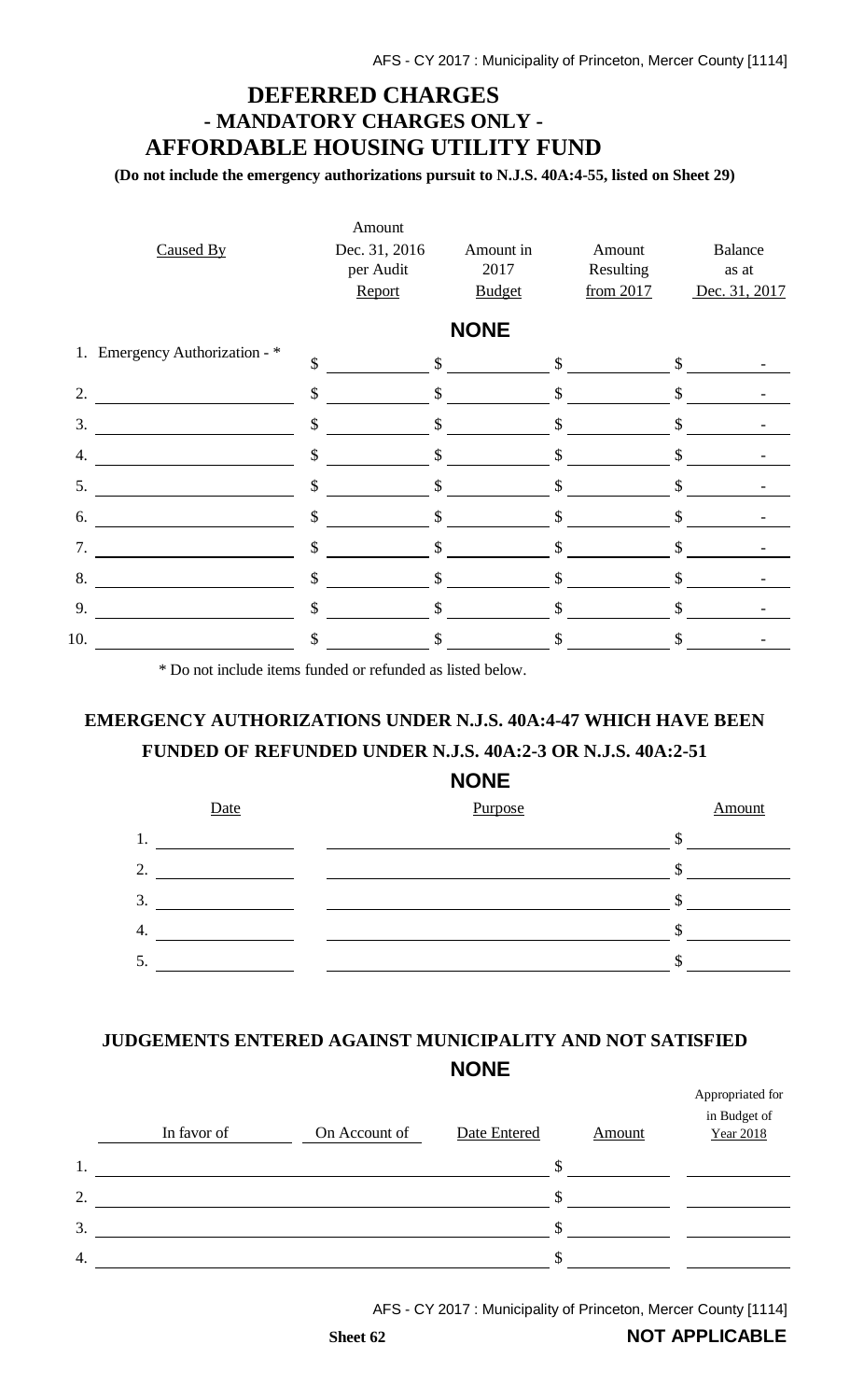# **SCHEDULE OF BONDS ISSUED AND OUTSTANDING AND 2018 DEBT SERVICE FOR BONDS AFFORDABLE HOUSING UTILITY ASSESSMENT BONDS**

|                                          | Debit      | Credit                   | 2018 Debt<br>Service |
|------------------------------------------|------------|--------------------------|----------------------|
| Outstanding January 1, 2017              | XXXXXXXXXX |                          |                      |
| <b>Issued</b>                            | XXXXXXXXXX |                          |                      |
|                                          |            |                          | <b>NOT</b>           |
|                                          |            |                          | <b>APPLICABLE</b>    |
| Paid                                     |            | XXXXXXXXXX               |                      |
| Outstanding December 31, 2017            |            | XXXXXXXXXX               |                      |
|                                          |            |                          |                      |
| 2018 Bond Maturities - Assessment Bonds  |            |                          | \$                   |
| 2018 Interest on Bonds *                 |            | l\$                      |                      |
| AFFORDABLE HOUSING UTILITY CAPITAL BONDS |            |                          |                      |
| Outstanding January 1, 2017              | XXXXXXXXXX |                          |                      |
| Issued                                   | XXXXXXXXXX |                          |                      |
| Paid                                     |            | XXXXXXXXXX               | <b>NOT</b>           |
|                                          |            |                          | <b>APPLICABLE</b>    |
|                                          |            |                          |                      |
| Outstanding December 31, 2017            |            | XXXXXXXXXX               |                      |
|                                          |            |                          |                      |
| 2018 Bond Maturities - Capital Bonds     |            |                          | \$                   |
| 2018 Interest on Bonds *                 |            | $\overline{\mathcal{S}}$ |                      |
|                                          |            |                          |                      |

## **INTEREST ON BONDS - AFFORDABLE HOUSING UTILITY BUDGET**

| 2018 Interest on Bonds (* Items)                     |  |                   |
|------------------------------------------------------|--|-------------------|
| Less: Interest Accrued to 12/31/2017 (Trial Balance) |  | <b>NOT</b>        |
| Subtotal                                             |  | <b>APPLICABLE</b> |
| Add: Interest to be Accrued as of 12/31/2018         |  |                   |
| <b>Required Appropriation 2018</b>                   |  |                   |

#### **LIST OF BONDS ISSUED DURING 2017**

### **NOT APPLICABLE**

|         |               |                  | $\begin{array}{c} \textbf{IV} \\ \textbf{IV} \end{array}$ |                  |
|---------|---------------|------------------|-----------------------------------------------------------|------------------|
| Purpose | 2018 Maturity | Amount<br>Issued | Date of<br>Issue                                          | Interest<br>Rate |
|         |               |                  |                                                           |                  |
|         |               |                  |                                                           |                  |
|         |               |                  |                                                           |                  |
|         |               |                  |                                                           |                  |
|         |               |                  |                                                           |                  |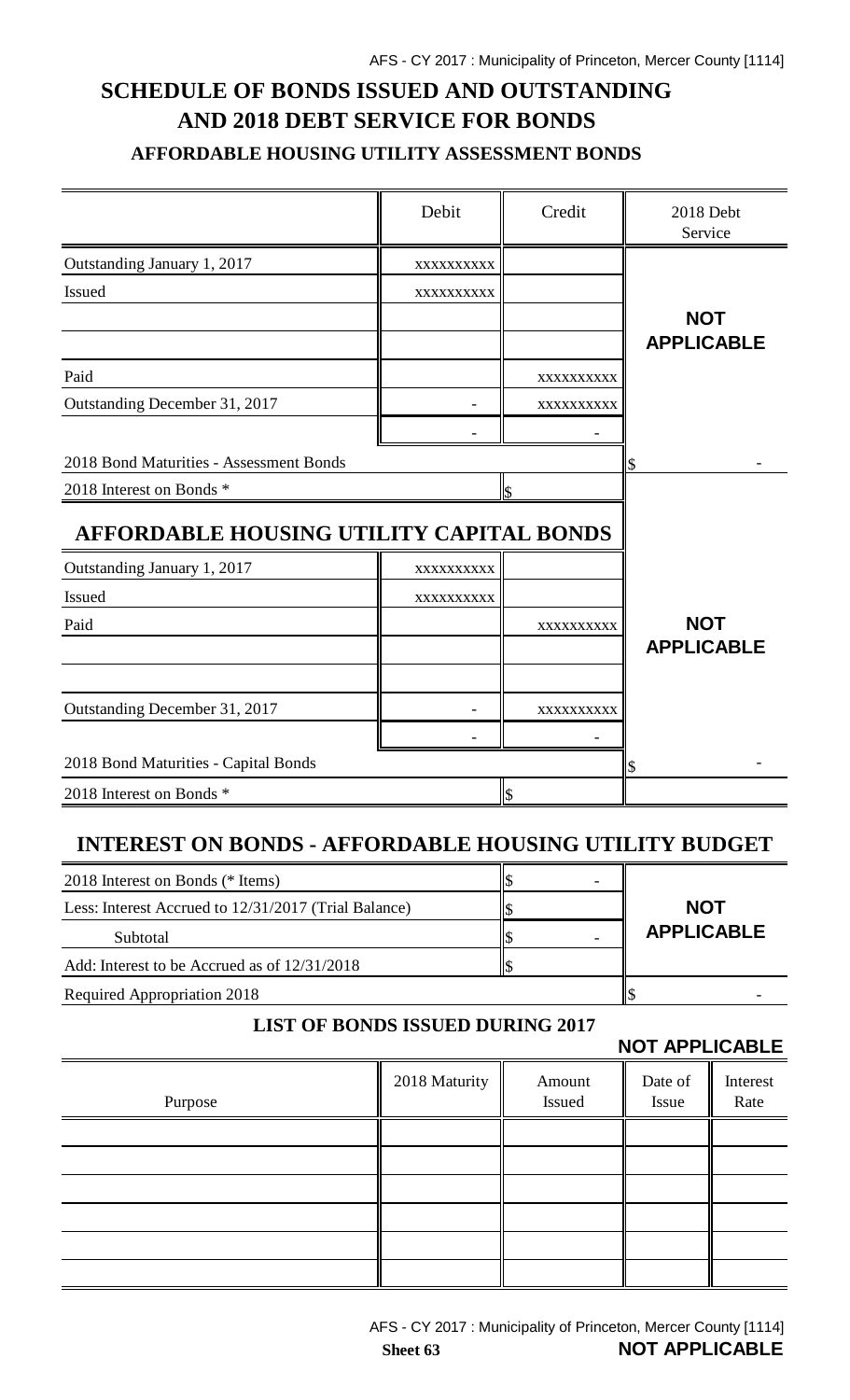## **SCHEDULE OF BONDS ISSUED AND OUTSTANDING AND 2018 DEBT SERVICE FOR LOANS**

### **AFFORDABLE HOUSING UTILITY LOAN**

|                               | Debit                    | Credit      | 2018 Debt<br>Service |
|-------------------------------|--------------------------|-------------|----------------------|
| Outstanding January 1, 2017   | XXXXXXXXX                |             |                      |
| Issued                        | XXXXXXXXX                |             |                      |
|                               |                          |             | <b>NOT</b>           |
|                               |                          |             | <b>APPLICABLE</b>    |
| Paid                          |                          | XXXXXXXXX   |                      |
| Outstanding December 31, 2017 |                          | XXXXXXXXXX  |                      |
|                               |                          |             |                      |
| 2018 Loan Maturities          |                          |             |                      |
| 2018 Interest on Loans *      | l\$                      |             |                      |
| <b>DABLE HOUSING UTILITY</b>  |                          | <b>LOAN</b> |                      |
| Outstanding January 1, 2017   | XXXXXXXXXX               |             |                      |
| Issued                        | XXXXXXXXX                |             |                      |
| Paid                          |                          | XXXXXXXXXX  | <b>NOT</b>           |
|                               |                          |             | <b>APPLICABLE</b>    |
|                               |                          |             |                      |
| Outstanding December 31, 2017 |                          | XXXXXXXXXX  |                      |
|                               |                          |             |                      |
| 2018 Loan Maturities          |                          |             | \$                   |
| 2018 Interest on Loans *      | $\overline{\mathcal{S}}$ |             |                      |

### **INTEREST ON LOANS - AFFORDABLE HOUSING UTILITY BUDGET**

| 2018 Interest on Loans (* Items)                     |                   |
|------------------------------------------------------|-------------------|
| Less: Interest Accrued to 12/31/2017 (Trial Balance) |                   |
| Subtotal                                             | <b>NOT</b>        |
| Add: Interest to be Accrued as of 12/31/2018         | <b>APPLICABLE</b> |
| <b>Required Appropriation 2018</b>                   |                   |

#### **LIST OF LOANS ISSUED DURING 2017**

**NOT APPLICABLE**

| Purpose | 2018 Maturity   Amount Issued | Date of<br>Issue | Interest<br>Rate |
|---------|-------------------------------|------------------|------------------|
|         |                               |                  |                  |
|         |                               |                  |                  |
|         |                               |                  |                  |
|         |                               |                  |                  |
|         |                               |                  |                  |
|         |                               |                  |                  |
|         |                               |                  |                  |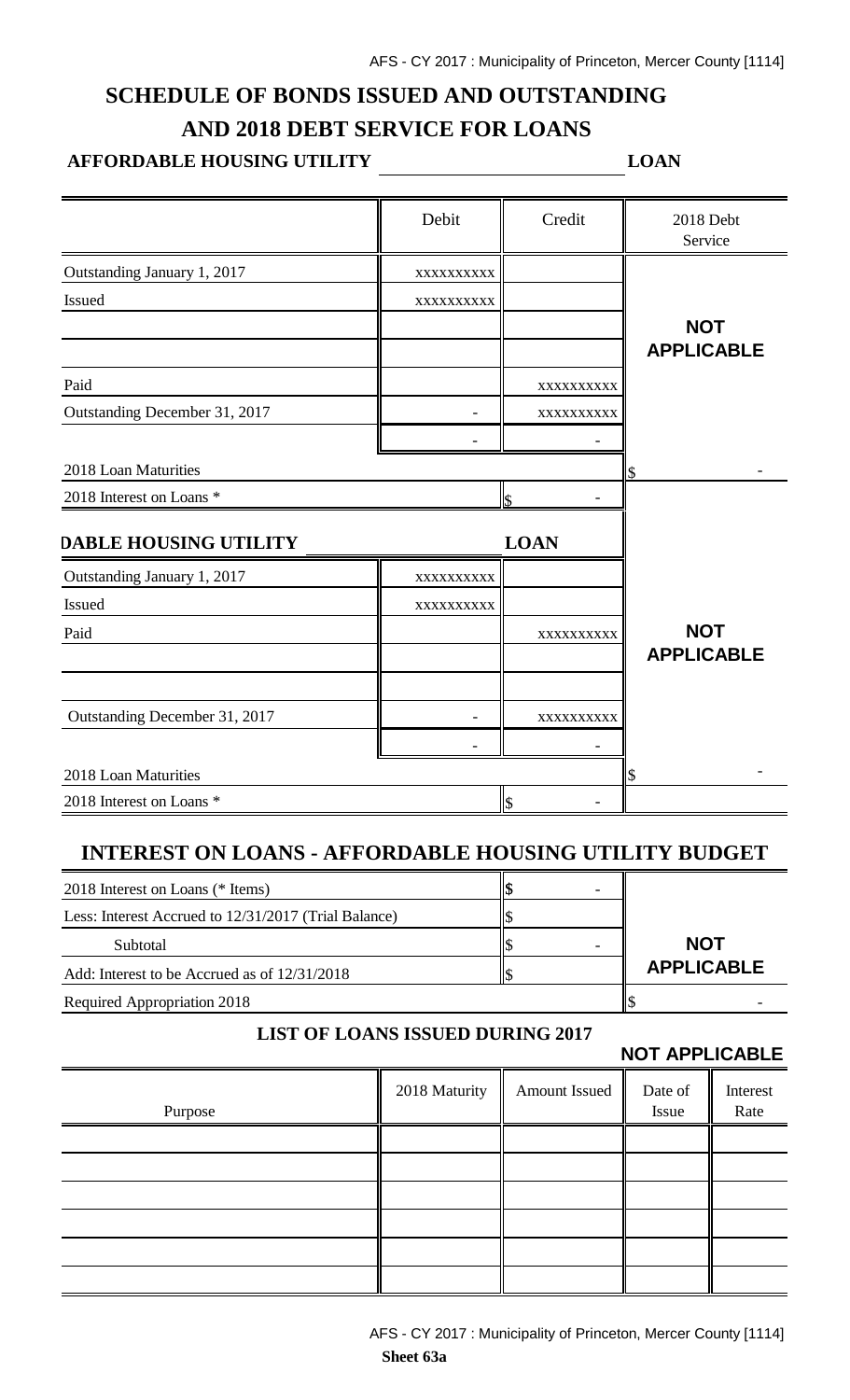### **DEBT SERVICE FOR AFFORDABLE HOUSING UTILITY NOTES (OTHER THAN UTILITY ASSESSMENT NOTES)**

|                           | Original | Original  | Amount<br>of Note | Date       | Rate       |                          | 2018 Budget Requirement |  |
|---------------------------|----------|-----------|-------------------|------------|------------|--------------------------|-------------------------|--|
| Title or Purpose of Issue | Amount   | Date of   | Outstanding       | of         | of         | For Principal            | For Interest            |  |
|                           | Issued   | Issue *   | Dec. 31, 2017     | Maturity   | Interest   |                          | $\ast\ast$              |  |
| 1.                        |          |           |                   |            |            |                          |                         |  |
| 2.                        |          |           |                   |            |            |                          |                         |  |
| 3.                        |          |           |                   |            |            |                          |                         |  |
| 4.                        |          |           |                   |            |            |                          |                         |  |
| 5.                        |          |           |                   |            |            |                          |                         |  |
| 6.                        |          |           |                   |            |            |                          |                         |  |
| 7.                        |          |           |                   |            |            |                          |                         |  |
| 8.                        |          |           |                   |            |            |                          |                         |  |
| 9.                        |          |           |                   |            |            |                          |                         |  |
| 10.                       |          |           |                   |            |            |                          |                         |  |
| 11.                       |          |           |                   |            |            |                          |                         |  |
| 12.                       |          |           |                   |            |            |                          |                         |  |
| Totals                    | $\sim$   | XXXXXXXXX |                   | XXXXXXXXXX | XXXXXXXXXX | $\overline{\phantom{a}}$ | $\sim$                  |  |

Important: If there is more than one utility in the municipality, identify each note.

| <b>INTEREST ON NOTES - AFFORDABLE HOUSING UTILITY BUDGET</b> |  |  |  |  |
|--------------------------------------------------------------|--|--|--|--|
| 2018 Interest on Notes                                       |  |  |  |  |
| Less: Interest Accrued to 12/31/2017 (Trial Balance)         |  |  |  |  |
| Subtotal                                                     |  |  |  |  |
| $\parallel$ Add: Interest to be Accrued as of 12/31/2018     |  |  |  |  |
| Required Appropriations - 2018                               |  |  |  |  |

 **\* See Sheet 33 for clarification of "Original Date of Issue".** 

**All notes with an original date of issue of 2015 or prior require one legal payable installment to be**

**financing submitted. budgeted if it is contemplated that such notes will be renewed in 2018 or written intent of permanent**

 **\*\* If interest on note is financed by ordinance, designate same, otherwise an amount must be included in this column.**

#### **(Do not crowd - add additional sheets)**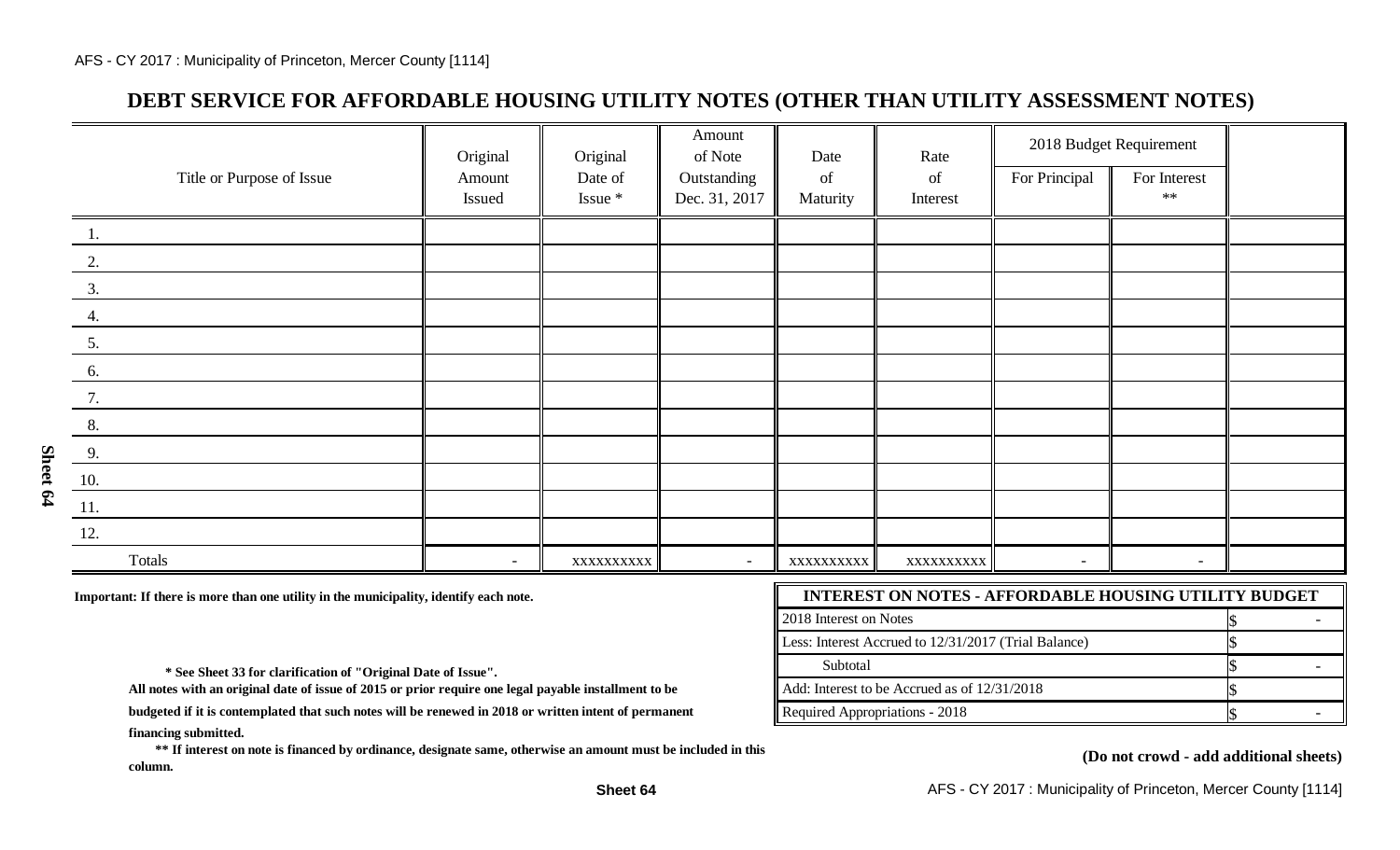### **DEBT SERVICE SCHEDULE FOR AFFORDABLE HOUSING UTILITY ASSESSMENT NOTES**

|                              | Original                 | Original   | Amount<br>of Note | Date                                                                                               | Rate      |                          | 2018 Budget Requirement | Interest      |
|------------------------------|--------------------------|------------|-------------------|----------------------------------------------------------------------------------------------------|-----------|--------------------------|-------------------------|---------------|
| Title or Purpose of Issue    | Amount                   | Date of    | Outstanding       | $% \left( \left( \mathcal{A},\mathcal{A}\right) \right) =\left( \mathcal{A},\mathcal{A}\right)$ of | of        | For Principal            | For Interest            | Computed to   |
|                              | Issued                   | Issue *    | Dec. 31, 2017     | Maturity                                                                                           | Interest  |                          | $**$                    | (Insert Date) |
| 1.                           |                          |            |                   |                                                                                                    |           |                          |                         |               |
| 2.                           |                          |            |                   |                                                                                                    |           |                          |                         |               |
| 3.                           |                          |            |                   |                                                                                                    |           |                          |                         |               |
| 4.                           |                          |            |                   |                                                                                                    |           |                          |                         |               |
| 5.                           |                          |            |                   |                                                                                                    |           |                          |                         |               |
| 6.                           |                          |            |                   |                                                                                                    |           |                          |                         |               |
| 7.                           |                          |            |                   |                                                                                                    |           |                          |                         |               |
| 8.                           |                          |            |                   |                                                                                                    |           |                          |                         |               |
| 9.                           |                          |            |                   |                                                                                                    |           |                          |                         |               |
| $\underline{10}$ .           |                          |            |                   |                                                                                                    |           |                          |                         |               |
| $\underline{\phantom{a}11.}$ |                          |            |                   |                                                                                                    |           |                          |                         |               |
| 12.                          |                          |            |                   |                                                                                                    |           |                          |                         |               |
| 13.                          |                          |            |                   |                                                                                                    |           |                          |                         |               |
| $\underline{14.}$            |                          |            |                   |                                                                                                    |           |                          |                         |               |
| <u>15.</u>                   |                          |            |                   |                                                                                                    |           |                          |                         |               |
| 16.                          |                          |            |                   |                                                                                                    |           |                          |                         |               |
| Totals<br>$\equiv$           | $\overline{\phantom{a}}$ | XXXXXXXXXX | $\sim$            | XXXXXXXXXX                                                                                         | XXXXXXXXX | $\overline{\phantom{a}}$ | $\sim$                  | XXXXXXXXXX    |

**Important: If there is more than one utility in the municipality, identify each note.**

**MEMO: \*See Sheet 33 for clarification of "Original Date of Issue"**

**Utility Assessment Notes with an original date of issue of December 31, 2015 or prior require one legally payable installment to be budgeted in the 2018 Dedicated Utility Assessment Budget**

**if it is contemplated that such notes will be renewed in 2018 or written intent of permanent financing submitted with statement.**

**\*\*Interest on Utility Assessment Notes must be included in the Utility Budget appropriation "Interest on Notes".**

**Sheet 65**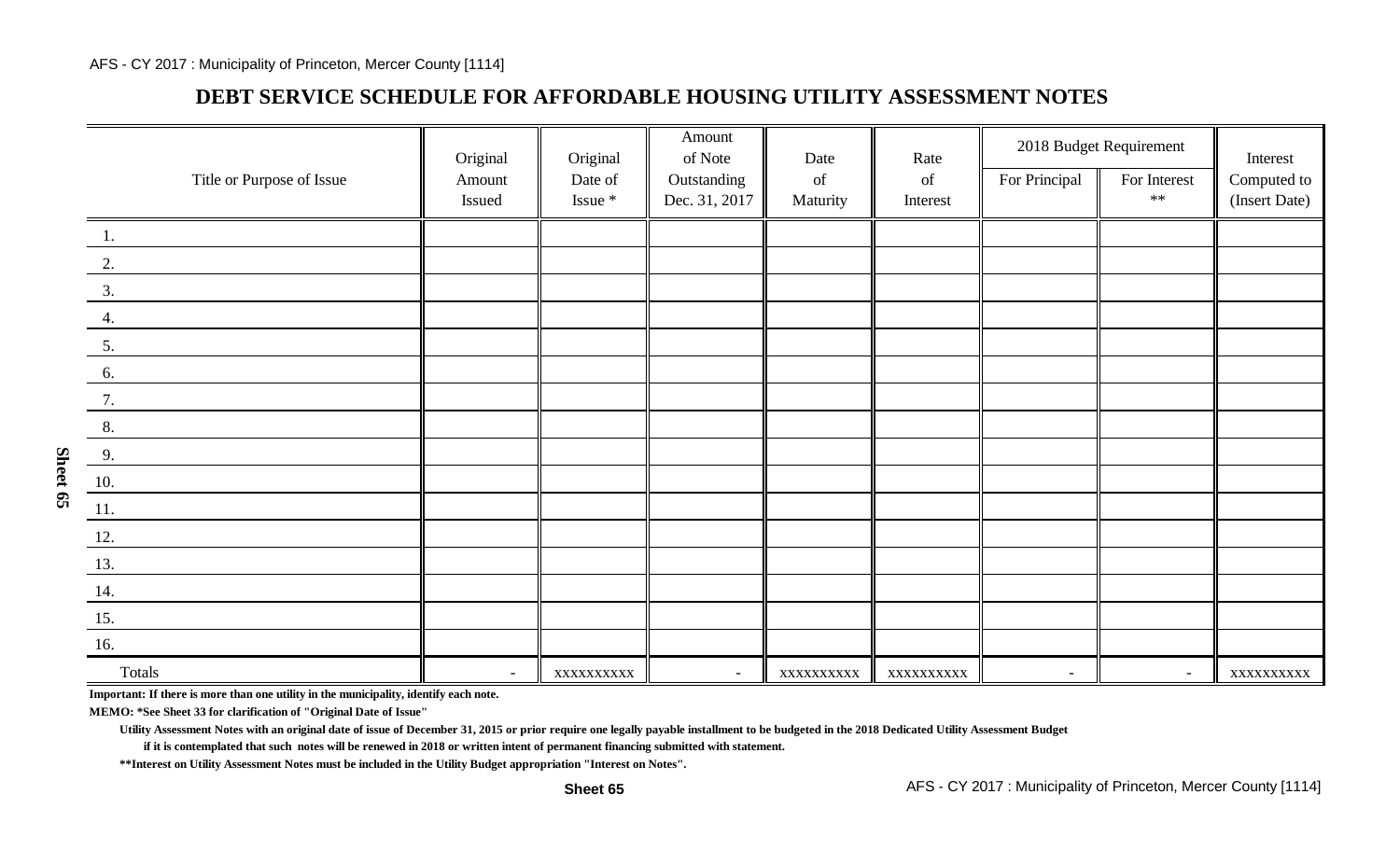**Sheet 65a**

### **SCHEDULE OF AFFORDABLE HOUSING UTILITY CAPITAL LEASE PROGRAM OBLIGATIONS**

| Purpose       | Amount of Lease<br><b>Obligation Outstanding</b> | 2018 Budget Requirement |                          |  |
|---------------|--------------------------------------------------|-------------------------|--------------------------|--|
|               | Dec. 31, 2017                                    | For Principal           | For Interest/Fees        |  |
| 1.            |                                                  |                         |                          |  |
| $\frac{2}{2}$ |                                                  |                         |                          |  |
| 3.            |                                                  |                         |                          |  |
| 4.            |                                                  |                         |                          |  |
| 5.            |                                                  |                         |                          |  |
| 6.            |                                                  |                         |                          |  |
| 7.            |                                                  |                         |                          |  |
| 8.            |                                                  |                         |                          |  |
| 9.            |                                                  |                         |                          |  |
| 10.           |                                                  |                         |                          |  |
| 11.           |                                                  |                         |                          |  |
| 12.           |                                                  |                         |                          |  |
| 13.           |                                                  |                         |                          |  |
| 14.           |                                                  |                         |                          |  |
| 15.           |                                                  |                         |                          |  |
| 16.           |                                                  |                         |                          |  |
| Totals        |                                                  | $\sim$                  | $\overline{\phantom{a}}$ |  |
|               |                                                  | 80051-01                | 80051-02                 |  |

AFS - CY 2017 : Municipality of Princeton, Mercer County [1114]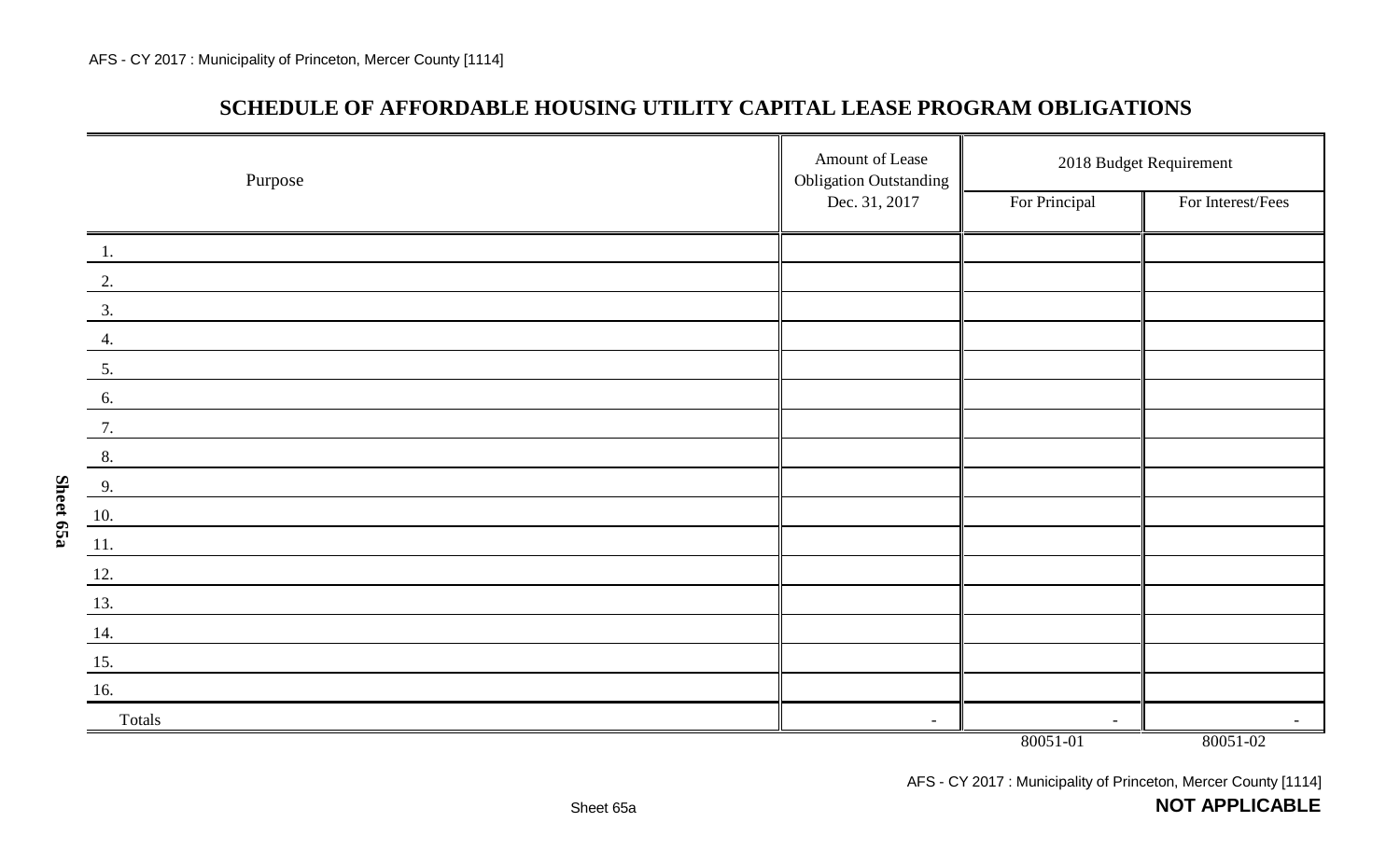## **SCHEDULE OF IMPROVEMENT AUTHORIZATIONS AFFORDABLE HOUSING (UTILITY CAPITAL FUND)**

|         | <b>IMPROVEMENTS</b><br>Specify each authorization by purpose. Do | Balance January 1, 2017 |          | 2017           |        | Expended       | Authorizations           | Balance December 31, 2017 |                |
|---------|------------------------------------------------------------------|-------------------------|----------|----------------|--------|----------------|--------------------------|---------------------------|----------------|
|         | not merely designate by a code number.                           | Funded                  | Unfunded | Authorizations |        |                | Canceled                 | Funded                    | Unfunded       |
| Code No | $\it Purpose$                                                    |                         |          |                |        |                |                          |                           |                |
| 89-37   | Financing of Affordable Housing                                  | 67,702.05               |          |                |        |                |                          | 67,702.05                 | $\sim$         |
|         |                                                                  |                         |          |                |        |                |                          | $\sim$                    | $\sim$         |
|         |                                                                  |                         |          |                |        |                |                          | $\sim$                    | $\sim$         |
|         |                                                                  |                         |          |                |        |                |                          | $\sim$                    | $\sim$         |
|         |                                                                  |                         |          |                |        |                |                          | $\sim$                    | $\sim$         |
|         |                                                                  |                         |          |                |        |                |                          | $\sim$                    | $\sim$         |
|         |                                                                  |                         |          |                |        |                |                          | $\sim$                    | $\sim$         |
|         |                                                                  |                         |          |                |        |                |                          | $\sim$                    | $\sim$         |
|         |                                                                  |                         |          |                |        |                |                          | $\sim$                    | $\sim$         |
|         |                                                                  |                         |          |                |        |                |                          | $\sim$                    | $\sim$         |
|         |                                                                  |                         |          |                |        |                |                          | $\sim$                    | $\sim$         |
|         |                                                                  |                         |          |                |        |                |                          | $\sim$                    | $\sim$ $^{-1}$ |
|         |                                                                  |                         |          |                |        |                |                          | $\sim$                    | $\sim$         |
|         |                                                                  |                         |          |                |        |                |                          | $\sim$                    | $\sim$         |
|         |                                                                  |                         |          |                |        |                |                          | $\sim$                    | $\sim$         |
|         |                                                                  |                         |          |                |        |                |                          | $\sim$                    | $\sim$         |
|         |                                                                  |                         |          |                |        |                |                          | $\sim$                    | $\sim$         |
|         |                                                                  |                         |          |                |        |                |                          | $\sim$                    | $\sim$         |
|         |                                                                  |                         |          |                |        |                |                          | $\sim$                    | $\sim$         |
|         |                                                                  |                         |          |                |        |                |                          | $\sim$                    | $\sim$         |
|         |                                                                  |                         |          |                |        |                |                          | $\sim$                    | $\sim$         |
|         | Totals<br>70000-                                                 | 67,702.05               | $\sim$   | $\sim$         | $\sim$ | $\blacksquare$ | $\overline{\phantom{a}}$ | 67,702.05                 | $\sim$         |

Place an \* before each item of "Improvement "which represents a funding or refunding of an emergency authorization. AFS - CY 2017: Municipality of Princeton, Mercer County [1114]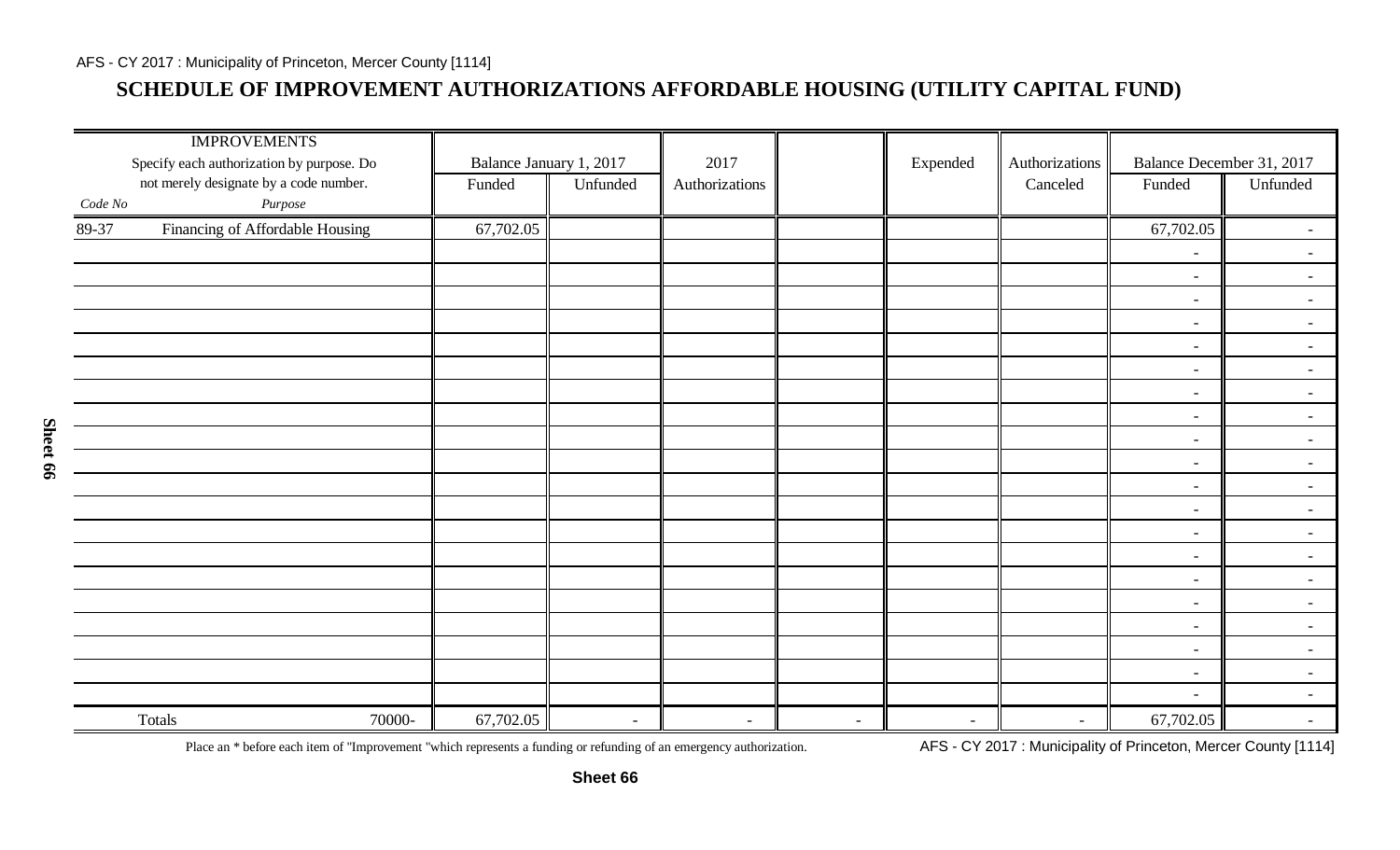## **AFFORDABLE HOUSING UTILITY CAPITAL FUND SCHEDULE OF CAPITAL IMPROVEMENT FUND**

|                                                                                            |            | <b>NUI APPLIUABLE</b> |
|--------------------------------------------------------------------------------------------|------------|-----------------------|
|                                                                                            | Debit      | Credit                |
| Balance January 1, 2017                                                                    | XXXXXXXXXX |                       |
| Received from 2017 Budget Appropriations *                                                 | XXXXXXXXXX |                       |
|                                                                                            | XXXXXXXXXX |                       |
| Improvement Authorizations Canceled<br>(financed in whole by the Capital Improvement Fund) | XXXXXXXXXX |                       |
| List by Improvements - Direct Charges Made for Preliminary Costs:                          | XXXXXXXXXX | XXXXXXXXXX            |
|                                                                                            |            | XXXXXXXXXX            |
|                                                                                            |            | XXXXXXXXXX            |
|                                                                                            |            | XXXXXXXXX             |
|                                                                                            |            | XXXXXXXXX             |
|                                                                                            |            | XXXXXXXXXX            |
|                                                                                            |            | XXXXXXXXXX            |
|                                                                                            |            | XXXXXXXXX             |
|                                                                                            |            | XXXXXXXXXX            |
|                                                                                            |            | XXXXXXXXX             |
| Appropriated to Finance Improvement Authorizations                                         |            | XXXXXXXXXX            |
|                                                                                            |            | XXXXXXXXXX            |
| Balance December 31, 2017                                                                  |            | XXXXXXXXXX            |
|                                                                                            |            |                       |

# **AFFORDABLE HOUSING UTILITY CAPITAL FUND SCHEDULE OF DOWN PAYMENTS ON IMPROVEMENTS**

|                                                    | Debit      | Credit     |
|----------------------------------------------------|------------|------------|
| Balance January 1, 2017                            | XXXXXXXXXX |            |
| Received from 2017 Budget Appropriations *         | XXXXXXXXXX |            |
| Received from 2017 Emergency Appropriations *      | XXXXXXXXXX |            |
|                                                    |            |            |
|                                                    |            |            |
| Appropriated to Finance Improvement Authorizations |            | XXXXXXXXXX |
|                                                    |            | XXXXXXXXXX |
| Balance December 31, 2017                          |            | XXXXXXXXXX |
|                                                    |            |            |

\* The full amount of the 2017 appropriation should be transferred to this account unless the balance of the appropriation is to be permitted to lapse.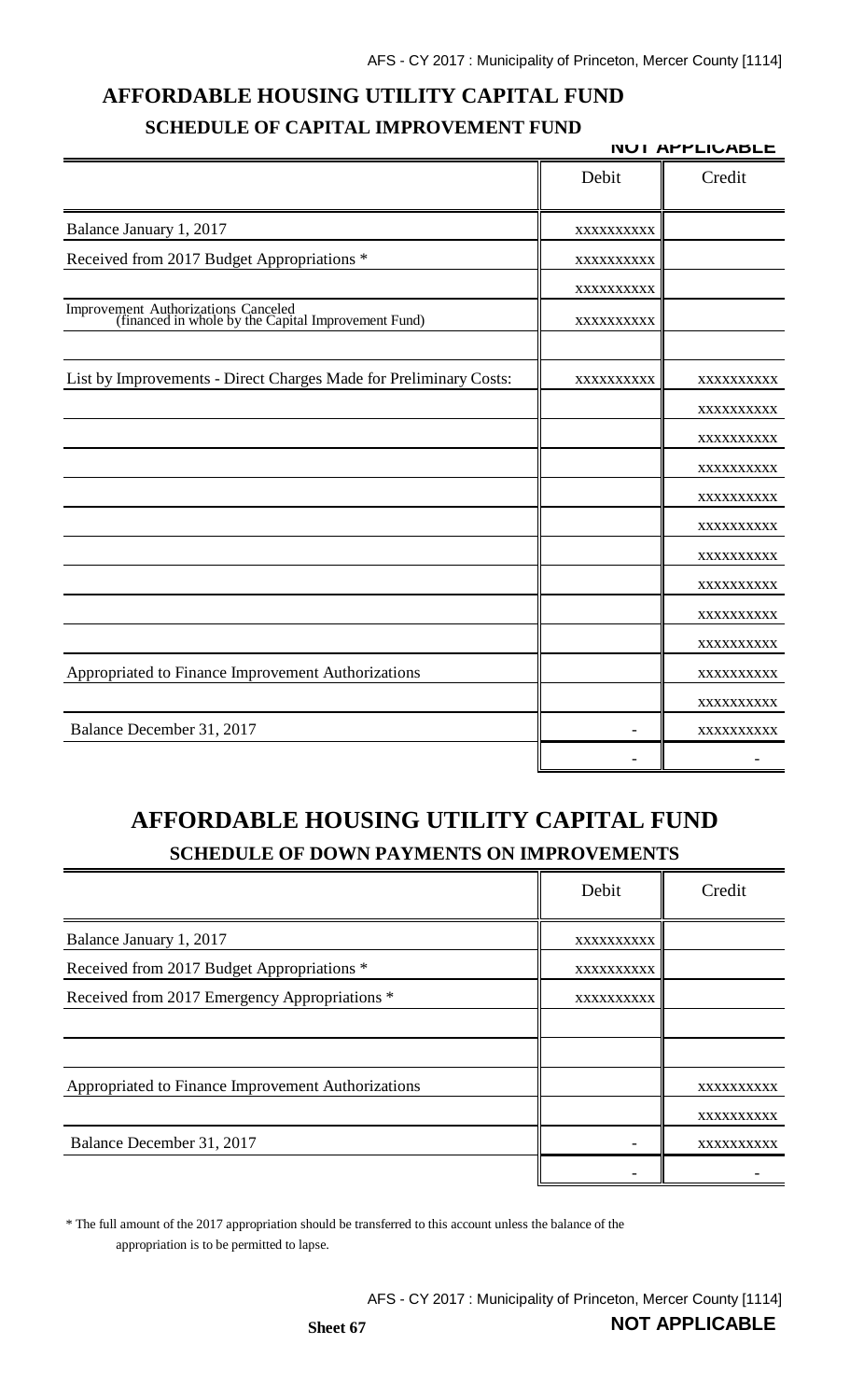### **AFFORDABLE HOUSING UTILITY FUND CAPITAL IMPROVEMENTS AUTHORIZED IN 2017 AND DOWN PAYMENTS (N.J.S. 40A:2-11)**

#### **UTILITIES ONLY**

#### **NOT APPLICABLE**

|         |              | Total       | Down Payment | Amount of Down    |
|---------|--------------|-------------|--------------|-------------------|
| Purpose | Amount       | Obligations | Provided by  | Payment in Budget |
|         | Appropriated | Authorized  | Ordinance    | of 2017 or        |
|         |              |             |              | Prior Years       |
|         |              |             |              |                   |
|         |              |             |              |                   |
|         |              |             |              |                   |
|         |              |             |              |                   |
|         |              |             |              |                   |
|         |              |             |              |                   |
|         |              |             |              |                   |
|         |              |             |              |                   |
|         |              |             |              |                   |
|         |              |             |              |                   |
|         |              |             |              |                   |
|         |              |             |              |                   |
|         |              |             |              |                   |
|         |              |             |              |                   |
|         |              |             |              |                   |
|         |              |             |              |                   |
| Totals  |              |             |              |                   |

# **AFFORDABLE HOUSING UTILITY CAPITAL FUND STATEMENT OF CAPITAL SURPLUS**

**YEAR 2017**

|                                                    | Debit      | Credit     |
|----------------------------------------------------|------------|------------|
| Balance January 1, 2017                            | XXXXXXXXXX | 51,266.99  |
| Premium on Sale of Bonds                           | XXXXXXXXXX |            |
| <b>Funded Improvement Authorizations Canceled</b>  | XXXXXXXXXX |            |
|                                                    |            |            |
|                                                    |            |            |
| Interfund liquidated                               |            |            |
| Appropriated to Finance Improvement Authorizations |            | XXXXXXXXXX |
| Appropriated to 2017 Budget Revenue                |            | XXXXXXXXXX |
| Balance December 31, 2017                          | 51,266.99  | XXXXXXXXXX |
|                                                    | 51,266.99  | 51,266.99  |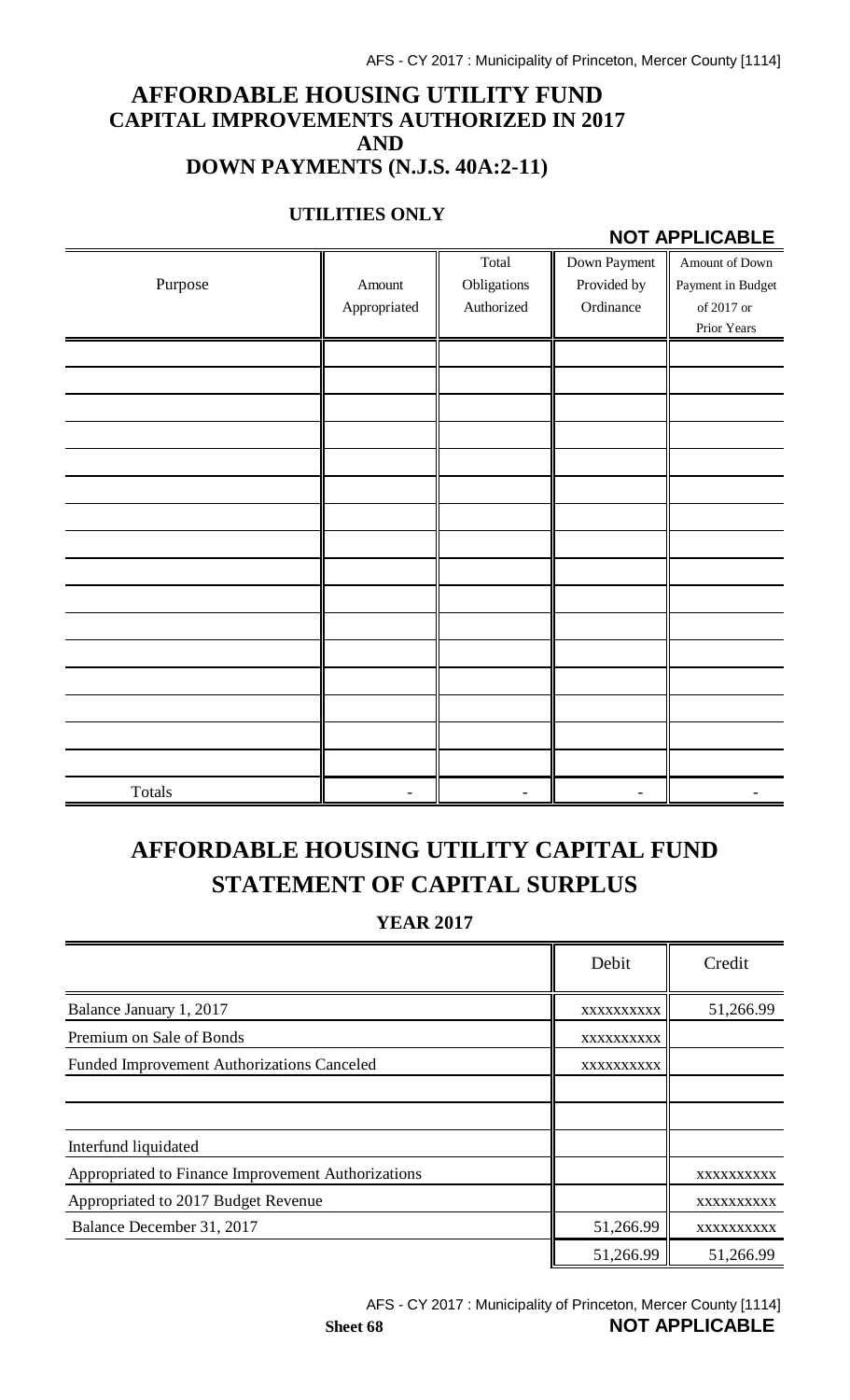Bonds and Notes Authorized but Not Issued must be disclosed in this Utility Capital Section in the same manner as set forth in the General Capital Fund on Sheet 8

## **POST CLOSING TRIAL BALANCE - PARKING UTILITY FUND**

AS AT DECEMBER 31, 2017

**Operating and Capital Sections**

(Separately Stated)

*Cash Liabilities Must Be Subtotaled and Subtotal Must Be Marked With "C"*

| <b>Title of Account</b>                                          | Debit<br>Credit             |                          |             |
|------------------------------------------------------------------|-----------------------------|--------------------------|-------------|
| <b>Operating Fund:</b>                                           |                             |                          |             |
| Cash and Cash Equivalents                                        | 1,317,385.44                |                          |             |
| Petty Cash                                                       |                             |                          |             |
| <b>Cash Liabilities:</b>                                         |                             |                          |             |
| <b>Accounts Payable</b>                                          |                             |                          |             |
| <b>Appropriation Reserves</b>                                    |                             | 158,615.59               |             |
| <b>Reserve for Encumbrances</b>                                  |                             | 105,496.41               |             |
| <b>Reserve for Security Deposit</b>                              |                             | 4,166.66                 |             |
| <b>Accrued Interest on Bonds</b>                                 |                             | 134,278.13               |             |
| <b>Total Cash Liabilities</b>                                    |                             | 402,556.79               | $\mathbf c$ |
| <b>Fund Balance</b>                                              |                             | 914,828.65               |             |
| <b>Total Parking Operating Fund</b>                              | 1,317,385.44                | 1,317,385.44             |             |
|                                                                  |                             |                          |             |
| <b>CAPITAL FUND</b>                                              |                             |                          |             |
| Cash and Cash Equivalents                                        | 611,812.75                  |                          |             |
| <b>Fixed Capital</b><br>Fixed Capital Authorized and Uncompleted | 14,585,431.26<br>405,269.37 |                          |             |
| <b>Reserve for Amortization</b>                                  |                             |                          |             |
|                                                                  |                             | 5,858,953.04             |             |
| Serial Bonds Payable                                             |                             | 8,600,000.00             |             |
| <b>Improvement Authorizations:</b>                               |                             |                          |             |
| Funded<br>Unfunded                                               |                             | 336,838.48<br>167,774.03 |             |
| <b>Reserve for Encumbrances</b>                                  |                             | 72,188.13                |             |
| Reserve for:                                                     |                             |                          |             |
| Debt Service                                                     |                             | 175,000.00               |             |
| <b>Deferred Amortization</b>                                     |                             | 213,747.59               |             |
| <b>Fund Balance</b>                                              |                             | 178,012.11               |             |
| <b>Estimated Proceeds Bonds and Notes Authorized</b>             | 318,000.00                  |                          |             |
| Bonds and Notes Authorized but not issued                        |                             | 318,000.00               |             |
| <b>Total Parking Capital Fund</b>                                | 15,920,513.38               | 15,920,513.38            |             |
|                                                                  |                             |                          |             |
|                                                                  |                             |                          |             |
| Grand Total Debits / Credits                                     | 17,237,898.82               | 17,237,898.82            |             |

#### **(Do not crowd - add additional sheets)**

AFS - CY 2017 : Municipality of Princeton, Mercer County [1114] **Sheet 55\_i**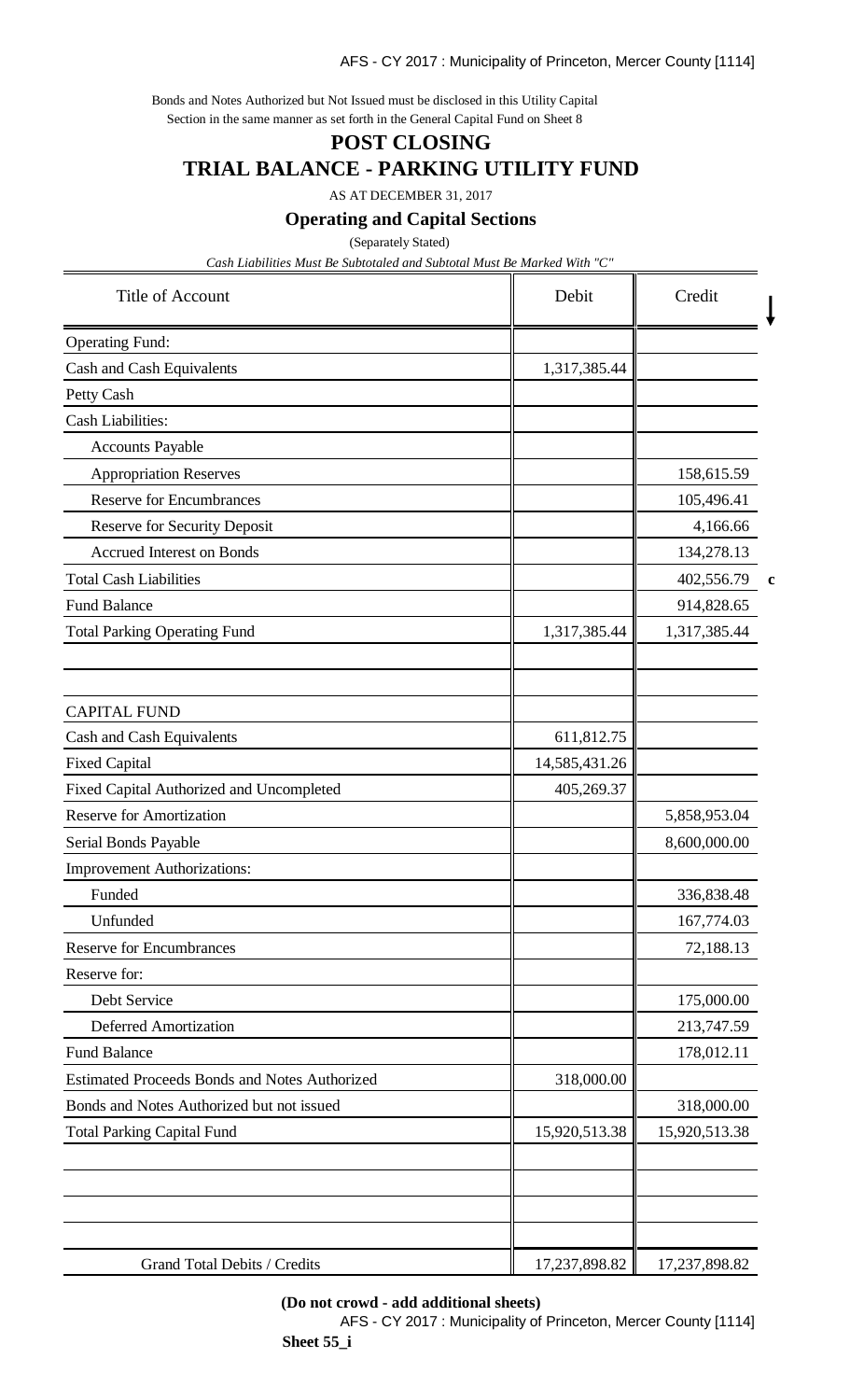## **POST CLOSING TRIAL BALANCE - PARKING UTILITY ASSESSMENT TRUST FUNDS**

#### *IF MORE THAN ONE UTILITY EACH ASSESSMENT SECTION MUST BE SEPARATELY STATED* AS AT DECEMBER 31, 2017 **NOT APPLICABLE**

| Title of Account | Debit    | Credit   |
|------------------|----------|----------|
|                  |          |          |
|                  |          |          |
|                  |          |          |
|                  |          |          |
|                  |          |          |
|                  |          |          |
|                  |          |          |
|                  |          |          |
|                  |          |          |
|                  |          |          |
|                  |          |          |
|                  |          |          |
|                  |          |          |
|                  |          |          |
|                  |          |          |
|                  |          |          |
|                  |          |          |
|                  |          |          |
|                  |          |          |
|                  |          |          |
|                  |          |          |
|                  |          |          |
|                  |          |          |
|                  |          |          |
|                  |          |          |
|                  |          |          |
|                  |          |          |
|                  |          |          |
|                  |          |          |
|                  |          |          |
|                  |          |          |
|                  |          |          |
|                  |          |          |
|                  |          |          |
|                  |          |          |
|                  |          |          |
|                  |          |          |
| Sheet NOT Used   | $0.00\,$ | $0.00\,$ |
|                  |          |          |

**(Do not crowd - add additional sheets)**

AFS - CY 2017 : Municipality of Princeton, Mercer County [1114]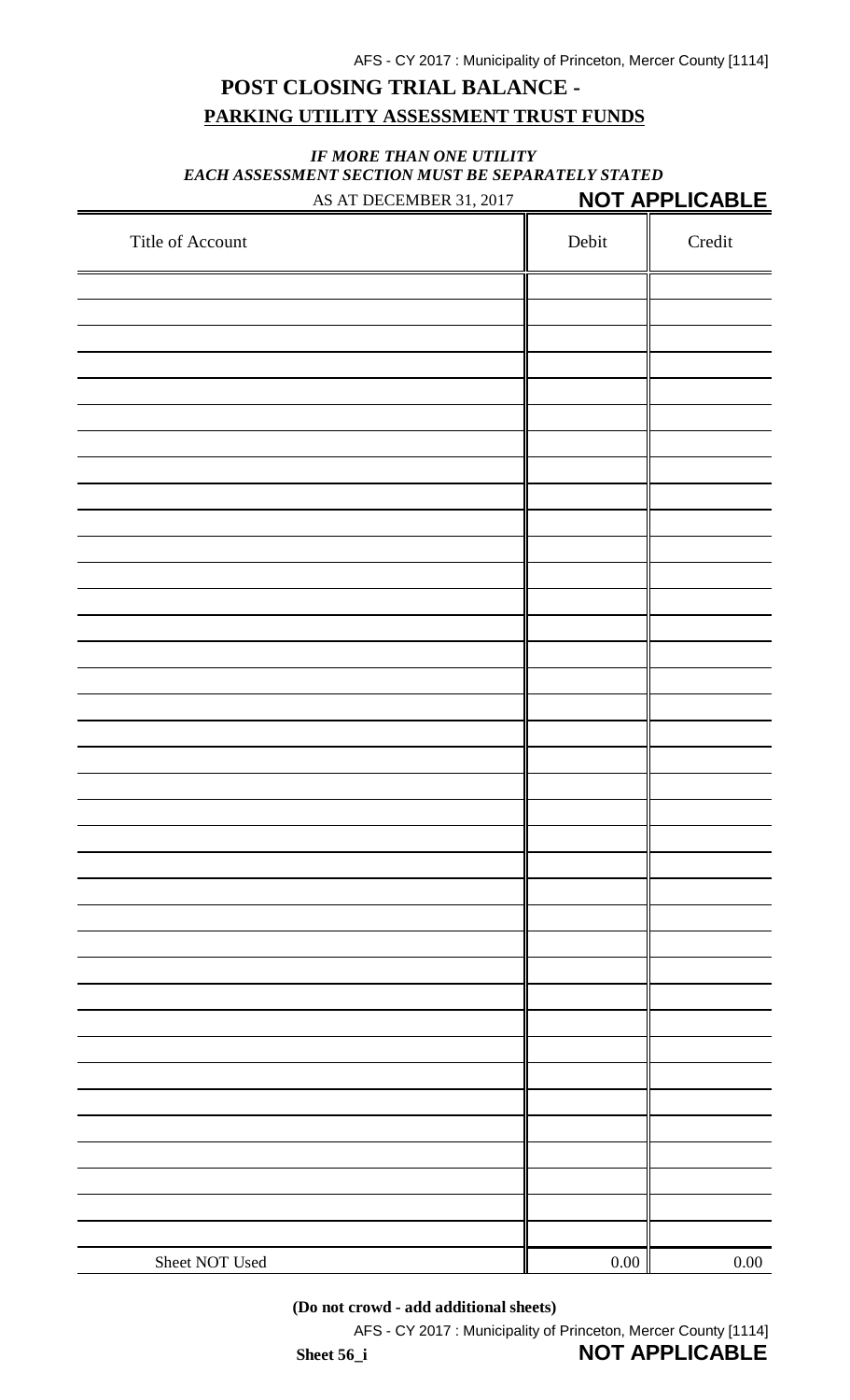### **ANALYSIS OF PARKING UTILITY ASSESSMENT TRUST CASH AND INVESTMENTS**

### **PLEDGED TO LIABILITIES AND SURPLUS**

### **NOT APPLICABLE**

|                                           | Audit          |                   |                 |                   |            |            |               |               |
|-------------------------------------------|----------------|-------------------|-----------------|-------------------|------------|------------|---------------|---------------|
| Title of Liability to which Cash          | <b>Balance</b> |                   | <b>RECEIPTS</b> |                   |            |            |               | Balance       |
| and Investments are Pledged               | Dec. 31, 2016  | Assessments       | Operating       |                   |            |            | Disbursements | Dec. 31, 2017 |
|                                           |                | and Liens         | <b>Budget</b>   |                   |            |            |               |               |
| Assessment Serial Bond Issue:             | XXXXXXXXXX     | <b>XXXXXXXXXX</b> | XXXXXXXXXX      | XXXXXXXXXX        | XXXXXXXXXX | XXXXXXXXXX | XXXXXXXXXX    | XXXXXXXXXX    |
|                                           |                |                   |                 |                   |            |            |               | $\cdots$      |
|                                           |                |                   |                 |                   |            |            |               | $\cdots$      |
|                                           |                |                   |                 |                   |            |            |               | $\ldots$      |
|                                           |                |                   |                 |                   |            |            |               | $\cdots$      |
|                                           |                |                   |                 |                   |            |            |               | $\cdots$      |
|                                           |                |                   |                 |                   |            |            |               | $\cdots$      |
| Assessment Bond Anticipation Note Issues: | XXXXXXXXXX     | <b>XXXXXXXXXX</b> | XXXXXXXXXX      | <b>XXXXXXXXXX</b> | XXXXXXXXXX | XXXXXXXXXX | XXXXXXXXXX    | XXXXXXXXXX    |
|                                           |                |                   |                 |                   |            |            |               | $\cdots$      |
|                                           |                |                   |                 |                   |            |            |               | $\cdots$      |
|                                           |                |                   |                 |                   |            |            |               | $\cdots$      |
|                                           |                |                   |                 |                   |            |            |               | $\cdots$      |
|                                           |                |                   |                 |                   |            |            |               | $\cdots$      |
| Other Liabilities                         |                |                   |                 |                   |            |            |               | $\cdots$      |
| <b>Trust Surplus</b>                      |                |                   |                 |                   |            |            |               | $\cdots$      |
| Less Assets "Unfinanced"                  | XXXXXXXXXX     | XXXXXXXXXX        | XXXXXXXXXX      | XXXXXXXXXX        | XXXXXXXXXX | XXXXXXXXXX | XXXXXXXXXX    | XXXXXXXXXX    |
|                                           |                |                   |                 |                   |            |            |               | $\cdots$      |
|                                           |                |                   |                 |                   |            |            |               | $\cdots$      |
|                                           |                |                   |                 |                   |            |            |               | $\cdots$      |
|                                           |                |                   |                 |                   |            |            |               | $\cdots$      |
|                                           |                |                   |                 |                   |            |            |               |               |
| Totals                                    | 0.00           | 0.00              | 0.00            | 0.00              | 0.00       | 0.00       | 0.00          | $0.00\,$      |

**NOT APPLICABLE**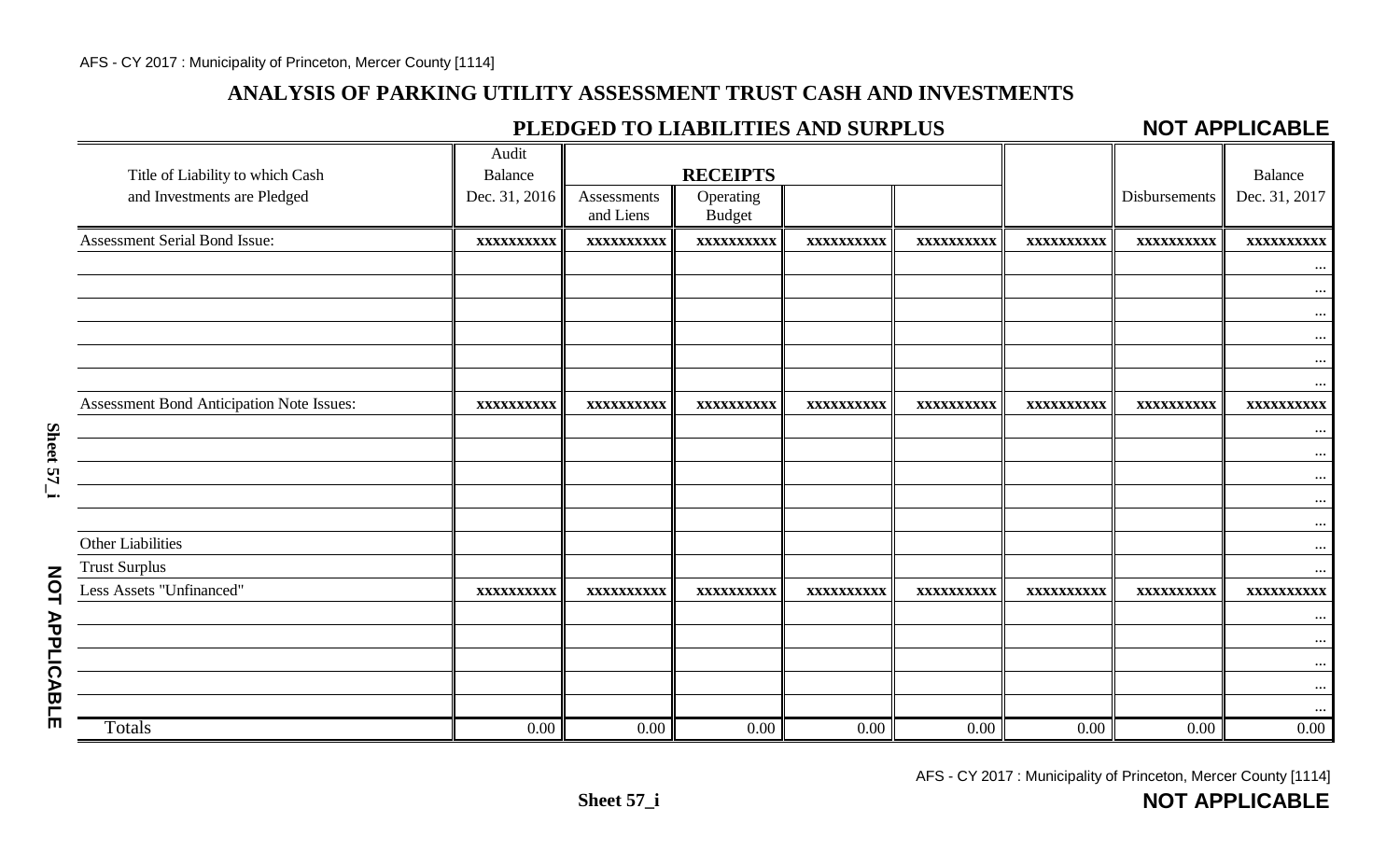## AFS - CY 2017 : Municipality of Princeton, Mercer County [1114] **SCHEDULE OF PARKING UTILITY BUDGET - 2017**

#### **BUDGET REVENUES**

| Source                                                                  |       | <b>Budget</b> | Received<br>in Cash | Excess or<br>Deficit* |
|-------------------------------------------------------------------------|-------|---------------|---------------------|-----------------------|
| <b>Operating Surplus Anticipated</b>                                    | $-01$ | 181,881.00    | 181,881.00          |                       |
| Surplus Anticipated with Consent<br>of Director of Local Govt. Services | $-02$ |               |                     |                       |
| Parking Fees                                                            |       | 3,550,243.00  | 3,477,588.04        | (72, 654.96)          |
| Service Charge                                                          |       | 129,978.00    | 132,233.30          | 2,255.30              |
| Lease Agreements                                                        |       | 356,862.00    | 354,127.79          | (2,734.21)            |
| Interest                                                                |       | 8,465.00      | 9,280.24            | 815.24                |
|                                                                         |       |               |                     |                       |
|                                                                         |       |               |                     |                       |
|                                                                         |       |               |                     |                       |
| Added by N.J.S. 40A:4-87: (List)                                        |       | XXXXXXXXX     | XXXXXXXXX           | XXXXXXXXX             |
|                                                                         |       | 100,000.00    | 100,000.00          |                       |
|                                                                         |       |               |                     |                       |
|                                                                         |       |               |                     |                       |
|                                                                         |       |               |                     |                       |
| Subtotal                                                                |       | 4,327,429.00  | 4,255,110.37        | (72,318.63)           |
| Deficit (General Budget) **                                             | $-07$ |               |                     |                       |
|                                                                         | $-08$ | 4,327,429.00  | 4,255,110.37        | (72,318.63)           |

\*\* Amount in "Received in Cash" column for "Deficit (General Budget)" and amount expended for "Surplus (General Budget)" must agree with amounts shown for such items on Sheet 59\_i

## **STATEMENT OF BUDGET APPROPRIATIONS**

| Appropriations:                                   | XXXXXXXXX    |              |
|---------------------------------------------------|--------------|--------------|
| <b>Adopted Budget</b>                             |              | 4,327,429.00 |
| Added by N.J.S. 40A:4-87                          |              |              |
| Emergency                                         |              |              |
| <b>Total Appropriations</b>                       |              | 4,327,429.00 |
| Add: Overexpenditures (See Footnote)              |              |              |
| <b>Total Appropriations and Overexpendituress</b> | 4,327,429.00 |              |
| Deduct Expenditures:                              |              |              |
| Paid or Charged                                   | 2,760,113.41 |              |
| 158,615.59<br>Reserved                            |              |              |
| Surplus (General Budget)**                        |              |              |
| <b>Total Expenditures</b>                         | 4,318,729.00 |              |
| <b>Unexpended Balance Canceled (See Footnote)</b> | 8,700.00     |              |

FOOTNOTES: - RE: OVEREXPENDITURES

Every appropriation overexpended in the budget document must be marked with an \* and must agree in the aggregate with this item.

RE: UNEXPENDED BALANCES CANCELED:

Are not to be shown as "Paid or Charged" in the budget document. In all instances "Total Appropriations" and "Overexpenditures" must equal the sum of "Total Expenditures" and "Unexpended Balances Canceled"

AFS - CY 2017 : Municipality of Princeton, Mercer County [1114]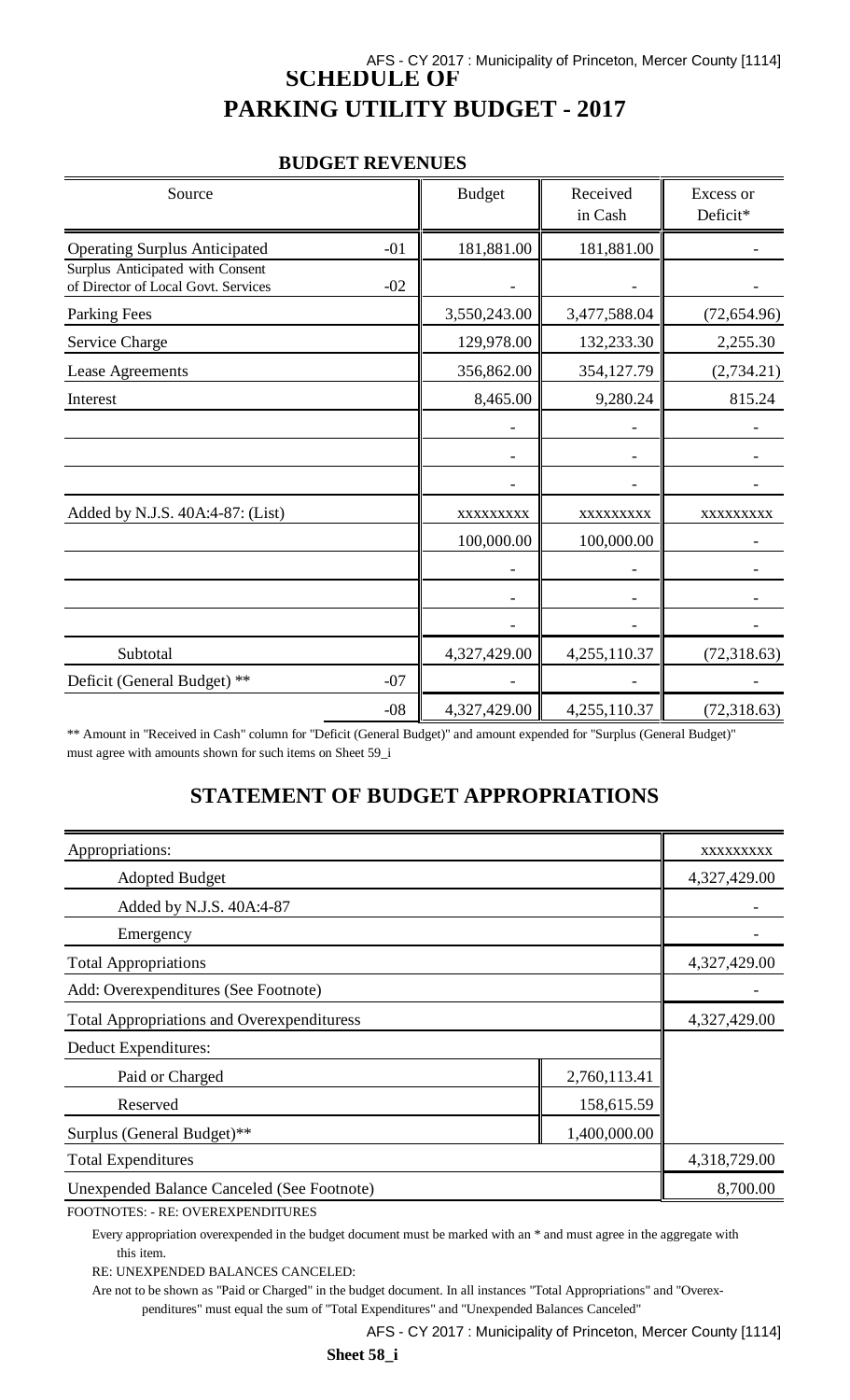## **STATEMENT OF 2017 OPERATION PARKING UTILITY**

NOTE: Section 1 of this sheet is required to be filled out ONLY IF the 2017 PARKING Utility Budget contained either an item of revenue "Deficit (General Budget)" or an item of appropriation "Surplus (General Budget)" Section 2 should be filled out in every case.

#### **SECTION 1:**

| Revenue Realized:                                                                                                                                                      | XXXXXXXXXX   |              |
|------------------------------------------------------------------------------------------------------------------------------------------------------------------------|--------------|--------------|
| Budget Revenue (Not Including "Deficit (General Budget)")                                                                                                              | 4,255,110.37 |              |
| Miscellaneous Revenue Not Anticipated                                                                                                                                  | 7,653.77     |              |
| 2016 Appropriation Reserves Canceled *                                                                                                                                 | 188,919.52   |              |
|                                                                                                                                                                        |              |              |
| <b>Total Revenue Realized</b>                                                                                                                                          |              | 4,451,683.66 |
| Expenditures:                                                                                                                                                          | XXXXXXXXXX   |              |
| Appropriations (Not Including "Surplus (General Budget)")                                                                                                              | XXXXXXXXXX   |              |
| Paid or Charged                                                                                                                                                        | 2,760,113.41 |              |
| Reserved                                                                                                                                                               | 158,615.59   |              |
| <b>Expended Without Appropriation</b>                                                                                                                                  |              |              |
| Cash Refund of Prior Year's Revenue                                                                                                                                    |              |              |
| Overexpenditure of Appropriation Reserves                                                                                                                              |              |              |
| <b>Total Expenditures</b>                                                                                                                                              | 2,918,729.00 |              |
| Less: Deferred Charges Included In<br>Above "Total Expenditures"                                                                                                       |              |              |
| Total Expenditures - As Adjusted                                                                                                                                       |              | 2,918,729.00 |
| <b>Excess</b>                                                                                                                                                          |              | 1,532,954.66 |
| Budget Appropriation - Surplus (General Budget) **                                                                                                                     | 1,400,000.00 |              |
| Balance of "Results of 2017 Operations"<br>$Remainder =$<br>("Excess in Operations" - Sheet 60_i)                                                                      | 132,954.66   |              |
| Deficit                                                                                                                                                                |              |              |
| Anticipated Revenue - Deficit (General Budget) **<br>Balance of "Results of 2017 Operations"<br>$Remainder =$<br>("Operating Deficit - to Trial Balance" - Sheet 60_i) |              |              |

#### **SECTION 2:**

The following Item of " 2016 Appropriation Reserves Canceled in 2017" Is Due to the Current Fund TO THE EXTENT OF the amount Received and Due from the General Budget of 2016 for an Anticipated Deficit in the PARKING Utility for 2016:

| 2016 Appropriation Reserves Canceled in 2017               | 188,919.52 |            |
|------------------------------------------------------------|------------|------------|
| Less: Anticipated Deficit in 2016 Budget - Amount Received |            |            |
| and Due from Current Fund - If none, enter "None"          | None       |            |
| * Excess (Revenue Realized)                                |            | 188,919.52 |

\* \* Items must be shown in same amounts on Sheet 58\_i.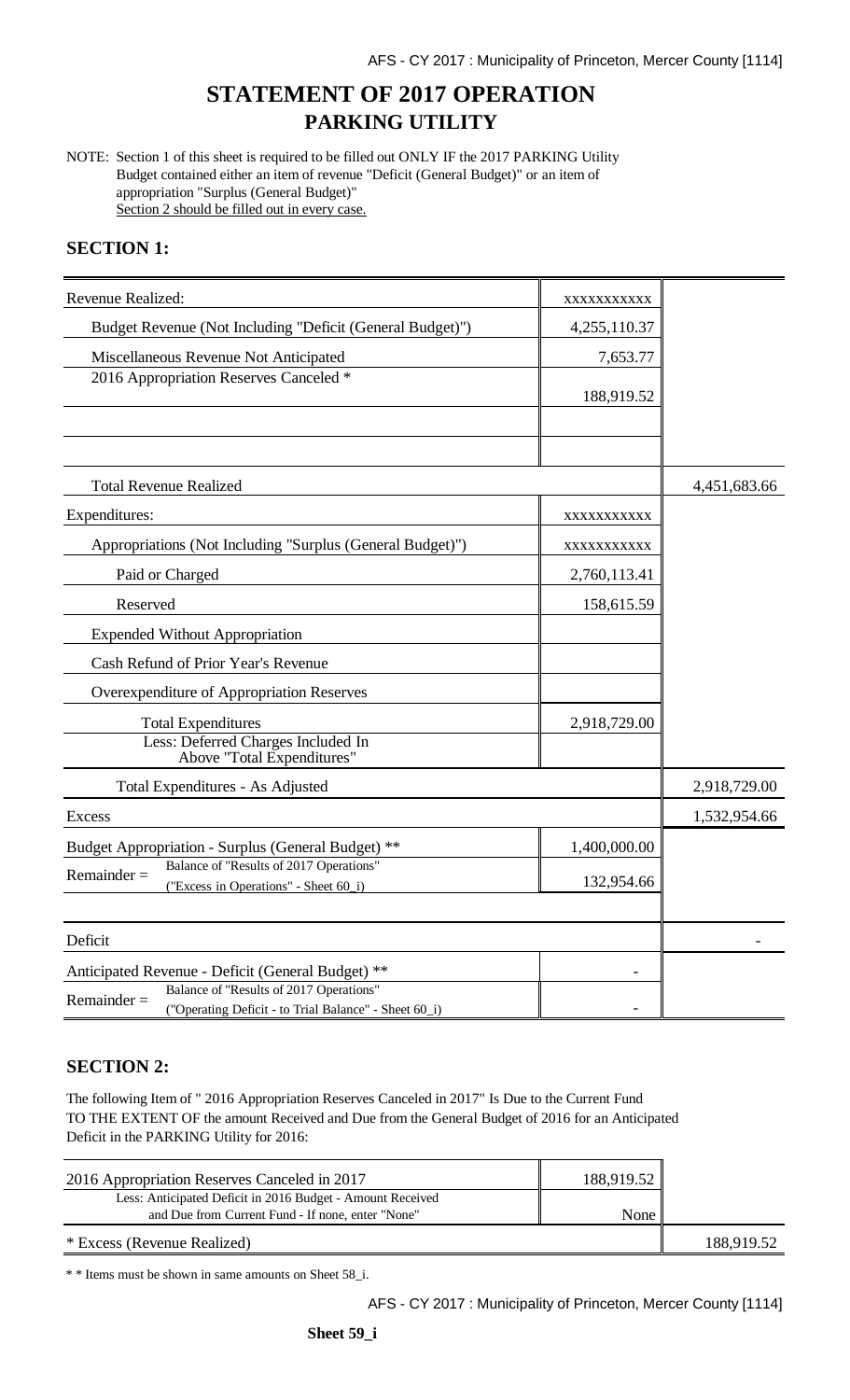## **RESULTS OF 2017 OPERATIONS**

## **PARKING UTILITY**

|                                                       | Debit      | Credit     |
|-------------------------------------------------------|------------|------------|
| <b>Excess in Anticipated Revenues</b>                 | XXXXXXXXXX |            |
| <b>Unexpended Balances of Appropriations</b>          | XXXXXXXXXX | 8,700.00   |
| Miscellaneous Revenue Not Anticipated                 | XXXXXXXXXX | 7,653.77   |
| Unexpended Balances of 2016 Appropriation Reserves *  | XXXXXXXXXX | 188,919.52 |
| Deficit in Anticipated Revenue                        | 72,318.63  | XXXXXXXXXX |
|                                                       |            | XXXXXXXXXX |
| <b>Operating Deficit - to Trial Balance</b>           | XXXXXXXXXX |            |
| Excess in Operations - to Operating Surplus           | 132,954.66 | XXXXXXXXXX |
| * See restrictions in amount on Sheet 59 i, SECTION 2 | 205,273.29 | 205,273.29 |

## **OPERATING SURPLUS - PARKING UTILITY**

|                                                                                                                  | Debit        | Credit       |
|------------------------------------------------------------------------------------------------------------------|--------------|--------------|
| Balance January 1, 2017                                                                                          | XXXXXXXXXX   | 963,754.99   |
|                                                                                                                  |              |              |
| Excess in Results of 2017 Operations                                                                             | XXXXXXXXXX   | 132,954.66   |
| Amount Appropriated in 2017 Budget-Cash                                                                          | 181,881.00   | XXXXXXXXXX   |
| Amount Appropriated in 2017 Budget with Prior Written<br><b>Consent of Director of Local Government Services</b> |              | XXXXXXXXXX   |
| Balance December 31, 2017                                                                                        | 914,828.65   | XXXXXXXXXX   |
|                                                                                                                  | 1,096,709.65 | 1,096,709.65 |

## **ANALYSIS OF BALANCE DECEMBER 31, 2017 (FROM PARKING UTILITY - TRIAL BALANCE)**

| Cash                                                                 | 1,317,385.44 |
|----------------------------------------------------------------------|--------------|
| Investments                                                          |              |
| <b>Interfund Accounts Receivable</b>                                 |              |
| Subtotal                                                             | 1,317,385.44 |
| Deduct Cash Liabilities Marked with "C" on Trial Balance             | 402,556.79   |
| <b>Operating Surplus Cash or (Deficit in Operating Surplus Cash)</b> | 914,828.65   |
| Other Assets Pledged to Operating Surplus *                          |              |
| Deferred Charges #                                                   |              |
| Operating Deficit #                                                  |              |
| <b>Total Other Assets</b>                                            |              |
| # MAY NOT BE ANTICIPATED AS NON-CASH SURPLUS IN 2018 BUDGET.         | 914,828.65   |

\* In the case of a "Deficit in Operating Surplus Cash",

"Other Assets" would also be pledged to cash liabilities.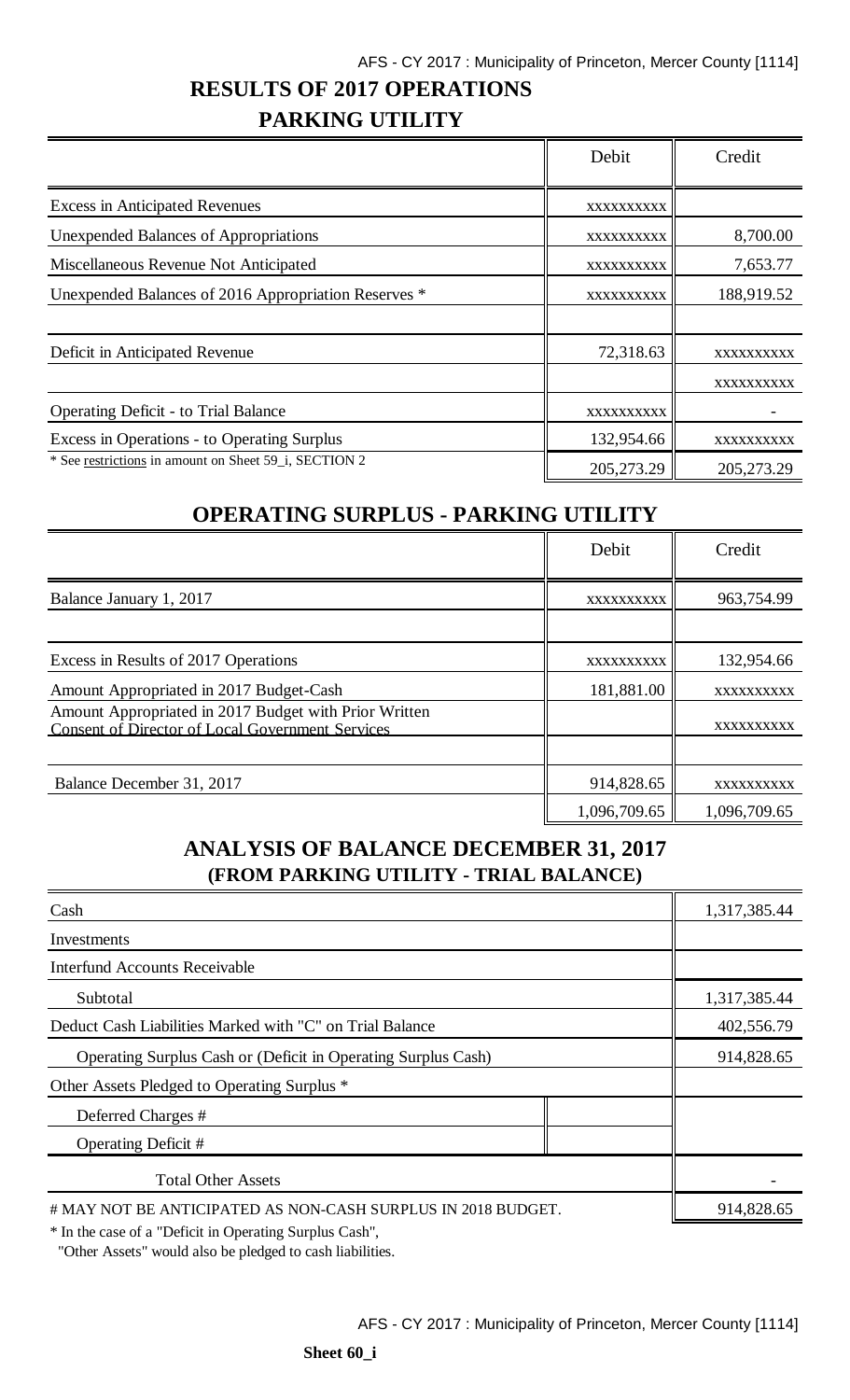### **SCHEDULE OF PARKING UTILITY ACCOUNTS RECEIVABLE**

### **THIS SECTION NOT APPLICABLE**

| Balance December 31, 2016 |    | \$ |
|---------------------------|----|----|
| Increased by:             |    |    |
| Parking Rents Levied      |    | \$ |
| Decreased by:             |    |    |
| Collections               | \$ |    |
| Overpayments applied      | \$ |    |
| Transfer to Parking Liens | \$ |    |
| Other                     |    |    |
|                           |    | \$ |
| Balance December 31, 2017 |    | \$ |

# **SCHEDULE OF PARKING UTILITY LIENS THIS SECTION NOT APPLICABLE**

| Balance December 31, 2016                 | \$ |  |
|-------------------------------------------|----|--|
|                                           |    |  |
| Increased by:                             |    |  |
| <b>Transfers from Accounts Receivable</b> | \$ |  |
| Penalties and Costs                       | \$ |  |
| Other                                     | \$ |  |
|                                           | \$ |  |
| Decreased by:                             |    |  |
| Collections                               | \$ |  |
| Other                                     | \$ |  |
|                                           | \$ |  |
|                                           |    |  |
| Balance December 31, 2017                 | \$ |  |
|                                           |    |  |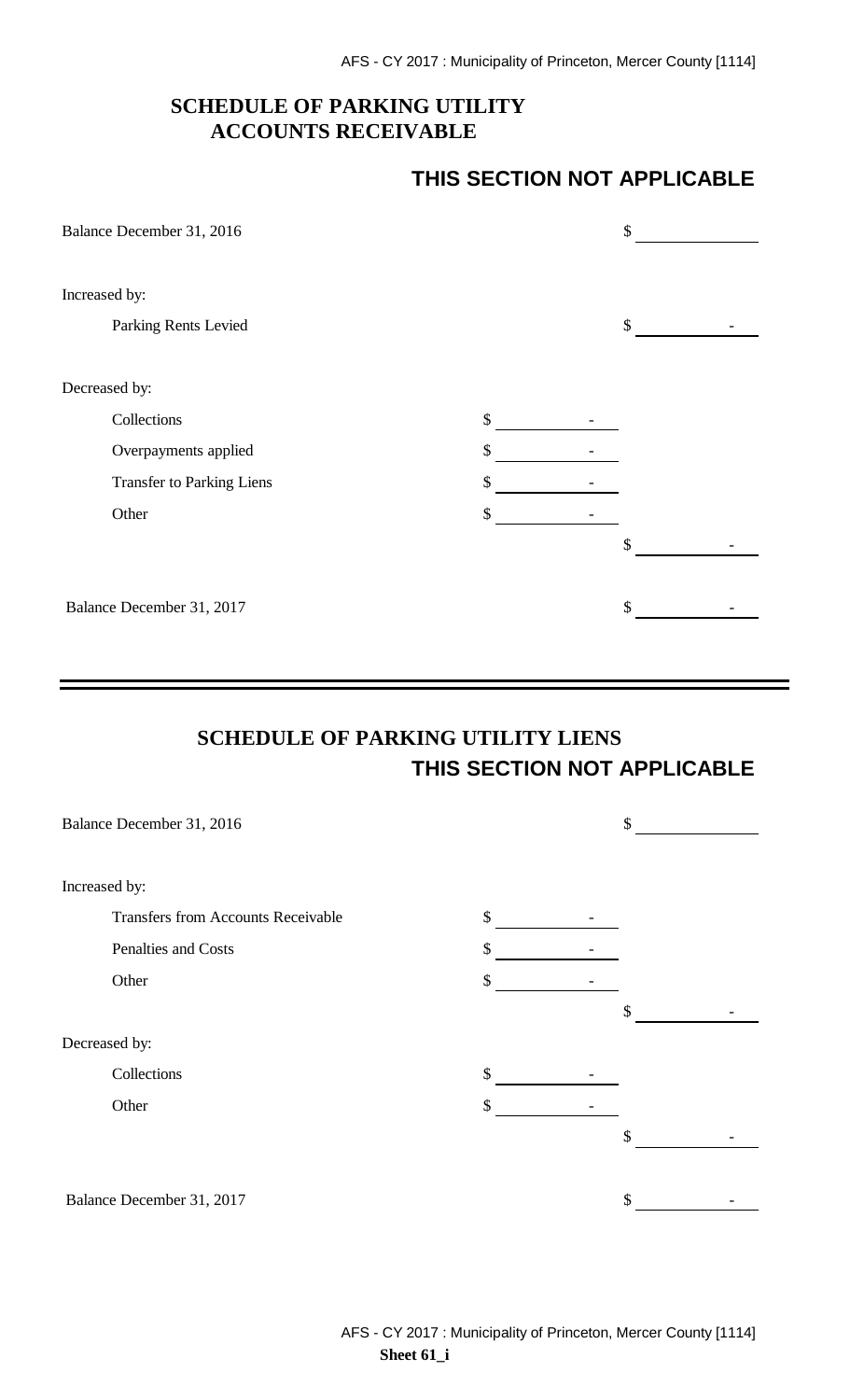## **DEFERRED CHARGES - MANDATORY CHARGES ONLY - PARKING UTILITY FUND**

**(Do not include the emergency authorizations pursuit to N.J.S. 40A:4-55, listed on Sheet 29)**

| Caused By                      | Amount<br>Dec. 31, 2016<br>per Audit | Amount in<br>2017 | Amount<br>Resulting | <b>Balance</b><br>as at |
|--------------------------------|--------------------------------------|-------------------|---------------------|-------------------------|
|                                | Report                               | <b>Budget</b>     | from 2017           | Dec. 31, 2017           |
|                                |                                      | <b>NONE</b>       |                     |                         |
| 1. Emergency Authorization - * | $\mathcal{S}$                        | $\frac{1}{2}$     | \$                  | \$                      |
| 2.                             | \$                                   | $\mathsf{\$}$     | \$                  | \$                      |
| 3.                             | $\mathcal{S}$                        | $\mathbb{S}$      | $\mathcal{S}$       | $\mathcal{S}$           |
| 4.                             | \$                                   | \$                | \$                  | \$                      |
| 5.                             | $\mathcal{S}$                        | \$                | \$                  | \$                      |
| 6.                             | \$                                   | $\mathcal{S}$     | \$                  | \$                      |
| 7.                             | \$                                   | \$                | \$                  | \$                      |
| 8.                             | $\boldsymbol{\mathsf{S}}$            | $\mathcal{S}$     | $\mathbb{S}$        | $\mathcal{S}$           |
| 9.                             | \$                                   | \$                | \$                  | \$                      |
| 10.                            | $\mathcal{S}$                        | \$                | \$                  | \$                      |
|                                |                                      |                   |                     |                         |

\* Do not include items funded or refunded as listed below.

## **EMERGENCY AUTHORIZATIONS UNDER N.J.S. 40A:4-47 WHICH HAVE BEEN FUNDED OF REFUNDED UNDER N.J.S. 40A:2-3 OR N.J.S. 40A:2-51**

### **NONE**



## **JUDGEMENTS ENTERED AGAINST MUNICIPALITY AND NOT SATISFIED NONE**

|    | In favor of | On Account of | Date Entered | Amount | Appropriated for<br>in Budget of<br>Year 2018 |
|----|-------------|---------------|--------------|--------|-----------------------------------------------|
| 1. |             |               | \$.          |        |                                               |
| 2. |             |               | S            |        |                                               |
| 3. |             |               | ۰ħ۰          |        |                                               |
| 4. |             |               | S            |        |                                               |

AFS - CY 2017 : Municipality of Princeton, Mercer County [1114]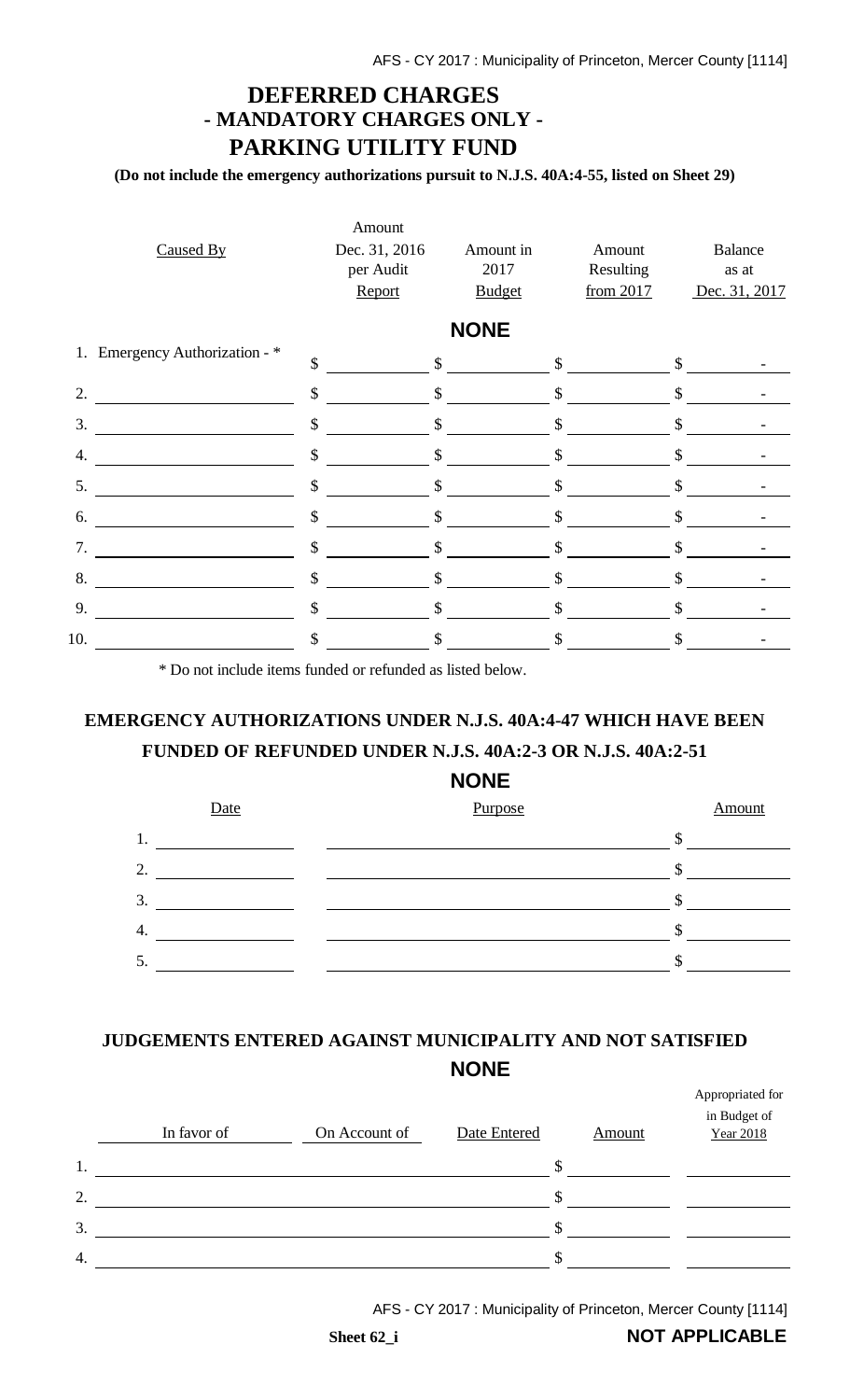## **SCHEDULE OF BONDS ISSUED AND OUTSTANDING AND 2018 DEBT SERVICE FOR BONDS PARKING UTILITY ASSESSMENT BONDS**

|                                         | Debit        | Credit                      | 2018 Debt<br>Service |
|-----------------------------------------|--------------|-----------------------------|----------------------|
| Outstanding January 1, 2017             | XXXXXXXXXX   |                             |                      |
| <b>Issued</b>                           | XXXXXXXXXX   |                             |                      |
|                                         |              |                             |                      |
| Paid                                    |              | XXXXXXXXXX                  |                      |
| Outstanding December 31, 2017           |              | XXXXXXXXX                   |                      |
|                                         |              |                             |                      |
| 2018 Bond Maturities - Assessment Bonds |              |                             | \$                   |
| 2018 Interest on Bonds *                |              | \$                          |                      |
| PARKING UTILITY CAPITAL BONDS           |              |                             |                      |
| Outstanding January 1, 2017             | XXXXXXXXXX   | 9,180,000.00                |                      |
| Issued                                  | XXXXXXXXXX   |                             |                      |
| Paid                                    | 580,000.00   | XXXXXXXXXX                  |                      |
|                                         |              |                             |                      |
| Outstanding December 31, 2017           | 8,600,000.00 | XXXXXXXXXX                  |                      |
|                                         | 9,180,000.00 | 9,180,000.00                |                      |
| 2018 Bond Maturities - Capital Bonds    |              |                             | 605,000.00<br>\$     |
| 2018 Interest on Bonds *                |              | $\mathcal{S}$<br>358,075.00 |                      |

## **INTEREST ON BONDS - PARKING UTILITY BUDGET**

| 2018 Interest on Bonds (* Items)                     | 358,075.00 |            |
|------------------------------------------------------|------------|------------|
| Less: Interest Accrued to 12/31/2017 (Trial Balance) | 134,278.13 |            |
| Subtotal                                             | 223,796.87 |            |
| Add: Interest to be Accrued as of 12/31/2018         | 125,203.13 |            |
| Required Appropriation 2018                          |            | 349,000.00 |

### **LIST OF BONDS ISSUED DURING 2017**

**NOT APPLICABLE**

| Purpose | 2018 Maturity | Amount<br>Issued | Date of<br>Issue | Interest<br>Rate |
|---------|---------------|------------------|------------------|------------------|
|         |               |                  |                  |                  |
|         |               |                  |                  |                  |
|         |               |                  |                  |                  |
|         |               |                  |                  |                  |
|         |               |                  |                  |                  |
|         |               |                  |                  |                  |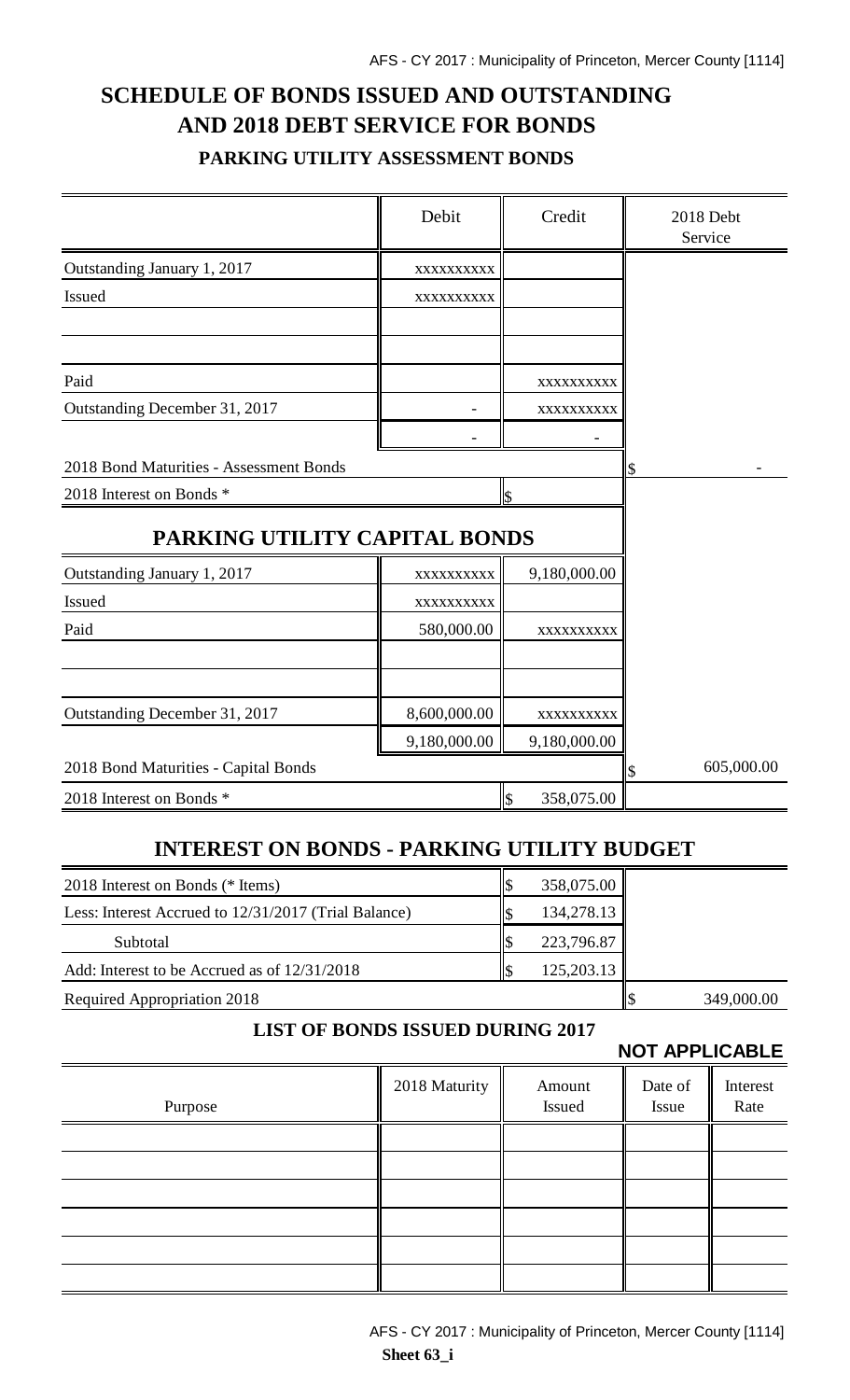## **SCHEDULE OF LOANS ISSUED AND OUTSTANDING AND 2018 DEBT SERVICE FOR LOANS**

#### **PARKING UTILITY LOAN**

|                               | Debit      | Credit      | 2018 Debt<br>Service |
|-------------------------------|------------|-------------|----------------------|
| Outstanding January 1, 2017   | XXXXXXXXXX |             |                      |
| Issued                        | XXXXXXXXX  |             |                      |
|                               |            |             | <b>NOT</b>           |
|                               |            |             | <b>APPLICABLE</b>    |
| Paid                          |            | XXXXXXXXXX  |                      |
| Outstanding December 31, 2017 |            | XXXXXXXXXX  |                      |
|                               |            |             |                      |
| 2018 Loan Maturities          |            |             |                      |
| 2018 Interest on Loans *      |            | ls.         |                      |
| PARKING UTILITY               |            | <b>LOAN</b> |                      |
| Outstanding January 1, 2017   | XXXXXXXXXX |             |                      |
| Issued                        | XXXXXXXXX  |             |                      |
| Paid                          |            | XXXXXXXXX   | <b>NOT</b>           |
|                               |            |             | <b>APPLICABLE</b>    |
|                               |            |             |                      |
| Outstanding December 31, 2017 |            | XXXXXXXXX   |                      |
|                               |            |             |                      |
| 2018 Loan Maturities          |            |             | S                    |
| 2018 Interest on Loans *      |            | ls          |                      |

### **INTEREST ON LOANS - PARKING UTILITY BUDGET**

| 2018 Interest on Loans (* Items)                     |                   |
|------------------------------------------------------|-------------------|
| Less: Interest Accrued to 12/31/2017 (Trial Balance) |                   |
| Subtotal                                             | <b>NOT</b>        |
| Add: Interest to be Accrued as of 12/31/2018         | <b>APPLICABLE</b> |
| <b>Required Appropriation 2018</b>                   |                   |

#### **LIST OF LOANS ISSUED DURING 2017**

**NOT APPLICABLE**

|         |               |               | .                |                  |
|---------|---------------|---------------|------------------|------------------|
| Purpose | 2018 Maturity | Amount Issued | Date of<br>Issue | Interest<br>Rate |
|         |               |               |                  |                  |
|         |               |               |                  |                  |
|         |               |               |                  |                  |
|         |               |               |                  |                  |
|         |               |               |                  |                  |
|         |               |               |                  |                  |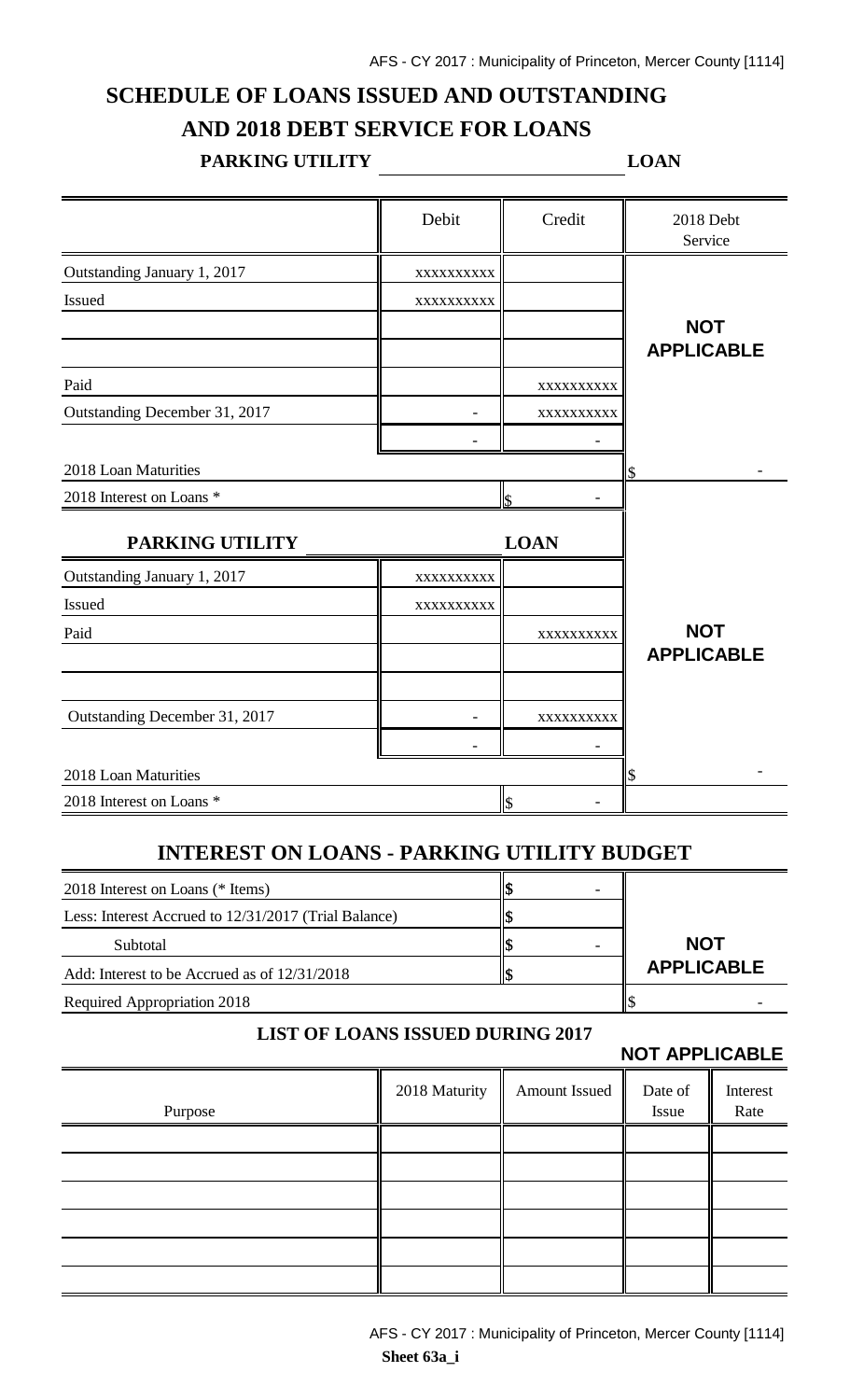## **DEBT SERVICE FOR PARKING UTILITY NOTES (OTHER THAN UTILITY ASSESSMENT NOTES)**

|                           | Original | Original     | Amount<br>of Note        | Date       | Rate       |                | 2018 Budget Requirement |  |
|---------------------------|----------|--------------|--------------------------|------------|------------|----------------|-------------------------|--|
| Title or Purpose of Issue | Amount   | Date of      | Outstanding              | of         | of         | For Principal  | For Interest            |  |
|                           | Issued   | $I$ ssue $*$ | Dec. 31, 2017            | Maturity   | Interest   |                | $\ast\ast$              |  |
| 1.                        |          |              |                          |            |            |                |                         |  |
| NOT APPLICABLE<br>2.      |          |              |                          |            |            |                |                         |  |
| 3.                        |          |              |                          |            |            |                |                         |  |
| 4.                        |          |              |                          |            |            |                |                         |  |
| 5.                        |          |              |                          |            |            |                |                         |  |
| 6.                        |          |              |                          |            |            |                |                         |  |
| 7.                        |          |              |                          |            |            |                |                         |  |
| 8.                        |          |              |                          |            |            |                |                         |  |
| 9.                        |          |              |                          |            |            |                |                         |  |
| 10.                       |          |              |                          |            |            |                |                         |  |
| 11.                       |          |              |                          |            |            |                |                         |  |
| 12.                       |          |              |                          |            |            |                |                         |  |
| Totals                    | $\sim$   | XXXXXXXXXX   | $\overline{\phantom{a}}$ | XXXXXXXXXX | XXXXXXXXXX | $\blacksquare$ | $\sim$                  |  |

Important: If there is more than one utility in the municipality, identify each note.

| <b>INTEREST ON NOTES - PARKING UTILITY BUDGET</b>        |  |  |  |  |
|----------------------------------------------------------|--|--|--|--|
| $\parallel$ 2018 Interest on Notes                       |  |  |  |  |
| Less: Interest Accrued to 12/31/2017 (Trial Balance)     |  |  |  |  |
| Subtotal                                                 |  |  |  |  |
| $\parallel$ Add: Interest to be Accrued as of 12/31/2018 |  |  |  |  |
| Required Appropriations - 2018                           |  |  |  |  |

 **\* See Sheet 33 for clarification of "Original Date of Issue".** 

**All notes with an original date of issue of 2015 or prior require one legal payable installment to be**

**financing submitted. budgeted if it is contemplated that such notes will be renewed in 2018 or written intent of permanent**

 **\*\* If interest on note is financed by ordinance, designate same, otherwise an amount must be included in this column.**

#### **(Do not crowd - add additional sheets)**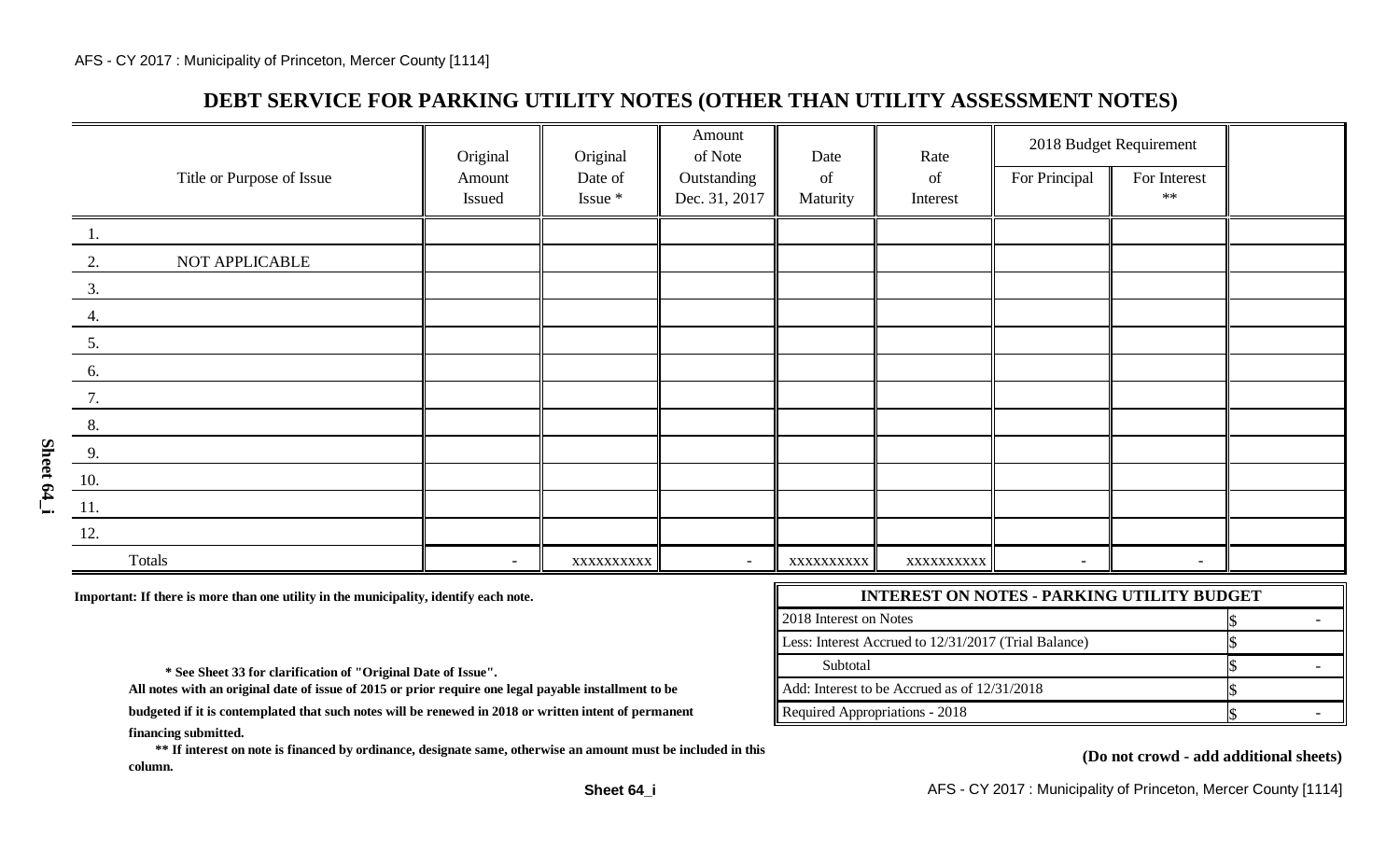### **DEBT SERVICE SCHEDULE FOR PARKING UTILITY ASSESSMENT NOTES**

|                           | Original | Original   | Amount<br>of Note | Date                                                                                               | Rate                                                                                               |               | 2018 Budget Requirement | Interest      |
|---------------------------|----------|------------|-------------------|----------------------------------------------------------------------------------------------------|----------------------------------------------------------------------------------------------------|---------------|-------------------------|---------------|
| Title or Purpose of Issue | Amount   | Date of    | Outstanding       | $% \left( \left( \mathcal{A},\mathcal{A}\right) \right) =\left( \mathcal{A},\mathcal{A}\right)$ of | $% \left( \left( \mathcal{A},\mathcal{A}\right) \right) =\left( \mathcal{A},\mathcal{A}\right)$ of | For Principal | For Interest<br>$**$    | Computed to   |
|                           | Issued   | Issue $*$  | Dec. 31, 2017     | Maturity                                                                                           | Interest                                                                                           |               |                         | (Insert Date) |
| 1.                        |          |            |                   |                                                                                                    |                                                                                                    |               |                         |               |
| 2.                        |          |            |                   |                                                                                                    |                                                                                                    |               |                         |               |
| 3.                        |          |            |                   |                                                                                                    |                                                                                                    |               |                         |               |
| 4.                        |          |            |                   |                                                                                                    |                                                                                                    |               |                         |               |
| 5.                        |          |            |                   |                                                                                                    |                                                                                                    |               |                         |               |
| 6.                        |          |            |                   |                                                                                                    |                                                                                                    |               |                         |               |
| 7.                        |          |            |                   |                                                                                                    |                                                                                                    |               |                         |               |
| 8.                        |          |            |                   |                                                                                                    |                                                                                                    |               |                         |               |
| 9.                        |          |            |                   |                                                                                                    |                                                                                                    |               |                         |               |
| <b>10.</b>                |          |            |                   |                                                                                                    |                                                                                                    |               |                         |               |
| 11.                       |          |            |                   |                                                                                                    |                                                                                                    |               |                         |               |
| <u>12.</u>                |          |            |                   |                                                                                                    |                                                                                                    |               |                         |               |
| 13.                       |          |            |                   |                                                                                                    |                                                                                                    |               |                         |               |
| 14.                       |          |            |                   |                                                                                                    |                                                                                                    |               |                         |               |
| 15.                       |          |            |                   |                                                                                                    |                                                                                                    |               |                         |               |
| 16.                       |          |            |                   |                                                                                                    |                                                                                                    |               |                         |               |
| Totals                    | $\sim$   | XXXXXXXXXX | $\sim$            | XXXXXXXXXX                                                                                         | XXXXXXXXXX                                                                                         | $\sim$        | $\sim$                  | XXXXXXXXXX    |

**Important: If there is more than one utility in the municipality, identify each note.**

**MEMO: \*See Sheet 33 for clarification of "Original Date of Issue"**

**Utility Assessment Notes with an original date of issue of December 31, 2015 or prior require one legally payable installment to be budgeted in the 2018 Dedicated Utility Assessment Budget**

**if it is contemplated that such notes will be renewed in 2018 or written intent of permanent financing submitted with statement.**

**\*\*Interest on Utility Assessment Notes must be included in the Utility Budget appropriation "Interest on Notes".**

**Sheet 65\_i**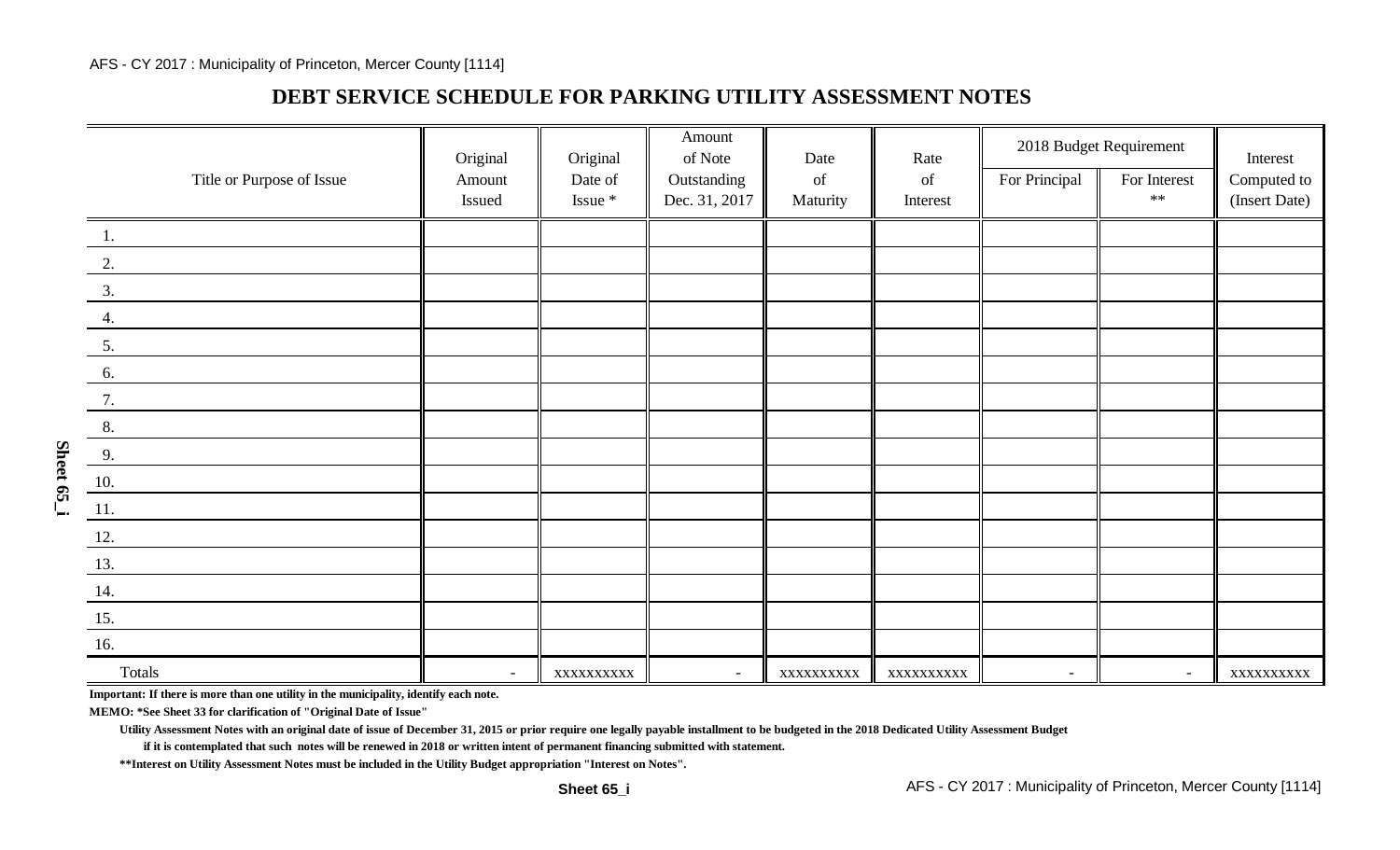**Sheet 65a\_i**

| Purpose            | Amount of Lease<br><b>Obligation Outstanding</b> | 2018 Budget Requirement |                   |  |
|--------------------|--------------------------------------------------|-------------------------|-------------------|--|
|                    | Dec. 31, 2017                                    | For Principal           | For Interest/Fees |  |
| 1.                 |                                                  |                         |                   |  |
| 2.                 |                                                  |                         |                   |  |
| 3.                 |                                                  |                         |                   |  |
| 4.                 |                                                  |                         |                   |  |
| 5.                 |                                                  |                         |                   |  |
| 6.                 |                                                  |                         |                   |  |
| 7.                 |                                                  |                         |                   |  |
| 8.                 |                                                  |                         |                   |  |
| 9.                 |                                                  |                         |                   |  |
| $\underline{10}$ . |                                                  |                         |                   |  |
| 11.                |                                                  |                         |                   |  |
| 12.                |                                                  |                         |                   |  |
| 13.                |                                                  |                         |                   |  |
| 14.                |                                                  |                         |                   |  |
| $\underline{15}$ . |                                                  |                         |                   |  |
| 16.                |                                                  |                         |                   |  |
| Totals             |                                                  | $\sim$                  |                   |  |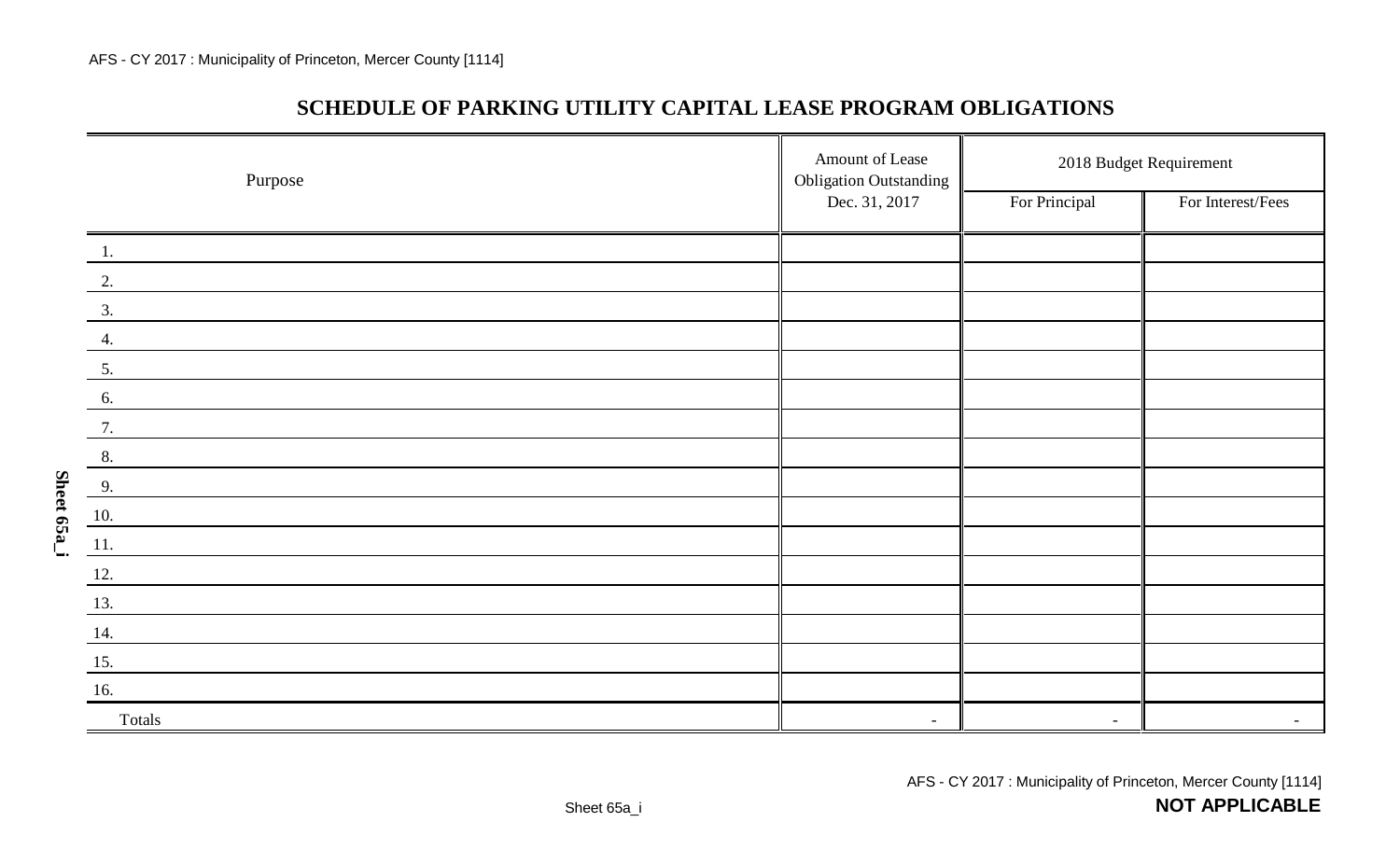#### AFS - CY 2017 : Municipality of Princeton, Mercer County [1114]

### **SCHEDULE OF IMPROVEMENT AUTHORIZATIONS PARKING (UTILITY CAPITAL FUND)**

|          |           | <b>IMPROVEMENTS</b><br>Specify each authorization by purpose. Do | Balance January 1, 2017 |            | 2017           | Encumbered | Expended   | Encumbered | Authorizations | Balance December 31, 2017 |                          |
|----------|-----------|------------------------------------------------------------------|-------------------------|------------|----------------|------------|------------|------------|----------------|---------------------------|--------------------------|
|          |           | not merely designate by a code number.                           | Funded                  | Unfunded   | Authorizations | 12/31/2016 |            | 12/31/2017 | Canceled       | Funded                    | Unfunded                 |
|          | Code No   | Purpose                                                          |                         |            |                |            |            |            |                |                           |                          |
|          |           |                                                                  |                         |            |                |            |            |            |                | $\overline{\phantom{a}}$  |                          |
|          | 03-41     | Acquisition of Equipment                                         |                         |            |                | 6,842.53   | 6,842.53   |            |                |                           |                          |
|          | $04 - 12$ | Technology Improvements                                          |                         |            |                | 9,100.00   | 4,500.33   |            |                | 4,599.67                  | $\sim$                   |
|          | $06-14$   | Various Capital Improvements                                     |                         |            |                |            |            |            |                |                           | $\sim$                   |
|          | $07 - 21$ | Acquisition of Equipment                                         |                         |            |                |            |            |            |                | $\sim$                    | $\sim$                   |
|          | 08-25     | <b>Improvements to Parking Garage</b>                            |                         |            |                |            |            |            |                |                           | $\overline{\phantom{a}}$ |
|          | 09-27     | Various Capital Improvements                                     |                         |            |                | 19,489.94  |            |            |                | 19,489.94                 | $\sim$                   |
|          | $10 - 04$ | Various Capital Improvements                                     |                         |            |                | 144.64     |            |            |                | 144.64                    | $\sim$                   |
|          | $10-13$   | Refunding Bond Ordinance                                         |                         |            |                |            |            |            |                |                           | $\sim$                   |
| Sheet 66 | $11-20$   | Improvements to Pay Stations                                     |                         |            |                | 65,000.00  |            | 9,875.00   |                | 55,125.00                 | $\sim$                   |
|          | 13-20     | Facility Repairs and acquisition of a van                        | 14,099.00               |            |                | 7,080.00   |            |            |                | 21,179.00                 | $\sim$                   |
|          | 14-34     | Facility Repairs & Generator                                     | 84,648.59               |            |                | 7,342.89   | 23,377.00  |            |                | 68,614.48                 | $\sim$                   |
|          | 15-08     | Various Capital Improvements                                     |                         | 164,111.74 |                | 28,332.01  | 23,907.68  | 850.32     |                | 167,685.75                | 0.00                     |
|          | $16-21$   | Facility Repairs & Acquisition of Van                            |                         | 156,658.86 |                | 22,421.50  | 32,037.87  | 7,902.81   |                | $\overline{\phantom{a}}$  | 139,139.68               |
|          | 17-33     | Various Capital Improvements                                     |                         |            | 115,000.00     |            | 32,805.65  | 53,560.00  |                | $\overline{\phantom{a}}$  | 28,634.35                |
|          |           |                                                                  |                         |            |                |            |            |            |                | $\blacksquare$            | $\sim$                   |
|          |           |                                                                  |                         |            |                |            |            |            |                | $\overline{\phantom{a}}$  |                          |
|          |           |                                                                  |                         |            |                |            |            |            |                | $\equiv$                  | $\sim$                   |
|          |           |                                                                  |                         |            |                |            |            |            |                | $\sim$                    | $\sim$                   |
|          |           |                                                                  |                         |            |                |            |            |            |                | $\sim$                    | $\sim$                   |
|          |           |                                                                  |                         |            |                |            |            |            |                | $\equiv$                  |                          |
|          |           | Totals<br>70000-                                                 | 98,747.59               | 320,770.60 | 115,000.00     | 165,753.51 | 123,471.06 | 72,188.13  |                | 336,838.48                | 167,774.03               |

Place an \* before each item of "Improvement "which represents a funding or refunding of an emergency authorization. AFS - CY 2017: Municipality of Princeton, Mercer County [1114]

**Sheet 66\_i**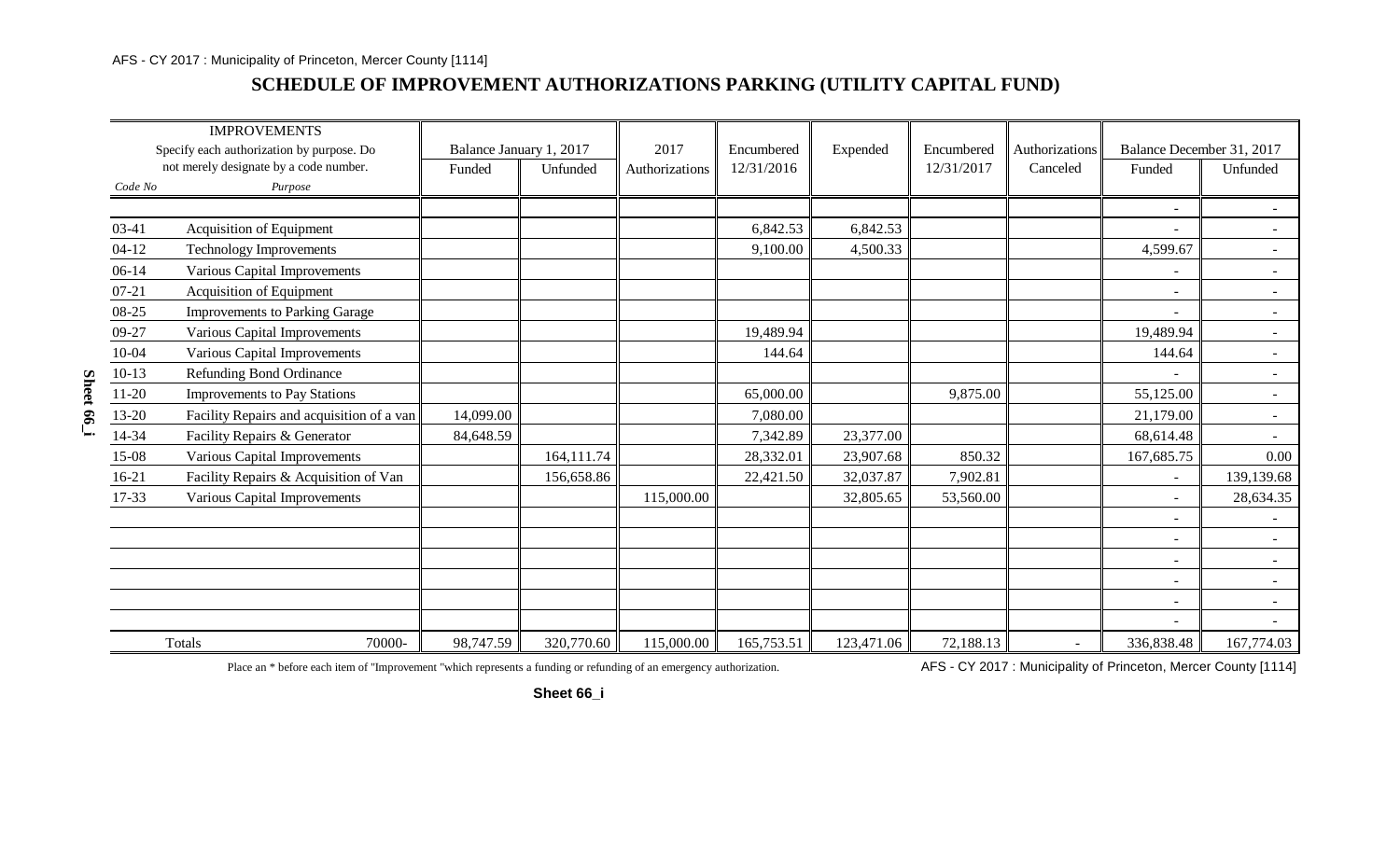# **PARKING UTILITY CAPITAL FUND SCHEDULE OF CAPITAL IMPROVEMENT FUND**

|                                                                                            | <b>NUI APPLIUABLE</b>    |            |  |
|--------------------------------------------------------------------------------------------|--------------------------|------------|--|
|                                                                                            | Debit                    | Credit     |  |
| Balance January 1, 2017                                                                    | XXXXXXXXXX               |            |  |
| Received from 2017 Budget Appropriations *                                                 | XXXXXXXXXX               |            |  |
|                                                                                            | XXXXXXXXXX               |            |  |
| Improvement Authorizations Canceled<br>(financed in whole by the Capital Improvement Fund) | XXXXXXXXXX               |            |  |
| List by Improvements - Direct Charges Made for Preliminary Costs:                          | XXXXXXXXXX               | XXXXXXXXX  |  |
|                                                                                            |                          | XXXXXXXXXX |  |
|                                                                                            |                          | XXXXXXXXXX |  |
|                                                                                            |                          | XXXXXXXXXX |  |
|                                                                                            |                          | XXXXXXXXXX |  |
|                                                                                            |                          | XXXXXXXXX  |  |
|                                                                                            |                          | XXXXXXXXXX |  |
|                                                                                            |                          | XXXXXXXXXX |  |
|                                                                                            |                          | XXXXXXXXXX |  |
|                                                                                            |                          | XXXXXXXXXX |  |
| Appropriated to Finance Improvement Authorizations                                         |                          | XXXXXXXXXX |  |
|                                                                                            |                          | XXXXXXXXXX |  |
| Balance December 31, 2017                                                                  | $\overline{\phantom{0}}$ | XXXXXXXXXX |  |
|                                                                                            |                          |            |  |

# **PARKING UTILITY CAPITAL FUND SCHEDULE OF DOWN PAYMENTS ON IMPROVEMENTS**

|                                                    | Debit      | Credit     |
|----------------------------------------------------|------------|------------|
| Balance January 1, 2017                            | XXXXXXXXXX |            |
| Received from 2017 Budget Appropriations *         | XXXXXXXXXX |            |
| Received from 2017 Emergency Appropriations *      | XXXXXXXXXX |            |
|                                                    |            |            |
|                                                    |            |            |
| Appropriated to Finance Improvement Authorizations |            | XXXXXXXXXX |
|                                                    |            | XXXXXXXXXX |
| Balance December 31, 2017                          |            | XXXXXXXXXX |
|                                                    |            |            |

\* The full amount of the 2017 appropriation should be transferred to this account unless the balance of the appropriation is to be permitted to lapse.